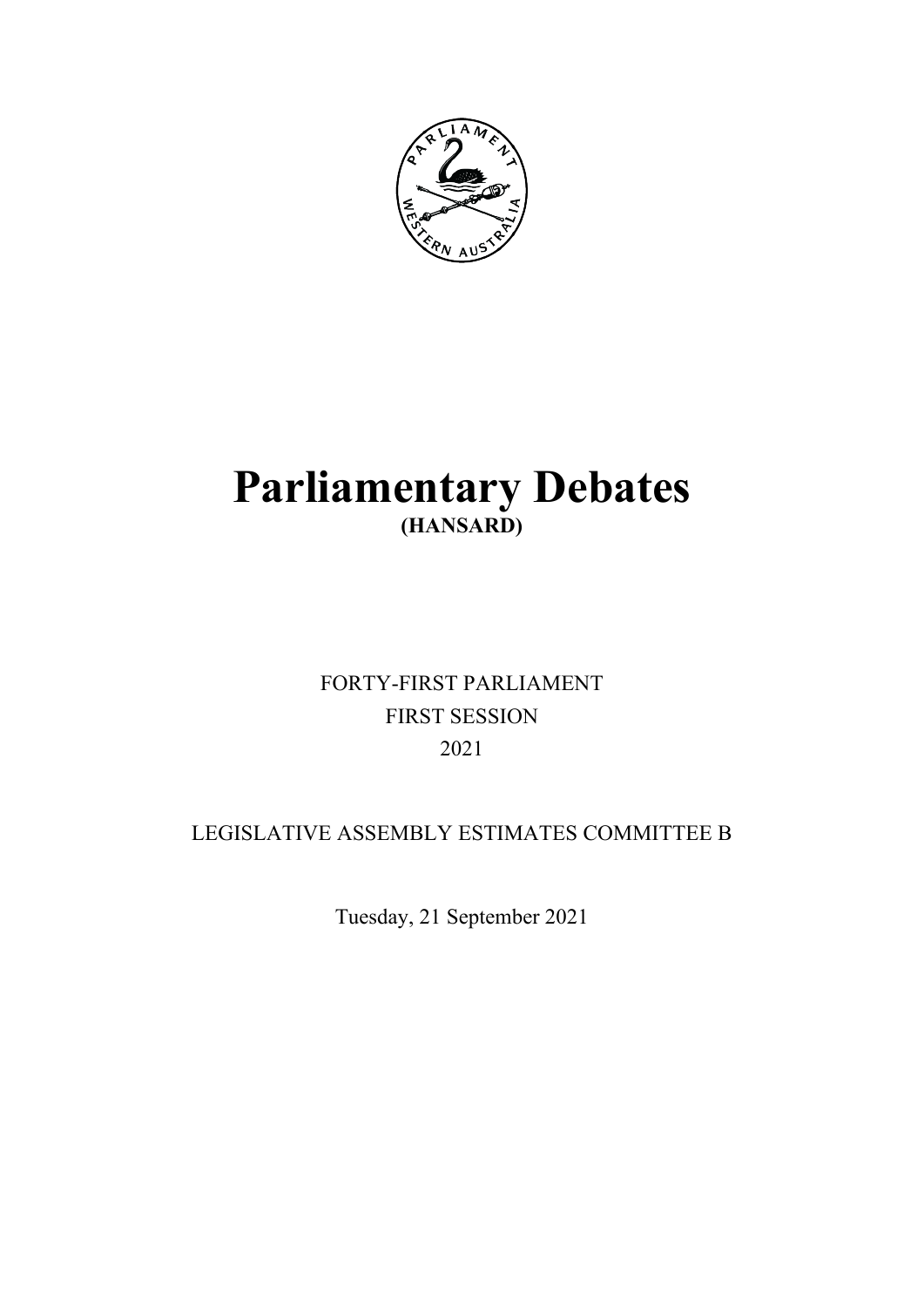### Legislative Assembly

Tuesday, 21 September 2021

 $\overline{a}$ 

#### **ESTIMATES COMMITTEE B**

The meeting commenced at 9.00 am.

#### **Division 36: Communities — Services 1 to 6, Child Protection; Women's Interests; Prevention of Family and Domestic Violence; Community Services, \$1 017 328 000 —**

Ms M.M. Quirk, Chair.

Ms S.F. McGurk, Minister for Child Protection; Women's Interests; Prevention of Family and Domestic Violence; Community Services.

Mr M. Rowe, Director General.

Mr M. Richardson, Director, Management, Accounting and Financial Analysis.

Mr P. Payne, Executive Director, Regulation and Quality.

Mrs R. Green, Deputy Director General, Community Services.

Ms C.H. Irwin, Assistant Director General, Strategy and Partnerships.

Mr M. Crevola, Chief Finance Officer.

[Witnesses introduced.]

**The CHAIR**: This estimates committee will be reported by Hansard. The daily proof *Hansard* will be available the following day. It is my intention to ensure that as many questions as possible are asked and answered and that both questions and answers are short and to the point. This estimates committee's consideration of the estimates will be restricted to discussion of those items for which a vote of money is proposed in the consolidated account. Questions must be clearly related to a page number, item, program or amount in the current division. Members should give these details in preface to their question. If a division or service is the responsibility of more than one minister, a minister shall be examined only in relation to their portfolio responsibilities.

The minister may agree to provide supplementary information to the committee, rather than asking that the question be put on notice for the next sitting week. I ask the minister to clearly indicate what supplementary information she agrees to provide and I will then allocate a reference number. If supplementary information is to be provided, I seek the minister's cooperation in ensuring that it is delivered to the principal clerk by close of business Friday, 1 October 2021. I caution members that if a minister asks that a matter be put on notice, it is up to the member to lodge the question on notice through the online questions system.

I give the call to the Member for Vasse.

**Ms L. METTAM**: I refer to item 6 on page 519 of budget paper No 2, volume 2, and the forward estimates for care arrangements and support services for children in the chief executive officer's care. Why is there an anticipated increase in costs when page 517 states that the total number of children in care has reduced from 5 498 to 5 344, a 2.8 per cent reduction and the first reduction since 1997, and the number of Aboriginal children in care reduced from 3 082 to 3 056, a reduction of 0.8 per cent, which is the first reduction since 1996?

**The CHAIR**: Member, there are three questions there. To make this more efficient, maybe we will get the minister to answer the first question you asked and then you can drill down into the detail. The first question you asked was: why has the cost increased for the same number of individuals?

**Ms S.F. McGURK**: The reduction of children in care that the member refers to is something that we are very proud of as a government—perhaps the member has heard me speak about that in question time in the Legislative Assembly but it is not something that we take for granted. The member may have referred to this in her question. It is the first reduction in total numbers since, I think, 1998—for Aboriginal children in care it is since 1996. There has been in place for some time an assumption within child protection budgeting that there will be an increase in the number of investigations and the number of children in care. That is the short answer to what the member is asking. We are assuming that because of population growth and also because of the complexity of the situation facing families and the number of children coming into care—the attention and care that we need to give them—there will be growth, and that is what we have budgeted for.

**The CHAIR**: You might have further questions, member.

**Ms L. METTAM**: Yes, my further question relates to page 518.

**The CHAIR**: You are on the same point. You had a number of questions. Are you asking the rest of the questions you had there, or not?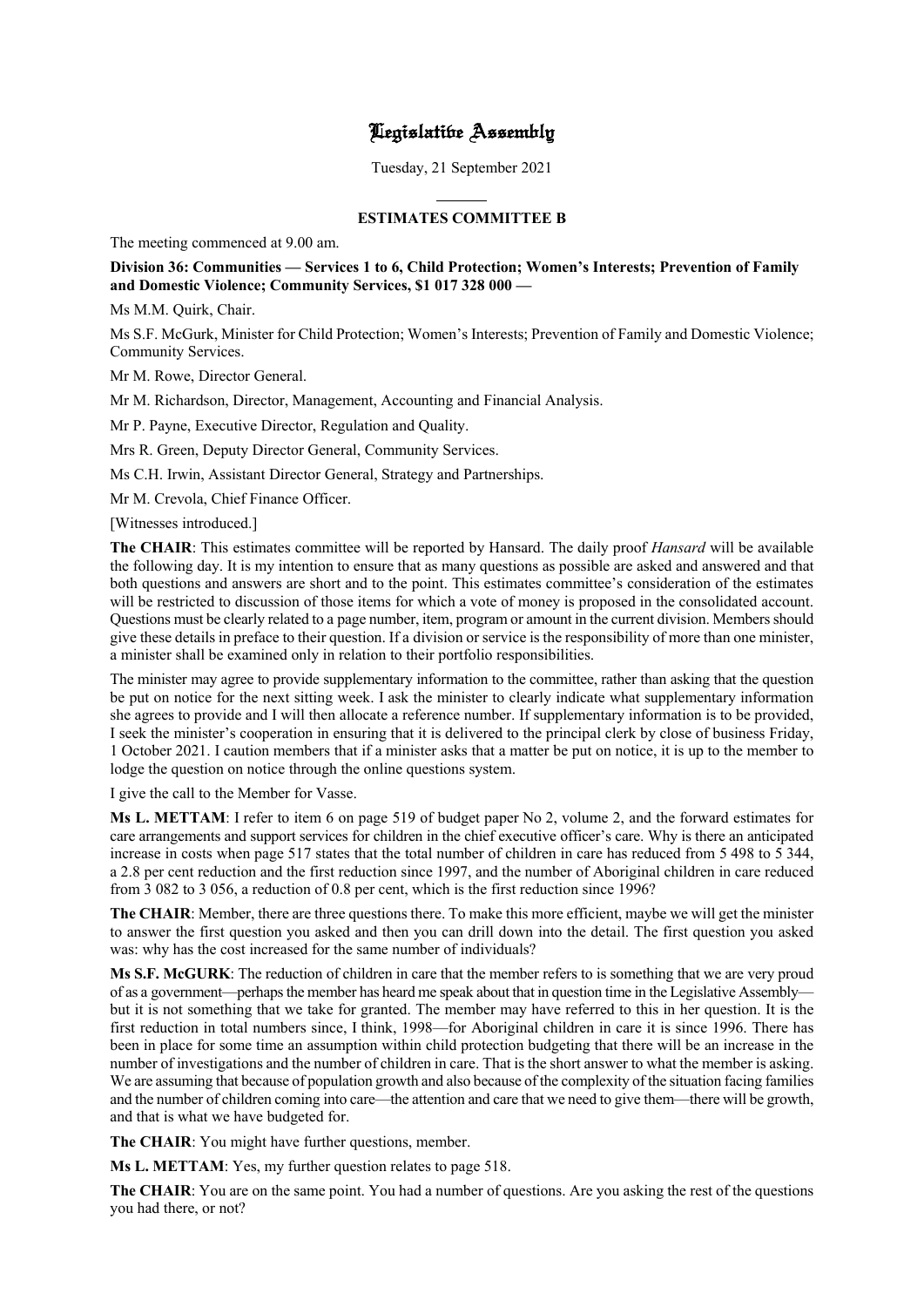#### **Ms L. METTAM**: I think the minister has answered them all.

**The CHAIR**: Okay, is this a different topic?

**Ms L. METTAM**: It is a slightly different topic, yes. I refer to service 6 on page 518, care arrangements and support services for children in the CEO's care and the desired outcome, and the statement -

Children and young people in the Chief Executive Officer's … care receive a high quality of care and have much improved life outcomes.

I note that the review into residential care placement decisions report was released last week. It highlights that the opposite appears to be occurring with regard to children in the care of the CEO who have been subject to sexual abuse and rape. Why did the department place young victims in the same residences as the perpetrators?

**Ms S.F. McGURK**: Is the question why some children with harmful sexual behaviours were placed in the same residential facilities as other children?

#### **Ms L. METTAM**: Yes.

[9.10 am]

**Ms S.F. McGURK**: Practice guidelines for children with very difficult behaviours have been in place in the department for some time. That is the nature of children in care, particularly those in residential care. They will have a series of challenges, including behavioural challenges or difficulty regulating their behaviour, or past trauma that has not been resolved. Some of those difficult behaviours include harmful sexual behaviours. A risk assessment is done to determine what placements are best for those young people depending on the nature of those behaviours, including whether they may be placed in group homes with other children. Risk assessments are done to determine whether they should be placed with other children at all. That is probably the best answer I can give to the member's question. The practice guidelines contemplate that it is possible for children with harmful sexual behaviours to be placed in group homes. However, when those behaviours are of an extreme nature, some of those children will be classed as what is called a reportable offender, so the court will decide that their harmful sexual behaviour is of such a difficult nature that they become categorised under the law as a reportable offender. The department has made a decision that no children who are notified as reportable offenders by the court will be placed in group homes with other children. That is when the department knows that that child is a reportable offender.

**Ms L. METTAM**: Knowing that a child exhibits harmful sexual behaviours, how can the Department of Communities, which is meant to be protecting children, justify such a decision—this has obviously been expressed by the Commissioner for Children and Young People—when it has knowingly allowed for someone with harmful sexual behaviour to be in the same residential care as a victim of child sex abuse?

**Ms S.F. McGURK**: I referred to some of these issues in the Parliament recently, and the investigation by the Commissioner for Children and Young People into the department's policies and practices of placing children with harmful sexual behaviours in residential care settings. This independent review was tabled in the Parliament only last week. In my response, I said that the Royal Commission into Institutional Responses to Child Sexual Abuse referred quite a bit to children with harmful sexual behaviours. In fact, one of the things that can occur when young children are abused is that their perception of sexuality changes and they start to demonstrate some sexualised behaviours as a result of that abuse. The royal commission investigated and talked about this matter quite a bit. In fact, around Australia, and internationally, there is an emerging body of work to understand what is considered age appropriate and, if you like, normal behaviour, on what is a long continuum—for instance, what matters are perhaps concerning but not considered harmful sexual behaviours, what are harmful sexual behaviours, and then what are quite serious behaviours. As I said, in some instances, the court will determine whether some of those children are actually reportable offenders. As a result of the investigation by the children's commissioner, the department made a decision that when it notes that young people are reportable offenders, they will not be placed with other children. First of all, the royal commission talked about this issue and made a number of recommendations on how we deal with these matters. In fact, the federal government and all jurisdictions agreed that a national centre will look at best practice and responses to children with harmful sexual behaviours. The federal government has not yet made a decision about establishing that national centre but I have raised it with the appropriate federal minister, Minister Ruston, and we understand that a decision is imminent. It is an emerging body of work to determine how we respond to children with harmful sexual behaviours, how we identify them, what treatment practices are considered, and the best approach. That is the first point.

The second point is that in a residential care setting, each child has a safety plan developed in conjunction with their care team that identifies possible risks posed or experienced by the child. The plan contains specific strategies to mitigate those risks to the child and to others. That is generally what occurs. When a child exhibits harmful sexual behaviours, a risk assessment is carried out by the department. That is contemplated in the practice manual that governs the departmental workers or the community sector organisation workers who work with those children.

Training is currently being rolled out to residential staff to improve the identification of and responses to children exhibiting harmful sexual behaviours. That was another response to the Commissioner for Children and Young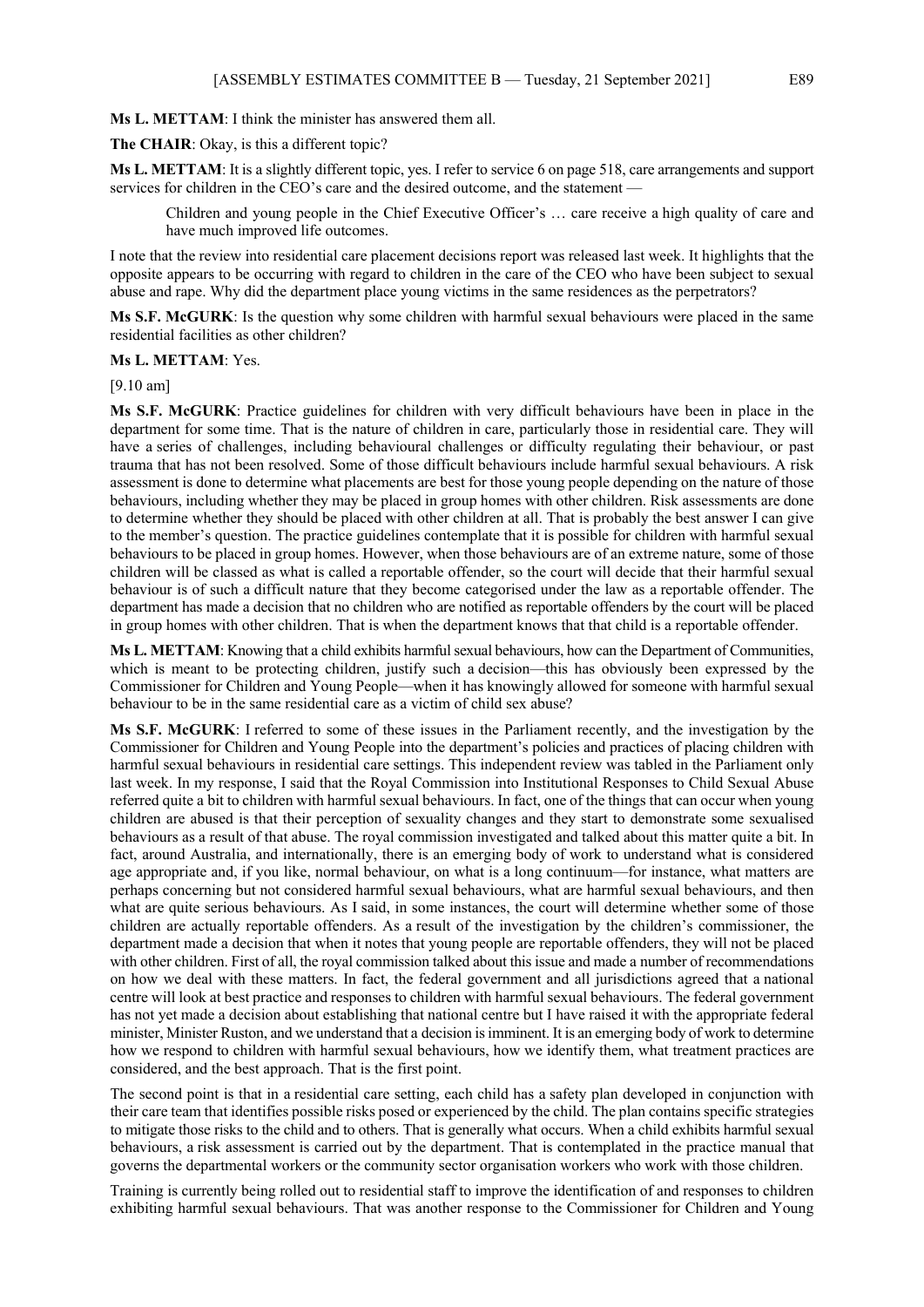E90 [ASSEMBLY ESTIMATES COMMITTEE B — Tuesday, 21 September 2021]

People's report that we spoke about before. This training includes indicators of sexual abuse and harm, responding to disclosures, ensuring that children's voices are heard, and reporting processes. That system is similar to the traffic lights framework produced by an organisation called True Relationships and Reproductive Health. As I said, there is an emerging body of understanding and response on how to deal with harmful sexual behaviours. As a result of the work that has been done by the Department of Communities, we are increasing the capacity of our care team staff and residential care staff to understand what we know about that work through the rollout of training and ensuring that individual safety plans are done for young people placed in care settings.

**Ms L. METTAM**: The minister has referred to the report that was tabled last week and to the case that highlighted a number of concerns. As was highlighted in the report, the victim, Macie, said that she had raised concerns about Lee on a number of occasions and the threats that she felt because of his behaviour. What commitment has the department or the minister made to ensure that those recommendations will be implemented?

**Ms S.F. McGURK**: I have addressed that question, which I mentioned in Parliament last week. The department has made a commitment that it will not knowingly place a reportable offender—a young person with harmful sexual behaviours—in a residential care setting with other young people. That change of policy was made by the department as a result of that case and the investigation by the Commissioner for Children and Young People.

[9.20 am]

**Ms L. METTAM**: How many times has this occurred, and are there still any instances where victims and perpetrators are housed together in the same residence?

**Ms S.F. McGURK**: There are no instances now where reportable offenders are placed in residential care settings with other children.

**Ms L. METTAM**: What about since 2017? Is the minister aware of —

**The CHAIR**: With all due respect, member, you might want to limit that, because that may cover a previous term of government.

**Ms L. METTAM**: I will rephrase that. How many times has this occurred since the minister has been Minister for Child Protection?

**The CHAIR**: We are dealing with this budget, member. I do not know that you can ask that.

**Ms S.F. McGURK**: I would also ask the member to refer to a particular line item in the budget so we can be clear on what we are talking about in relation to the budget.

**Ms L. METTAM**: Okay. I refer to budget paper No 2, *Budget Statements Volume 2*, and the line item "Child Protection Assessments and Investigations". In the "Outcomes and Key Effectiveness Indicators" table, it states that the outcome is that children and young people needing protection are safe from abuse and harm.

**The CHAIR**: This is a different page from the one you cited before for this line of questioning.

**Ms L. METTAM**: No.

**The CHAIR**: Page 518?

**Ms L. METTAM**: Page 518. It is the same area, but I would say that this is much to do with —

**The CHAIR**: All right, which paragraph?

**Ms L. METTAM**: Service 6, "Care Arrangements and Support Services for Children in the CEO's Care".

**The CHAIR**: Okay, so we are back on page 519.

**Ms L. METTAM**: I am just asking: how many times have young victims been in the same residence as perpetrators since the start of the forty-first Parliament?

**Ms S.F. McGURK**: Sorry; I am a bit unclear about what the member's question is. Is she asking about young people who are victims who have been in the same residential care setting as their perpetrator—was that the question?

**Ms L. METTAM**: Yes.

**Ms S.F. McGURK**: Victims of what, and perpetrators of what?

**Ms L. METTAM**: Victims of child sexual abuse—how many times have we seen instances where there have been victims like Macie in the same residence as perpetrators such as Lee? How many other occasions is the minister aware of?

**Ms S.F. McGURK**: The member will have to be more specific. If she says "victims like 'Macie'", it gives me no indication of what she is talking about, at all; and, perpetrators of what? In the child protection system there are a number of children who have been harmed or who are at risk of harm; that is the nature of them coming into the child protection system. I need to be clear about what the member is asking if she wants me to give her an accurate answer.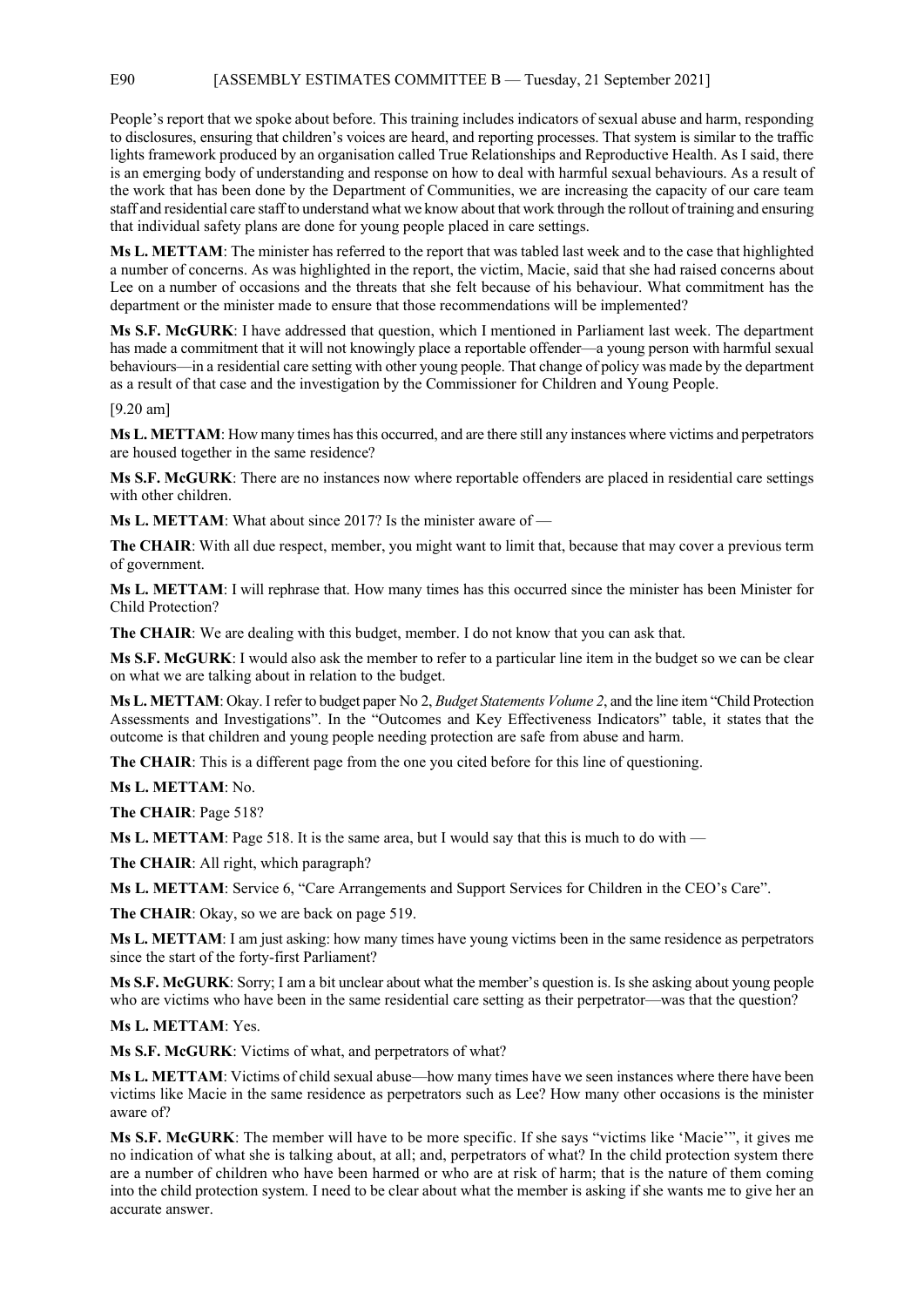**Ms L. METTAM**: I will try again. How many children who have been under the care of the Department for Child Protection and Family Support and who have been in the CEO's care have been exposed to other children who have expressed characteristics of harmful sexual behaviour?

**The CHAIR**: Member, do you mean how many instances is the minister aware of? Is that what you are talking about? Does that assist?

**Ms S.F. McGURK**: With all due respect, that is such a broad question. At the moment there are 5 300 children in the CEO's care and over the course of the year there will be many more because the nature of child protection is that children come in and go out—they might be in the system for 12 months and then go out of the system—so the number we give is how many people are in the CEO's care at the end of a financial year. I need the member to be a little more specific. If she is asking how many children have been placed in a residential care setting with other children who are reportable offenders—I suspect that that is what she is asking—I cannot answer that question here at all, and I suggest that the member place it on notice. I am asked those questions very frequently by my opposition counterpart in the upper house and I answer them. I suspect that is what the member is asking. If the member is asking how many children there are with harmful sexual behaviours, as I tried to indicate before, this is actually an emerging body of work. One person's version of harmful sexual behaviour is not the same as another person's, so state governments and the federal government are trying to establish some authorities to support some authoritative work on this matter, to recognise, identify and treat and respond to harmful sexual behaviours, as distinct from normal, age-appropriate sexual behaviours, in young people. We want to make sure that we can improve that area of work. In fact, the Western Australian state government is leading some of that work with the establishment of the WA Centre for the Pursuit of Excellence in Responding to Child Abuse and Neglect. We are trying to do some of that work, but just to bring this back to the member's question, if I understand correctly, she is asking how many children have been placed in residential care settings with other children who are reportable offenders, and as I said, I cannot answer that question here. I suggest that the question be placed on notice.

**Ms L. METTAM**: In relation to children who have been identified as having harmful sexual behaviours, when was the minister first made aware that this practice was occurring and that children who had exhibited harmful sexual behaviours were living in residential care with other children who were under the care of the Department for Child Protection and Family Support?

**Ms S.F. McGURK**: As I mentioned before, the current case practice manual for the department contemplates that this is possible, and has done for some time. As far as I am aware, I inherited that as a minister, and that has been part of the practice manual for some time. I have answered questions on notice in respect of this particular point. There is a risk assessment done as to the nature of those children's behaviours, whether they are harmful sexual behaviours or other challenging behaviours that could cause a risk to other young people in a residential group home or setting. An assessment is done by the care team—part of the care plan is about whether those risks can be managed safely and the placement arrangements are put in place. For instance, it might be that the risks cannot be managed, so the child will not be placed in a group home, even though there is a vacancy that could mean they otherwise would be in a group home. We have some children and young people who are placed on their own, with their own dedicated carers, as a result of their challenging behaviours, whether they are harmful sexual behaviours or perhaps violent or deregulated behaviours. The member can imagine that that is a very difficult decision for the department, because we are essentially placing that child on their own with around-the-clock adult carers. It is a very poor outcome for those children. To answer the member's question, the practice manual has contemplated this for some time, and, as far as I am aware, I inherited that. It has been department practice under this government, the previous government and those before it.

#### [9.30 am]

**Ms L. METTAM**: What assurance can the minister provide that children who are in the CEO's care are no longer living or residing with individuals who —

**The CHAIR**: I think the minister has already answered that question on the practices it has adopted moving forward, member. I think she has already answered that question.

**Ms L. METTAM**: I thought it was reportable offences.

**Ms S.F. McGURK**: I have a number of times; that is, as a result of the investigation recently into the case of Macie and Lee undertaken by the Commissioner for Children and Young People, the department now has a changed policy that it will not knowingly place a child who is a reportable sexual offender in a residential group home with other children.

**Mrs J.M.C. STOJKOVSKI**: I refer to the significant issues impacting the agency, and specifically item 10.3 on page 517. This is something that is particularly close to my heart, as the minister knows. Can the minister explain more about how the expansion of the Home Stretch program will offer young people transitioning from out-of-home-care enhanced access to the supports and services they need to succeed in adult life?

**Ms S.F. McGURK**: Thank you, member. I would be happy to talk about that. I know this matters to the member because she grew up with a foster sibling, and still has a foster sibling.

**Mrs J.M.C. STOJKOVSKI**: I do.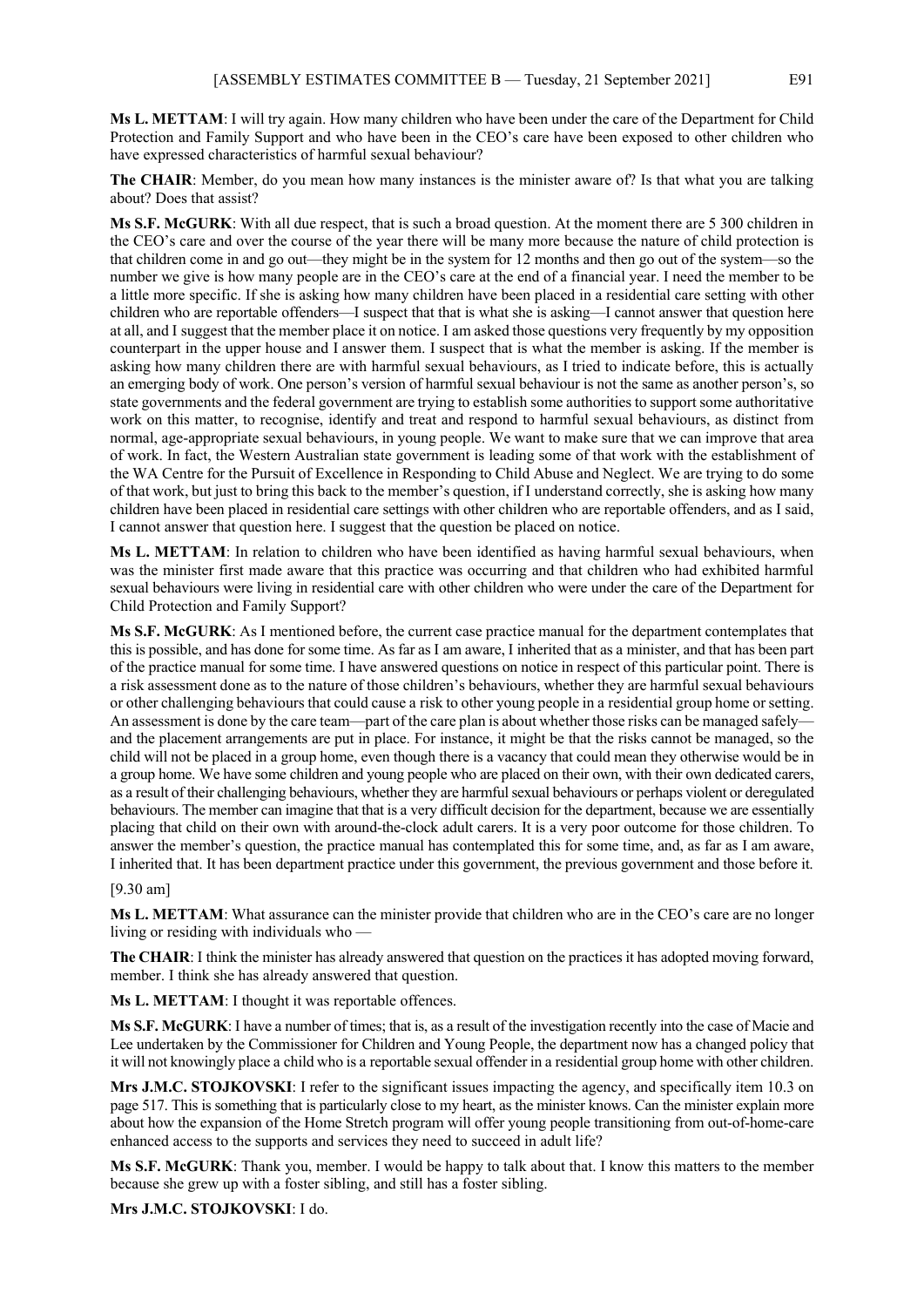E92 [ASSEMBLY ESTIMATES COMMITTEE B — Tuesday, 21 September 2021]

**Ms S.F. McGURK**: So she understands the importance of supporting a young person to not just the age of 18—that is obviously very important—but, in fact, as their lives go on. The Home Stretch terminology has come about from a national campaign that was put in place, led, by and large, by Anglicare and a number of community sector organisations and advocates. At the moment, the child protection system, under which young people are given formal support—that is, foster care support and the full wraparound supports—technically cease after the age of 18. Under the Children and Community Services Act, there is provision for some supports to continue—some access to counselling or some services—but not the full foster care payments, for example, and only if a young person asks for them. The Home Stretch campaign has been running in recognition that young people at the age of 18 often need more supports for a longer period. In the last period of government, as minister, through the Department of Communities, I supported a trial of the Home Stretch supports through a \$440 000 investment by the Department of Communities. That trial has been run through the district of Fremantle. Anglicare has been managing that work, and a number of young people have been coming in. It actually had some Lotterywest support as well to try to expand the number of young people supported. I think supports were offered to 22 young people, although some of them have either aged out of that arrangement or opted not to enter into the trial. We expect to receive a full assessment or report of that trial later in the year.

In the last election, the McGowan government made a commitment that it would fully support the Home Stretch campaign and offer supports to young people from the age of 18 to 21. The government has funded that in the recently announced budget—\$37.2 million to permanently establish the program to support young people who exit the child protection system at 18 years of age, until they turn 21. The expansion is expected to support around 200 young people, knowing, of course, that some young people will not take up the offer, but it will be available to them to the age of 21. At 18, they might not take it up, but they might decide at 19 or 20 that they want to avail themselves of some of those supports. Knowing that we do not have the final report on the Home Stretch trial or the full evaluation of that trial, the department is now doing some work to properly design what that program will look like and how we can start to allocate that support as quickly as possible.

**Ms L. METTAM**: I refer to "Outcomes and Key Effectiveness Indicators" on page 520 of budget paper No 2, volume 2. I am looking at the proportion of children in the CEO's care with comprehensive care planning undertaken within the set time frames, which we can see continues to slide from 84 per cent in 2019–20 to 76 per cent in the estimated actual for 2020–21. What will happen when these targets are not met?

**The CHAIR**: That is two-thirds of the way down, minister.

**Ms S.F. McGURK**: Thank you. I understand the concern around failing to meet that particular target. One of the influences, obviously, in the last 18 months and through the last financial year has been the impact of COVID. First of all, staff were pulled to support children in care in other ways, so it caused a lot of disruptions, particularly last year when a lot of contact visits were suspended. There was a lot of concern by carers about how to manage young people in care if some of them were held back from school and the like, so that caused a lot of challenges. There has also been a number of vacancies within the department. The labour force pressures we are seeing around the state with low unemployment and an inability to recruit staff from overseas, which has traditionally been a source of skilled workforce for the department, have hit the Department of Communities in the child protection area. Added to this, the complexity of children in care, and simply the challenges of convening care planning and engaging with other significant parties, I think, are the reasons we have seen a reduction in meeting some of those targets. But it is something the department is very focused on and it is not something we expect to see carry over into this financial year.

**Ms L. METTAM**: My question was: what happens when these targets are not met?

**Ms S.F. McGURK**: The targets are reviewed annually to make sure that they are informed by the average results in the previous three years and whether any new programs that have come into line mean that the targets should be increased or adjusted in any way. The performance informs the budget planning for future priorities and practices. I think I gave an explanation, member, about the particular circumstances that we have seen over the last financial year due to COVID and the impact that has had on care arrangements for individual foster families managing children and also whole care teams. I think we understand that these are unusual times. As I said, at a departmental level, that is taken into account in setting new targets and in budget planning for future priorities and practices.

#### [9.40 am]

**Ms L. METTAM**: In 2020–21, how many children made up that target—that 24 per cent estimated actual?

**Ms S.F. McGURK**: I will see whether I have that information with me. No, I do not have the actual numbers here; I am sorry. Perhaps the member can place that on notice if she is really that interested.

The number of children without care plans, again, is a matter that the shadow minister asks about regularly to keep track of the number of young people with care plans to make sure that they are done in a timely manner. I know that that has been a matter of public record for some time.

**The CHAIR:** Further question, member?

**Ms L. METTAM**: A question for the chair: does it have to be a question on notice or can it be provided as a supplementary question?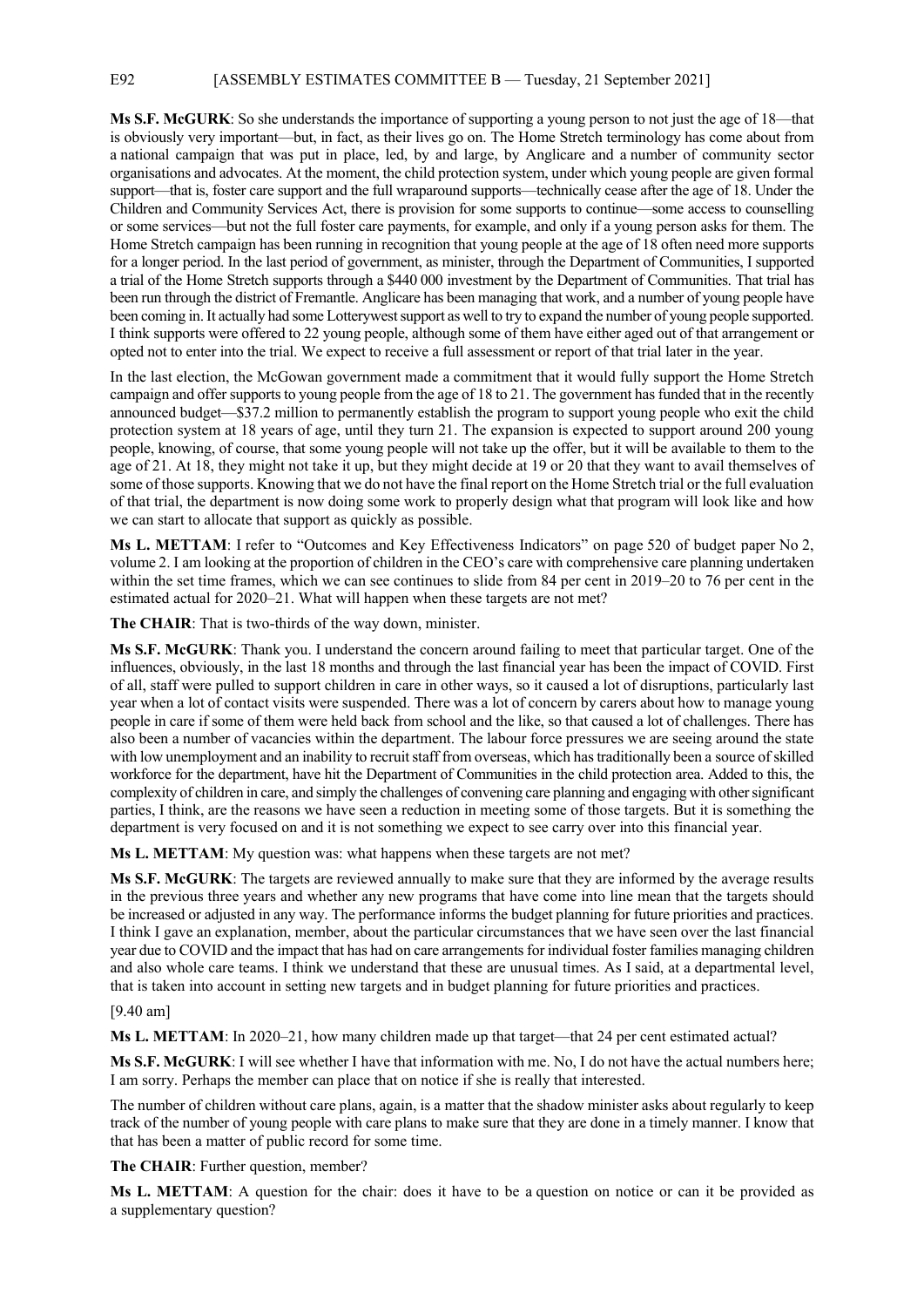**The CHAIR**: It could be a question on notice. Another way of putting it, of course, would be, "What is the total number?" and then the member, presumably, could subtract the 24 per cent from that.

**Ms S.F. McGURK**: I just wonder, understanding what this means historically, what this will tell us in the context of COVID, and the particular dynamics of 2020 and 2020–21 and trying to live under COVID in its various forms and under its impacts as they changed over that financial year. I am not sure, because of the particular circumstances of this year, that knowing the number of actual children who did not have their care plans met within a certain time frame will tell us about the next financial year. For instance, there were some lockdowns and a lot of uncertainty. The sorts of public discussions that we are having now in September 2021 are quite different from those that we were having in May, June or July 2020, when people really were unsure about what the transmission of COVID meant for them, and the department was needing to be very agile in its response, particularly that not only of staff but of carers who were concerned about contact visits and what that would mean and how they had to be adjusted because of the particular circumstances of COVID.

The CHAIR: In short, minister, you are not prepared to respond by way of a supplementary?

**Ms S.F. McGURK**: I just do not know what it will tell us.

**Ms L. METTAM**: Can the minister provide it as supplementary information?

**The CHAIR**: I think the minister has indicated that she is not prepared to do so.

**Ms S.F. McGURK**: It is not my preference to do that because I am just not sure what it would tell us, member. What is it that the member is hoping to elicit that those figures do not already tell her?

**Ms L. METTAM**: My original question about what happens when these targets are not met has not been answered. I appreciate the minister has explained the challenges with COVID.

**The CHAIR**: That is a further question.

**Ms L. METTAM**: I am trying to get an indication of the number of children that we are talking about. It is pretty basic.

**Ms S.F. McGURK**: I am not sure whether the question before was about what happens when the targets are not met at a departmental level. I talked about what response the department makes when targets are not being met—that is, to understand what it needs to do in its budget bids and program delivery in the future years to respond to targets that are not being met in respect of care plans. I think that that can be managed at a district level in terms of whether it is an individual care team performance or whether it is a phenomenon across the district that needs to be accommodated by extra resources to that particular district. But we do not have the actual numbers here. Sometimes it can take some time to pull those figures together, so if that question could be put on notice, we would appreciate it.

**Ms M.J. HAMMAT**: I refer to page 516, "Significant Issues Impacting the Agency", paragraph 7. How do the commitments listed in paragraphs 7.1 to 7.9 help to prevent and support those people who are experiencing, or may be at risk of, violence?

**Ms S.F. McGURK**: We are doing a range of things in the budget to respond to domestic violence; we did the same in the last term as well and we are building on that body of work. Members will have heard me say before that that is because there is a lot of work to do. Very little whole-of-government focus on this issue took place during the years of the former Liberal–National government. I am proud of the focus and extra resources that we have brought to address domestic violence.

As part of this 2021–22 budget, we will deliver \$45.5 million to boost domestic violence services. That includes a range of initiatives across portfolios, not just in mine directly. For instance, under the Attorney General's portfolio, we will expand the shuttle conferencing pilot to support victims in Bunbury, Broome and Armadale. That will make obtaining restraining orders easier and less traumatic for victims. A skilled mediator, a magistrate, will be given an opportunity to sit separately from the applicant and respondent to see whether the terms of a restraining order can be agreed upon. That will be voluntary on the part of the applicant; if they do not want to do that, they do not have to. But there will be an opportunity, as demonstrated in other practices, to increase compliance because people will understand the terms of the restraining order. That will be expanded to some regional areas. We will establish a Broome Aboriginal-led specialist family violence court based on a similar court in Geraldton. We are committing \$5.6 million to that. That is another matter under the Attorney General's portfolio. We think that that, hopefully, will give us better outcomes in respect of high levels of domestic violence experienced particularly by women and children in Aboriginal communities.

Importantly, there will be \$4 million for young people experiencing domestic violence—counselling targeted at teenagers. Again, this is an area in which we need to do quite a bit of work to support children and young people who experience domestic violence. This program will be focused on teenagers.

We are expanding the Safe at Home program—\$3.4 million. We are also going to bolster primary prevention in Western Australia. One of the things that we did in the last period of government was to sign on to Our Watch, which is a national prevention body. We had not signed on to it under the previous government; now all governments and the federal government have signed on to Our Watch. We understand that in Western Australia we need particular focus in some of our Aboriginal communities and perhaps some of our regional areas.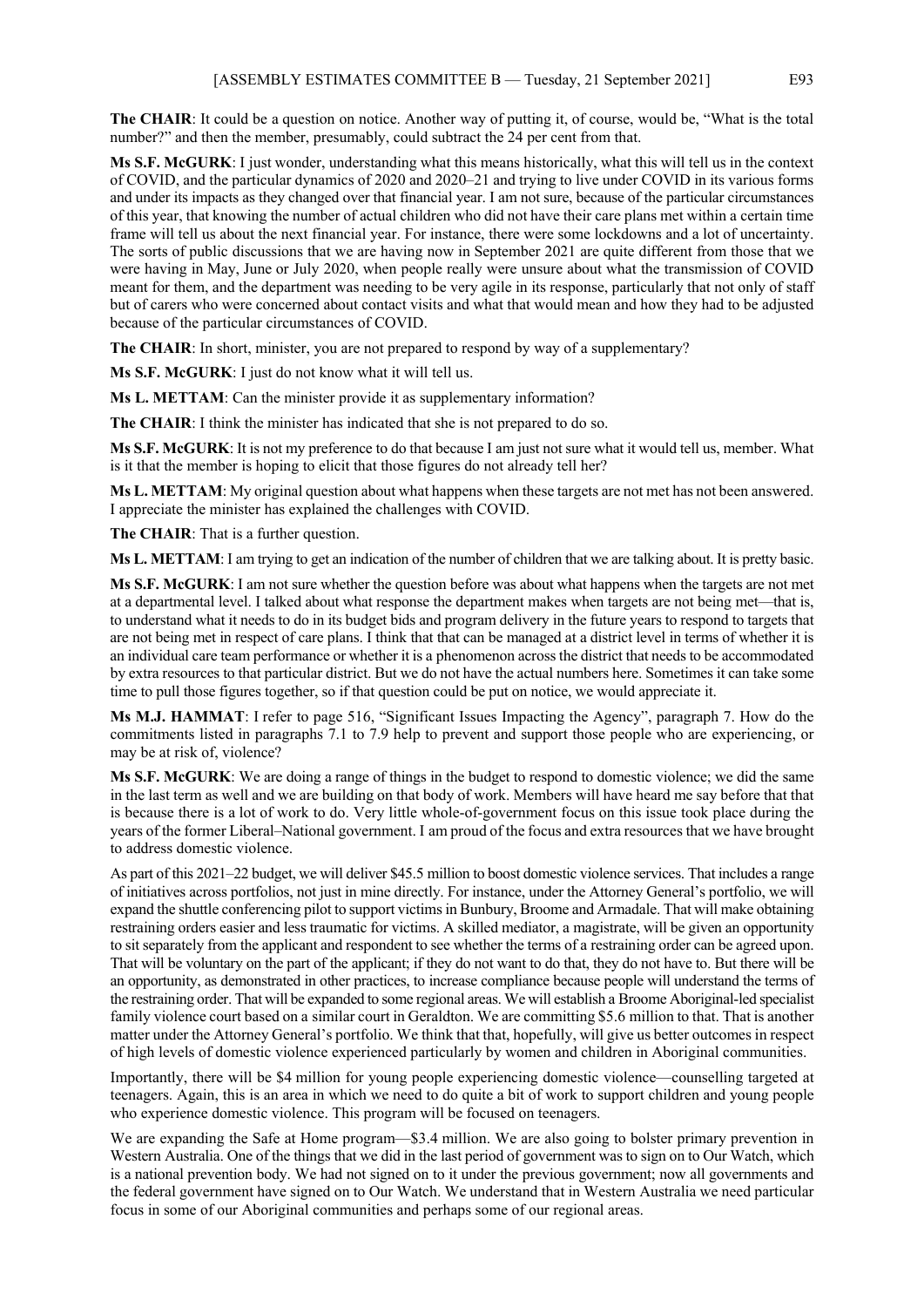E94 [ASSEMBLY ESTIMATES COMMITTEE B — Tuesday, 21 September 2021]

#### [9.50 am]

We will invest \$3.4 million to do some primary prevention work in Western Australia. We have allocated \$2.3 million to expand the Respectful Relationships program in schools, which has already been very successful so it will be good to expand it. We will also provide two additional one-stop domestic violence hubs. There is now one in Kalgoorlie and one in the member's electorate of Mirrabooka. We have allocated \$1.1 million to establish two more now that we have been able to see how the other two have been running. There will be one in a regional area and one in the metropolitan area. Another significant investment will be training 3 000 first responders to better recognise and respond to domestic violence. We did that with perinatal services in the public health system under the previous government, which involves a screening, if you like, of women before or after they have had their baby in which they are quizzed about whether they are experiencing domestic violence. We know that some victims are more likely to disclose that relationship. Shockingly, women are more likely to be exposed to domestic violence when they are pregnant or just after they have had a baby. We are going to expand that awareness and capacity to 3 000 more first responders as a result of the last budget. There is a lot to talk about in the area of what we are doing to address domestic violence. There is our financial commitment, but also our focus across a range of portfolios demonstrates our commitment.

**Ms L. METTAM**: I refer to page 513 of budget paper No 2, volume 2, which details the total appropriations for the Department of Communities. During the reporting period, how much was spent on investigating the unknown whereabouts of children in the care of the CEO?

**The CHAIR**: Minister, I am just wondering whether that is the total appropriations for all Communities, and you are just dealing with services 1 to 6.

**Ms S.F. McGURK**: That is one of the considerations, chair. I understand the question; I am just speaking to my advisers about whether we have any specific budget or financial allocation that deals with young people who are in unendorsed placements, and I am not aware that we do.

**Ms L. METTAM**: I refer to page 514 of budget paper No 2, volume 2, and the expansion of the Home Stretch program.

**The CHAIR**: This is the matter that the member for Kingsley asked about.

**Ms L. METTAM**: That is right. Can the minister clarify how many and which organisations will receive these funds?

**Ms S.F. McGURK**: That has not been determined yet. I do not know whether the member was listening when I answered the question before, but we are expecting the evaluation of the Home Stretch trial to be finalised towards the end of the year. That has caused us some tension, because we invested in the trial. The feedback from Anglicare, which assisted us with the trial; Yorganop, another community sector organisation, which is an Aboriginal community–controlled organisation; and some young people I have met who have helped to inform the trial, have been very enthusiastic about that work, so I do not want to disregard the trial for which there was significant investment, particularly by those people, but also financial investment. But having said that, we now have a budget allocation and I am keen to spend that budget allocation and make sure that we get supports out as quickly as possible. But to answer the question, we have yet to determine the program, and that means that we do not know which organisations will be assisting us to do that work and how many of them there will be.

**Ms M.J. DAVIES**: The department is currently designing a system that is based on a pilot that has yet to be evaluated. Can the minister explain how that is going to work? I am presuming, as the minister said, that the department wants to take into consideration the outcomes of that review. When will the planning be finalised so that the department can spend that budget allocation?

**Ms S.F. McGURK**: The department is currently working to determine how we can ensure that we understand the lessons that have been learnt. As I said, the evaluation of the current pilot is expected towards the end of the year and will inform the program for which we now have a budget allocation. We are yet to determine whether there will be some sort of interim arrangement, for instance, in which some payments are provided to young people after the age of 18 while we get the full program design finalised.

**Ms M.J. DAVIES**: Will Anglicare WA and the Aboriginal community–controlled organisation that have been part of the pilot be provided the interim funding, and how will the department structure something like that?

**Ms S.F. McGURK**: They will certainly be consulted, but it has yet to be determined that they will be the recipients or some of the organisations that will be charged with delivering the program in the long term. That has not been decided yet.

**Ms M.J. DAVIES**: The minister mentioned interim funding, potentially, if the department is not ready to roll out the funding to the final organisations that will provide the program. Does the minister expect that Anglicare and— I missed the name of the —

**Ms S.F. McGURK**: Yorganop.

**Ms M.J. DAVIES**: — Yorganop will be well placed to take on the interim funding while that is finalised, or will the department undertake it? I am trying to understand where those resources will go so that there is continuation for anybody who is in the system being supported at the moment.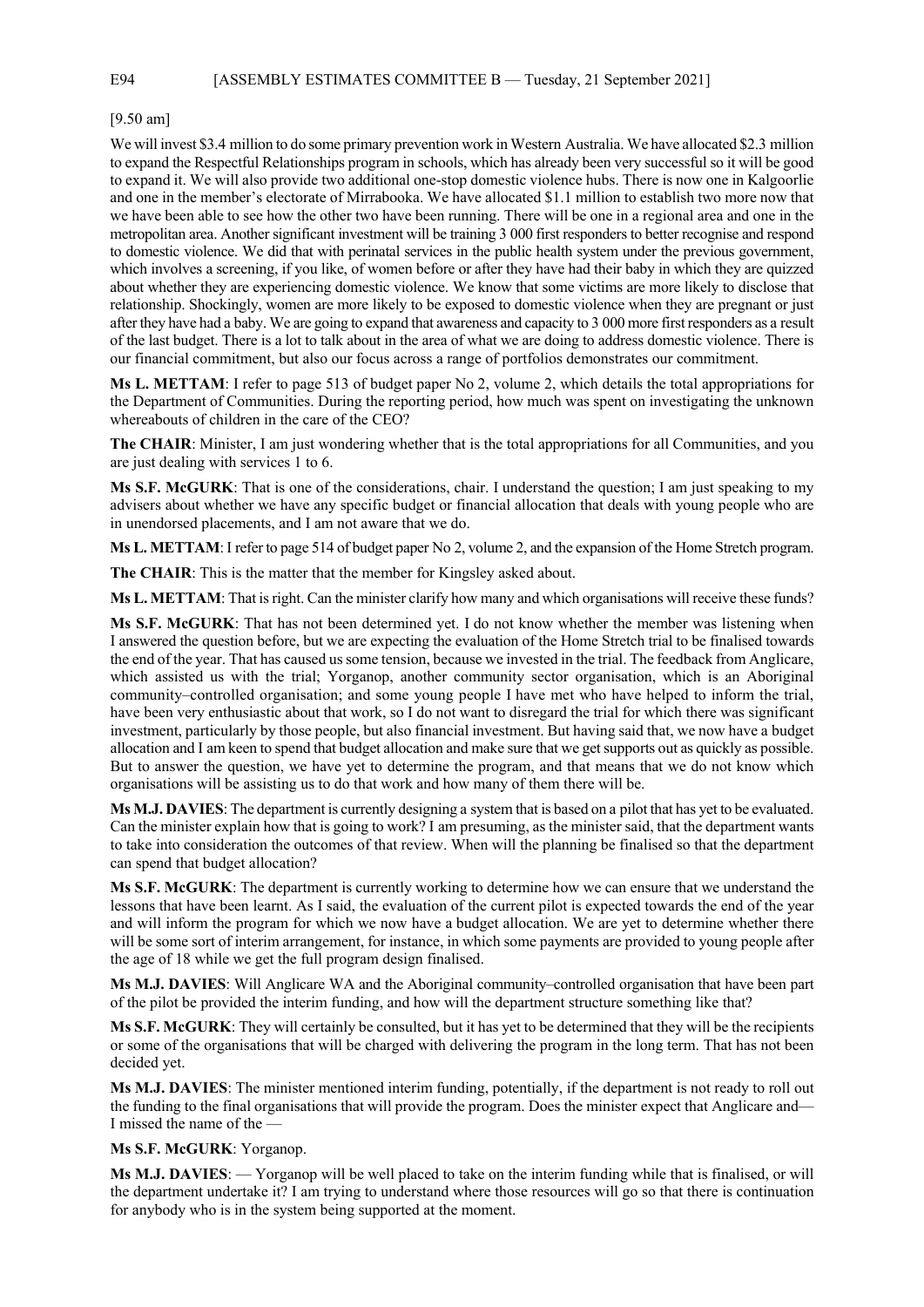**Ms S.F. McGURK**: None of those matters have been determined. I want to make it clear that we want to understand the evaluation of the pilot and for that to inform what Home Stretch will look like in Western Australia in the full program delivery. We also have a budget allocation now to provide supports, and there are young people who need supports now. That is the balance that we are trying to strike in seeing whether we can get any of those supports out as quickly as possible and in what form, but none of that has been determined yet.

**Mr H.T. JONES**: I refer to page 516 and paragraph 6.1, which refers to increasing the capacity of Common Ground facilities. Can the minister explain how support services such as Common Ground will help adults who are sleeping rough or experiencing chronic homelessness?

#### [10.00 am]

**Ms S.F. McGURK**: Common Ground has been enthusiastically welcomed by not only specialist services that work to support homeless people, but also the community. People understand that if we provide appropriate accommodation for people who were previously sleeping rough and wraparound supports, preferably onsite if at all possible, we give those people the best chance of being able to stay stable in their accommodation for a longer period. The Common Ground model was developed in New York more than 20 years ago and it has been adopted internationally. Australia has a number of Common Ground facilities. Other states have them, but Western Australia does not have them. I am not aware whether Tasmania has them, but I know that Brisbane, Sydney, Melbourne, Canberra and Adelaide all have Common Ground facilities. However, Western Australia does not have them. When we did our 10-year strategy to address homelessness, which was based on the evidence of how to best support people who were previously homeless, it made sense to establish and fund a Common Ground facility in Western Australia. It was informed by evidence and it was the approach that we took in the strategy. These facilities are essentially residential apartment complexes. They are purpose-built to make sure that they are best placed to meet the needs of people who were previously homeless. Importantly, only half the number of the apartments will be allocated to people who were previously homeless. The other half will be used for social housing, so that we do not have a concentration of too many people with high needs in one place. We have made an announcement that we will establish two facilities. One will be in East Perth and one will be in Mandurah. Combined, they will deliver more than 160 new units for people in need of accommodation. They will also add to the stock of public housing. As I said, the typical mix of residents in Common Ground complexes is 50 per cent each of people who have experienced homelessness and people on low incomes. It is also worth noting that out of the \$73.5 million in funding for the Perth city Common Ground facility, \$8 million has been contributed by the federal government as part of the Perth City Deal. Both facilities will be within easy access of a range of services, including public transport. The sites were carefully chosen and based on not only the location of people experiencing homelessness, but also their proximity to other services. We now have the locations and full budgets for both of those sites. The City of Perth, the City of Mandurah and their local communities were closely consulted during the establishment—the planning and design phasesof those sites, and they are enthusiastic about the establishment of the facilities.

**Ms L. METTAM**: I have found a line item that applies to my previous question. I refer to page 525 in budget paper No 2, volume 2, which details the appropriations for child protection assessments and investigations.

**The CHAIR**: What exactly is the member referring to?

**Ms L. METTAM**: The line item for the "Total Cost of Service". I will ask that question again: how does the minister account for the funds that have been spent investigating the unknown whereabouts of children in the care of the CEO?

**Ms S.F. McGURK**: Member, my answer to that question has not changed. I am not aware that there is a specific allocation given or known in the department. Very few young people are not in endorsed placements where their whereabouts are unknown—very few. Young people can be in either unendorsed placements or have absconded from their placement, but the whereabouts of the vast majority of them is known or they are in regular contact with their caseworkers. My answers to a number of these questions from the upper house are on the public record.

**Ms L. METTAM**: What is the procedure for investigating the unknown whereabouts of children in the care of the CEO?

**Ms S.F. McGURK**: Was the member's question: what are the procedures in place for investigating when a child is not in an endorsed placement and whose whereabouts is unknown?

**Ms L. METTAM**: That is right, when the whereabouts is unknown for children in the care of the CEO.

**Ms S.F. McGURK**: It has just been pointed out to me that the line item that the member has referred to is about the referral to child protection assessments and investigations, which are investigations into child abuse and/or neglect. They are not investigations into unendorsed placements or when a child's whereabouts is unknown. They are different matters. I do not know whether the member is aware of that.

**Ms L. METTAM**: When a child under the CEO's care goes missing, is that not a matter of neglect?

**Ms S.F. McGURK**: The terminology used for child assessments and investigations in the department's practice manual, and perhaps even within the act, have a certain meaning. The investigation that would take place to determine whether a child has been harmed or is at risk of harm, for instance, is a child safety investigation. The department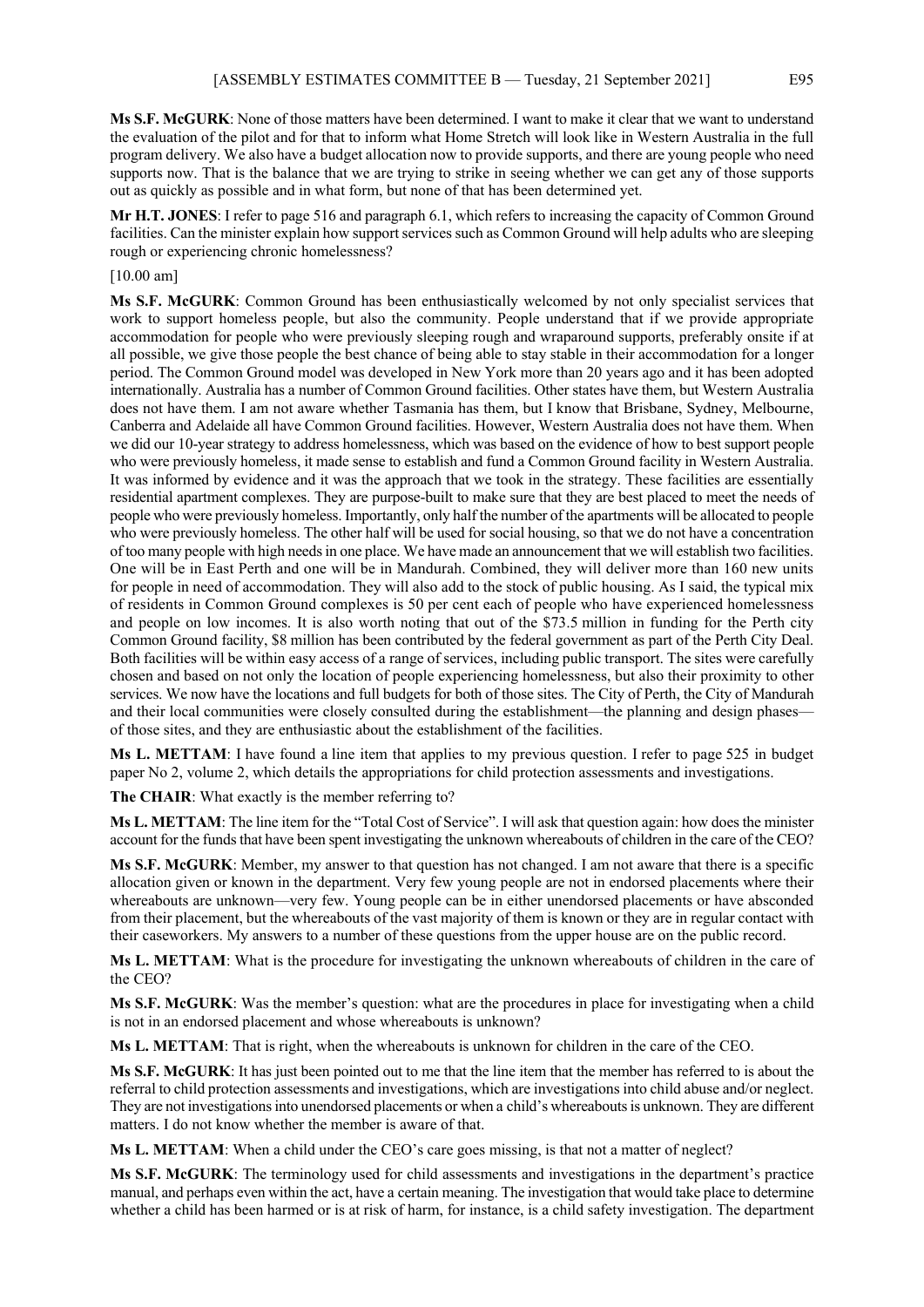works very hard to ensure that children are kept safe and connected within their families whenever possible. When they are not able to stay with their family, they are placed in a variety of different care options depending on their needs and best interests. In a small number of cases, children in care choose to leave their placements and will choose themselves where they want to live. When a person has chosen to live with people or a family in an arrangement that has not been endorsed by the Department of Communities, and has been located by the caseworker, an assessment is arranged as a matter of priority. It is certainly the case that the department works very hard to keep track of those children and to assess what sort of arrangement those children are in, whether they are safe and what action needs to be taken to keep them safe and minimise risk.

**Ms L. METTAM**: Have the children whose whereabouts were unknown for 40 days, which was revealed in the Legislative Council last week, been found?

**Ms S.F. McGURK**: Can the member please give me a bit more detail?

**Ms L. METTAM**: My understanding is that last week in the Legislative Council it was revealed that the department had no idea where two young people were despite being in the care of the CEO. As at 31 August, the whereabouts of one child had been unknown for 40 days and for the other child it was 83 days. Have they been found, and how regularly is the minister briefed on this matter?

**Ms S.F. McGURK**: The question without notice that the member referred to was asked at a particular point in time. I do not have any update in front of me on the whereabouts of those two young people. As outlined in the answer to that question without notice in the Legislative Council, police have been notified of those young people and the department is working with police to make their inquiries. I am sorry, but I do not have an update as of today on those two young people.

[10.10 am]

**The CHAIR:** Can I just clarify, minister: do I need to write down anything specific to take on notice?

**Ms S.F. McGURK**: No.

**The CHAIR**: We are good; okay.

**Ms L. METTAM**: How regularly is the minister being briefed on their location?

**Ms S.F. McGURK**: I get regular updates on the location of those two young people, and in respect of police investigations.

**Ms L. METTAM**: I refer to "Outcome: Families and individuals experiencing FDV" et cetera under "Outcomes and Key Effectiveness Indicators" on page 520. Under that heading, it has "Percentage of homelessness clients with some or all goals achieved at the completion of a homelessness service support period". It is also captured on page 519 at the fourth item under the service summary, "Preventing and Responding to Family and Domestic Violence". In relation to the \$54 million allocated this year —

**Ms S.F. McGURK**: The member will have to back up. The member referred to page 520 in respect of "homelessness clients with some or all goals achieved at the completion" —

The CHAIR: I think it is in the top quarter there; the second black -

**Ms S.F. McGURK**: Yes, I have that line item. The member then referred to FDV; they are different matters—that is, if I understood her correctly. The first outcome the member referred to was "Percentage of homelessness clients with some or all goals achieved at the completion of a homelessness service support period". Did I understand the member correctly?

**Ms L. METTAM**: Yes; but can we just refer to page 519? My apologies.

**The CHAIR**: Are we on page 519, member for Vasse?

**Ms L. METTAM**: At item 4 on page 519, "Preventing and Responding to Family and Domestic Violence", there is an allocation of \$54 million this financial year. A recent article in *The Sunday Times* stated there had been a surge in first-time homeless women fleeing domestic violence. Can organisations such as the organisation featured in that article access any of those funds in the \$54 million allocation to support individuals who are fleeing family and domestic violence situations?

**Ms S.F. McGURK**: The allocation of over \$54 million in funding will all be directed at people experiencing domestic violence or who are at risk of domestic violence—along the continuum. It might be in some preventive work. It might be in some of the court procedures that I spoke about before, although much of that will be contemplated in the justice budget. I referred to some of these issues in answer to the member for Kingsley, who asked about the domestic violence commitments during the last election campaign. For instance, that will include the establishment of two new hubs, one in a regional area and one in the metropolitan area, and increased money to keep women safe at home. The proposal relates to women who are experiencing domestic violence in the home. After a risk assessment is done, they are able to stay in their residence and the perpetrator is asked to move out, but some services work with the perpetrator. I could outline many items about what we are doing.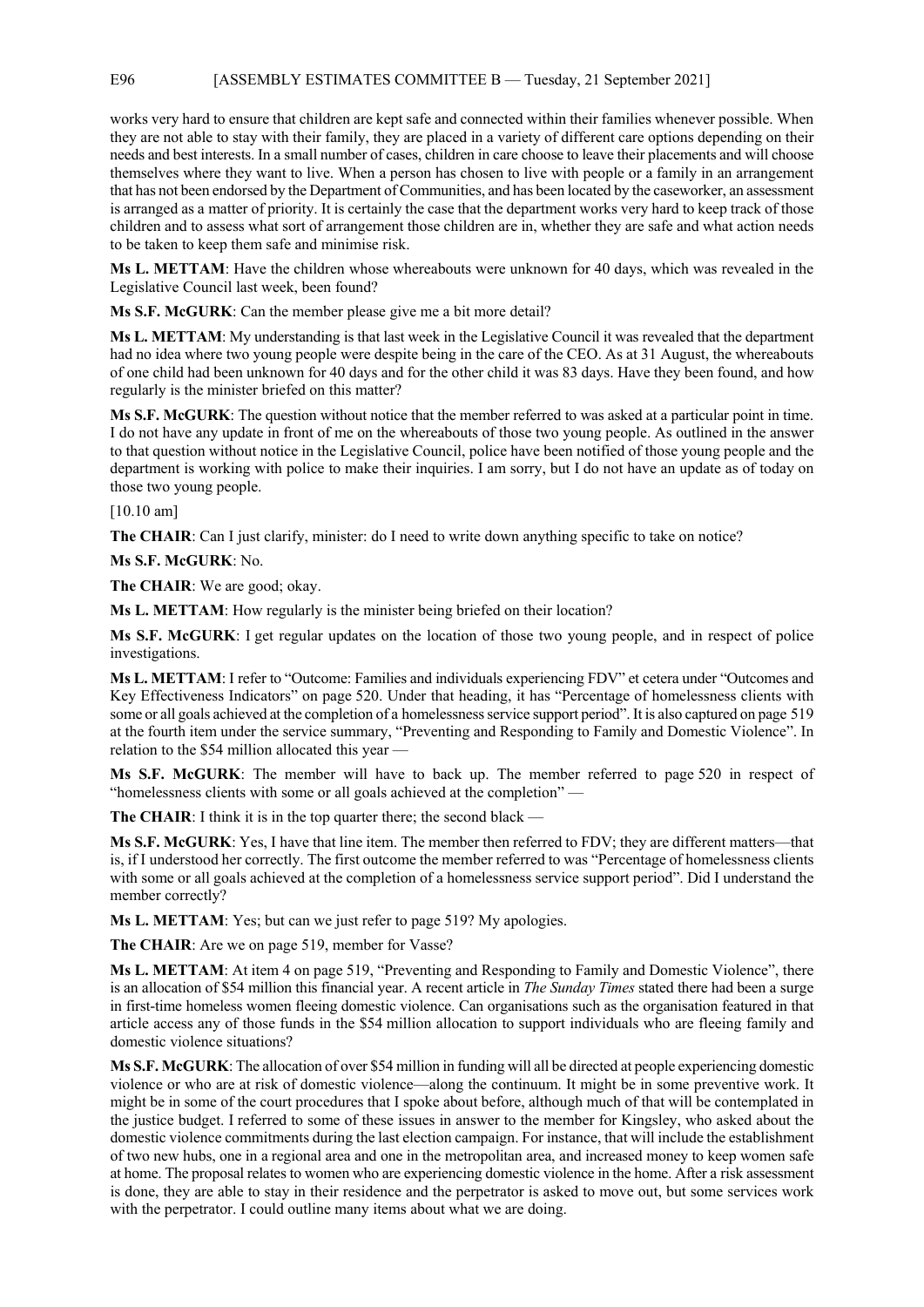The vast majority of that money will go to community service organisations to assist them to work with people experiencing, or at risk of, domestic violence. One of our election commitments, which is being funded, is \$4.3 million over four years to deliver what we are calling the Safe Home, Safe Family rapid rehousing initiative. This has two components: \$2.15 million to rapidly rehouse women and children into safe and affordable housing after leaving a refuge; and the same amount to support Aboriginal women moving into safe and affordable housing after leaving a refuge. This is intended to quickly help women and children who are experiencing domestic violence move into safe and affordable transition homes for a period of 12 months, with quite intensive supports. The initiatives are expected to support up to 40 women and their children each year and ensure they have safe and affordable housing as they rebuild their lives. It is expected there will be an evaluation of this program to determine the suitability, effectiveness and cultural appropriateness of the two initiatives. That is one example. As I said before, out of that \$54.675 million, well over \$50 million of it will go to community sector organisations, which deliver the vast majority of our domestic violence support services.

**Ms L. METTAM**: Out of the \$54 million and out of the programs the minister touched on, organisations such as the one featured in that article should be able to access funding to address the issues that they have with not being able to answer the phone and support that huge surge in the number of people fleeing family and domestic violence situations in the Midland area.

**Ms S.F. McGURK**: I do not have that article in front of me. The member is talking in quite broad terms. I do not know whether the member can tell me the name of the particular service she is referring to.

**Ms L. METTAM**: It was the Indigo Junction service in Midland. The article referred to the fact that there were 6 000 unanswered calls for assistance over the last 12 months, and that it does not even have the facilities to answer the phone. I want to clarify whether Indigo Junction will be able to access some of the programs to address that issue.

**Ms S.F. McGURK**: Indigo Junction is not an FDV service; it usually supports people who are experiencing, or at risk of, homelessness, as far as I am aware. We are spending quite a lot of new money in addition to the \$108 million we spend every year on homelessness services. In addition to those amounts, a massive social housing investment has been made by this government and was highlighted in the last budget. That will be backed up in service supports through additional funds in either Housing First FDV or other specific programs, both in domestic violence and homelessness supports. We understand there are pressures out there. They are not new. There were certainly pressures throughout the systems that have been exacerbated during the COVID-19 pandemic, but we are doing our best to meet those needs both in terms of building new accommodation, either accommodation for people who are homeless, such as the Common Grounds, or new social housing. Just on that point, there has been a massive increase in housing approvals. It is expected that some of the new private rental accommodation, private houses, that are coming online will in turn relieve the pressure across the board. We are spending a significant amount of money in homeless services and family and domestic violence services. If Indigo Junction is on Tenders WA and the tenders for any of that new work come up, it will be able to apply. I am advised that at the moment it receives about \$2 million per annum for some of our homeless services.

#### [10.20 am]

**Mr R.S. LOVE**: I refer to access to regional childcare under "Election Commitments" on page 534 of budget paper No 2. Can the minister provide greater detail on this program, which starts off with \$383 000 this year and culminates in around \$4.8 million? Where is this to be allocated? Is it in a model similar to the Regional Early Education and Development program, which is supported in a line item a little further down? I see that it is coming to an end. Will that continue? What is this allocation about?

**Ms S.F. McGURK**: The government supported the REED program. Some of the early work on that was done under the previous government but the vast majority was done in the previous period of the McGowan government and it has been a very successful program. What is particularly heartening about REED is that it is designed to be a self-sustaining program. Over 20 individual smaller childcare centres now operate under the umbrella of REED, which does some of the extensive regulatory oversight that is required under early childhood education. That is a good model. That will certainly be one of the models we are looking at, but it will not be the only model.

Out of the money to which the member referred, \$1 million will go to local governments in regional areas to fund retention and attraction packages for childcare workers. An amount of \$250 000 per annum will be available to local governments in regional areas, and \$4.1 million is funding to identify key regions and assist in the establishment of sustainable models in regional childcare. The REED model might be one of those models. However, in the Pilbara—in South Hedland, for instance—there has been a lot of discussion about the lack of availability of childcare places and REED would not work there. It is a different issue from that of smaller geographical locations not being able to sustain large centres. The government has an open mind about what that support will look like in various locations and the work is just beginning to look at the need in regional Western Australia and what sorts of models we could put in place to support them. As I identified, the breakdown is that \$1 million of that funding over four years will be allocated to local governments to attract and retain workers, and \$4.1 million will be allocated to look at various models for the rest of regional Western Australia.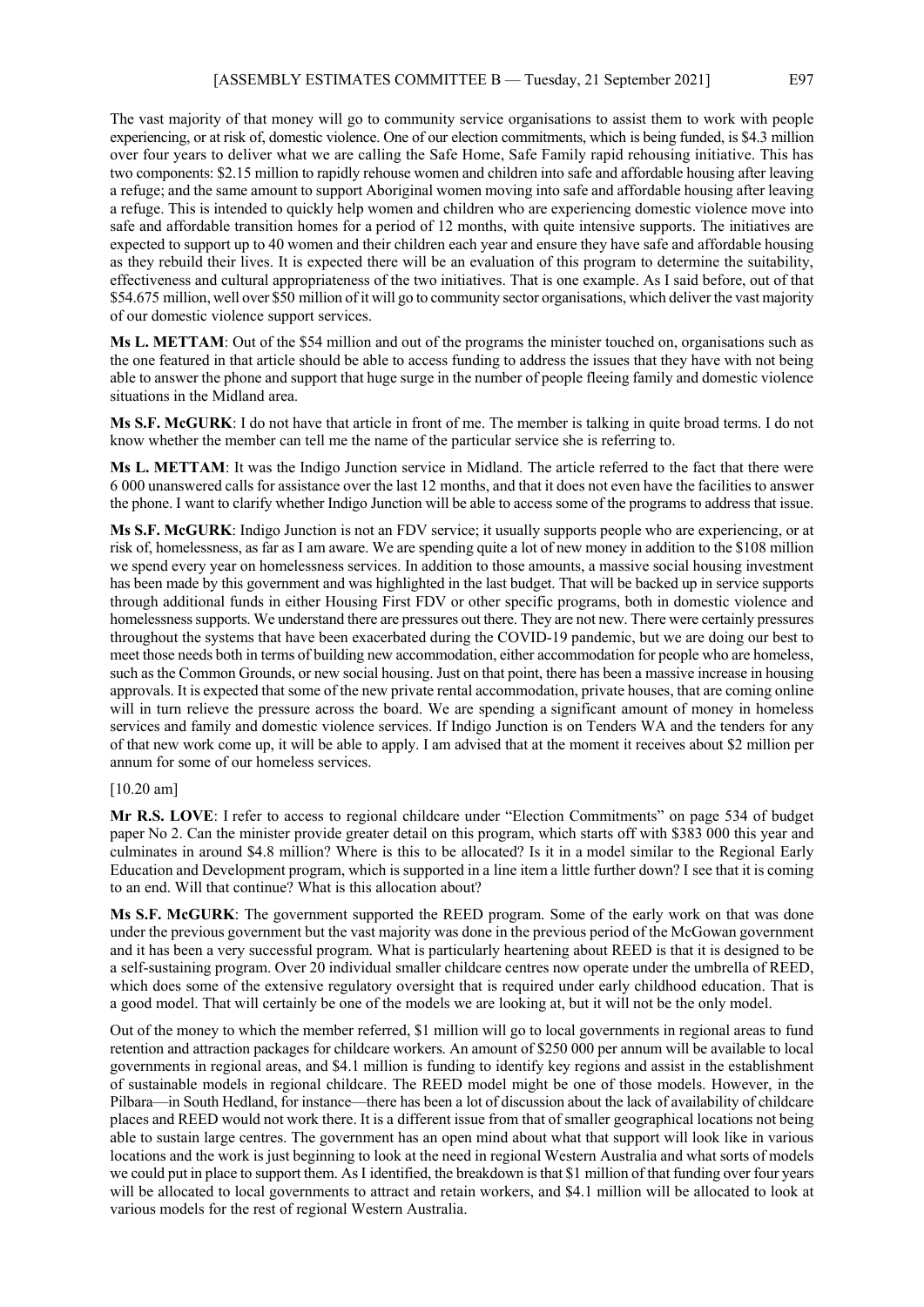E98 [ASSEMBLY ESTIMATES COMMITTEE B — Tuesday, 21 September 2021]

**Mr R.S. LOVE**: The allocation is made under the heading "Election Commitments". Have individual commitments been made to communities to spend some money in those communities, or is this something that is available regardless of a particular promise in a particular seat?

**Ms S.F. McGURK**: No, not as part of this funding. As part of this \$4.1 million allocation for the regional work that will be done and the \$1 million for local governments, no specific recipients of that have been allocated yet. Some consultation has been done already that the member might be interested in. A webinar was held on 8 September by the Department of Communities in collaboration with the Western Australian Local Government Association for regional local government authorities to go through the workforce issues in the regions and possible solutions and to support the development of the grants program. The scoping exercise to do this work is expected to be undertaken in January next year. To answer the question, no specific programs in regional locations have been made under this line item. There might be some local commitments, or small election commitments, that have been made separate to this that are not under this line item.

**Mr R.S. LOVE**: This question is also on the election commitments on page 534. There are quite a few in here that I will run through, but they are separate questions.

**The CHAIR**: Is that okay, minister?

**Ms S.F. McGURK**: It is, so long as I am clear on what they are.

**The CHAIR**: The minister is asking you to break it down, member.

**Mr R.S. LOVE**: I do not intend to ask them at all once. There is an allocation for the northern suburbs men's shed, and there is another men's shed in Baldivis. Is there a plan to fund men's sheds on an ongoing basis? What does that \$1 million provide? It seems a lot of money for a men's shed. Is it a men's shed that is being built or is it funding for the establishment of work to be done? Can the minister explain how \$1 million has been arrived at? Is there a commitment to men's sheds generally or just on election promises?

**Ms S.F. McGURK**: I will answer the second part of the question first. About two-thirds of the way down the page under "Community Services", an amount of \$113 000 was allocated last year to men's shed sector support to make sure the peak organisation had some funding.

**Mr R.S. LOVE**: That was the year before last I think.

**Ms S.F. McGURK**: It will be given ongoing money.

Sorry, it has just been pointed out to me that that is now under controlled grants and subsidies. I thought it was given ongoing money; however, that amount is now being funded on an ongoing basis. It will increase slightly over the years, but in 2021–22, \$154 000 is allocated for the peak body. That answers the question about overall money for Men's Sheds of WA. That has now been funded over the forward estimates.

**Mr R.S. LOVE**: Where will I find that?

[10.30 am]

**Ms S.F. McGURK**: I will ask Matthew Richardson to answer that particular question because the men's sheds are getting ongoing funding. Mr Richardson can probably best answer how it has been set out in the budget papers.

**Mr M. Richardson**: Funding for the men's sheds appears as the actual for 2019–20 because it used to be a grant. There is a different funding arrangement with the service provider. Since 2019–20, we have changed it from a general grant payment to a contracted service that will guaranty the men's sheds at least five years of funding. It is reviewed on an ongoing basis. It no longer appears within the controlled grants and subsidies table because it is no longer a grant. Although not separately identifiable, it will feature throughout the "supplies and services" expense in the statement of cashflows or the income sheet. It will be seen under expenses generally.

**Ms S.F. McGURK**: I am happy to place on the record, if this helps, that in 2020–21, men's shed support will be \$151 000; in 2021–22, it will be \$154 000; and in 2022–23, it will be \$158 000.

**Mr R.S. LOVE**: Could I ask the minister to provide that information as supplementary information so we have it all written down?

**The CHAIR**: Do you want to take that on notice?

**Mr R.S. LOVE**: I am asking for supplementary information.

**The CHAIR**: What are you asking for specifically?

**Mr R.S. LOVE**: I am asking for the amounts to be funded on an ongoing basis for the support of men's sheds and to whom that is flowing.

**Ms S.F. McGURK**: I am happy to give that information. We will outline the amounts being provided to Men's Sheds of WA, which is the peak body, over the forward estimates.

**The CHAIR**: Is that okay, member for Moore?

**Mr R.S. LOVE**: Yes.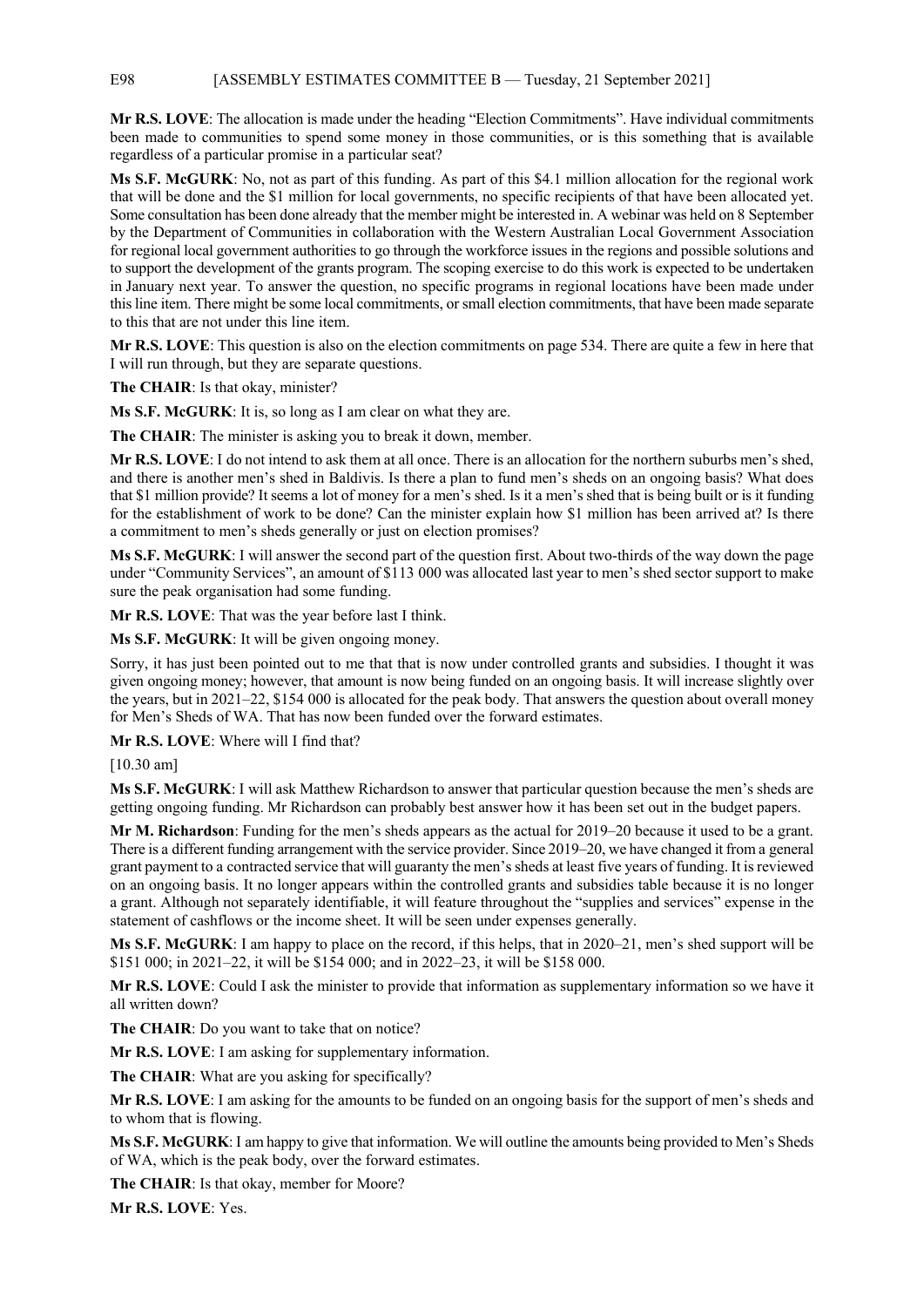**The CHAIR**: Does the minister agree to provide the supplementary information; and, if so, state exactly what information will be provided?

**Ms S.F. McGURK**: I am happy to provide details of the amounts being awarded to Men's Sheds of WA for the years 2020–21 to 2024–25.

[*Supplementary Information No B1.*]

**Ms S.F. McGURK**: The member was also asking about the Northern Suburbs Men's Shed, which was provided with \$1 million.

**Mr R.S. LOVE**: And Baldivis.

**Ms S.F. McGURK**: That is a one-off amount that was a 2021 election commitment. A total of \$1 million was approved through the budget to contribute towards the development of the Northern Suburbs Men's Shed. This will be for the construction and commissioning of a new sustainable and fit-for-purpose facility to provide a welcoming, safe and accessible service to all and provide long-term welfare and financial benefits to the members of the City of Wanneroo and the state.

**Mr R.S. LOVE**: I have further questions on these election promises.

**The CHAIR**: Are they supplementary to this question, member for Moore?

**Ms S.F. McGURK**: No.

**Mr R.S. LOVE**: Yes, I think so. It is to do with the election promises. I will treat it as such.

I wanted to ask about the Respectful Relationships expansion. It has been allocated \$68 000 this year and \$721 000, \$741 000 and \$760 000 in the forward estimates. If I look at page 535 of budget paper No 2, I see that a program already exists. Is that the same program with more money or is that a different program? Can the minister explain what the Respectful Relationships expansion will provide and what relationship it has to the existing Respectful Relationships program outlined on page 535?

**Ms S.F. McGURK**: I think I briefly referred to the Respectful Relationships program earlier. It supports public schools to develop an approach to primary prevention of gender-based violence. It supports teaching young people about health and positive relationships in the context of domestic violence prevention. As part of our 2017 election commitments, the McGowan government committed to identifying evidence-based Respectful Relationships programs for suitable delivery in schools. We allocated funding of \$1 million for the program to be delivered by organisations with appropriate expertise. As part of our 2021 election commitments, we made a further commitment to continue the current Respectful Relationships teacher support program, which supports an average of 10 schools per annum, expand the current pilot to 12 additional schools per annum from 2022 to 2023, and also expand Respectful Relationships approaches to address the gender drivers of violence and teach young people about health and positive relationships in the context of domestic violence through local sport and recreation clubs and organisations. Existing funding is in place and then there is the election commitment, which is new.

The amounts that the member referred to on page 534, which start off at \$68 million in 2021–22 and then go to \$721 000, \$741 000 and \$760 000 over the forward estimates, are the 2021 election commitments. The amount that the member was referring to earlier is the existing funding for Respectful Relationships over the forward estimates. In 2021–22, it was \$277 000 and for the following three years, it will be \$168 000.

**Mr R.S. LOVE**: The program is to be expanded to sport and recreation clubs, as well as schools. How will the results of that expenditure be measured? What will be the parameters around that expenditure to ensure that it returns some value for money? How is something like that measured? What are the metrics of trying to determine whether that funding is achieving an end?

**Ms S.F. McGURK**: The 2017 election commitment that was rolled out in schools has been described as a pilot in its final year with a fourth cohort of teachers underway. Cohort 4 includes a large percentage of regional schools. An independent evaluation of the program is being undertaken by an external evaluator, with a report due after the completion of the existing program in June 2022.

**Mr R.S. LOVE**: Is that report complete?

**Ms S.F. McGURK**: No. As I said, it will be completed in June 2022. An evaluation is being undertaken of the current work being done in schools.

**Mr R.S. LOVE**: Will that report be tabled in Parliament? When will we know when that report is done?

**Ms S.F. McGURK**: It is not usually our practice to table in Parliament every evaluation of every program that we carry out, but the member is welcome to put a note in his diary and ask me about it in the middle of next year.

**Mr R.S. LOVE**: So such a thing is not normally put in a report somewhere?

**The CHAIR**: Member for Moore, I think the minister has answered the question.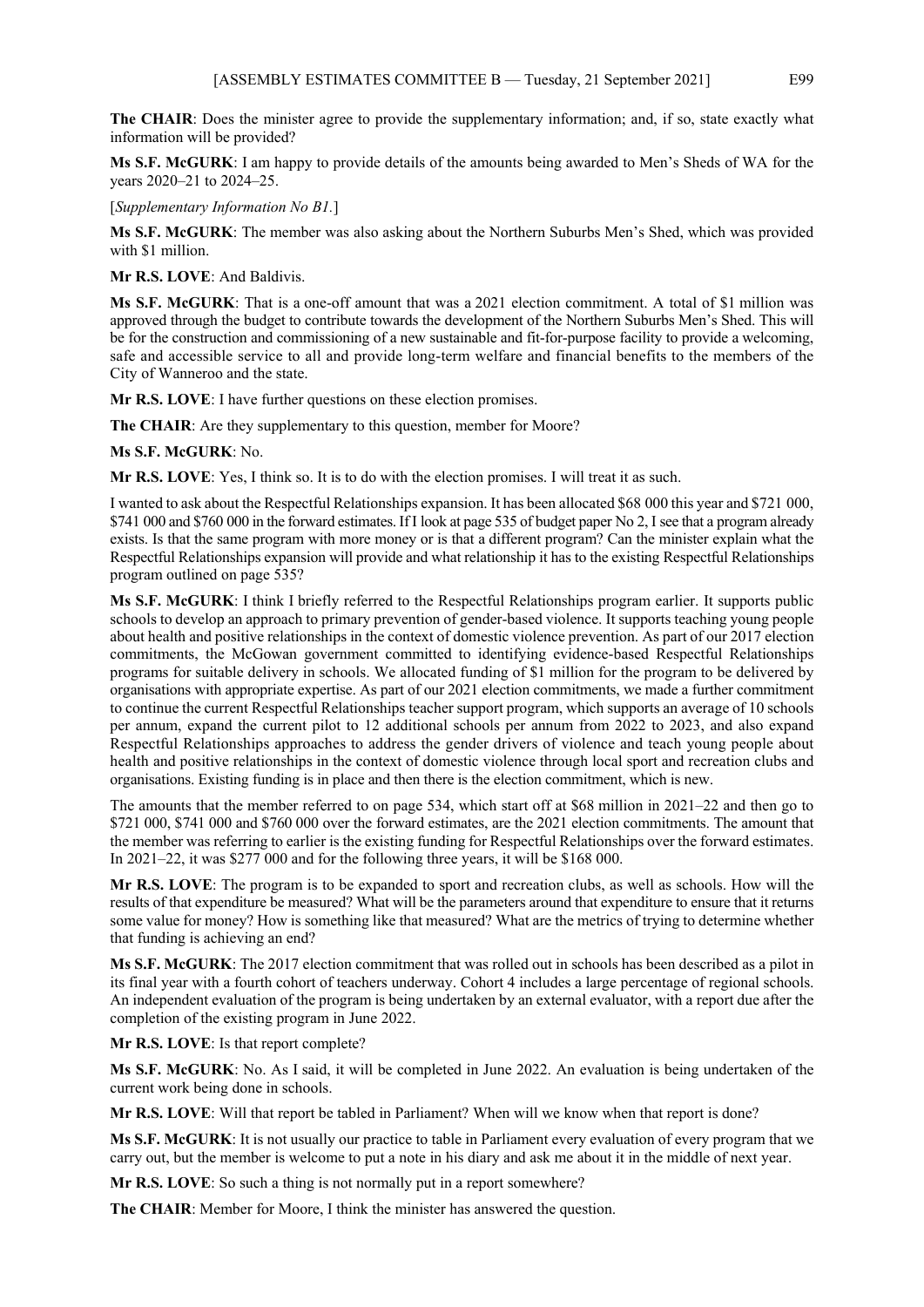#### E100 [ASSEMBLY ESTIMATES COMMITTEE B — Tuesday, 21 September 2021]

#### [10.40 am]

**Ms L. METTAM**: I refer to page 514 of budget paper No 2 and the heading "Election Commitments". I am asking about the Rapid Rehousing pilot program, which is also referred to on page 516. The line item "Rapid Rehousing Pilot" is near the top of page 514, under "Family and Domestic Violence (FDV) Initiatives". I know there is a lot of enthusiasm for this program. Given that we know that access to safe housing is one of the biggest issues affecting the ability of women to escape family and domestic violence, I am interested to know why this pilot, which is outlined as giving women and children improved access to the private rental market, will not start until the following financial year.

**Ms S.F. McGURK**: It is not the only initiative we have to keep women safe through both refuges and the outreach work that is currently done by specialist women's refuge organisations, Department for Child Protection and Family Support staff and the Western Australia Police Force. There is extensive work being done in support of women experiencing violence. As an example, Keeping Women Safe in Their Homes is a program I spoke about before. A risk assessment is done by a service organisation and women are supported to stay in their houses, and the perpetrator moves out. There might be restraining orders put in place along with security, safety plans and the like. I just asked my advisers to see whether they could come up with a note, because two or three years ago it was a source of some frustration to me. The federal government had formerly funded that program and then ceased funding it. We supplemented our state support because the federal government opted out of that support, but then after a period of time reinstated its support, so there was a gap in service provision, which is very difficult for community service organisations that are employing people, then laying them off, and then trying to bring them back on. When the federal government reallocated money to that program, it was a lesser amount. As a result of that, the state government has put well over half a million dollars into the program. A lot of that was basically picking up on the federal government's contribution after it had decided to take a break and then reinstate its support.

We have a lot of supports in place, but sadly there is a lot of work to do to make sure women are kept safe. Accommodation is part of the answer, but it is also making sure that they are linked to appropriate supports. We have put in place two hubs, and we are planning two more, to make sure that there is an alternative entry point or place where people can come forward to get advice. I do not shy away from the amount of work we have in front of us, but I am not at all apologising for the focus the government has placed on FDV. That is in stark contrast with the complete lack of attention that issue was being given when we first came into government. Very, very little was done for additional services for domestic violence victims under the previous Liberal–National government. The expansion of the election commitment to which the member has referred, Safe at Home, will support an additional 150 women over the course of the forward estimates.

**Ms L. METTAM**: I was referring to the Rapid Rehousing pilot, not Safe at Home.

**Ms S.F. McGURK**: Sorry; I am reading from the wrong notes. Safe at Home is another name for Keeping Women Safe in Their Homes, so our expansion of that program, which we have funded in this election commitment, will support an additional 150 women.

**Ms L. METTAM**: How will the Rapid Rehousing pilot work, appreciating that it will not start until 2022–23?

**Ms S.F. McGURK**: There are two elements to the program, which I think I outlined before in response to another question from the member. There is \$2.157 million for the pilot for women and children leaving refuges, and the same amount for Aboriginal women leaving refuges, to support them into safe and affordable housing. There will be an allocation for them to be supported into accommodation. That also includes financial assistance to enable women and children to exit refuges and enter the private rental market. That, in turn, will free up crisis beds for more urgent needs. Part of the money is allocated so that they can be given financial assistance, as well as for caseworkers and outreach workers based in the refuges.

**Ms L. METTAM**: What is the reason for the delay in the implementation of this program? Will it take time to construct? The minister has suggested that there is a range of other programs already out there.

**Ms S.F. McGURK**: I have just been advised that there has been an allocation of \$113 000 for the planning and service design that will take place this financial year. Procurement will also be able to be undertaken this financial year, with the intention that it will be operational by next financial year. It just takes some time to make sure we have the program up and running. Our strong preference and general method of delivery is to consult with the sector to see what the best way is to organise the program and to make sure they have the opportunity to tender for that work.

**Ms L. METTAM**: Is there any indication of how many women and children it is anticipated this program will support?

**Ms S.F. McGURK**: It is expected that 40 women and their children a year will be supported through each of the programs, so a total of 80 women per year. One program is a general program, and there will be a program for Aboriginal women and their children, so it will be 80 women and their children across both those programs.

**Ms L. METTAM**: It will obviously be very competitive. There were cuts to Lamp Inc in Busselton; that decision was made when the McGowan government first came to office. Will anyone across the state be able to apply for that program?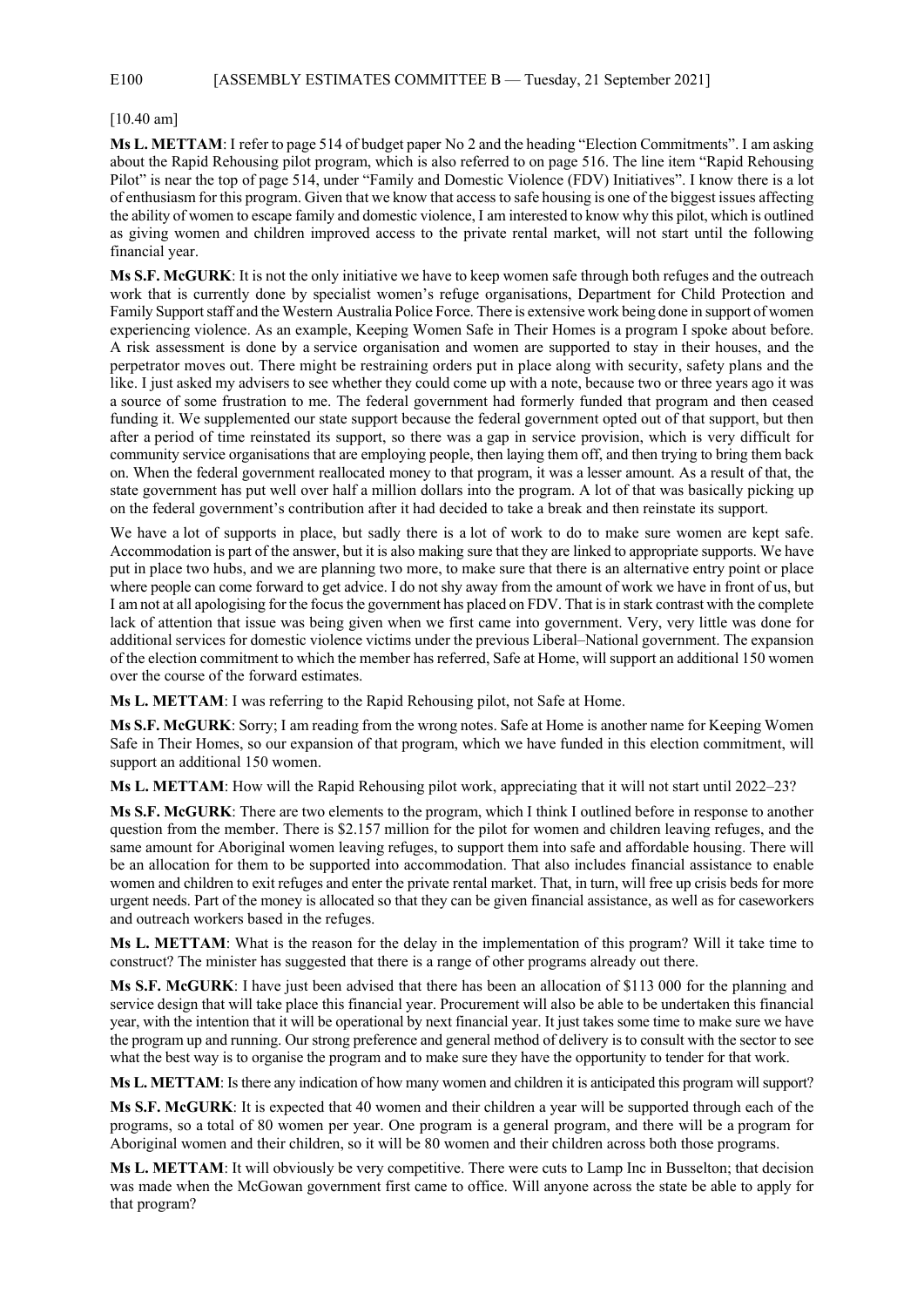#### [10.50 am]

**Ms S.F. McGURK**: A comment was made at the beginning about a cut that was made earlier on by the McGowan government to a program called Lamp. I do not know what the member was talking about.

**Ms L. METTAM**: It was a program that was delivered through Lamp in Busselton to assist people with mental health challenges or a range of different challenges to access independent living.

**Ms S.F. McGURK**: I cannot comment on that because it is not part of my portfolio, member. I do not know that it is useful to refer to that.

**Ms L. METTAM**: Is not homelessness part of the minister's portfolio?

**Ms S.F. McGURK**: Homelessness is part of my portfolio, but it is not a homelessness service that we have ever funded under my portfolio.

**The CHAIR**: We will stick with the budget questions.

**Ms L. METTAM**: I have a supplementary question. How will it work for the 80 people who will be able to access this program, not from next year but the year after? What will be the criteria?

**Ms S.F. McGURK**: The member said that 80 people will be able to access the program not next year but the year after. That is not correct. They will be able to access the program in 2022, in the next financial year. The program is being designed now, which is the budget allocation that I outlined. We will consult the sector, including its peak body, to make sure we have a robust design. Tenders for that work will go out and it is expected that service delivery will take place early next financial year.

**Mr R.S. LOVE**: I return to the election commitments on page 534. My apologies if I ask a question that has already been asked; I came in an hour after this session had started, so it might have already been asked. Is a breakdown available of the small commitments outlined in the budget that the minister distributed in 2020–21?

**Ms S.F. McGURK**: Is the member referring to a specific line item about election commitments?

**Mr R.S. LOVE**: I am referring to the line item on "Small Commitments", which is two-thirds of the way down under "Election Commitments". I am wondering whether the minister has a breakdown of how those commitments were distributed. I assume they have all been met.

**Ms S.F. McGURK**: The funding is for part of the election commitments approved by cabinet in 2020–21. Cabinet endorsed 151 community programs worth a total of \$4.63 million. The funding supported programs such as caring for communities and play and learn; support for our seniors; youth support; family and domestic violence support; minor infrastructure upgrades, inclusive of minor school works and consumables; and sport and community infrastructure. AsI said, a total of 151 election commitment grants packages, inclusive of grant guidelines, were taken up by 146 not-for-profit organisations. The time frames for the completion varied between two and 24 months, with 24 months being the maximum period allowed to acquit the grants. I think I have given the member an outline of the programs that were contemplated in the line item that the member referred to, with funding of \$4.63 million for small election commitments under the Department of Communities' responsibility.

**Mr R.S. LOVE**: Is the \$4 million all in the minister's area or is it spread across other areas?

**Ms S.F. McGURK**: It is spread across multiple portfolios; it is spread across other portfolios within the Department of Communities.

**Mr R.S. LOVE**: The minister can understand that this did not go through the budget process of the previous year, so no outline was available to us earlier of where this expenditure went. Of those provided, is it possible to get a list of where those projects were and what they were?

**Ms S.F. McGURK**: I am happy to give the member a list of those under my portfolio.

**The CHAIR**: Does the minister agree to provide that as supplementary information; and, if so, can she state exactly what information will be provided?

**Ms S.F. McGURK**: I am told that there are 117 under my area of responsibility. I am happy to list them now; it will probably help fill out some of the time. Does the member want me to do that?

**Mr R.S. LOVE**: I think it would be more time productive to provide it as supplementary information.

**The CHAIR**: Does the minister agree to provide the supplementary information; and, if so, can she state exactly what information will be provided?

**Ms S.F. McGURK**: I agree to provide supplementary information in relation to page 534 and the budget allocation under the line item "Small Commitments" on the small commitments that have been awarded under my portfolio responsibilities.

[*Supplementary Information No B2.*]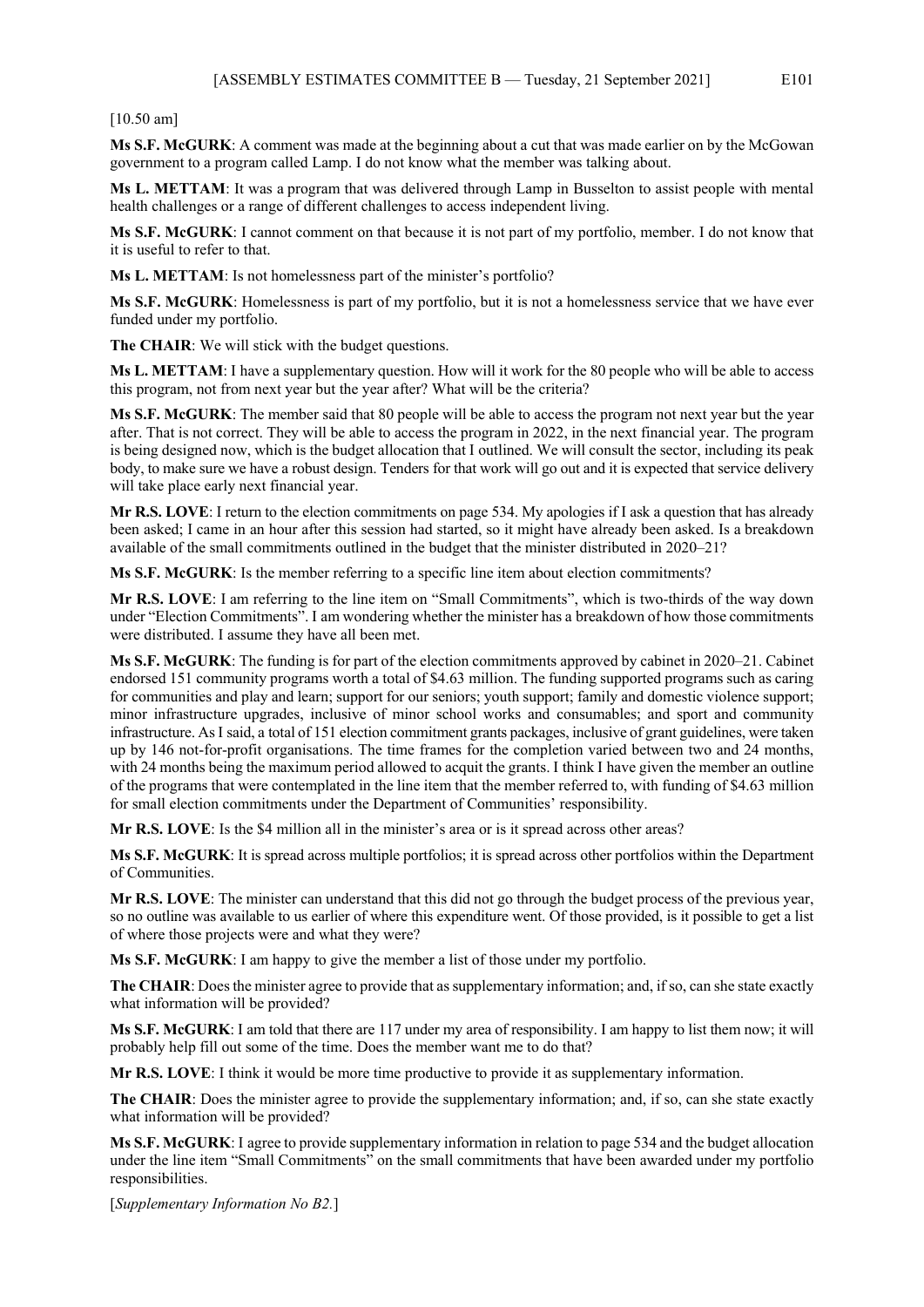#### E102 [ASSEMBLY ESTIMATES COMMITTEE B — Tuesday, 21 September 2021]

**Ms L. METTAM**: I refer to pages 520 and 521 of budget paper No 2, volume 2, and the explanation of significant movements. I refer to the percentage of departmental clients who were assessed and received a response as a result of family and domestic violence incidents and did not require an FDV-related response within 12 months.

**Ms S.F. McGURK**: Sorry, I am having trouble finding the place the member is talking about. Is it page 521?

**Ms L. METTAM**: It is pages 520 and 521. It is probably easiest to refer to note 2 on page 521.

**Ms S.F. McGURK**: Is the member referring to the line item on the percentage of department clients who were assessed and received a response as a result of a FDV incident and did not require another FDV-related response within 12 months?

**Ms L. METTAM**: That is correct.

**Ms S.F. McGURK**: What is the member's question?

**Ms L. METTAM**: I want to know the actual case numbers; we do not need to know the percentages. What is the number of people we are talking about here?

**Ms S.F. McGURK**: I will answer the member's question. If the member goes to page 524, she will see some metrics about how we are preventing, and responding to, domestic violence. The number of cases is referred to in note (b) in the middle of that page. I am advised that these are people who are experiencing domestic violence, but it might also include financial counselling, subsidised driving lessons or other supports that are given. We can get some idea in note (b) of the numbers contemplated in the budget. It is not an exact comparison, but that is the number of people on which we base our assumptions in terms of the services provided by the department. It is not an exact comparison, because some of the services on page 524 might be a little broader than some of the ones on pages 520 and 521.

[11.00 am]

**Ms L. METTAM**: This figure, obviously, has dropped significantly from the target figure. The target figure for this coming financial year is more than 77 per cent, or the figure that was achieved in 2019–20. How can the minister account for such a turnaround?

**Ms S.F. McGURK**: The member said that the number has dropped significantly, but I think she is taking a little licence there. She will be familiar, hopefully, that through all departments the budget papers set targets for various metrics within a department's responsibilities. Those targets are based on a number of different factors. Sometimes the ability to reach those targets is also influenced by a number of factors outside our control. I suspect that in the case of this financial year, there have been a number of important global events that have been well outside our control. But I will refer specifically to the line item that the member talked about. The estimated actual in 2020–21 is lower than the 2019–20 actual and the 2020–21 budget target. This result reflects the complex and repetitive nature of domestic violence in many families that has been exacerbated by the effects of the COVID-19 pandemic, which is what I was just referring to. The department will continue to assess and refine its family and domestic violence responses to ensure that they are effective and sustainable and, accordingly, will continue to set aspirational targets to aim for better than the 2020–21 estimated actual results.

**The CHAIR**: This is timely; minister, would you like a comfort break of 10 minutes?

**Ms S.F. McGURK**: Sure.

**The CHAIR**: We will break until 11.10 am.

#### *Meeting suspended from 11.02 to 11.12 am*

**Mr R.S. LOVE**: I refer to page 514 of budget paper No 2, and to page 534, "Election Commitments", specifically "Grandcarers Support Scheme". What is the total amount of funding provided to Wanslea to deliver the scheme in 2020–21, as well as each year across the forward estimates?

**Ms S.F. McGURK**: The member is asking how much is paid to Wanslea.

**Mr R.S. LOVE**: Yes.

**Ms S.F. McGURK**: Over what years—for 2020–21?

**Mr R.S. LOVE**: For 2021–22. Sorry; I might have said 2020–21.

**Ms S.F. McGURK**: I cannot remember. Wanslea will receive \$1 050 000 in 2021–22 and the same amount has been allocated each year over the forward estimates.

**Mr R.S. LOVE**: What is the total number of grants administered as part of the scheme up to date and does the department have a forecasted amount for next year?

**Ms S.F. McGURK**: Is it the total amount for the scheme?

**Mr R.S. LOVE**: The total number of grants.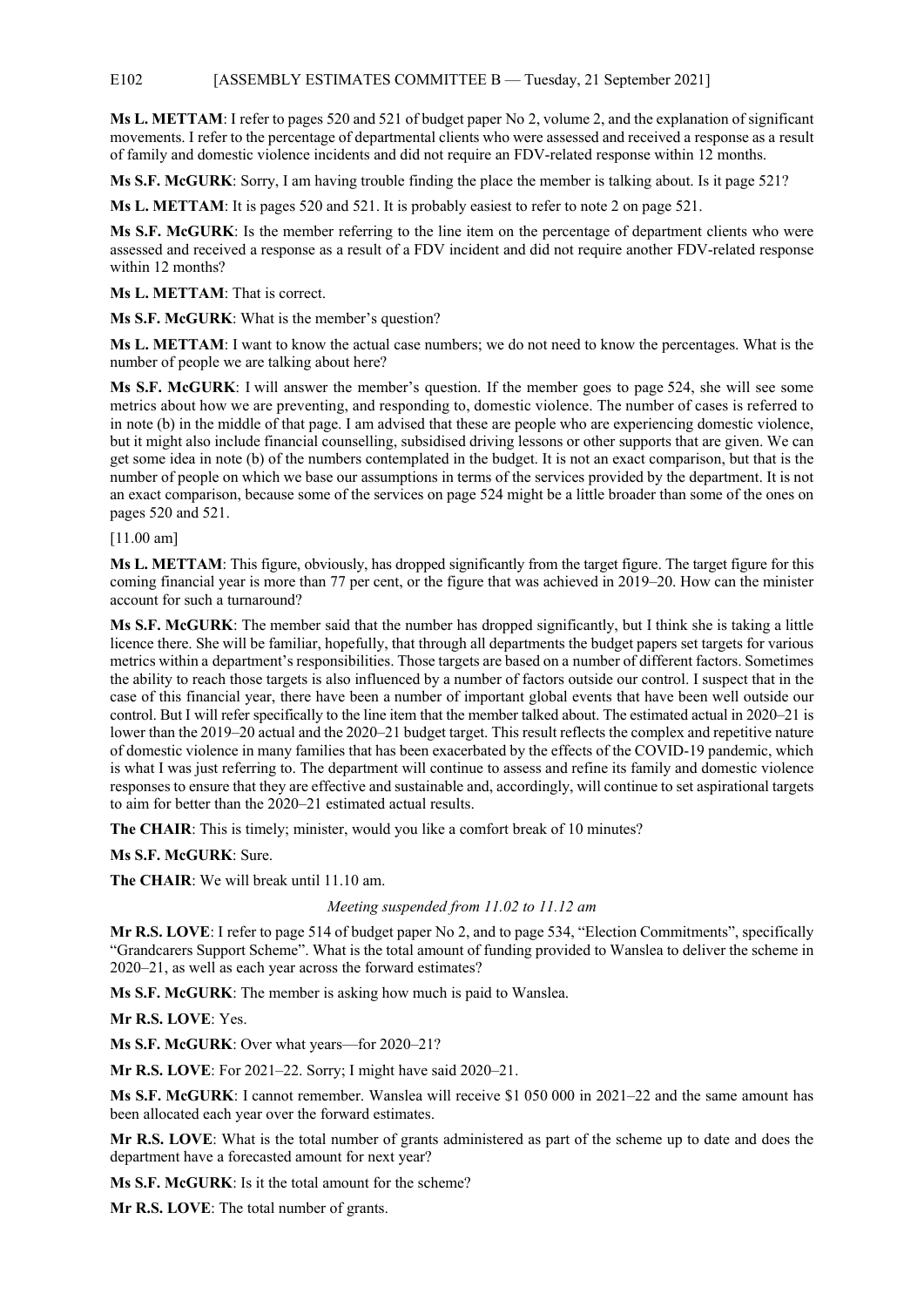**Ms S.F. McGURK**: For grandcarers?

**Mr R.S. LOVE**: Yes.

**Ms S.F. McGURK**: In 2020–21, the McGowan government provided a total of \$1.49 million to grandcarers for the care of 2 157 grandchildren. This comprised \$711 400 in normal payments to grandcarers, as well as the extraordinary amount of \$783 600 for the additional WA recovery plan payments to assist grandcarers with the ongoing costs of keeping children safe during COVID. I think I have probably answered only part of the question. That was in 2020–21. The member wants to know the forward estimates.

**Mr R.S. LOVE**: Yes, as much as the department can make a prediction.

**Ms S.F. McGURK**: Member, it will not be possible to give the exact amount in the forward estimates because it will depend on how many grandcarers we are expected to support; the numbers may change. If there is an increased number of grandcarers, we will increase our supports.

**Mr R.S. LOVE**: There are successful and non-successful applicants in a program like this. Does the minister have any idea how many actual applications there were for support and how many of those were unsuccessful?

**Ms S.F. McGURK**: People have to meet the criteria to be eligible for grandcarers support and if they meet that criteria, all applicants are successful.

**Mr R.S. LOVE**: Yes, but the minister does not know how many applied in total.

**Ms S.F. McGURK**: No, I do not have that figure. They may have applied for the funding, but if they are not eligible —

**Mr R.S. LOVE**: So the department does not keep a record of the applications as such.

**Ms S.F. McGURK**: Not that I am aware of.

**Mr R.S. LOVE**: Are any other pools of funding provided for grandcarers who do not meet the eligibility criteria for that particular scheme; in other words, does the department provide any other supports?

**Ms S.F. McGURK**: The nature of grandcarers is that it is an informal arrangement that is in place for grandcarers grandparents or other extended family members who support children outside the child protection system. We provide assistance to Wanslea, which also runs group supports for grandcarers. I am not sure whether a person needs to be an approved grandcarer and eligible for the annual funding in order to go to the support groups that Wanslea runs and to be eligible for the other support services. Most grandcarers who apply for support will be given support. If they have children in their care and they are not in the formal child protection system, I would think that they would be eligible for the supports that we are talking about. Perhaps the member can outline the people who might consider themselves grandcarers whom we would not consider grandcarers. I am not quite sure whom the member is talking about.

#### [11.20 am]

**Mr R.S. LOVE**: I am aware that a number of people claim that they have not met the eligibility criteria but consider themselves to be grandcarers. I do not know the number or the particular circumstances for each of them, but there certainly are people who are not eligible and feel that they should be.

**Ms S.F. McGURK**: I am surprised to hear that, member. I would be very happy for the member to take that up separately with me and write to me or send me the details. Some grandcarers would prefer to be paid full foster care payments, in the same way that kinship carers are paid for those children who are formally in the care of the CEO of the department but their foster care arrangement is with a relative. They are paid full foster care supports and given full supports under the department. Sometimes people refer to that as not receiving the full supports. Under our new policy, grandcarers will receive \$1 000 per year for each child in care and be eligible for other supports through Wanslea. For the member's information, the criteria on the Wanslea website state –

To be eligible for the Grandcarers Support Scheme:

#### **1. You must be an informal grandparent carer**

'Informal' means you're not receiving any regular financial support from the Department of Communities, for example, a carer subsidy or Special Guardianship Order payment

#### **2. You must be a full-time, primary carer**

To apply, your grandchildren (up to 18 years) must have resided in your full-time, primary care for at least four months

#### **3. You must permanently reside in WA**

You must be an Australian citizen, hold a permanent visa and be a permanent resident of Western Australia

#### **4. You must be a grandparent**

You must be a biological, marital, defacto or culturally defined grandparent to the children in your care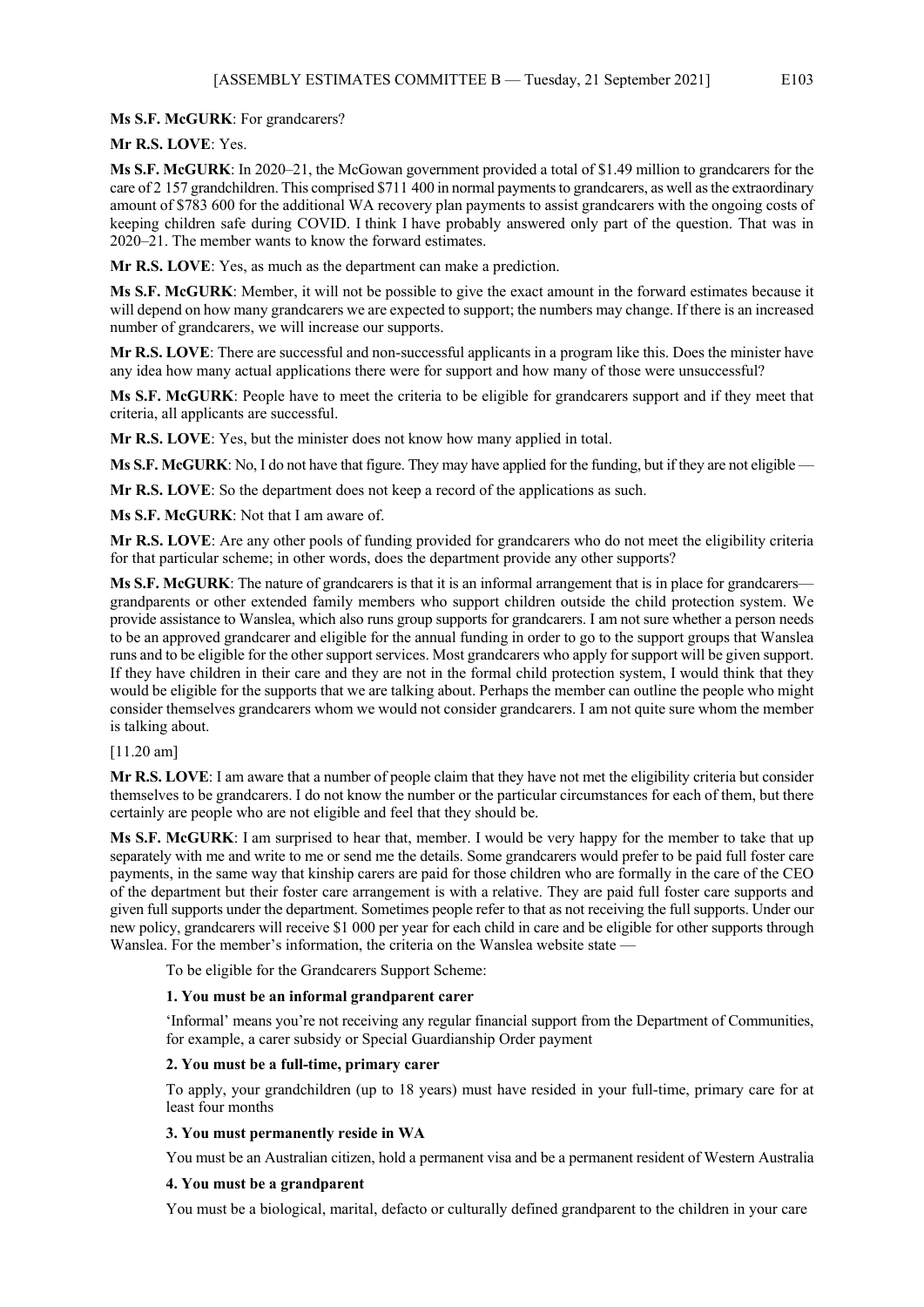#### E104 [ASSEMBLY ESTIMATES COMMITTEE B — Tuesday, 21 September 2021]

I would have thought that that was a pretty broad assessment. If the member believes that there are grandcarers who sit outside that eligibility criteria for supports, I would be interested to know about them.

**Ms L. METTAM**: I refer to page 521 in budget paper No 2, volume 2. The sixth paragraph under the explanation of significant movements refers to the average and the median waiting times for accommodation.

**Ms S.F. McGURK**: Is this about the total housing assistance?

**Ms L. METTAM**: Yes. Does it not come under —

**Ms S.F. McGURK**: I am not the housing minister.

**Ms L. METTAM**: Does it not come under homelessness?

**Ms S.F. McGURK**: No; that is a housing question.

**Mr R.S. LOVE**: I refer to the table on page 534. Under community services, an amount of money was allocated in 2020–21 for "Disaster Recovery Arrangements—Severe Tropical Cyclone Seroja". I also refer to Wooroloo fire recovery at the bottom of that same section of the table and the allocation of \$164 000 for this year. Looking at these figures, I wonder why there was no expenditure in the year just past for the Wooroloo fire, which happened at the start of this year, and, conversely, why there is to be no further expenditure in this program for the area affected by cyclone Seroja. I want an explanation of those figures and their application on the ground.

**Ms S.F. McGURK**: Is the member asking why there are no ongoing allocations for either of those figures?

**Mr R.S. LOVE**: The question is in two parts, I suppose. In the case of the Wooroloo bushfire, the expenditure seems to have happened only in this current year, even though the fire was a considerable time ago now. For cyclone Seroja, which happened after the bushfire, there was \$2 million expenditure but there is nothing in the forward estimates. I am asking about the timing of those payments and what they represent in terms of service.

**Ms S.F. McGURK**: It is important to know what the role of the Department of Communities is in response to those disasters. Obviously, we are not the Department of Fire and Emergency Services. In the case of the Wooroloo bushfire, which occurred in February 2021, the department's role was to assist in the establishment of a one-stop-shop recovery centre and to continue to provide required emergency welfare services. The department also assisted with the set-up of the evacuation centres in the immediate response to the fire to provide emergency accommodation and care for affected families. The bushfire destroyed 86 properties. Assistance was provided by the Department of Communities to set up the evacuation centres, as I said, and continue to staff the bushfire recovery centre at Gidgegannup. Communities provided \$202 535 in financial support to impacted people.

In the case of cyclone Seroja, which impacted 16 local governments across 130 000 kilometres, Communities deployed over 196 frontline staff and 122 Australian Red Cross staff to the affected regions. To date, a total of 4 650 outreach and welfare appointments have been undertaken and \$2.69 million of emergency financial support has been provided. I should also say that we have since had other fires and floods, but the allocations that have been made reflect the nature of Communities' response, which in an emergency is an immediate aftermath response, not an ongoing role. That role is picked up through ongoing work by the Fire and Emergency Services Authority and the Department of Fire and Emergency Services, but also perhaps the Department of Housing, the Mental Health Commission, the Department of Health et cetera. Ongoing supports are picked up in the general work of government departments or service organisations.

**Ms L. METTAM**: I refer to page 524 in budget paper No 2, volume 2, and note 2, which we touched on before. The 2020–21 estimated actual for preventing and responding to family and domestic violence is \$69 million. The budget target for the following year is about \$54 million, which represents about a 20 per cent decline in funding. Can the minister explain why there is a drop in funding for this area?

**Ms S.F. McGURK**: Part of the explanation is outlined in note 1. Significant additional amounts were given in response to the COVID-19 pandemic by both the state and federal governments. The reduction in the 2021–22 budget target reflects the conclusion of the COVID-19 response initiatives and the finalisation of additional and expanded refuge works.

#### [11.30 am]

**Ms L. METTAM**: I note that additional staff were provided over that same period as well. Can the minister explain why additional staff were allocated in this area?

**Ms S.F. McGURK**: The increase is due to the new one-stop FDV hubs program, forming part of the 2021 election commitments. The McGowan government has approved funding to establish two additional one-stop hubs. Two are already operating—one is in Kalgoorlie and the other is in Mirrabooka. The increase in the number of FTEs responding to domestic violence is because of the operation of the hubs.

**Ms L. METTAM**: The minister has already touched on one-stop hubs in a previous question. Can the minister clarify how the decision will be made in respect of additional hubs? Who decides the location of the additional hubs and what is the decision based on?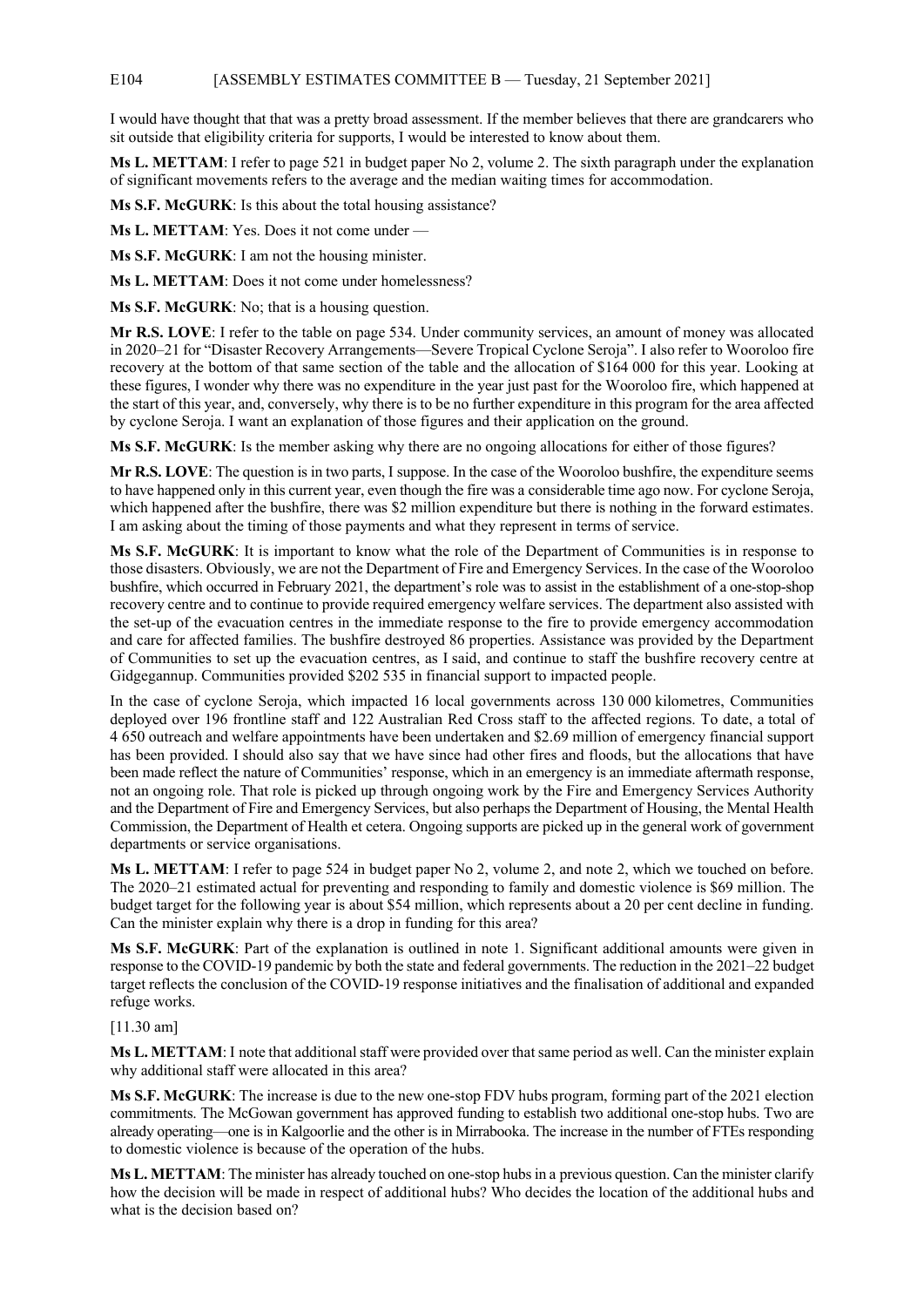**Ms S.F. McGURK**: An allocation for two new hubs has been made for 2021–22. Project planning and development will commence, including the co-design, in each location, and building procurement. To answer the question, the information that will be taken into account will include police data in terms of the number of reported FDV assaults, child protection data, and population data, and the proximity of other services in the area.

**Ms L. METTAM**: Will the minister be able to table the advice when those decisions are made?

**Ms S.F. McGURK**: We have not got that advice yet, so I am reluctant to say that I will table what advice we have. If the member is not happy with the locations when they are announced, there are ample opportunities for the member, or any of her colleagues, to ask questions about how those decisions were arrived at. It is a little theoretical for me to commit to tabling advice that I have not seen or in fact advice that has not yet been written.

**Ms L. METTAM**: When will the decision be made on the locations of these additional hubs?

**Ms S.F. McGURK**: We have not made a decision yet. As I said, we have just received in this budget the approval of \$1.6 million to commence the planning and project management, but we have not made a decision yet. I have not received advice about where the locations will be. As soon as we receive that, we will make that known.

**Ms L. METTAM**: When will the minister be making a decision on the locations? When will that information be known?

**Ms S.F. McGURK**: I am expecting to make a decision this year.

**Mr R.S. LOVE**: I refer to "Election Commitments" on page 534. There is \$500 000 in the budget for something called "Micro-Enterprise Support". Could the minister give an outline of that program and why it only appears once in the budget?

**Ms S.F. McGURK**: Sorry, member, what is it called?

**Mr R.S. LOVE**: "Micro-Enterprise Support".

**Ms S.F. McGURK**: I understand that this is a disability program, so perhaps this question would be best directed at the minister responsible for disabilities.

**Mr R.S. LOVE**: Thank you. We will let that one go, then.

Again on the same page, I refer to the third item, "Elder Rights WA", under "Election Commitments". There is an allocation of \$1 million a year, starting this year. I understand from page 517 that there is a grant going to the Legal Aid Commission for the rollout of that. Could the minister provide a breakdown of what that funding will be used for and what services will be provided to seniors under that funding? Given that this seems to be a new stream of funding, how will the minister measure success and ensure that the money is going to where it was intended or for the purposes intended?

**Ms S.F. McGURK**: I am not the minister responsible for seniors. Perhaps the member might direct that question to the minister responsible.

**Mr R.S. LOVE**: Okay, thank you.

**Ms L. METTAM**: I refer to the item "Women's Grants" on page 535 under the heading "Women". I note from the minister's media statement when these grants were announced that they are part of the government's plan for addressing gender inequality in Western Australia. When did the grants commence?

**Ms S.F. McGURK**: These grants have been in place for some time. They have been an annual amount. The outline of the grant program has been in place for some time. We have adjusted it slightly to accommodate Stronger Together, which is our overall strategic direction for making inroads into the significant gender inequality we face in our state and our country. To answer the question, the grants program has been in place for some time and the program outline is available on the department's website.

**Ms L. METTAM**: Have these grants been oversubscribed for each session; and, if so, can the minister provide the figures, since it commenced, of how much it has been oversubscribed or undersubscribed for each round?

**Ms S.F. McGURK**: Is the member asking whether people apply for grants but do not meet the criteria?

**Ms L. METTAM**: No. I am asking whether it has been oversubscribed for each session, meaning that people have met the criteria but there are limited funds available. I am wondering whether it is oversubscribed.

**Ms S.F. McGURK**: There are more applicants than we are able to fund; that is true. I do not have the figures available to me about how many applicants there would be. I venture to say that some organisations apply that would not meet the criteria, which is the reason they are not successful. There might be others. We only have a limited amount of funding so we are not able to fund every applicant that comes before us.

**Ms L. METTAM**: Is the minister able to provide that information via supplementary information?

**Ms S.F. McGURK**: How many organisations have applied and not been successful?

**Ms L. METTAM**: That is right.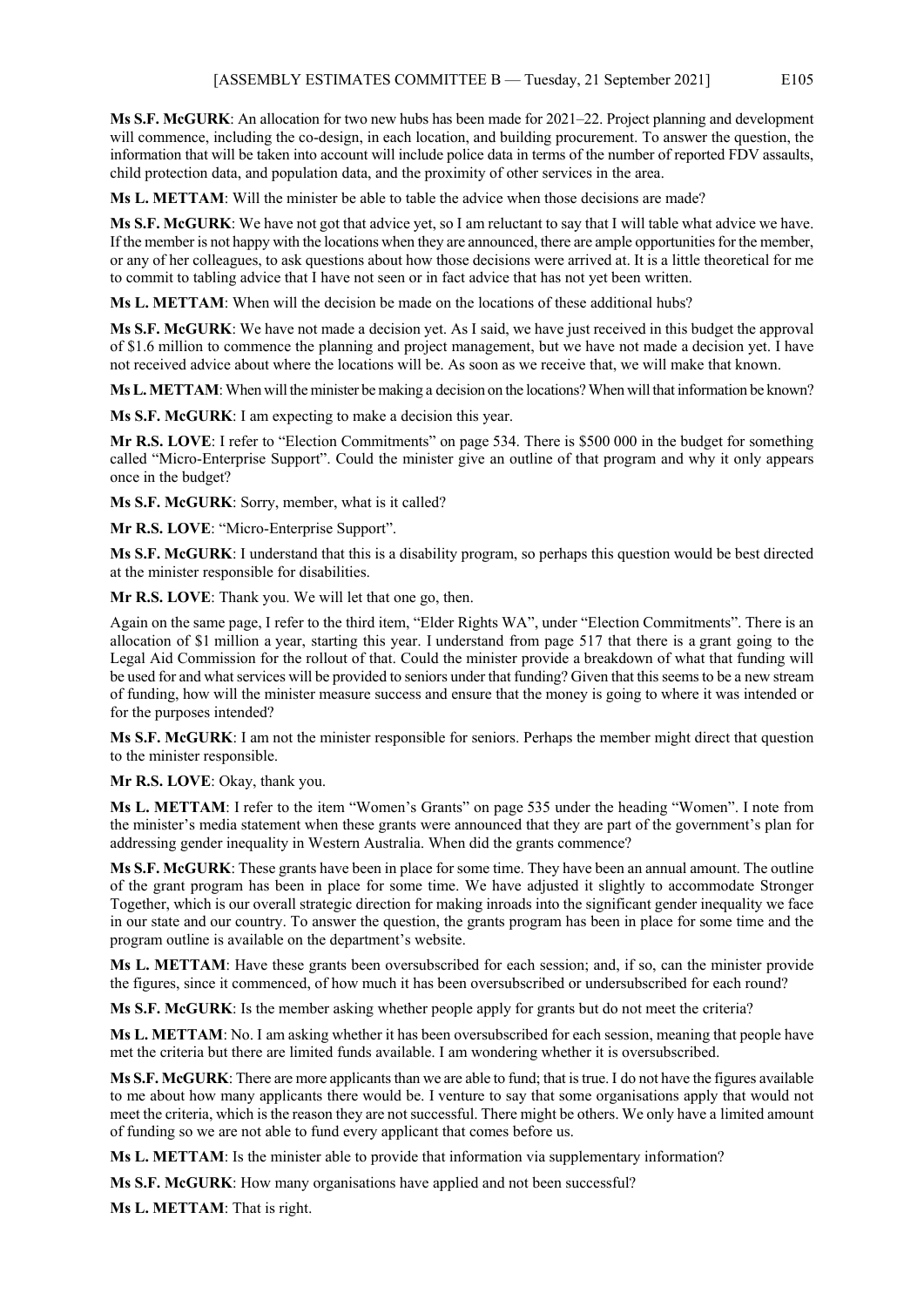#### E106 [ASSEMBLY ESTIMATES COMMITTEE B — Tuesday, 21 September 2021]

**The CHAIR**: Does the minister agree to provide the supplementary information; and, if so, can she state exactly what information will be provided?

**Ms S.F. McGURK**: I am prepared to table those organisations that applied for funding in 2020–21 under the women's grants projects that were not successful.

[*Supplementary Information No B3.*]

[11.40 am]

**Ms L. METTAM**: How is the effectiveness of the grants program being assessed and how can the government be sure that the grants are contributing towards the goal of addressing gender inequality?

**Ms S.F. McGURK**: They are reasonably small amounts of money. We do not want to spend too many resources evaluating each program. They are up to \$10 000 on average for each grant recipient, and often between \$5 000 and \$10 000. The evaluation of the expenditure needs to be proportionate to the amount that has been allocated. A broad range of activities are successfully awarded grants within this program. They could be Aboriginal organisations, regional organisations, young people's organisations or occupation-based or industry-based organisations. I can give some examples, but the evaluation of whether the actual grant recipients fulfil their requirements under the grants takes place through an acquittal process within the department.

**Ms L. METTAM**: I refer to the fifth note on page 522 under "Community Services". How many working with children cards were allocated over the past financial year?

**Ms S.F. McGURK**: We have the head of the working with children check unit here, so I might get Mr Payne to answer some of those questions, because then it will make his morning seem productive. Is it the number of applications the member is asking for?

#### **Ms L. METTAM**: Yes.

**Mr P. Payne**: Thank you, minister. For 2020–21, there were a total of 145 878 working with children applications. That is a 12 per cent increase over the previous year.

**Mrs J.M.C. STOJKOVSKI**: Can the minister explain to us how the Department of Communities' working with children cards are helping to keep communities safe?

**Ms S.F. McGURK**: I am happy to talk about this because quite a bit of work is being done in the department to improve the working with children check processes to ensure that not only do we have a quick turnaround of applicants, but also that when there are concerns or any further investigation needs to take place, that is done in a timely, but importantly, thorough, manner. That can be quite challenging when accessing different databases, perhaps even across jurisdictions, let alone across departments. As Mr Payne pointed out, as a result of that there has been a significant increase in the number of applications. That is partly too because there has been a lot of proactive work in the unit targeting industries or areas where there could be noncompliance. An example of the proactive work that has been done, and the focus being on providing decisions that best protect children in a timely manner, is that where there is a criminal record, the average time to finalise a decision is under 20 days—a decrease from 22 days in the prior year. There has also been a focus on the proactive compliance program. I will get Mr Payne to speak about that.

**Mr P. Payne**: There are two main strategies under the working with children compliance regime: one is proactive and one is reactive. The proactive looks to Gumtree advertisements, for example, and we write directly to people who advertise to make sure they have a working with children check. Obviously if they do not, we take appropriate action to respond to that. More proactively, we have been delivering an online education campaign through Facebook and Gumtree—those types of online platforms—specifically targeting high-risk areas in which people may not necessarily understand that they need to have a working with children check. That is based on a risk assessment we have done of all the different categories of people who are subject to the act. Most recently it has been those delivering tutoring services. Next year we will commence a campaign that focuses on sporting activities or volunteer-type activities. We target those who work predominantly unsupervised. That is a high-risk area compared with, perhaps, teachers in the school environment, who are obviously employed and do not fall into the category of high risk. Those activities identify people who are compliant and also people who are not compliant. Additionally, we have an ongoing system for people who are issued with negative notices to make sure they continue to not be engaged in child-related work.

**Ms L. METTAM**: I note a statement by the department on 10 September about a woman who was convicted after making false claims on a working with children check application. How many false claims have been made over the past financial year?

**Ms S.F. McGURK**: We are aware of one. Obviously, we can talk about only those that we are aware of. There might be false claims made. The unit is conscious of regulated areas, but, importantly, those areas that are less likely to have some oversight, as in online and advertising opportunities through Gumtree and the like, or tutoring, to make sure there is a proactive approach to these issues.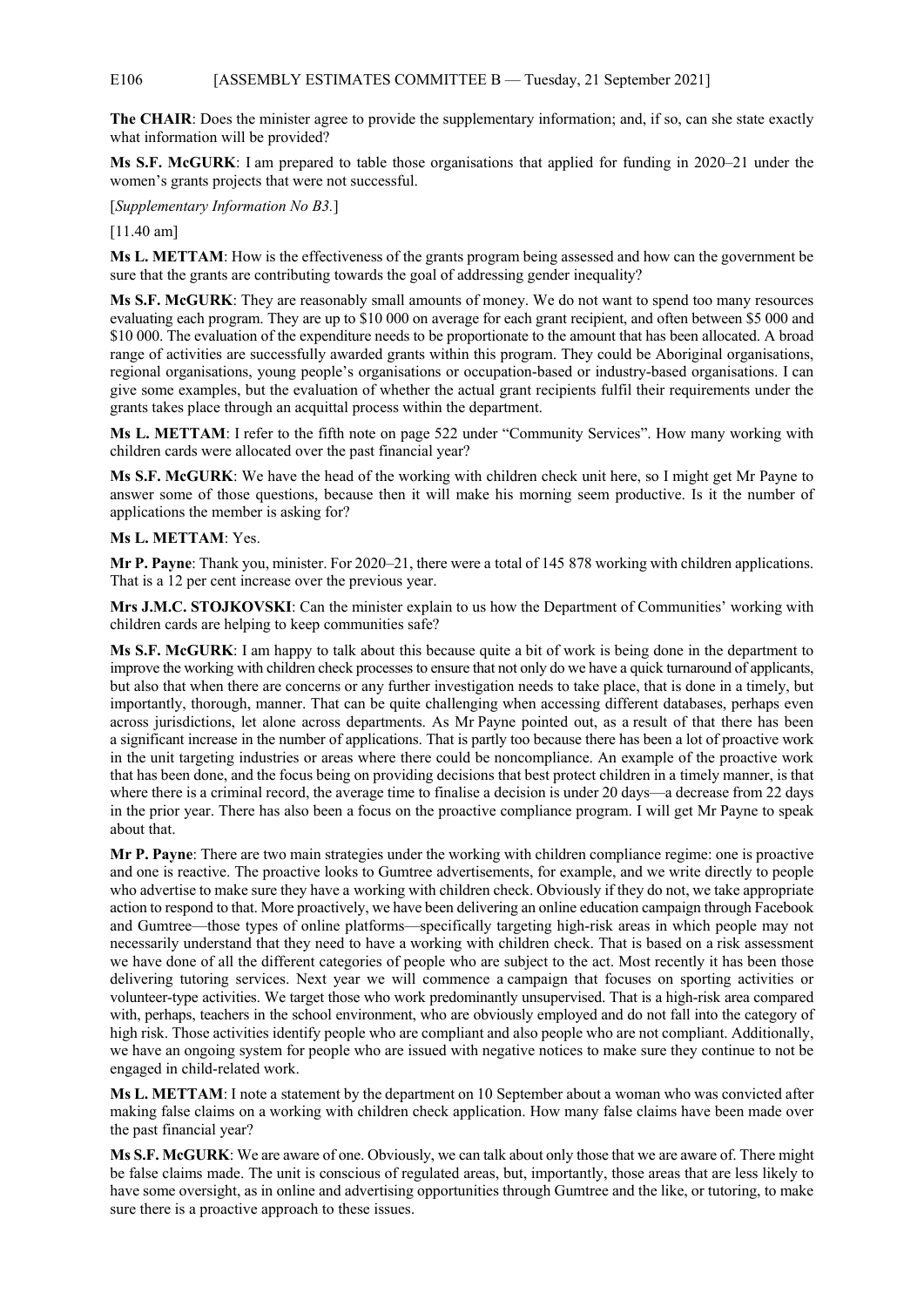**Mr R.S. LOVE**: I understand that previously there were some issues with the Departments of Education, Justice and Health not complying fully with the working with children checks, and the Auditor General reported on that matter. Has the Department of Communities made some progress in ensuring that the conditions described in that report have been addressed? Is the minister satisfied that those matters are now in compliance?

[11.50 am]

**Ms S.F. McGURK**: Quite a lot of work has been done in response to the Auditor General's report that the member referred to. I have already spoken about some of that work, which includes making sure that there are quick turnarounds for applications for working with children checks, ensuring investigations are done thoroughly when they need to be done, and also carrying out proactive work. I might ask Mr Payne to talk about the work that has been done to ensure that people working in other government departments, including within the Department of Communities, have met their working with children check requirements.

**Mr P. Payne**: Following the Auditor General's 2020 report, four different government departments were identified, which are predominantly higher users of the working with children system. We have an ongoing relationship with senior officers in those departments to ensure they are in compliance with the working with children system and also with their administrative practices and procedures. Following that report, the then director general wrote to not only those departments, but to all directors general across government, to bring to their attention the requirements of the Working with Children (Criminal Record Checking) Act. Our current work includes looking at supporting better online connectivity between the working with children system and those departments in order for them to be more timely and accurately aware of their officers who are currently subject to a working with children check or when those officers are due to lodge a renewal. That system development process is currently under consideration.

**Ms L. METTAM**: I refer to page 514 of budget paper No 2. I note that in the 2021–22 budget, \$110 000 was allocated to the Caring Dads program. What has this money been budgeted for?

**Ms S.F. McGURK**: This is an election commitment for a specific program in the Peel region called Caring Dads. It is a program to engage men in group interventions to change behaviour, with the aim of reducing and preventing instances of family violence. As part of the 2021–22 budget, an allocation of \$110 000 has been approved for a 12-month trial of the Caring Dads program. The program is designed to ensure the safety and wellbeing of children by working with fathers who are alleged to have abused or neglected their children or exposed them to the abuse of their mothers. The initiative will be delivered by Stronger Families, which has advocated for the funding for the program in the Peel region, with the support of the member for Mandurah.

**Ms L. METTAM**: How many families or individual dads is this program anticipated to support?

**Ms S.F. McGURK**: At this stage, an election commitment was made for the allocation of \$110 000. Now that we have secured the money in the budget, the work will be done to understand how many families the organisation will be able to work with.

**Ms L. METTAM**: Why are there no funds in the forward estimates for this program?

**Ms S.F. McGURK**: It is a trial at this stage. That is the amount of money that was committed for the program at the last election.

**Mr R.S. LOVE**: I refer to the grants and subsidies on page 538 of budget paper No 2. The first line item is "Connected Beginnings—Roebourne". There is an amount of money for 2019–20. Nothing was allocated last year, there are allocations for this year and next year but there is nothing going forward. What does the Connected Beginnings program deliver and why was no money allocated in the previous year?

**Ms S.F. McGURK**: Connected Beginnings is a program that has been funded by the commonwealth government through the Department of Education, Skills and Employment. It has three objectives: to ensure that children and families in Roebourne can thrive and reach their full potential; to foster a genuine partnership with local service providers; and to support the community. To answer the member's question, it is essentially a federal government program. We receive the funds and make sure they are delivered to the program in Roebourne.

**Mr R.S. LOVE**: The disjointed nature of the funding is simply down to another government. It is not because of the structure of the program that it is able to survive without money for a year. It is quite strange that there is absolutely no expenditure for a program for a year and then it is resurrected.

**Ms S.F. McGURK**: I suggest that the member ask the federal government why it stops and starts its funding arrangements. It frustrates me as well.

**Mr R.S. LOVE**: I am asking the minister: did the program cease to be on the ground in the last year or was it able to continue in some form? If not, what is it delivering?

**Ms S.F. McGURK**: Earlier, I outlined some of the points that are contemplated under Connected Beginnings. The program in Roebourne is called Yandi for Change. As I said, it is funded by the commonwealth government. It is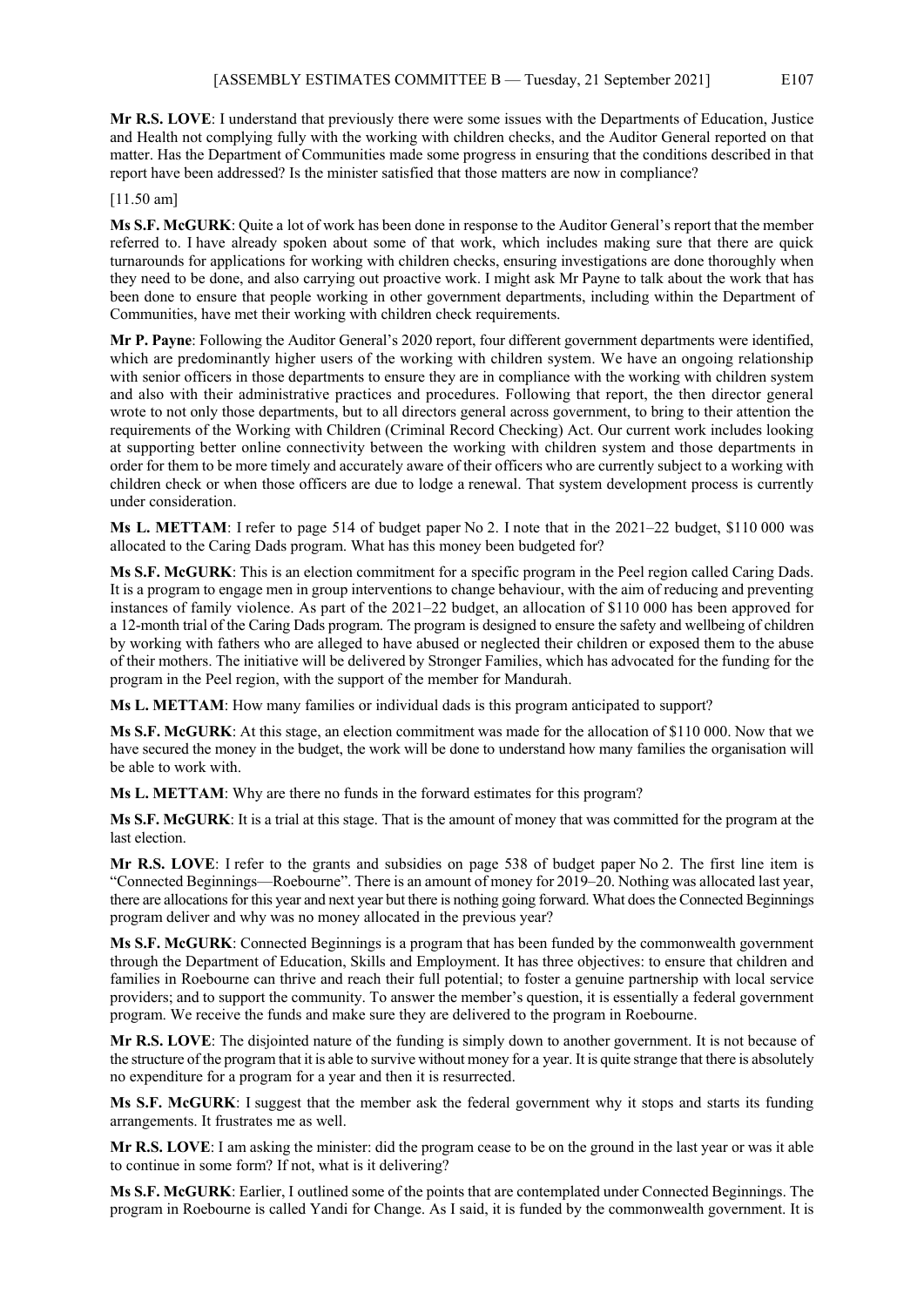#### E108 [ASSEMBLY ESTIMATES COMMITTEE B — Tuesday, 21 September 2021]

designed to support the Roebourne community around three key objectives. We have done what we can to support that local community in a range of ways but no budget was provided by the federal government for 2020–21. We have worked with the community as best we can on that particular program.

**Ms L. METTAM**: I realise that we have already touched on the Safe at Home program. There is a reference to the program on page 514 under "Election Commitments". I wanted some clarification on how many people currently use the Safe at Home service. It is under "Safe at Home Expansion".

**Ms S.F. McGURK**: Under the expansion, the McGowan government made an election commitment to expand the Safe at Home program to support an additional 150 women, with or without children, each year who are at risk of domestic violence.

**Ms L. METTAM**: Will it support an additional 150 women from 2022–23?

**Ms S.F. McGURK**: Some funding was approved for 2021–22. The funding of \$3.392 million has been approved through the 2021–22 budget, which includes \$100 000 approved in 2021–22, so in the current year, to consult and engage with partners and stakeholders to review the program and see what the model might look like. I think this is the answer to the member's question: \$100 000 has been approved for this financial year—the current financial year—to engage with partners and stakeholders. At the moment, prior to this expansion, there are six support services providing Safe at Home services throughout WA.

[12.00 noon]

**Ms L. METTAM**: Going forward, will there be additional support services providing the expanded program?

**Ms S.F. McGURK**: It is expected that that will be the case. Although the opportunity to bid for that work will be made available to everyone, it might be that only the existing services will want to do it and will bid for it. But I would expect a geographical expansion as a result of our work, so I would be surprised if it did not include other services.

**Ms L. METTAM**: Can the minister tell me what she means by "geographical expansion"? Is everyone across the state eligible for the Safe at Home program? Is geography a challenge?

**Ms S.F. McGURK**: I outlined earlier that there are six support services currently operating that program. I am aware, for instance, of one in Bunbury, and I assume that they deal largely with women from around that geographical area. That is not to say that someone from another region, either the metro region or somewhere else in the state, could not make contact with that service and ask to be relocated to that area; of course they could. But the nature of services is such that they tend to operate within their geographical location. When we look at the expansion, we will be looking at what the need is across the state and what the current footprint is across the state, and we will make sure that we are responding to need when we have the opportunity to expand the program.

**Ms L. METTAM**: The minister said that it will provide for an additional 150 people. How many people currently use this service on an annual basis?

**Ms S.F. McGURK**: I do not have that number here, I am sorry, member.

**Ms L. METTAM**: Is the minister able to provide that as supplementary information?

**Ms S.F. McGURK**: Yes, for the last financial year, which might make more sense.

**The CHAIR**: Can the minister state exactly what information will be provided?

**Ms S.F. McGURK**: I will provide the number of victim survivors who were supported by Safe at Home–funded services over the year 2020–21.

[*Supplementary Information No B4.*]

**Ms L. METTAM**: Has this funding been oversubscribed? Are some people unable to access this support?

**Ms S.F. McGURK**: Individual services determine which clients might be best suited to access the Safe at Home program, depending primarily upon a risk assessment and the wishes of the clients. Some clients would prefer to move—to leave their residence and move, either to another home or location, or to a refuge. Others want to stay in their residence and, as I said, depending upon a risk assessment of how safe that is, the individual service will assess whether that is a suitable option for them. As far as I am aware, we do not ask those services to report with that sort of detail on whether they have had some women who might be eligible for Safe at Home, but they do not have the funding for them. But I reiterate the point that I made earlier: I wonder what advocacy the member has made to her federal counterparts on this issue, because for well over 12 months in the last term of government, the federal government simply ceased funding this program, much to my frustration, and I did some public advocacy on that. When the federal government reinstated the funding, it was at a lower amount, and the state government had to pick up the tab. I hope that, in advocating for this program, the member has expressed that to her federal counterparts.

**Ms L. METTAM**: I have been advocating to ensure that there is support in the electorate I represent, from a state government point of view.

**The CHAIR**: Member, is there a question there?

**Ms L. METTAM**: She asked me a question, so I responded.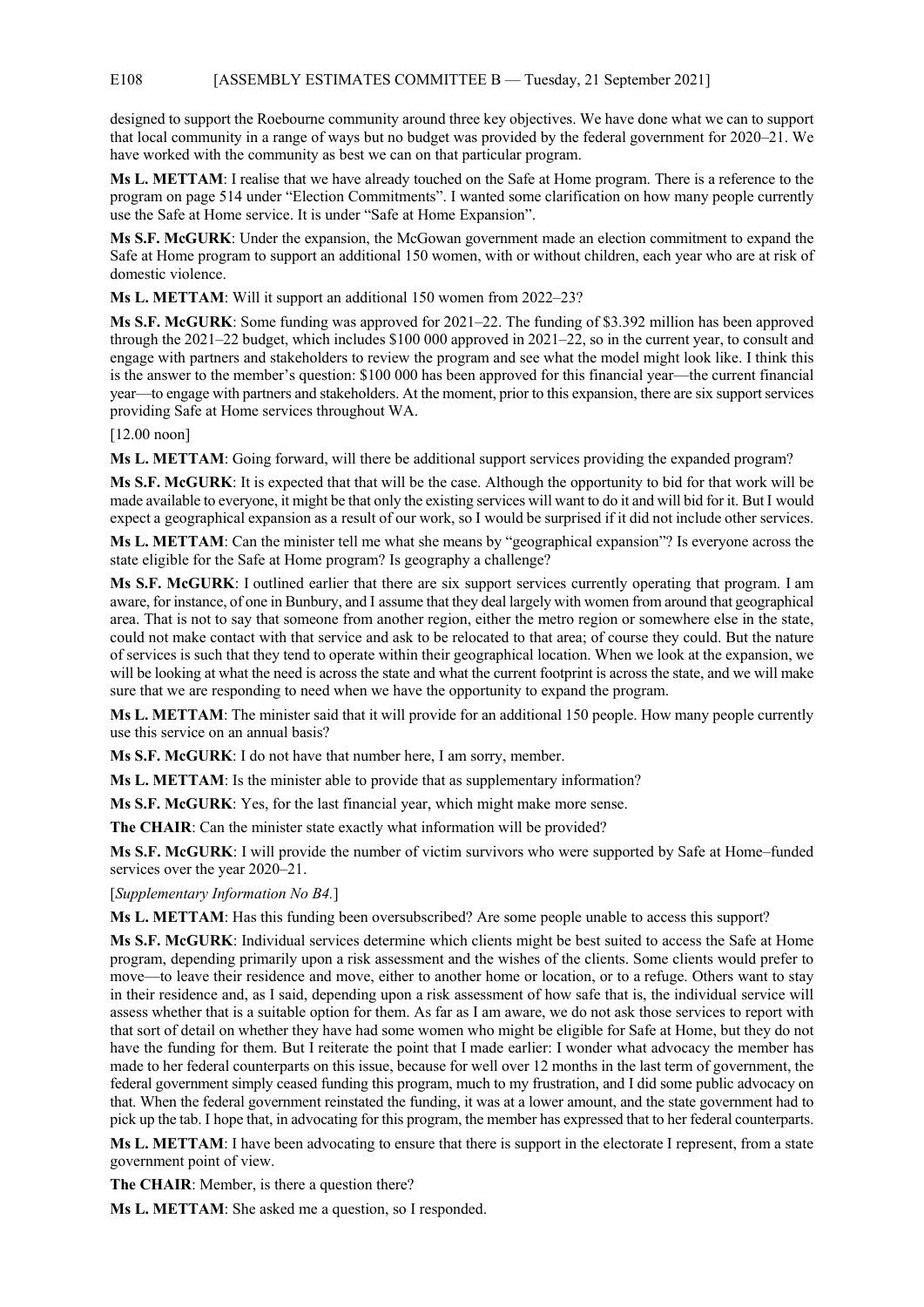**The CHAIR**: It is up to you to ask the questions.

**Ms S.F. McGURK**: I do not think I did ask a question; I just made a point.

**Ms L. METTAM**: The minister touched on Bunbury being an area in which a support service is provided. Are women seeking support in the south west region able to access the Safe at Home support service in Bunbury?

#### **Ms S.F. McGURK**: Yes, they are.

**Ms L. METTAM**: The funding that has been allocated to this program has not been a limiting factor in terms of the delivery of this service. To expand on the answer the minister gave before, can the minister confirm that every individual who is eligible for this service has been able to access it?

**Ms S.F. McGURK**: In response to a question that the member put earlier about whether this service was oversubscribed, I said that it would be up to individual services to determine whether this service was appropriate for an individual woman and her family. As an example, it would be up to the service to decide whether it had cases that might be appropriate for that program, but they might not have been able to find accommodation or did not have money in that particular program. However, we do not ask them to report on that.

**Mr R.S. LOVE**: I refer to page 538 of budget paper No 2 and the heading "Grants and Subsidies" at the top of the "Net Appropriation Determination" table. The line item "Western Australian Council of Social Service Sector Support Development" has an allocation of \$91 000 for 2019–20, \$680 000 for 2020–21 and \$192 000 for each year of the forward estimates. Can the minister explain why there is such a variation in funding through 2019–20, 2020–21 and 2021–22? Why is the estimated amount at such wide variance with the budgeted amount for 2020–21? There seems to be an allocation that has not been spent. What was the service to provide, and where is it at now?

**Ms S.F. McGURK**: The budget of \$680 000 in 2020–21 includes \$500 000 for financial counselling. This program is now listed separately.

[12.10 pm]

**Mr R.S. LOVE**: Can the minister outline what the \$192 000 is actually provided for?

**Ms S.F. McGURK**: The Western Australian Council of Social Service provides advice and information on emerging issues impacting disadvantaged and vulnerable people and on the current trends and issues experienced by the community services sector in Western Australia.

**Mr R.S. LOVE**: There is an amount for financial counselling already in the grants and subsidies table. Last year when WACOSS was allocated \$500 000 to provide financial counselling, when the budget was \$680 000, there was already a budgeted amount of \$500 000 for financial counselling further up the table. Are they different streams of financial counselling or are they the stream of financial counselling the minister referred to? If so, is there a double up from last year?

**The CHAIR**: I think the member might be looking at the line below, "Kimberley Juvenile Justice Strategy", which is \$500 000.

**Mr R.S. LOVE**: No, that is \$200 000, I think; I will put a ruler on it, but I am pretty sure it is.

**The CHAIR**: Okay, sorry.

**Ms S.F. McGURK**: I might get Mr Richardson to explain whether this is income or expenditure, but I understand we are talking about the net appropriation determination.

**Mr M. Richardson**: It is helpful to recognise that this net appropriation determination table actually reflects the income of the Department of Communities to undertake various services. Only a subset within that is exclusive to statutory authorities. The \$500 000 listed here in the budget was expected income to Communities from the Department of the Premier and Cabinet. The \$500 000 the member referred to in the grants table shows the expense of that same program. It is not so much a double up as the money coming in and the money going out.

**Mr R.S. LOVE**: They are both in the same table, so, presumably, they represent the same type of either grant or subsidy.

**Ms S.F. McGURK**: As I understand it, the amount received from WACOSS was a one-off amount and it is now expended through grants.

**Mr H.T. JONES**: I refer to paragraph 6.2 under "Significant Issues Impacting the Agency" in the *Budget Statements* on page 516. Can the minister outline how Boorloo Bidee Mia will ensure there is a culturally appropriate response to those who are rough sleeping in the CBD?

**Ms S.F. McGURK**: I can speak about this issue because we have great hopes for this organisation to provide, for the first time, homelessness support delivered by an Aboriginal-controlled organisation in the CBD area. Of course, Aboriginal-controlled organisations do important community service work across the spectrum. However, a specific tailored service has not been provided by an ACO in Perth. Although this service will be provided to not only Aboriginal people, we know that Aboriginal people experiencing homelessness in the CBD is a cohort that is poorly serviced by our current system, so we are hoping to address that through this new service.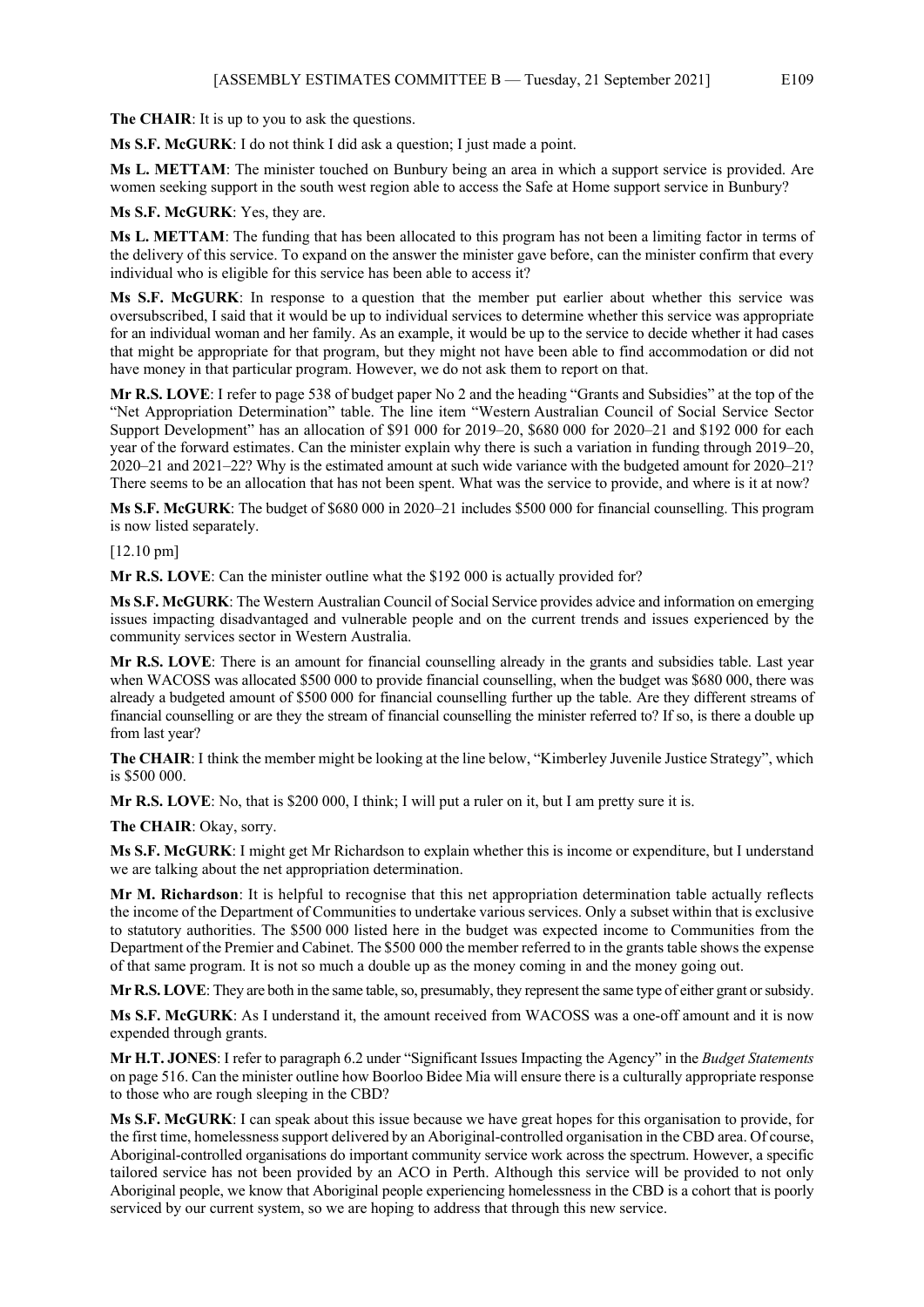#### E110 [ASSEMBLY ESTIMATES COMMITTEE B — Tuesday, 21 September 2021]

The member will be aware that other services now located at 100 Wellington Street will be available for people who were previously rough sleeping. It is important that it is not considered just a shelter; it is also focused on building a kind of community-based environment that supports residents to address the underlying issues that have contributed to them becoming homeless and to get them to maintain their lodging and transition to long-term accommodation. This is part of a significant addition to the resources that we have allocated to homelessness. I referred before to the over \$100 million per annum that is being spent and to the provision of the physical beds that will be provided by Boorloo Bidee Mia in a premises that was previously a backpackers' hostel. It is really well suited in not only its location, but also its construction. Its internal layout is very well suited to the clientele. As I said, having an ACO running that service will, we think, fill a gap that has been there for too long. I was very hopeful when I went to the opening of Boorloo Bidee Mia with the Minister for Housing and we saw the number of new staff who have been employed by Wungening, the Aboriginal Corporation that has been commissioned to run Boorloo Bidee Mia. The young Aboriginal staff were keen to start to work with people who were previously rough sleeping and to develop relationships with them and provide them with support.

**Mr R.S. LOVE**: I refer to the "Grants and Subsidies" section on page 538 where there is a one-off allocation to the Kimberley juvenile justice strategy. It is a relatively minor amount of money. I am wondering where that strategy is being delivered or what it is because I cannot find any reference to it anywhere else in the budget papers. Is that the full amount for the strategy, will it be delivered in one year, and what does the strategy aim to achieve?

**Ms S.F. McGURK**: It is a program classified under the youth portfolio so I ask the member, if he can, to direct that question to the Minister for Youth.

**Ms L. METTAM**: I refer to family and domestic violence initiatives on page 535, under the heading "Prevention of FDV". Can the minister provide a breakdown of the line items across the forward estimates?

**Ms S.F. McGURK**: This is part of our \$16.53 million support package for a range of domestic violence support services in WA in response to COVID, which was announced in June 2020. Included in the list of initiatives are the following programs led by the Department of Communities. There is the expansion of mobile FDV outreach services and funding of \$8.639 million over 2020–21 and 2021–22 for at least 23 additional outreach workers across metropolitan and regional refuge intake areas to provide support to women and children who are experiencing or are at further risk of family violence. Another component is to strengthen the domestic violence response teams; there is a total of \$6.688 million over 2020–21 and 2021–22 to provide for at least 17 additional community sector team members across the state to work with victims to provide supports following a police call-out. There is also a component for FDV counselling, advocacy and support services of \$1.8 million over the two years 2020–21 and 2021–22 to meet an anticipated increase in demand and restore service levels. Finally, there is a job retraining scheme for women in refuges, with a total of \$123 000 over the two years 2020–21 and 2021–22 to fund a pilot scheme for 50 women per year in metropolitan refuges to gain employment skills and prerequisite certificates in career training.

#### [12.20 pm]

**Ms L. METTAM**: It will cease in 2023–24. The minister said that it is a COVID-19 response, so what assumptions have been made around why there will be no future funding under this program?

**Ms S.F. McGURK**: We announced at the time that these initiatives would be time limited and a response to the expected and, in fact, realised increases in domestic violence, and the uncertainty and added pressures experienced across the community during the COVID-19 pandemic. They were only ever expected to be time limited—that was the program and the budget allocation, and all the services that received money clearly understood that it would be a time-limited increase, particularly in staff on the ground who were placed in refuges and in joint response teams. I should say, too—the member will be aware—that as part of our election commitments in March, we announced a full suite of additional services and programs that add up, I think, to over \$60 million for this next period of government. A range of services were funded in this budget and I think that we have talked about them at other times this morning.

**Mr R.S. LOVE**: I refer again to page 538, under the heading "Grants and Subsidies", the line item "Parenting Community Funding" and the allocation this year of \$534 000. What does that particular program provide?

**Ms S.F. McGURK**: The Child and Adolescent Health Service contributes annual funding of \$500 000 plus indexation to the Department of Communities for the parenting support service Ngala Parenting Line via a memorandum of understanding. The line item "Parenting Community Funding" contributes to parenting services to provide sessional or occasional early intervention and care services in regional areas, many of which have limited or no alternative childcare options. The term of the agreement was February 2017 to June 2020 with an extension option to June 2022. The extension option has now been exercised.

**Mr R.S. LOVE**: To be clear, there is no further funding allocation in the forward estimate because that will be the end of the program that has been offered as an extension by the commonwealth. Is there any plan to address that with an approach to the federal government to see whether it can be extended further, or will that just peter out?

**Ms S.F. McGURK**: That will be a matter for government to determine, but perhaps it is a matter best directed to the Minister for Health.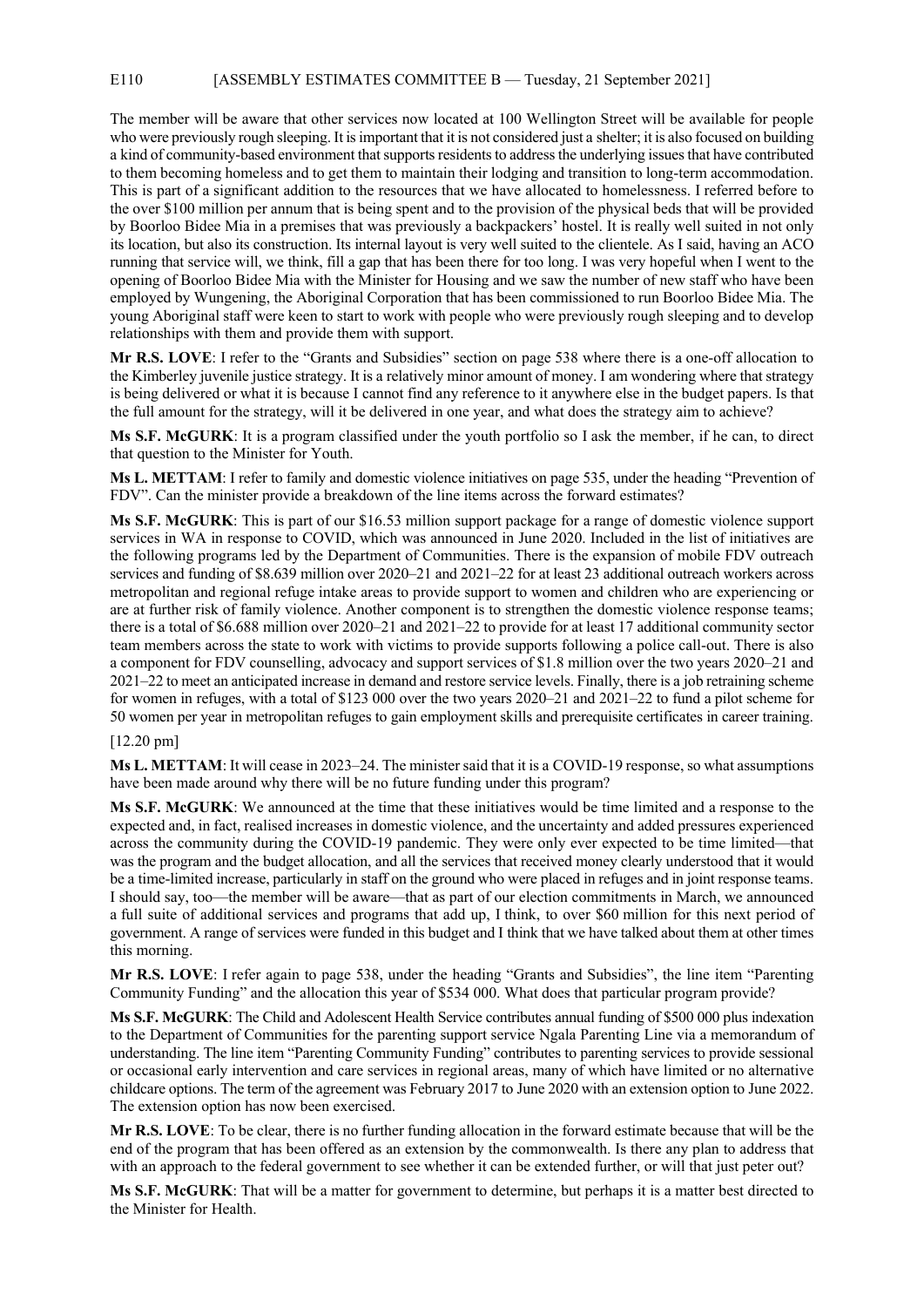**Ms L. METTAM**: I refer to page 534, and the election commitments in the table titled "Details of Controlled Grants and Subsidies". There is a commitment of \$4.063 million in the line item titled "Small Commitments". Can the minister please provide a breakdown of what that covers?

**Ms S.F. McGURK**: Through the chair, I do not think the member was paying attention because I have been asked this question and agreed to provide an answer on notice for those areas within my portfolio.

**Mr R.S. LOVE**: I refer to page 517—this is where it is difficult to know which minister can respond—and to paragraph 14, which states -

… the Department will focus on implementing the recommendations of the Functional Review of corporate functions that was completed in 2020–21, with a particular focus on: further integration of non-frontline service delivery …

Can the minister provide an update on the implementation process? Is that in her area of responsibility? Is it a joint responsibility? How does it work?

**Ms S.F. McGURK**: I will get the director general to address some of these issues, but, essentially, the functional review was an opportunity to identify efficiencies and effectiveness of non-frontline services in the new Department of Communities. A cross-agency oversight committee with an independent chair was tasked with progressing the review. As frontline services were not within the scope of the functional review, direct services in the community have not been affected. Although the objectives included financial sustainability, no savings targets were imposed on Communities as part of the review. Findings from the review will be actioned over the course of this financial year. I may have just said everything that the director general was about to say, but I will hand over to see whether he wants to add anything else.

**Mr M. Rowe**: Only to go into more detail, thank you, minister. In terms of what was in scope, as the minister said, it is not about frontline services; it is more about corporate services, effectively. That included a range of things across our agency in divisions that included: strategic policy and stewardship; governance integrity and reform; people; finance; contracting; corporate and ministerial support; and facilities. The recommendations addressed four key areas: further integration of non-frontline delivery—following the machinery-of-government changes, it is important to keep attending to the opportunities for integration where it makes sense to do so—as well as rebalancing transactional and strategic activity across all functions, supporting greater agility, and reprioritising our work. That is the summary of the focus that we will be implementing now.

**Mr R.S. LOVE**: What is the time frame for not only the delivery or the completion of the review, but also the implementation of the functional review?

**Ms S.F. McGURK**: I will hand over to the director general, who is primarily responsible for that.

**Mr M. Rowe**: The nature of the recommendation will influence the timing of when it will be adopted. For example, some of the recommendations pointed to a need for additional focus on baseline systems in the organisation that is, the underlying human resources and finance systems. That is something for which we will be pursuing additional resources from the government. There will be other changes flowing out over the out years in relation to resourcing in different areas of the agency and that will be managed according to natural attrition and changes to the organisational structure over time. When it will be implemented will depend on which recommendation. Some have already effectively been achieved; others will take a bit longer.

**Ms M.J. HAMMAT**: While we are on page 517, I direct the minister to paragraphs 10.1 and 10.2. Can the minister outline how that will help to maintain improvements in child protection outcomes?

#### [12.30 pm]

**Ms S.F. McGURK**: I am happy to talk about this because it is the core work of the department to make sure that children across our community are kept safe. A key focus has been to ensure that Aboriginal children receive maximum safety and wellness outcomes. In fact, Aboriginal children make up 57 per cent of children in care in our state, and that is a reality that we do not accept and that we want to challenge and improve on. Child safety is always the priority, but we know that to make inroads into reducing the number of Aboriginal children who are being taken into care we need to work in partnership with Aboriginal people and communities, and their respective service organisations. We are starting to see results in some of that work. The member has probably heard me refer to this before, but we have seen the lowest annual rate of children going into care in more than 20 years. We have also seen the lowest growth rate for Aboriginal children in care since 2004. The total number of children in the care of the CEO has dropped by 154 in 2020–21, from 5 498 to 5 344. This includes the significant number of Aboriginal children in care being reduced by 0.8 per cent, which is the first reduction since 1996. We credit these results to our commitment to early intervention. Since coming to government, we have invested a total of \$112.5 million towards early intervention in child protection. One program being delivered is the Aboriginal in-home support service, which provides intensive in-home practical support for Aboriginal families to address safety issues and to keep children safely at home, and when children do go into care, it is for as short a period as possible and we reunify them as quickly as we can. As at 31 March this year, of the referrals made to the Aboriginal in-home support service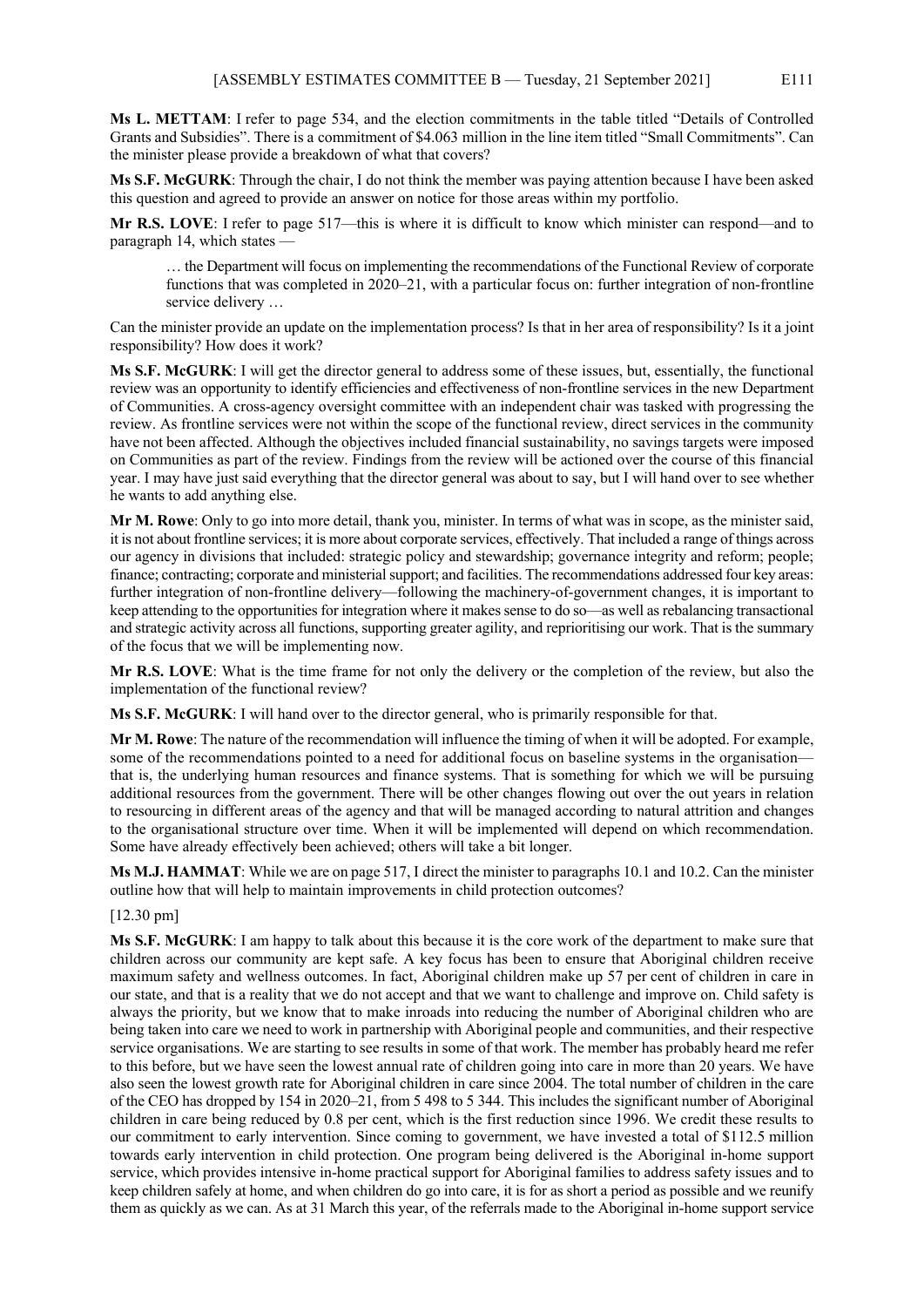#### E112 [ASSEMBLY ESTIMATES COMMITTEE B — Tuesday, 21 September 2021]

between April 2019 and March 2020, 91 per cent of children were kept safely at home 12 months later. I repeat: between April 2019 and March 2020, 91 per cent of children were kept safely at home 12 months later, which is a real achievement. In May this year, I was pleased to announce a further \$10.3 million investment in a two-year expansion of that program, which is being led by the Wungening Aboriginal Corporation. The program is currently being delivered in the metropolitan area and this funding extension will support the work to design future expansion into regional areas. We are pleased with that work and hope that we can continue to expand to not only keep children safe, but also, if possible, keep them safe with their families.

**Ms L. METTAM**: I refer to page 525, child protection assessments and investigations, and specifically the line item "Employees (Full-Time Equivalents)". For the reporting period, for each child protection worker, how many case loads were over the recommended limit of 15?

**Ms S.F. McGURK**: Just while we are looking for those figures, I thought the member for Vasse would point out the growth in the number of FTEs in child protection over the forward estimates. I know the member would be as pleased as I am to see the government funding additional FTEs.

Within the Department of Communities, the management of child protection case loads is in accordance with the 2007 Western Australian Industrial Relations Commission order. Over the last year, the average case load ratio per worker has remained below the upper limit of 15 as stipulated by the order. Communities does not support the movement of cases for the purpose of data collection. Team leaders monitor and reassign cases in accordance with the need, which is reflected in the movement of cases and changes to an individual worker's case load. Cases that are unable to be allocated to a caseworker are allocated to a team leader as the nominated liaison officer for monitoring and tasking of actions. These cases are placed on the monitor list. The management of the monitor list is on a one-off triage process. The child and family's circumstances are regularly reviewed to assess any change to safety and risk factors. When a full-time caseworker is not allocated to a child and family, tasks are completed, where necessary, by other support staff and caseworkers within the district.

**Ms L. METTAM**: Just to clarify, the minister does not have information about how many case loads are over the upper limit—over 18?

**Ms S.F. McGURK**: Thanks, member. I think I referred to the average case load ratio remaining below the upper limit, but I can say that as at 4 June 2021, 712.56 FTEs were available for casework and a total of 85 caseworkers not FTE—had a case load of 15 or more recorded in the system. Of a total of 712.5 FTE, 85 workers—not FTE had a case load of 15 or more recorded in the system.

**Ms L. METTAM**: Okay. Thank you. During the reporting period, how many child protection workers ceased working for the department?

**Ms S.F. McGURK**: We do not have that information, sorry.

**Ms L. METTAM**: Is the minister able to provide it as supplementary information?

**The CHAIR**: Is that something the member can put on notice?

**Ms S.F. McGURK**: I am a bit unsure what the question is; does it include people who have resigned or people who have taken advantage of the voluntary targeted separation scheme? There could be many reasons that people have concluded working for the department in the child protection area. I am not exactly sure what the member wants.

**Ms L. METTAM**: How many child protection workers have left the role, whether they have resigned or moved into another position? Over the reporting period, how many child protection workers ceased working in that role?

**The CHAIR**: When you say "child protection workers", do you mean everyone who works at the Department for Child Protection and Family Support or do you mean frontline workers? The member will need to clarify this before the minister can assist her.

**Ms L. METTAM**: We are dealing with a specific line item.

**The CHAIR**: The specific line item refers to full-time employees; it does not refer to frontline workers or caseworkers. The line item to which the member referred does not assist the minister.

**Ms L. METTAM**: Over the reporting period, how many caseworkers have ceased working for the department?

**Ms S.F. McGURK**: I do not have that information and I am not sure what the member is hoping to elicit from that information. We have funded positions. We have FTEs, and that is usually the discussion with any government department—how many FTEs have been allocated to do particular work. In fact, I said that I was hoping that the member for Vasse would be happy with the numbers that are reflected on page 525 because the number of full-time equivalents in 2020–21 is 562 but that number jumps to 575 in 2021–22. The cost-and-demand model has continued to provide for more FTE. People may have resigned for any number of reasons. I am not sure what the information would tell us. I am happy to discuss how many FTEs have been allocated to do child protection work within the department. This government is providing an increased number of FTEs.

**Ms L. METTAM**: Just to clarify, is the minister not willing to provide that information?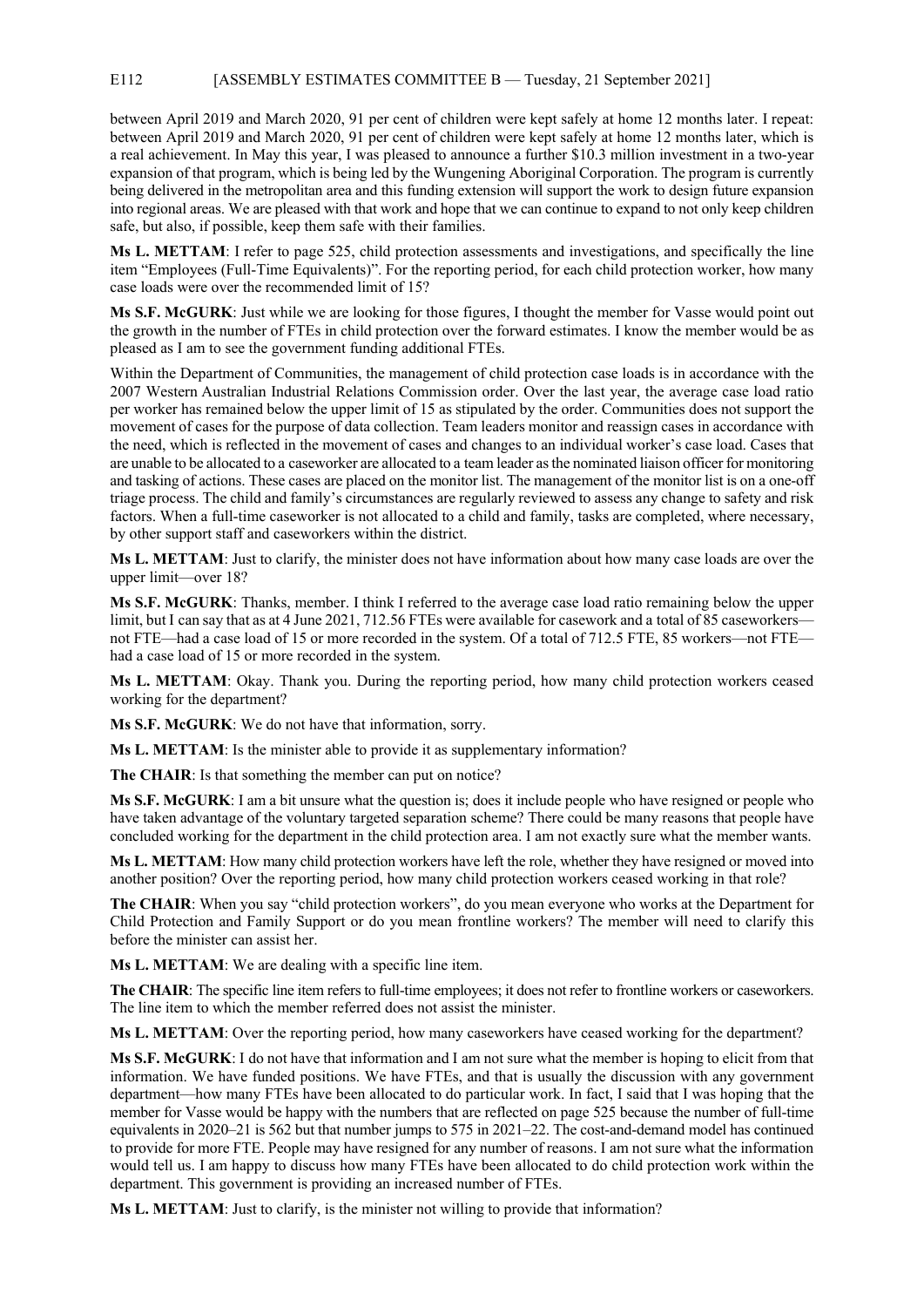**The CHAIR**: The minister is perplexed as to what it is the member is seeking—I gather that is the issue.

**Ms S.F. McGURK**: Someone may have resigned for any number of personal reasons. There are myriad issues why someone would resign from the department, but an FTE position would be available and the position would be filled. I am not sure what it tells us to know whether someone resigned from the department for any number of reasons.

#### [12.40 pm]

**Mr R.S. LOVE**: I refer to the table on page 514 which has the heading "Spending Changes" on the previous page. Under ongoing initiatives is the Aboriginal community connectors program. No money seems to have been spent on that program this year, but two allocations have been made: \$6.8 million in the current budget and \$7.2 million in the forward estimates. Is this another short-term commonwealth-sponsored program or is it a state program? What does it achieve, what does it aim to achieve, where will it be based and what communities will be able to access it?

**Ms S.F. McGURK**: I will answer the question in two parts. These are spending changes. If we allocated money and spent it last year, it will not appear in this table. In 2019–20, the budget for Aboriginal community patrols or Aboriginal community connectors—that is the new name for the patrols and why the member might be a little confused about the program—was \$6.572 million. We have increased that amount over future years.

**Mr R.S. LOVE**: Is the minister saying that there is an underlying allocation of \$6.5 million and that we have added another \$6.8 million this year?

**Ms S.F. McGURK**: No. I said that the table that the member referred to is a table of spending changes. We allocated money and spent that money in past years, so there is no line item under 2020–21 because there is no spending change. Sorry, I gave the member the wrong year. In 2020–21, the budget was \$6.758 million —

**Mr R.S. LOVE**: Why does it have \$6.841 million in the budget papers?

**Ms S.F. McGURK**: It is not there because it was not a spending change. This table outlines the spending —

**Mr R.S. LOVE**: That is the actual money.

**Ms S.F. McGURK**: Yes. That is the actual amount.

**Mr R.S. LOVE**: Is the spending change the difference between those two figures or is it an extra \$6.8 million?

**Ms S.F. McGURK**: It is not extra money. It is the amount that is estimated to be spent in 2021–22.

**Mr R.S. LOVE**: All right, and then \$7.2 million in the following year —

**Ms S.F. McGURK**: Exactly.

**Mr R.S. LOVE**: — and then nothing after that. Is that because it is a commonwealth-funded program?

**Ms S.F. McGURK**: No; it is not a commonwealth-funded program. It is what the member might remember being called the Aboriginal community patrols program. It is now called the Aboriginal community connectors program and we have funded it for two years. We have extended service agreements and will continue to work on service redesign for better program outcomes. Procurement for 2022–23 service agreements will be conducted in 2021–22 to ensure the department's compliance with government procurement and contracting policies. The Aboriginal community connectors will be using a new mobile data collection application, or a connect app, to allow for near-instant data reporting to better measure outcomes that will assist in the program's evaluation in 2022. The program will continue to place a greater focus on prevention and collaboration with other agencies in partnership with local government, businesses and community sector organisations that align with the state's Aboriginal wellbeing priorities. In 2021–22, there is program funding for that in the Gascoyne, the goldfields, the Kimberley, the midwest, the Perth metropolitan area and the Pilbara, and there are some statewide costs as well.

**Mr R.S. LOVE**: The department has not slated to change that program in the next year or two and it is working on extending it into the future, depending on circumstances, demand et cetera. What happens when some of the communities receive a cash allocation? For instance, there has been a native title settlement in the midwest with a rather large cash allocation going into those communities, as there will be in the south west in various boodjars. Will those communities then take on some of those services? Does the minister see that as part of the future funding arrangement for these types of patrols, or are they slated to continue to be a function of government?

**Ms S.F. McGURK**: I am not the Minister for Aboriginal Affairs and I would not venture to try to answer that question about what is contemplated within those native title settlements. For a more accurate answer, the member is probably better off asking the Minister for Aboriginal Affairs.

**Ms L. METTAM**: I refer to the table on page 514 and the second line item under ongoing initiatives, "Child Protection— Cost and Demand Growth". What are the reasons for the significant variance in the spending changes in the forward estimates?

**Ms S.F. McGURK**: The line item that the member identified is about the effect of the cost-and-demand model of funding. Although that system has been in place since 2008–09, it has been refined and changed over the years. In answer to the member's question, there are two components to the total amount. One is "salary expenses" and the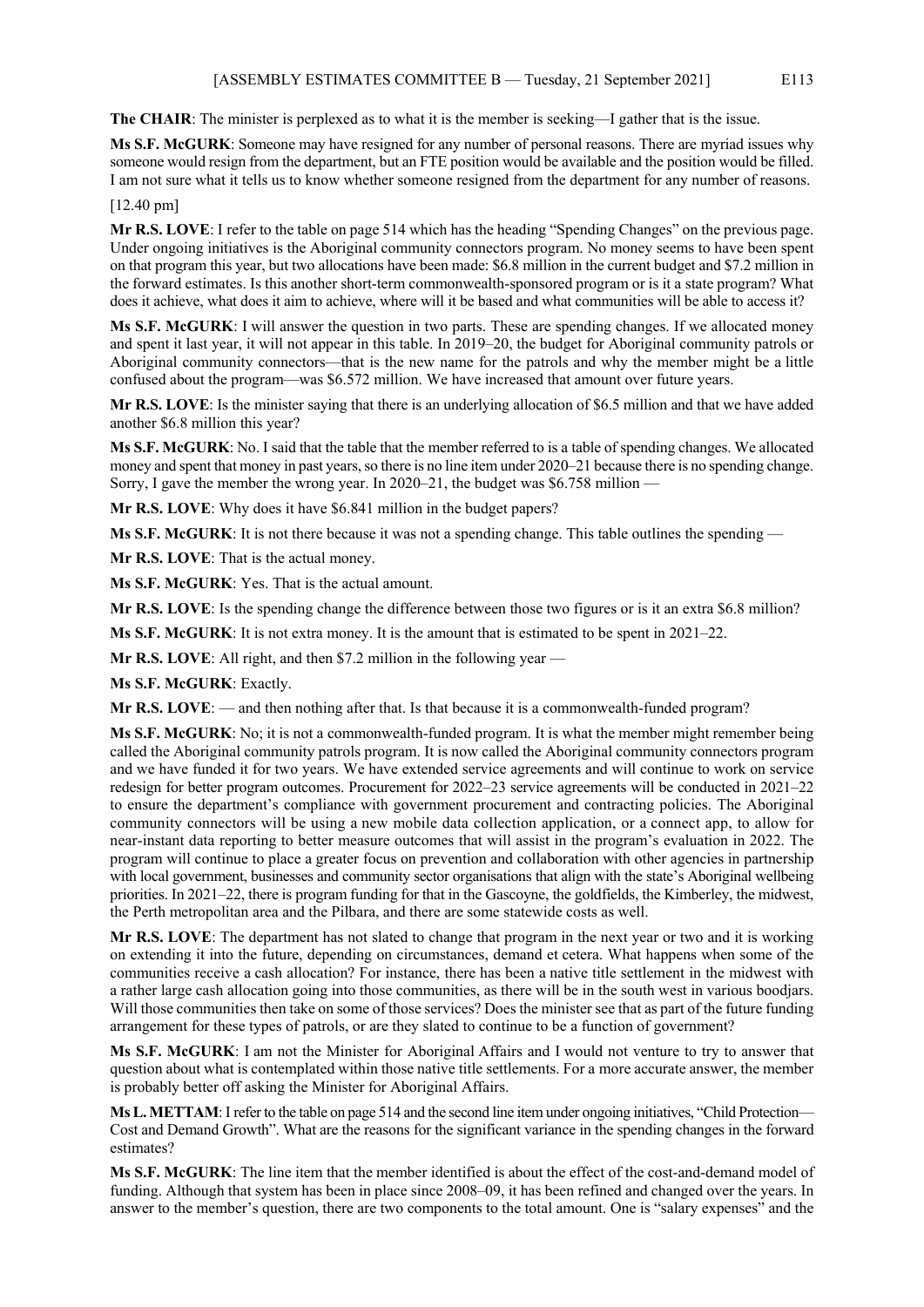#### E114 [ASSEMBLY ESTIMATES COMMITTEE B — Tuesday, 21 September 2021]

other is "all other expenses". The salary expenses for the cost-and-demand model do not decrease, but increase from 2021–22 over the forward estimates. It is the "all other expenses" and some of the overheads that are changed and result in that negative figure that the member referred to in 2022–23. It is not the salary component that changes but the "all other expenses" or overheads. Out of the total amount, the salary expenses from 2021–22 increase to \$5.4 million; in 2022–23, they increase to \$5.729 million; in 2023–24, they increase to \$17.23 million; and in 2024–25, they increase to \$28.995 million. They are significant increases in the salary component, which I know the member will be happy to hear about. For "all other expenses", some of which are the overheads and interagency transfers, there is a decrease. In 2021–22, it is a decrease of \$4.956 million, and in 2022–23, it is a decrease of \$8.627 million. That gives a total in 2022–23 of a decrease of \$2.898 million. I hope that makes sense.

**Ms L. METTAM**: Yes, thank you.

**Ms S.F. McGURK**: That decrease, as it appears in the budget papers, does not affect any frontline services. In fact, the salaries go up, as I indicated.

**Mr R.S. LOVE**: I refer to each of the six service areas and the full-time equivalent employee numbers —

**Ms S.F. McGURK**: What page number, member?

[12.50 pm]

**Mr R.S. LOVE**: Page 522. There are 384 FTEs in community services. In service area 2, "Homelessness Support Services", there are 16 people; in area 3, "Earlier Intervention and Family Support Services", there are 365 people; in area 4, "Preventing and Responding to Family and Domestic Violence", there are 46; in area 5, there are 575 —

**The CHAIR**: The member is referring to pages 523 and 524.

**Mr R.S. LOVE**: I am asking about the total number of employees that the minister is responsible for, basically. In area 6, "Care Arrangements and Support Services for Children in the CEO's Care" —

**Ms S.F. McGURK**: I do not mean to interrupt, but I am not following the member at all. What page number are we on?

**Mr R.S. LOVE**: I am asking the minister about all the employees in the minister's various service areas. According to the budget document, the minister is responsible for six areas; so the various number of employees in each of the six areas —

**The CHAIR**: Minister, the member is spanning the services and key efficiency indicators from page 522 through to page 526.

**Mr R.S. LOVE**: Yes, and each one has the number of full-time equivalent employees. In relation to the department's provision of incentives, or shall we say facilitating people to be vaccinated against COVID-19, is there a program to ensure that employees in frontline services are at least encouraged to be vaccinated? Are there opportunities for people to be vaccinated on the job, or is time allocated for people to leave work to get vaccinated? Will some sort of record be kept of employees' vaccinations into the future?

**Ms S.F. McGURK**: Now we have got to the bottom of what we are talking about, I will ask the director general to talk about this because I know he has been directly involved.

**Mr M. Rowe**: The department has been actively encouraging all staff to be vaccinated, particularly those in frontline roles who work with children or vulnerable people. As the member is aware, that is not compulsory, and neither is it compulsory for staff to report whether they have been vaccinated or not. We have a very easy to use online facility that staff are encouraged to use to notify us when they have been vaccinated, either for their first vaccination or second. We have a record of who has been vaccinated from those amongst our staff who have been willing to tell us. Suffice to say, it is an ongoing program that we absolutely encourage all our staff to be vaccinated and we hope that they do so.

**Mr R.S. LOVE**: We know that certain health professionals, and staff in disability services et cetera, have to be vaccinated. I take it that none of the department's workers in service areas 1 to 6 fall into that category?

**Mr M. Rowe**: That would be a matter for the Chief Health Officer to determine if there was to be an obligation on our staff to be vaccinated, and we would await a direction if that were the case.

**Ms L. METTAM**: I refer to paragraph 14 on page 517 and the implementation of the functional review of corporate functions that was completed in 2020–21.

**The CHAIR**: The member for Moore is indicating to you that he has already asked about that.

**Ms L. METTAM**: It must have been when I was out!

I refer to the heading "New Initiatives" on page 514 and the women's refuge expansion in Peel and Kwinana. How many women currently access this service?

**Ms S.F. McGURK**: The two services that the member referred to—the one in Peel is called Warlang Bidi and the one in Kwinana is called Andrea Mia—were opened last November. Both have facilities for six individuals or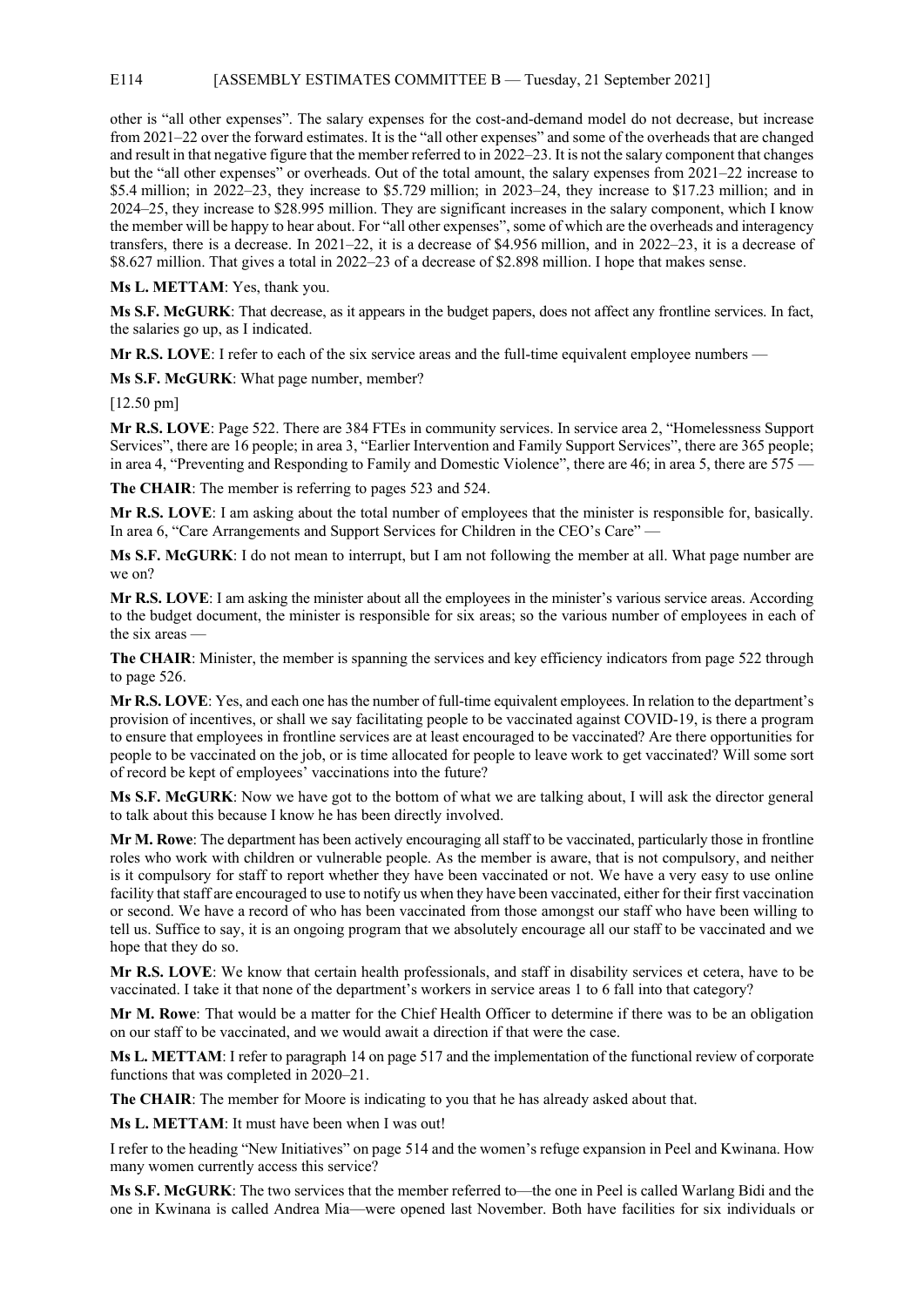families. We made a commitment during COVID for both those services to increase their capacity—to effectively double their capacity. That building work is expected to be finalised by the end of the year. That will increase the capacity of both those facilities by six units each.

**Ms L. METTAM**: Does the minister anticipate that no further funding will be required after 2024–25? Will that mark the completion of the expansion of both those refuges in terms of the investment in the capital expansion?

**Ms S.F. McGURK**: The ongoing money that is allocated under "New Initiatives" is the operational money that is required to operate those refuges.

**Ms L. METTAM**: I am unsure whether my next question comes under "homelessness". I will attempt to ask a question about the line item "Teenagers in Need of Crisis Accommodation Facility" under the heading "Election Commitments" on page 514. I am not sure whether that falls under the minister's area or under Housing. Can I have some further information regarding the particular election commitment made to that program?

#### **The CHAIR**: It is on page 514.

**Ms S.F. McGURK**: I am happy to answer that question, member. The commitment made during the election campaign in March this year was to provide the organisation called Youth Futures with an additional \$3.4 million to support service provision costs. That is the line item "Teenagers in Need of Crisis Accommodation Facility". Youth Futures is currently funded to provide accommodation to teenagers in need of crisis accommodation services, known as TINOCA. The McGowan government election commitment is to replicate the existing service and create a second TINOCA service, to be provided in the northern suburbs. The current TINOCA service provides support and accommodation to young people who are homeless or at risk of homelessness, using a case management approach to address identified issues that have contributed to the young person's homelessness. The program assists teenagers to move to more stable, long-term accommodation and reduce the likelihood of future homelessness. With the model, six young people can be accommodated in crisis accommodation at any time, including the transitional accommodation program, which provides medium-term accommodation and support for an additional six young people.

**Ms L. METTAM**: Will this in effect expand the Youth Futures program and support an additional six teenagers?

**Ms S.F. McGURK**: That is right.

**Ms L. METTAM**: What are the eligibility criteria? How does the program work?

**Ms S.F. McGURK**: I have partly outlined how the program works. In terms of the expansion, Youth Futures has recently advised the Department of Communities that it has purchased a block of land in Merriwa for the service, and expects to receive draft building plans shortly. As I outlined, the service delivery will be modelled around the existing service called Teenagers in Need of Crisis Accommodation—TINOCA. Criteria are outlined for those young people who are homeless or at risk of homelessness. Most people who have visited Youth Futures recognise that it is working with some very vulnerable young people and it is a good service to support, and we are happy to do that.

**Ms L. METTAM**: Is a referral made by the department of child protection, or how is a teenager who is homeless able to access this important service?

**Ms S.F. McGURK**: I am advised that referrals can come from any source.

**The appropriation was recommended.**

#### *Meeting suspended from 1.00 to 2.00 pm*

**Division 14: Jobs, Tourism, Science and Innovation — Service 1, Defence Industry; Veterans Issues, \$49 327 000 —**

Ms M.M. Quirk, Chair.

Mr P. Papalia, Minister for Defence Industry; Veterans Issues.

Ms R. Brown, Director General.

Ms L. Dawson, Deputy Director General, Industry, Science and Innovation.

Mr R. Sansalone, Chief Financial Officer.

Mrs R. Sackville-Minchin, Chief of Staff, Minister for Defence Industry; Veterans Issues.

[Witnesses introduced.]

**The CHAIR**: This estimates committee will be reported by Hansard. The daily proof *Hansard* will be available the following day. It is my intention to ensure that as many questions as possible are asked and answered and that both questions and answers are short and to the point. The estimates committee's consideration of the estimates will be restricted to discussion of those items for which a vote of money is proposed in the consolidated account. Questions must be clearly related to a page number, item, program or amount in the current division. Members should give these details in preface to their question. If a division or service is the responsibility of more than one minister, a minister shall be examined only in relation to their portfolio responsibilities.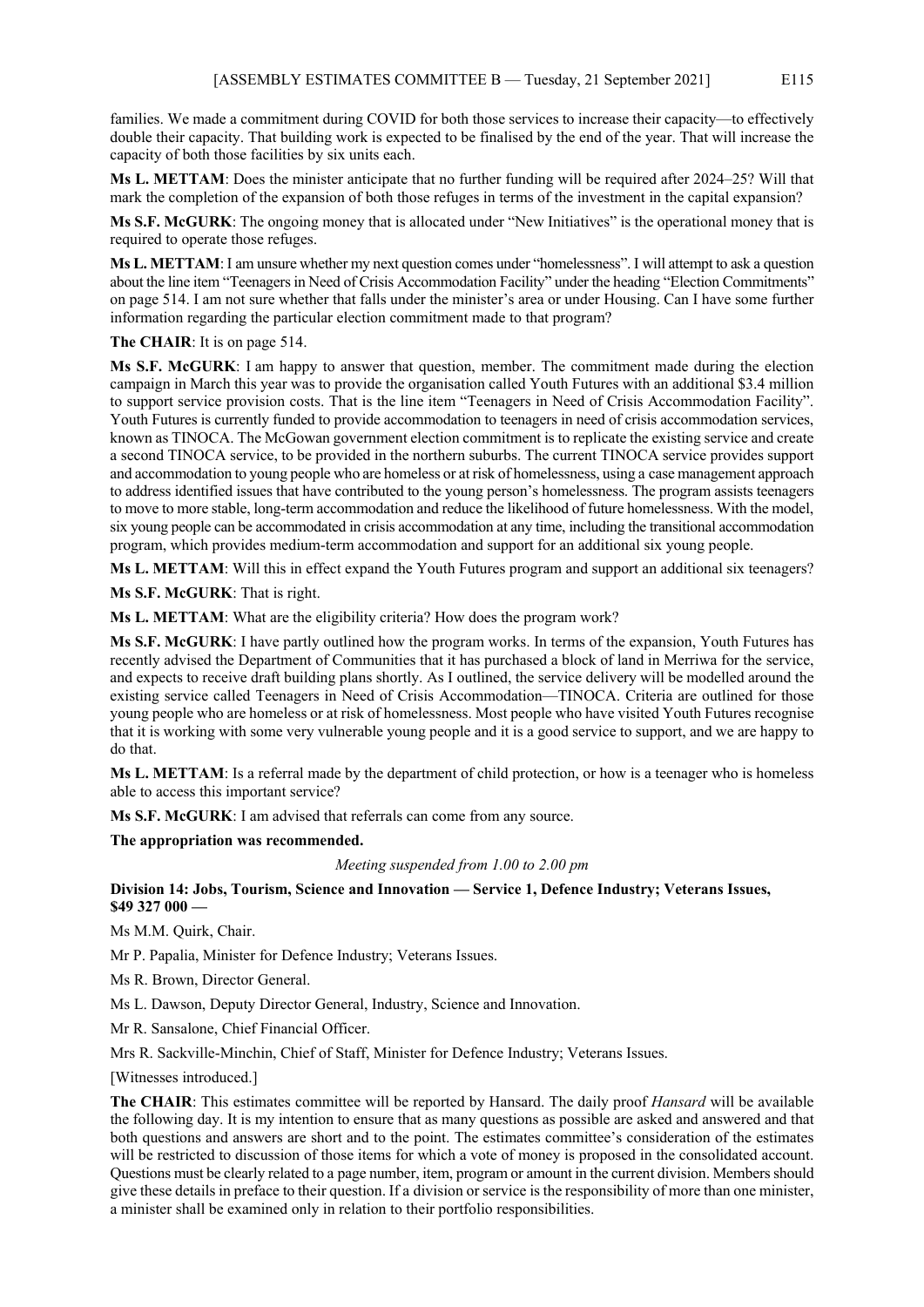#### E116 [ASSEMBLY ESTIMATES COMMITTEE B — Tuesday, 21 September 2021]

The minister may agree to provide supplementary information to the committee, rather than asking that the question be put on notice for the next sitting week. I ask the minister to clearly indicate what supplementary information he agrees to provide and I will then allocate a reference number. If supplementary information is to be provided, I seek the minister's cooperation in ensuring that it is delivered to the principal clerk by close of business Friday, 1 October 2021. I caution members that if a minister asks that a matter be put on notice, it is up to the member to lodge the question on notice through the online questions system.

I give the call to the member for Vasse.

**Ms L. METTAM**: I refer to page 205 of budget paper No 2, volume 1, under "Significant Issues Impacting the Agency". Item 10 states that Western Australia is well placed to advance more strategic partnerships between industry and defence. How much money has the state government spent on developing opportunities for industry and defence?

**Mr P. PAPALIA**: Does the member mean with respect to this budget, or in recent times?

**Ms L. METTAM**: With respect to the reporting period.

**Mr P. PAPALIA**: Obviously, successive state governments over many years have invested in defence, particularly in the Australian Marine Complex at Henderson. In recent times we have invested in further expansion to improve the capabilities at Henderson. The Australian Marine Complex received \$89.3 million for additional improvements at Henderson in recent times. That involved an improved transfer pathway between the wharves and a new massive shed that Civmec has there. Money is allocated towards a new shed on the waterfront that will enable us to move the adjacent Echo Marine Group site to the Australian Submarine Corporation building. Upgrades to the main wharf will enable capacity to berth one of the new frigates that are being built in South Australia, and money is also allocated to design work and other advance analysis for further expansion, as well as money for improvements to the road access around the AMC.

**Ms L. METTAM**: Obviously the submarine docking has been confirmed for South Australia. The state government invested in an ad campaign that took up full page advertisements in *The West Australian* and other newspapers. How much was invested in that campaign?

**Mr P. PAPALIA**: The overall campaign for advocating the case for Western Australia to be the site for full-cycle docking was \$1.035 million over a number of years. The point to make about that is it is quite extraordinary that after having encouraged the state government and Western Australian industry to advocate for shifting full-cycle docking to Western Australia and accommodating a relationship between the Minister for Defence's office and our public servants and industry with a view to making the case, the federal government then chose with no notice at all, after having delayed the decision for almost two years, to announce publicly that full-cycle docking would be retained in South Australia. That is very disappointing. There was agreement that Western Australia would make the case to the commonwealth that it was in the national interest for the task to be shifted to Western Australia. It was actually predicated on the assumption that had to come, because South Australia would have been incapable of conducting the construction of frigates and the new submarine and continuing to do full-cycle docking when that commenced. The original plan was for the new submarine to commence building in about 2024. Clearly, that is not happening. That is what has motivated the federal government to make this decision. There will be a lot less work happening in South Australia than it anticipated. The obvious conclusion to draw is that it kept Western Australia in the dark in the same way as it kept the French in the dark and decided to not tell anybody until it announced it the other day.

#### [2.10 pm]

**Ms L. METTAM**: I appreciate that the government invested over \$1 million in the advertising campaign. Why was more not done?

**Mr P. PAPALIA**: What exactly do you mean, member?

**The CHAIR**: Member, keep to the budget items. I think that is an open-ended question. You need to be more precise.

**Mr V.A. CATANIA**: I have a further question on the same point, under "Defence Industry", paragraph 10, which states —

Western Australia is well placed to advance more strategic partnerships between industry ...

Does the government have any plans for regional ports that can cater for defence? A good example is what Exmouth is going through with the strategic base at Learmonth. As the minister would know, with regard to the submarines in Exmouth, it has a communication station. There is a proposal for a deep water port that would facilitate the fuelling of frigates or other defence vessels. Is that part of the government's strategy or is Henderson part of the state strategy? Is it more than just Henderson?

**The CHAIR**: I think the minister has the gist of the question.

**Mr P. PAPALIA**: I referred to the recent investment in Henderson because the state has made a significant investment in capital works to essentially provide the federal government with outcomes using our infrastructure.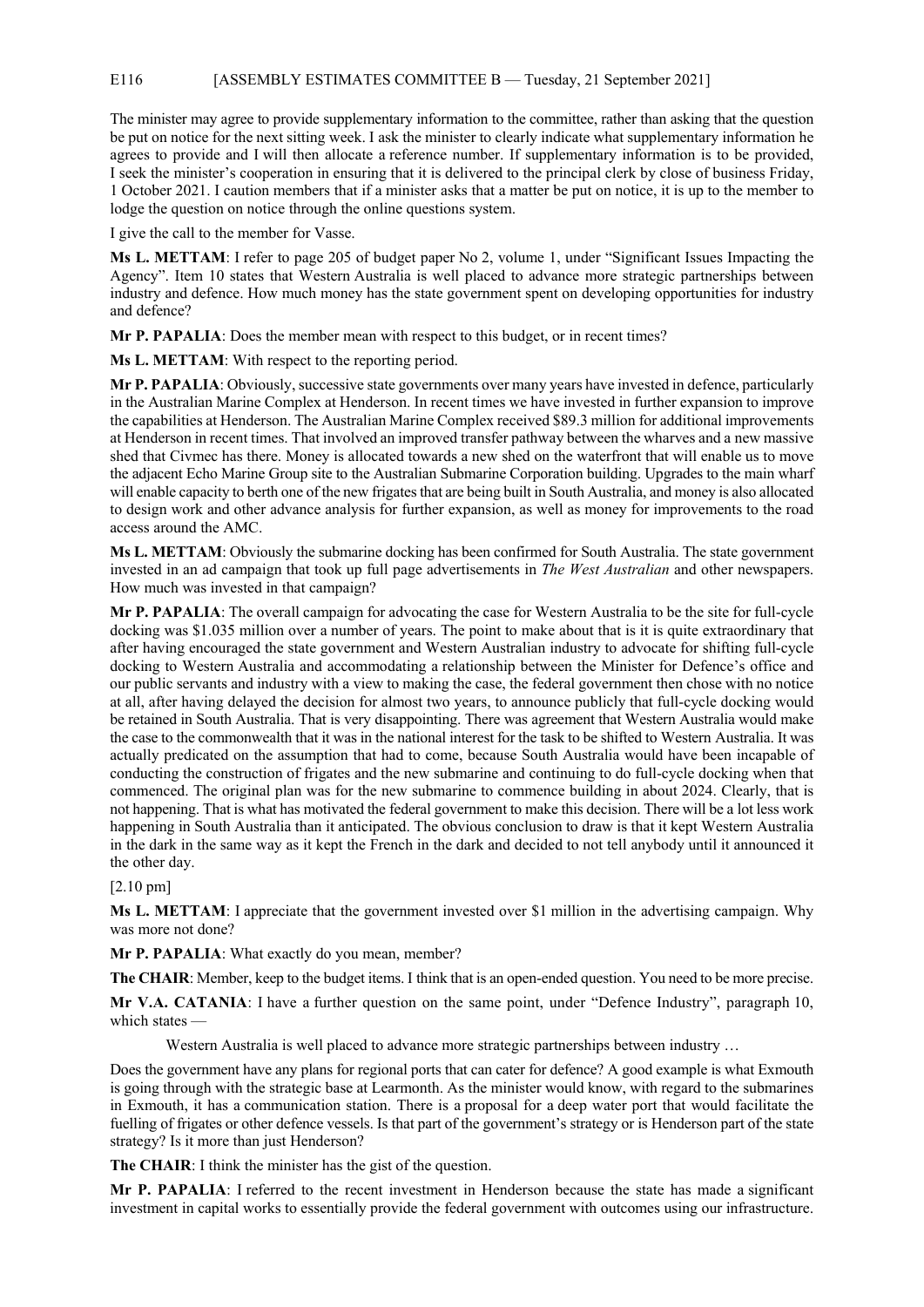It is not the only thing we do for Defence. Defence West has a role to mentor and support the defence industry right across all the different fields—not just maritime, but also land, air and space—in preparing for accessing opportunities both with the ADF using the federal government's investment and also internationally. A lot of activity goes into supporting small and medium–sized enterprises and even prime contractors in preparing to make bids, being aware of them and advocacy around promoting our capabilities to the world. We recently attended Land Forces, a defence expo in Brisbane. We did not talk about Henderson at all, although there was one major reference to Austal bidding for amphibious vehicles. It was about land forces–type technology and capability. WA has a lot of other defence industry players that are active across all fields.

With respect to the Gascoyne Gateway project that the member is talking about, that is not just a Defence-focused proposal but it does have lead agency status and is supported by the department, though not under me as the minister. It is not because it is not solely defence; the department is proposing a range of outcomes or uses for that project. I am not the minister responsible for that particular project. It does have lead agency status. The Department of Jobs, Tourism, Science and Innovation is the agency that is supporting it.

**Ms L. METTAM**: Further to the point the minister made about the \$1.035 million spent on the advertising campaign, does he think that the government should have invested more in that campaign or does he think it had any impact on the overall outcome?

**Mr P. PAPALIA**: It well and truly achieved its objective of elevating the potential for Western Australia to be the home of full-cycle docking activity. We made our case comprehensively. It was not just that advertising campaign that constituted our case; we also commissioned three different papers. PricewaterhouseCoopers completed some work on the strategic benefits of, and the reason for, shifting the full-cycle docking, being in the national interest. ACIL Allen Consulting wrote a report on the financial benefits. The third one was completed by a consultant whose name escapes me at the moment. It answered some of the other questions that were posed to us by the then Minister for Defence, Minister Reynolds. All of those papers, the many and varied fora that we addressed, and our advertising campaign contributed to putting the argument for Western Australia to be the home of full-cycle docking. The director general reminded me that something like \$80 million was spent on developing a workforce plan for the defence industry and committing our government resources towards building our defence industry workforce. We made the case comprehensively. Clearly, a significant decision was made by the federal government, as is its right, to shift from conventional submarine capability towards a nuclear one. That is a really significant decision and it looks like we are collateral damage amongst that. Our argument for full-cycle docking goes by the way because it was predicated on the government building new submarines in South Australia by 2024. That will not happen. The government will need to find work for those 500 or so South Australians who are currently doing full-cycle docking. I suspect that they will continue to do that work. They will not build submarines any time soon.

**Mr V.A. CATANIA**: On page 202, under "Ongoing Initiatives", is the line item "Australian Marine Complex Studies". I notice that in 2020–21, the actual amount is \$570 000, and in 2021–22, the budget estimate is \$7.611 million. Can the minister explain the spend on Australian Marine Complex studies?

**Mr P. PAPALIA**: What is the line again?

**The CHAIR**: It is on page 202.

**Mr V.A. CATANIA**: It is underneath "Election Commitments".

**Mr P. PAPALIA**: I am on page 202. Where is it?

**The CHAIR**: It is in the table.

**Mr P. PAPALIA**: On which line?

**Mr V.A. CATANIA**: The line item is "Australian Marine Complex Studies".

**Mr P. PAPALIA**: What is the member talking about?

**Mr V.A. CATANIA**: There is an amount of \$570 000 in 2020–21 and then \$7.611 million in 2021–22. There is then no further budget for the Australian Marine Complex studies. Can the minister elaborate on those complex studies?

**Mr P. PAPALIA**: It is a range of studies that have essentially been funded from federal government money in partnership with our government to identify work that needs to be done to accommodate defence activities at the AMC. A range of studies are being completed with that money, paid for by the federal government but administered by Defence West.

**Mr V.A. CATANIA**: Is the \$7.611 million in the budget state money or federal money?

**Mr P. PAPALIA**: It is federal money. It is part of a total allocation of \$9 million from the federal government. We are administering it. We have a task force that combines defence at the federal level with our state agency to work on meeting the defence requirements in Western Australia. That is part of the work that is being done. It is looking at an integrated infrastructure program, a transport program and other studies for facilitating defence activities around Henderson.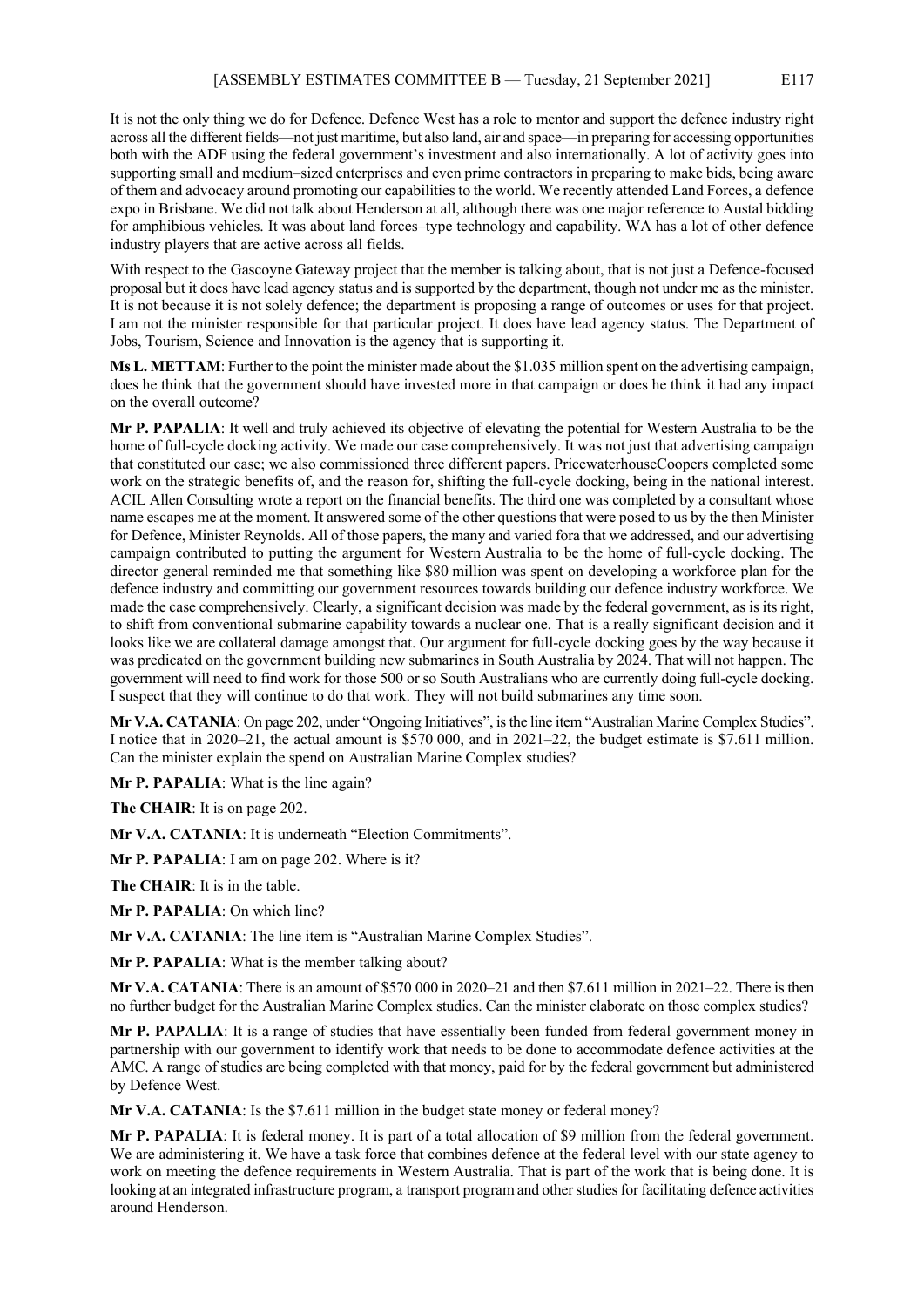#### E118 [ASSEMBLY ESTIMATES COMMITTEE B — Tuesday, 21 September 2021]

**Mr V.A. CATANIA**: I refer to the next line item, "Defence West", on the same page—page 202, under "Ongoing Initiatives". The budget for Defence West is shown as \$1.875 million and is ongoing. It seems to go up. How many employees are based at Defence West, and can the minister explain why there is a gradual increase in spend on Defence West? What is the focus of Defence West now and moving to the future, given that the federal government has made a decision to base the submarines in South Australia?

#### [2.20 pm]

**Mr P. PAPALIA**: Full-cycle docking was just one element of what we were pursuing in advocating for Western Australia's defence industry. In 2018, we launched the *Western Australian defence and defence industries strategic plan*. One part of that was to advocate for WA being the primary location for the maintenance of frigates and submarines. The first step in making that case was arguing for the full-cycle docking to come to Western Australia, because we knew at that time that it would have to move sometime around 2024. Obviously, that is not happening, but it is not the only part of our strategic plan. We are still making the case for us to be the premier site for frigate maintenance. But also, we are in a new world now. We are going to have to assess what is happening with this argument around nuclear-powered submarine maintenance. Every indication from the Prime Minister is that the submarines will be based in Western Australia, where the submarine fleet is currently based. That is a new environment that we have to become familiar with, and we will have to seek advice from the federal government as to what its plans include.

That aside, Defence West has the role of helping all the defence industry in Western Australia to make their case and prepare for seeking out opportunities in the defence sector. The main argument we will be making and pursuing in the maritime sector is that we want certainty in Western Australia around continuous shipbuilding in the same way that South Australia has certainty. The federal government has committed to continuous shipbuilding in South Australia. South Australia is currently building the new frigates. The federal government has said that on completion of that project, it will roll over and continue to build the next frigate or next surface combatant in South Australia. Way back, when Christopher Pyne was the Minister for Defence, we were designated as one of two shipbuilding sites, but we have not been given that certainty. Right now, Luerssen and Civmec are building an Arafura-class offshore patrol vessel down at Civmec's big shed. When that concludes, they will have no further work. As far as we are aware, there is no designated shipbuilding task for them on completion of that project. Austal is currently building Pacific patrol boats and has a short contract for Cape-class patrol boats for the Royal Australian Navy. The Pacific patrol boats are for our regional neighbours, and they have a Cape-class patrol boat contract for the Navy, but, on conclusion of that, they have no more work. So we have two shipbuilders, with no future pipeline of work. In the same way that the federal government acknowledged that we could not expect South Australia to continue to sustain a workforce at full capacity without a pipeline of work, we confront the same challenge. Our next demand on the federal government will be for it to recognise that it said we were one of the two shipbuilding sites, and we want the same commitment that it has given to South Australia. We want to know that we will have continuous shipbuilding.

The federal government was supposed to have released what it called a naval shipbuilding plan about a year ago, but it has not happened. It is pretty obvious why it has not—it was working on cancelling the submarine project and changing direction completely in the submarine world. That plan should now be released as a matter of urgency. The federal government should commit to Western Australia having continuous shipbuilding so that our industry players know that they can keep their workforce, can continue to invest in capability, and can sustain shipbuilding in Western Australia as one of only two shipbuilding sites in Australia.

**Mr V.A. CATANIA**: Does the minister see Defence West as being a successful partner in securing work now and into the future?

**Mr P. PAPALIA**: I do. Our defence industry strategic plan identified that the contribution of the defence industry to the Western Australian economy is around \$3 billion a year, and our objective was to double that within a decade. We are on our way to doing that. Full-cycle docking got a lot of profile, intentionally, because we were trying to make the case as forcefully as we could, but it is only one element of opportunity in the defence industry field. Plenty of other things are going on, and they are being sustained and supported by Defence West, but right now the whole environment has shifted as far as submarines go—not just maintenance, but submarine capability. That whole world is new. Defence West will be researching and providing advice to government and industry on where the opportunities lie in that new world. Apart from that, in all the other sectors, we are working all the time to realise opportunities for the defence industry.

**Mr V.A. CATANIA**: So not all is lost with losing the submarines?

**Mr P. PAPALIA**: No; we have other things. We have the Defence Science Centre, which came about only because we have Defence West, and we advocated to the federal government to create the Defence Science Centre in Western Australia to access some of the federal Defence Science and Technology Group's funding. Before that, as with a lot of federal grant schemes, Western Australia missed out because we just were not in the space. We now are. We are regularly funding PhD research. The idea is for all of our public universities to collaborate under the leadership of the Defence Science Centre, which is co-housed with Defence West. They are working to ensure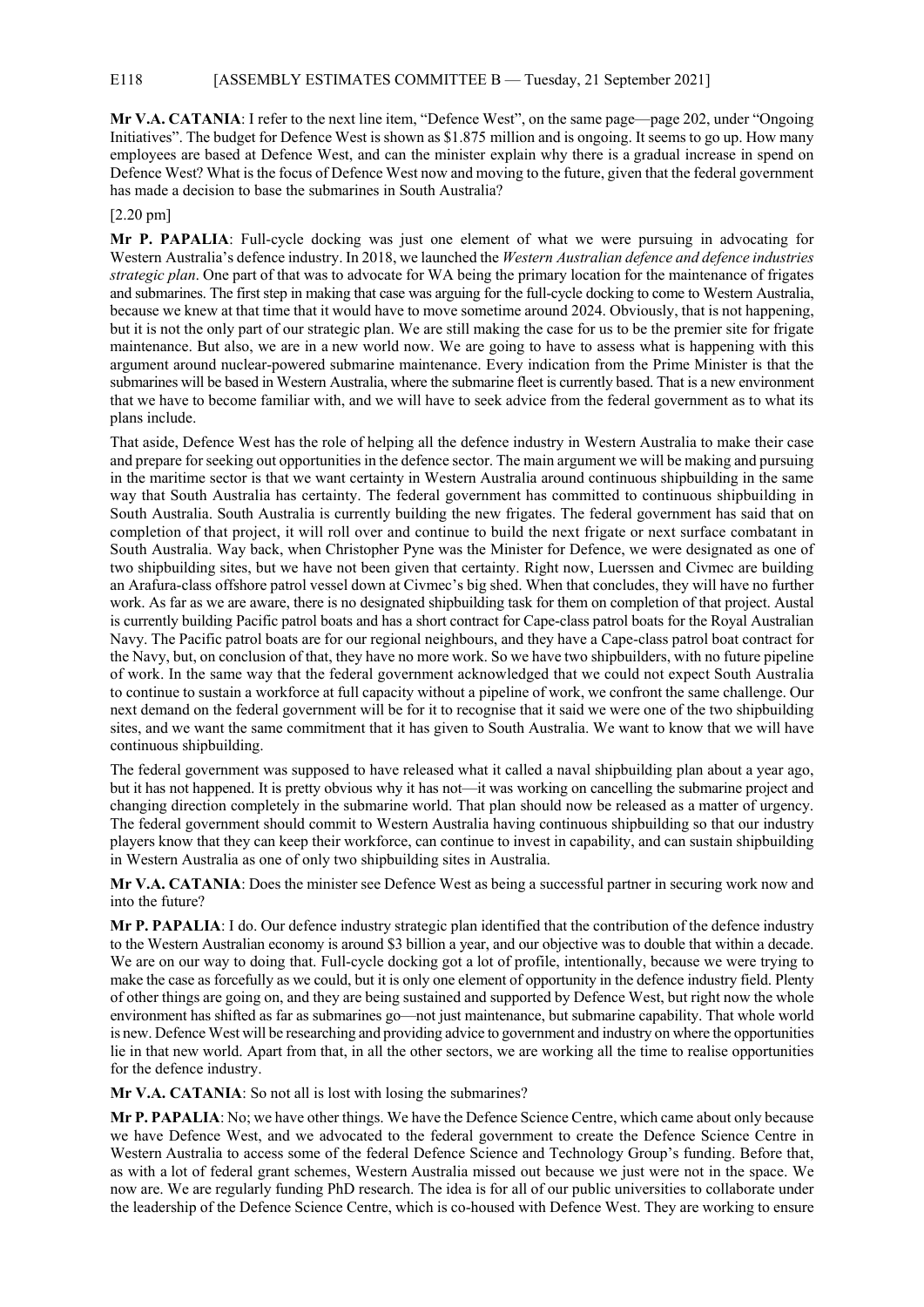that we get our share of defence research grants and that we realise the opportunities around Western Australia's competitive advantages. We have always said, as part of our strategic plan, that we recognise we have a lot of capability in research, development, problem-solving and equipment capabilities through meeting the demands of offshore oil and gas, and mining. We want to apply that to defence, and that is our competitive advantage. Those sorts of things are happening all the time.

**Mr V.A. CATANIA**: The minister said that his aim was to double the defence contribution to the economy from \$3 billion to \$6 billion. Without the submarine contract, which has gone to South Australia, does the minister still see that vision and will try to double the defence contribution? Does the minister think we are still on path?

**Mr P. PAPALIA**: I think we will exceed that. It is not beyond our reach at all. There is a lot of other activity in the maritime sector, but there is also activity in air, land and space that is being supported by Defence West, often facilitated and enabled through working with other government agencies to make sure that our local players get to meet their —

**Mr V.A. CATANIA**: So not all is lost.

**Mr P. PAPALIA**: No, absolutely not. I am disappointed, as we all should be. The way things played out was disappointing. We know why, because retrospectively we can see what happened. The federal government at some point made a decision that it did not tell us about, which was to shift completely from a conventional submarine-build in contract with the French naval group -

**Mr V.A. CATANIA**: The minister can understand why it had not told him.

**Mr P. PAPALIA**: Yes, but that does not make it any easier. It determined that it was going to change from that. What is disappointing is that the federal government was encouraging us and the defence industry in Western Australia to continue down this pathway, and we were pursuing that path until that announcement was made. That is disappointing. The defence industry is one way of diversifying the Western Australian economy that the government is pursuing, and it is already making a big contribution. There are a lot of opportunities in other fields. The agency is right now working in collaboration with the federal Department of Defence on a number of projects that will facilitate greater opportunities for our industry and also ensure that the nation's defence infrastructure and support for our ADF forces is well served in WA.

**Ms L. METTAM**: Federal members have discussed a dry berth docking facility in Henderson. What is the minister's view on that? Is that something that the state government would be looking at pushing for?

#### [2.30 pm]

**Mr P. PAPALIA**: I saw that the federal member for Stirling, Vince Connelly, had written an article in the paper some months after we had commenced consideration last year of a large vessel dry berth. It was no secret; it was public knowledge. Vince wrote about it as though he had just discovered it, which was fine for him, but he was not initiating any great new discussion around the subject. Our strategic infrastructure and land use plan, which was delivered in November 2020, identified the potential for a large vessel dry berth to be built. We have been aware, ever since the defence "2020 Force Structure Plan" was released, that there will potentially be the need for another graving dock in Australia by about 2026, because the Captain Cook Graving Dock in Sydney will have to go out of service for a significant time for maintenance. It is currently the only graving dock in the country capable of taking large vessels. That would leave Australia without the ability to dock a vessel for emergency work if, say, a frigate or another Navy ship touched bottom and damaged its propeller or something of that nature. If it required maintenance and needed to be taken out of the water, the only alternative would be to tow it all the way to Singapore probably during that time. We knew about that and we have been working in collaboration with the federal government on some work.

Some of that \$9 million to which the member referred earlier has been dedicated to some of the work needed to determine whether a dry berth can be built and if it were built what sort of scale would be needed, and what would be required in terms of all the other studies associated with doing something like that. All of that has been underway for some time. From the comments made by the Prime Minister the other day, I think we can pretty safely say that the federal government is very likely to commit to that project, but it will need the federal government to commit to it. It is not an asset that Western Australia as a state should fund or would necessarily be expected to fund. We might recognise that it is a national asset with potential benefit, certainly in construction, for Western Australians, but we are not intending at all to be the ones funding it or seeking funding for it. We expect the federal government to take on that responsibility and we can assist with facilitating it.

**Ms L. METTAM**: What is the cost of this infrastructure?

**Mr P. PAPALIA**: It is a big project. It will depend on the scale of it; they are large things involving a lot of steel and a lot of fabrication work. I will argue and I expect—I do not think anyone would argue against it—that it should be done with Australian steel by Australian workers in Western Australia. If it comes about, we are talking about something significant. It is worth well north of \$1 billion. I do not have specific costs or anything of that nature yet but it would be in the order of \$1.5 billion to \$2 billion if you are talking about —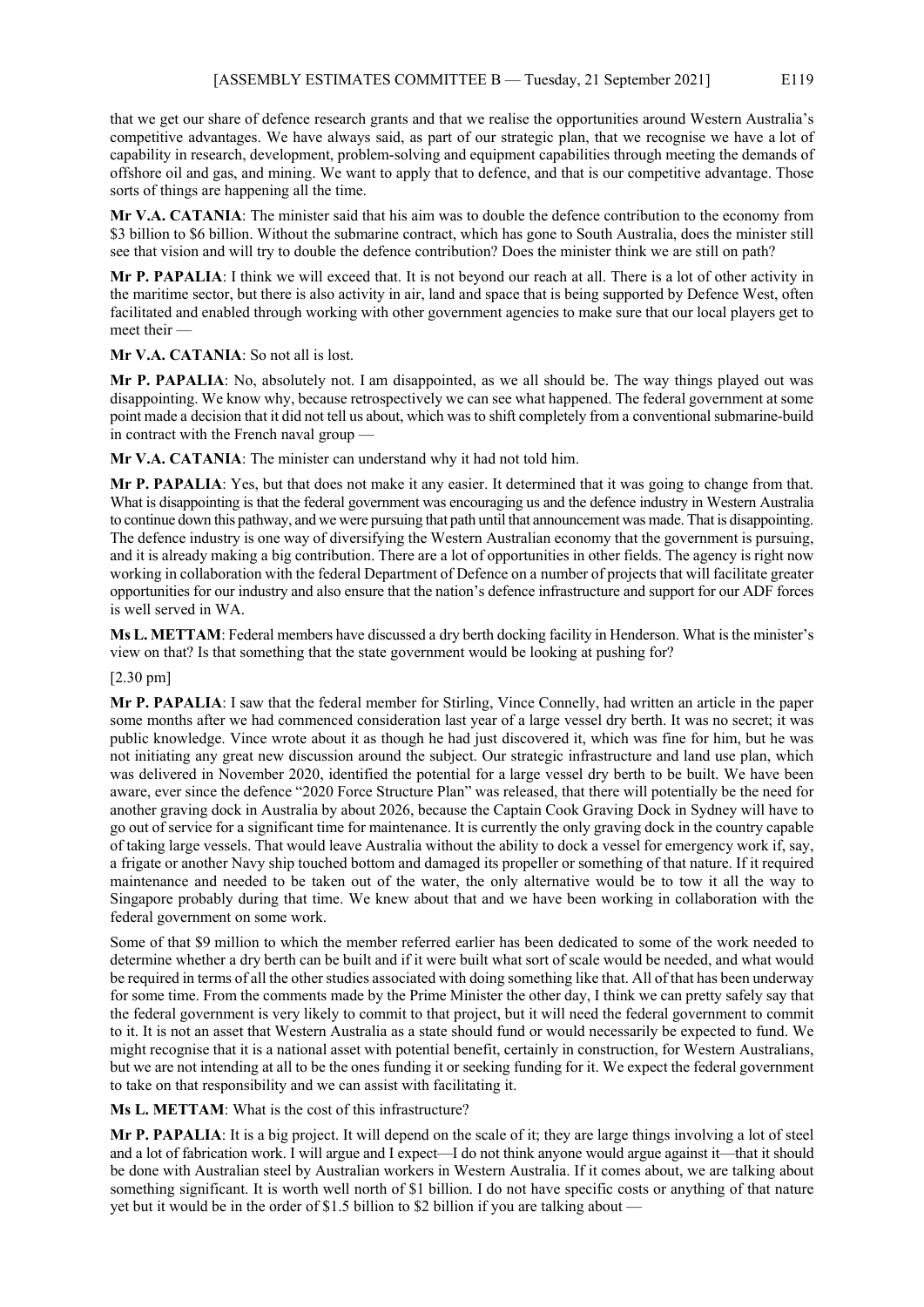#### E120 [ASSEMBLY ESTIMATES COMMITTEE B — Tuesday, 21 September 2021]

**The CHAIR**: Minister, I have enough trouble getting members to stick to the budget papers without you getting into speculation.

**Mr P. PAPALIA**: Sorry, you are right. Just so the member knows, it is a really big project. The member asked earlier about whether we are disappointed about the full-cycle docking campaign. Yes, we are disappointed, but a lot of other things are going on. There is potential well in excess of what was being contemplated.

**Mr V.A. CATANIA**: I refer to item 10.2 "Defence Industry" on page 205, where it states –

supporting the Defence Science Centre to facilitate collaboration in research, which will lead to the enhancement of Australia's defence capability …

Can the minister elaborate on how the government plans to support the Defence Science Centre?

**Mr P. PAPALIA**: I might get the deputy director general to give the member a bit of insight into the Defence Science Centre and where we are at the moment and perhaps where we are looking to go.

**Ms L. Dawson**: The Defence Science Centre is co-funded by the state and federal governments through the Defence Science and Technology Group. The intent is to look at next generation technologies and capabilities 20-plus years out that defence might require and to stimulate research capability through the local universities active with local small to medium-sized enterprises to problem solve and identify pathways that could be around surveillance, autonomous systems capability, artificial intelligence or machine learning, to actually look at the safety and security of the nation. A number of PhD scholars have been funded through the Defence Science Centre in partnership with the universities. We run a number of defence teaming research programs to get them to collaborate effectively together in pitch for a solution to a project. Small grant funding is then provided to allow them to develop and shape that solution out further and work with the Defence Science Technology Group to, hopefully, prototype, then get into a trial position and look at potentially producing products for Defence direct.

**Mr V.A. CATANIA**: Is a figure attached to the funding allocation for that item? The deputy director general said that it is both state and federal funding.

**Ms L. Dawson**: It is both state and federal funding.

**Mr P. PAPALIA**: We do twice as much as the federal government, it should be noted.

**Ms L. Dawson**: It is under \$1 million overall, but we provide three-quarters of the funding.

**Ms J.L. HANNS**: I refer to the line item "Defence West" on page 202 under "Spending Changes". What milestones have been achieved in response to government investment to help develop a pipeline of workers for Western Australia's growing defence industry?

**Mr P. PAPALIA**: We have covered a fair few of these but we invested \$18 million towards defence industry, first of all for workforce planning, which is a really significant thing that had not been done before whereby the Department of Training and Workforce Development worked with Defence West and the industry on what the workforce requirements would be into the future. We have invested as part of the state government's overall investment in training and education. However, defence certainly got a good share, \$80 million, towards industry apprenticeships; training and development; tailored short courses and scholarships for women and veterans, although we are still waiting to see some of those veterans get the scholarships; and facility upgrades to South Metropolitan TAFE. South Metro TAFE is renowned in the country as a leading developer and deliverer of training for the defence industry, not just here but over the entire nation. The member will have heard about the state government's Defence Science Centre, which is bringing together all our universities in collaborating and seeking out grants that we then fund jointly with the federal government for research directly linked to problems identified by Defence. We enable a problem to be recognised from a defence operator and then we try to put researchers together with those people to develop a solution in the hope that they will develop a solution for our idea, for the Australian Defence Force, but we are very focused on any export opportunity to the rest of the world. That is something that happens all the time. They do not do just grants; they also have a range of collaboration activities that bring people together on a regular basis to think about subjects they might not have considered.

We have good connections into the resources sector. We try to bring in those people to think about problems that Defence confronts because often they operate in very similar environments and the challenges they confront are also similar. We do things like that when we put them together with the problem to try to solve it and then get our researchers to fix the problem and then work with an SME to provide the solution with a view to owning the internet protocol and being able to exploit it. As I indicated earlier, we are working on advocating on behalf of all parts of the defence industry in Western Australia to get its share. Obviously, the maritime thing tends to get the most attention just because the Australian Marine Complex is established; it is a pretty special location. Half the surface fleet and all the submarine fleet is based here in Western Australia, so navy and maritime projects get a lot of attention, but we do a lot in other sectors. Recently, we gave an opportunity to a company called Sea to Summit based in Belmont, I think—I have been there—to have a little platform at one of our Indo-Pacific conferences where I walked the Chief of the Defence Force down to its site and it got to do a little pitch to him.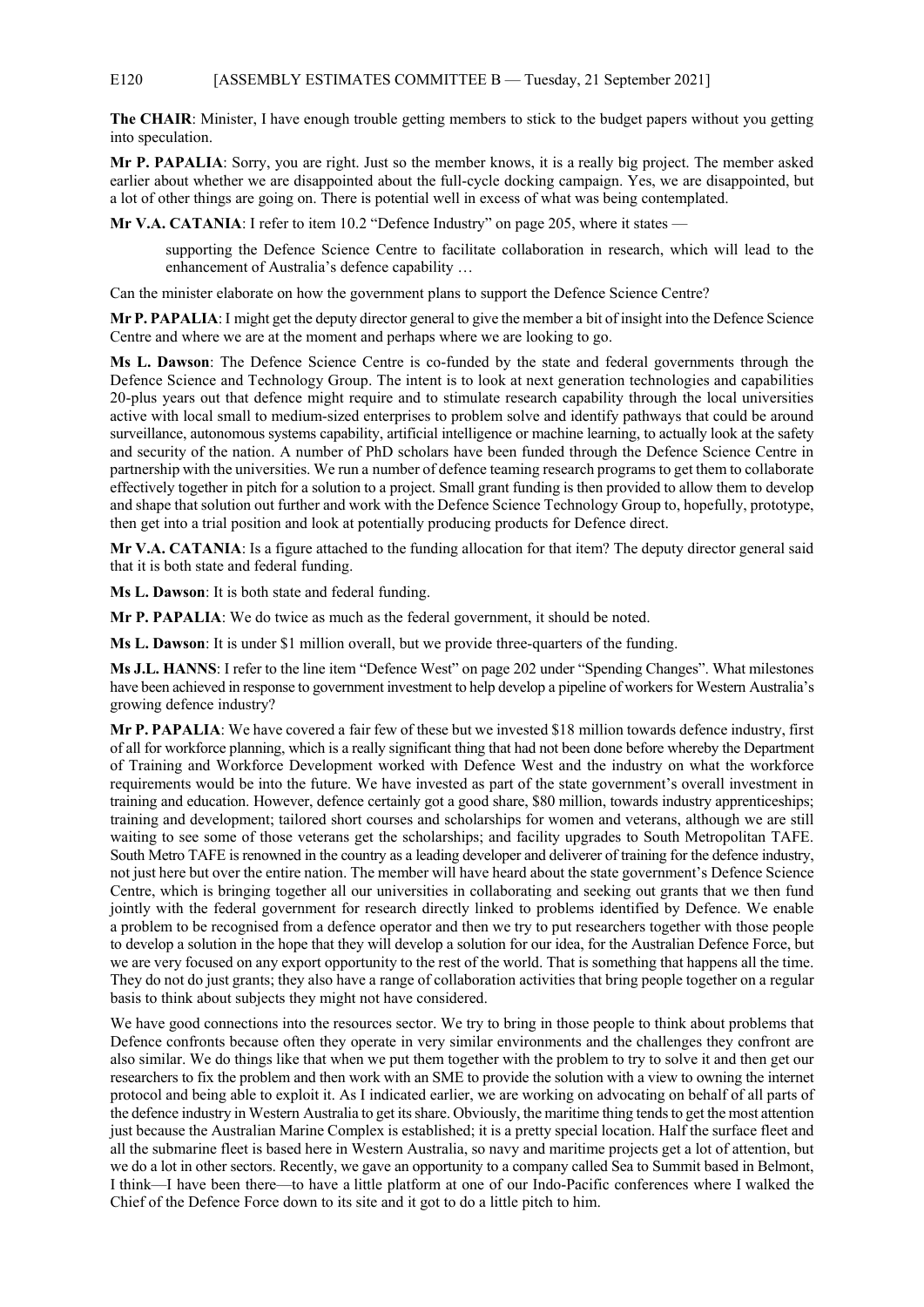Not unrelated, but sometime later, it was successful in a bid to outfit the Australian Army with non-combat equipment, camping gear and the like. It has developed world-class camping gear that is used in the private sector, in the civilian world, and applied it to the defence opportunity. We have helped it a bit with that. I cannot take credit for all of that, but they are a great bunch. That is a significant contract. I think that is worth \$20 million and I expect it to get bigger over time.

Another example in the aviation world is Orbital Welding, a Malaga-based company. The member might reflect on the orbital engine—that is where it came from originally—but a little Western Australian company, based in Malaga, is now building mid-range uncrewed air vehicle engines for Boeing to be used across the world. The state government helped that company by giving it an affordable loan and then giving it a holiday on that loan at a crucial time when, had the government not done that, it might not have been able to expand and realise the benefit of what it is doing now. It has one competitor, an American company, but Orbital is far better than that company. I expect that it will have unlimited opportunities in the future.

The government is doing a lot; there is a lot going on in all fields of endeavour in this space right now. Curtin University has a strong relationship with Defence West and in the defence push from Western Australia. It is a key player in a lot of space research that is going on. Even though we did not get the full-cycle docking, Western Australians should be comforted by the knowledge that our defence industry is really capable. It punches above its weight and is well and truly competitive for getting greater growth in the future.

#### [2.40 pm]

**Mr C.J. TALLENTIRE**: On page 219, mention is made in the table "Details of Administered Transactions" to the Anzac Day Trust fund. A commitment was made to provide additional funding through the Anzac Day Trust. What impact will this increased level of funding have to support veterans?

**Mr P. PAPALIA**: At the outset I have to acknowledge that responsibility for veterans really lies with the federal government. The Department of Veterans' Affairs is a very significant agency and has a bigger budget than we will ever have. It also has responsibility for caring for veterans in many respects. What I am really happy about is that at a state level we can enhance the effort to support veterans to try to fill some gaps. We use our budget effectively to get not only the services that we can provide, but also some degree of funding for commemorative purposes. My predecessor in the portfolio took the case to the government before the last election. There has been significant growth. We went from a budget of \$300 000 a year of state government money to \$1.3 million. That is administered through the Anzac Day Trust and that board undertakes deliberations on behalf of the state.

**Mr V.A. CATANIA**: Is that board made up of veterans?

**Mr P. PAPALIA**: It is partly, but not entirely. There are only three members on the board, but we might be expanding it shortly. The fund is not only for veterans. Guided by some advice from government, the board determines what proposals will be funded and prioritises the effort. We have said, as a way of guidance, that now that we have this \$1.3 million annually, we will allocate the lion's share, which is 1 million or thereabouts, to service delivery, and focus at a state level—because we are not the ones responsible for patching veterans up and helping them with most of their needs—on easing and assisting them through a successful transition from their defence careers into post-military careers. It is our view that if we can successfully transition someone into a new career path, they will be able to make a contribution and be recognised as a positive asset to the community. That will sustain them and build their resilience and make them less likely to become isolated and spiral out of control so that they need to be patched up. Most of that money will be focused on that. A little bit will be dedicated towards services for people who have been victims of the trauma that they have encountered, but most of that is the Department of Veterans' Affairs' responsibility; it has a far bigger capacity than we have.

We anticipate to be able to dedicate about \$300 000 annually to commemorative projects, events or nationally-significant sites. There are a couple of proposals around at the moment for monumental sites to commemorate the Korean War, and also the Battle of Crete, noting that both those events have key Western Australian significance. About \$1 million will be dedicated to services, hopefully mostly towards achieving successful transition for veterans, and about \$300 000 annually towards a commemorative project or nationally-significant event.

#### **Mr V.A. CATANIA**: Like HMAS *Sydney*.

**Mr P. PAPALIA**: Yes, like the eightieth anniversary of the sinking of HMAS *Sydney*; that sort of thing.

**Ms L. METTAM**: I refer to page 103 of budget paper No 3 and the paragraph headed "Australian Marine Complex Upgrade Project". I also note the recent government media statement regarding the inability of the WA government to attain the full-cycle docking contract. There is a discrepancy. The media statement refers to \$89.3 million for four upgrades to the AMC, while the budget states \$55.7 million as the total cost for the upgrades. I am wondering what the gap in funding is due to.

**Mr P. PAPALIA**: It is just over a couple of budget periods. The part that the member has referred to is on top of a previous budget allocation. It is the work that we referred to earlier on the design of the finger wharf. In the event that we got the full-cycle docking, it would have required a finger wharf. Nothing has been constructed. Money was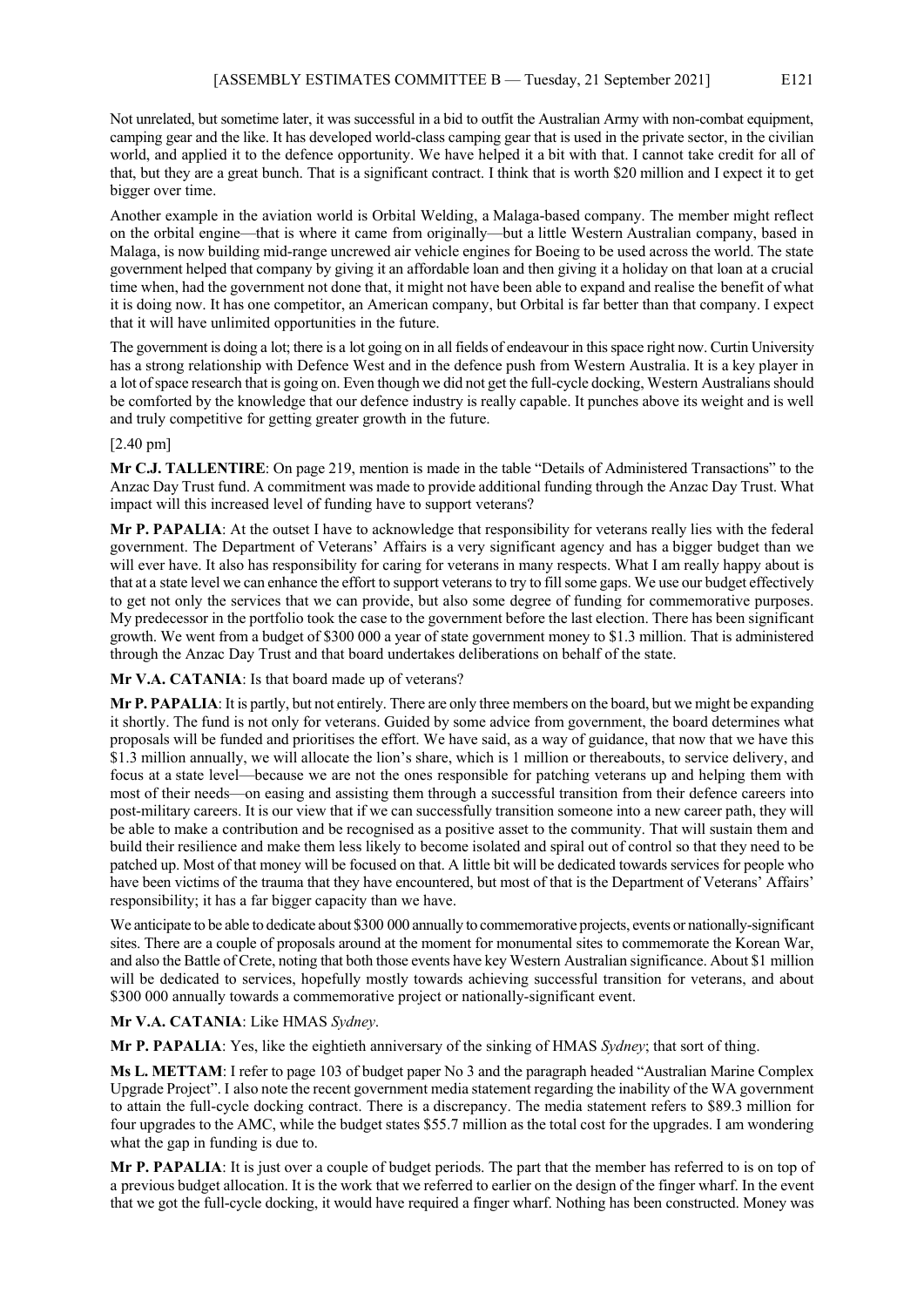#### E122 [ASSEMBLY ESTIMATES COMMITTEE B — Tuesday, 21 September 2021]

allocated for the planning, but we will not need that. A significant amount of work would have been needed on the main wharf to not only improve the services for the ships, but also extend the wharf to accommodate the new frigates, because they are bigger ships. A transition pathway would have been needed between the wharf and Civmec's shed. It would have also meant moving Echo Yachts and building a new site down near the waterfront, and some work on road access.

**Mr V.A. CATANIA**: I refer to page 218 and the table "Net Appropriation Determination". A quarter of the way down the page is the item "Department of Training and Workforce Development—Defence Industry Veterans Employment Scheme" There is an allocation of \$130 000 for 2021–22, \$135 000 for 2022–23 and \$135 000 for 2023–24, but then there is no further funding. It is funded for three years. Can the minister explain what the employment scheme is for defence industry veterans?

#### [2.50 pm]

**Mr P. PAPALIA**: What was the last question, sorry?

**Mr V.A. CATANIA**: A small amount of funding has been allocated over three years for the defence industry veterans employment scheme. Can the minister explain that scheme?

**Mr P. PAPALIA**: It is a similar concept to the activity we were talking about in the veterans' issues portfolio, but this is being budgeted out of Defence West. The idea is that the government assists people who are currently in the Australian Defence Force to look for a potential future career path in the Western Australian private sector, and if a skills gap needs to be filled through training, we will provide that training and link them to an employer. That is the model, but I cannot say that we have the numbers yet. It is a great idea and the funding is available, but we have to deliver on connecting people who are in defence right now or who have just left with this system. I know that the Anzac Day Trust will be considering proposals from people who will fill the gap in connecting people. We have the money for the program. I am pretty sure that we also have defence industry people, at least, and potentially other private sector players, who view defence personnel as an attractive proposition, particularly right now because we need people. We need to connect them together. I know that people are proposing a business case to the Anzac Day Trust to deliver that service. Once that happens and we connect them to this money, potential future employees might take someone on as an adult apprentice or there might be some training that we can fund for free so that they are not out of pocket. We will connect them to an employer immediately post the delivery of that training.

**Mr V.A. CATANIA**: I have heard that there has been a push for veterans to get into the agricultural sector and to drive headers and so forth. It is my understanding that veterans have been plugging some of those gaps. I do not know whether that is the result of a push by the federal government to get those who have been in defence to take jobs in agriculture. Is that what the minister is talking about?

**Mr P. PAPALIA**: It is not the federal government; this is state government money.

**Mr V.A. CATANIA**: I understand that, but it is my understanding that there has been a push by the feds to get defence personnel who have left defence into agriculture. Is that what this scheme will try to do as well?

**Mr P. PAPALIA**: I do not know about that. This scheme is exactly what I said it is. We have planned it for some time and we are delivering it and we have got the budget for it. It is now a matter of getting the structure around connecting people who are departing defence with potential employers and the training that is necessary to meet demands of those employers. That is what we are doing. This is our own system. I am not aware of anything by the federal government, certainly not in WA, that connects veterans with agricultural opportunities, but there is no reason why that could not be accommodated by this program. The only problem with that is that such work is seasonal and there is a one-off emergency right now, and there may be people whose skill sets can be applied to that task right now without any training.

We are trying to identify potential employers for people who are either serving in defence right now or have just departed. Ideally, we will do it before they depart defence. Normally, people will undertake a transition period during which they will attend various fora and be connected with potential employers. We have a great opportunity in Western Australia right now because, like most of the country, we desperately need skilled labour and people with potential. We can provide them with the skill sets needed to fill any capability gaps and make them very attractive for employers. The idea with this scheme is to connect them with an employer so that they have certainty.

A lot of people coming out of defence are doing so at a time when they are in a different stage of their life than they were when they entered defence. They often have a family, a mortgage and all the responsibilities associated with needing an income, so if we can deliver training and hook them up with an employer, the moment they step out of uniform they can go straight into new employment and a new life, which will be wonderful for the state, wonderful for the employers and wonderful for the individuals, and that will contribute to our ongoing booming economy.

**Ms L. DALTON**: I refer to page 215 and details of controlled grants and subsidies, specifically the line item "Defence Science Centre". Western Australia's universities have a proven research record in a wide range of discipline areas applicable to Australia's national defence strategies and priorities. What actions are being undertaken to support researchers in the defence sector?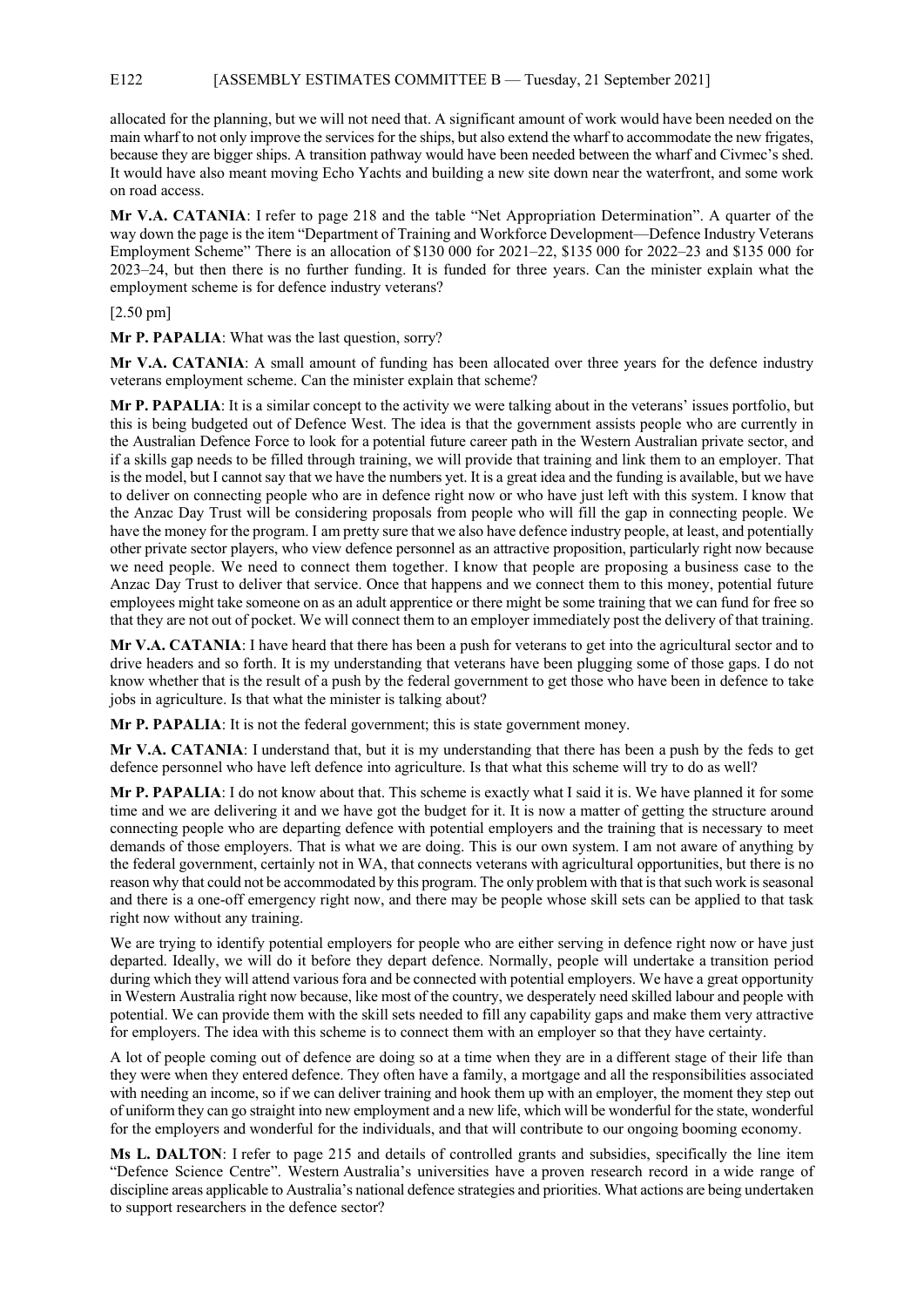**Mr P. PAPALIA**: Thanks, member. We have referred to this a couple of times. The Defence Science Centre is co-housed with Defence West and is a collaboration between the federal government and the state government. I put on the record now that I expect the federal government to step up and match our funding. It can no longer ride on the coat-tails of the state; this is something that it owes us. It needs to invest in Western Australia's defence sector a lot more now that it has let us down on full-cycle docking. The Defence Science and Technology Group is a federal government agency that essentially oversees a lot of funding for research. In the past, Western Australia has not had its share. The idea of this is that we get all our universities to collaborate. We identify opportunities for research in areas in which we have a competitive advantage and then we make a pitch to get funding from the federal government.

Quite apart from the process of seeking funding from the federal government, we might bring together players that might not work together in this field of endeavour. The Defence Science Centre has hosted things such as the Cyber West Summit, defence and research team workshops and pitch fests, which bring together players from across the sector and other sectors, including resources and offshore oil and gas. They will be given a task or problem to focus on. They might break up into teams. They will have a short time frame to concentrate on developing a potential research pathway that solves that problem. If they solve the problem and identify something good, there is potentially an opportunity to seek funding from the federal government, the Defence Science and Technology Group, or the state government for other research grants with a view to solving the problem that has been posed, fixing something for the Australian Defence Force, providing great equipment and better outcomes for Defence Force personnel and potentially an export opportunity for not only defence, but other sectors, because some of these things go across sectors, such as leasing, security and any number of other fields of endeavour. It is a great opportunity to leverage off what has been here all along but was not supported in the past. Before we created Defence West, the defence industry in Western Australia did not have a voice on the national stage. We were out of the discussion.

#### **The appropriation was recommended.**

[3.00 pm]

# **Division 14: Jobs, Tourism, Science and Innovation — Services 3, 5 to 7, Tourism; Hydrogen Industry, \$233 141 000 —**

Mrs L.A. Munday, Chair.

Mr D.A. Templeman, Minister for Tourism.

Ms J.J. Shaw, Parliamentary Secretary to the Minister for Tourism.

Ms R. Brown, Director General.

Mr R. Sansalone, Chief Financial Officer.

Ms D. Belford, Managing Director, Tourism WA.

Ms R. Lowe, Executive Director, Destination Development, Tourism WA.

Ms S. Doherty, Executive Director, Events, Tourism WA.

Ms C. Turnbull, Executive Director, Industry, Aviation and Markets, Tourism WA.

Mr C. Clark, Deputy Director General, Resources and Project Facilitation.

Ms C. Cherry, Executive Director, Infrastructure, Planning and Economic Development.

Mr G. Hamley, Chief of Staff, Minister for Tourism.

[Witnesses introduced.]

**The CHAIR**: I give the call to the member for North West Central.

**Mr V.A. CATANIA**: The minister has quite a team there—very impressive.

**Mr D.A. TEMPLEMAN**: I know; I need help.

**Mr V.A. CATANIA**: I refer to page 202 in budget paper No 2, volume 1, significant issues impacting the agency, and the line item "WA Jobs Taskforce". Although ongoing job creation is vital, can the minister highlight in the budget whether a proportion of the funding is to be allocated to tourism; and, if so, how that will be used to fill the gaps for many businesses struggling with a staff shortage, which is impacting their businesses financially, physically and mentally? We hear a lot about the shortage of agricultural workers, but what is the plan for attracting workers to small businesses in the tourism industry?

**Mr D.A. TEMPLEMAN**: I thank the member for the question. First of all, I note that the member referred to a range of matters affecting the workforce in the industry.

**Mr V.A. CATANIA**: I am talking about job creation and workers.

**Mr D.A. TEMPLEMAN**: Yes, indeed. I can report to the member that the McGowan government recognises very much the importance of the tourism industry to the economic wellbeing of the state. The COVID-19 pandemic has impacted the industry in a range of ways. Campaigns have focused on intrastate travel, and big numbers of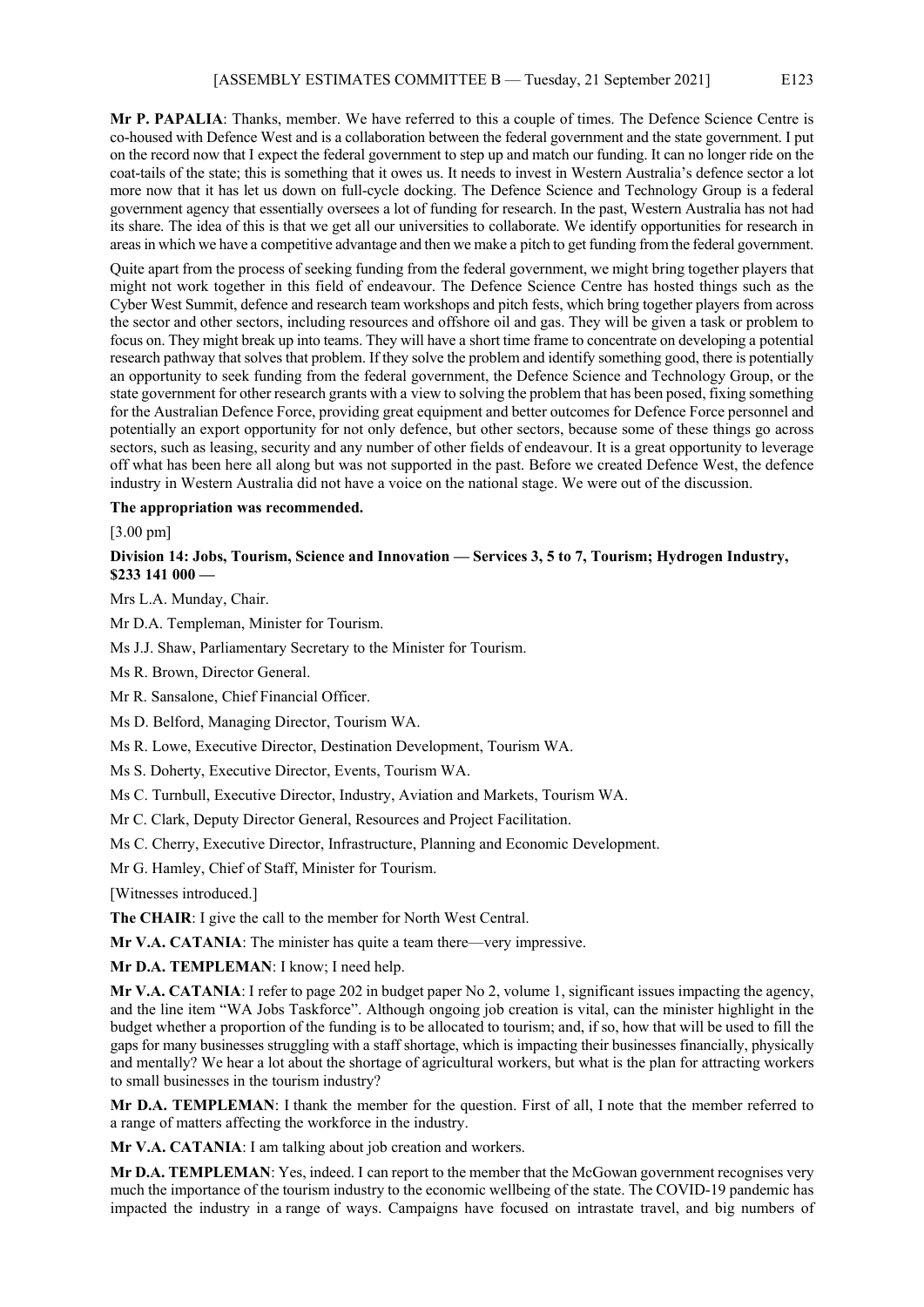Western Australians have moved particularly into the regions. As the member would be aware, his electorate has had large visitation numbers. That has been welcomed, particularly by various elements of the sector—accommodation and caravan parks. Those sorts of tourism supply product have been very well subscribed. However, a number of tour operators, particularly those that provide tours and experiences, have not necessarily been as well subscribed by visitors.

In terms of gaps in the workforce, we know that there is a shortage of a variety of workers across the hospitality and tourism sector, including chefs. In various parts of the regions, the stresses and strains vary. In the north west of the state, in towns such as Broome, there are staff shortages. There have been staff shortages across the spectrum of providers, be they hospitality, beverage providers or restaurants. Accommodation providers have also had a shortage of cleaning staff, for example. The government has been very successful in marketing these regional areas to Western Australians, but the challenge has also been to provide a workforce to cater for demand. In destination Perth, it is a different scenario. In the tourism sector, the occupancy rates of hotels in the CBD has been down, but there is still an increasing demand for key skilled and semi-skilled workers.

Tourism WA in particular has been undertaking a number of initiatives. These initiatives include programs linking available workers directly with employers and encouraging the selection of tourism and hospitality vocations by school leavers. Tourism WA and other players in the sector have been engaged in some work. FutureNow is a series of activities over the next two years aimed at delivering programs promoting careers in hospitality and tourism to high school students. There is an in-school chef ambassador initiative. A SkillsWest careers expo was held last month, in August 2021. The agency is also delivering a hospitality job connect program. This program focuses on the regions and on local jobs for local people by offering five-day, fast-track, high-energy theory and practical hospitality courses. Participants who complete those courses are linked to jobs on the final day of the course. Those courses have shown some pleasing success. Two courses have been held—one in Kununurra and the other in Geraldton. Five more are scheduled to take place in Broome, Margaret River, Peel and Albany over the next couple of months. A number of local government authorities are also looking at innovative solutions to address those issues. The Shire of Esperance is an example. It converted an unused youth hostel into workers' accommodation. The government and the agency recognises the importance of work in this area and of course continues to work to address workforce demand.

#### [3.10 pm]

**Mr V.A. CATANIA**: I do not think that any government campaign has contributed to tourism in WA. The mere fact that Western Australia is closed off to the rest of the world and to the rest of the country is why internal tourism is occurring. When it comes to the workers who are needed in the north west, businesses have a task ahead of them. Exmouth, which traditionally has a population of 2 500 people, is experiencing in the order of 20 000 tourists a day. Exmouth is one example; others are Kalbarri, Shark Bay, Coral Bay and Broome. As we go around the state, pretty much the whole of regional Western Australia is suffering. We are not talking about a couple of people here and there; we are talking about small businesses in the hospitality and tourism sectors needing thousands of workers. Much like what is happening in agriculture, there is a need for workers now to be able to take advantage of the number of people who are travelling around Western Australia. What is the government doing to look at opportunities to bring workers, perhaps from the east coast—as long as they adhere to quarantining and whatever else is needed to make sure they come over here in a safe manner—to alleviate the pressure that businesses are under, particularly in regional Western Australia? Hotels are unable to find workers to clean the bedsheets. Owners of pubs, cafes and restaurants cannot keep opening up day after day.

Some businesses rely on whale shark tours. It is not all beer and skittles for everyone. There is a two or three–speed tourism economy out there, but when it comes to key business owners, they are financially, physically and mentally stuffed, and they need help. They need the government to work out strategies to get workers from over east. If those workers can be found, will the government provide workers' accommodation to cater for the workforce? There is no accommodation for anyone in these towns, let alone the workforce that is required to look after those visitors. What is the government doing to address not only the workforce that is desperately needed, but also the workers' accommodation that needs to go with that? When we hear about hotels being full, at best they are at 80 per cent capacity because hotels are utilising their own accommodation for their workers. They are not getting the maximum benefit from the number of people who are travelling around regional WA. What is the minister doing to action these problems?

**Mr D.A. TEMPLEMAN**: That was a long question. I have outlined a range of short, medium and long-term programs. A solution to this challenge lies across short-term, medium-term and long-term structural change. The Premier and the Minister for Education and Training hosted a Skills Summit about a month ago. One of the direct outcomes was of course a targeted marketing campaign to interstate workers. Work on that continues. As the member well knows, to keep the state safe we have a policy with regard to the current border situation with New South Wales and Victoria. That very important policy is focused on ensuring that we keep out, as best as possible, the likelihood of the Delta variant entering the state. That marketing campaign will continue to focus on attracting interstate workers. Work has already been done and some states, such as South Australia, Tasmania and Northern Territory particularly the Northern Territory—are not subject to the current border arrangements. Work continues on attracting those Australians.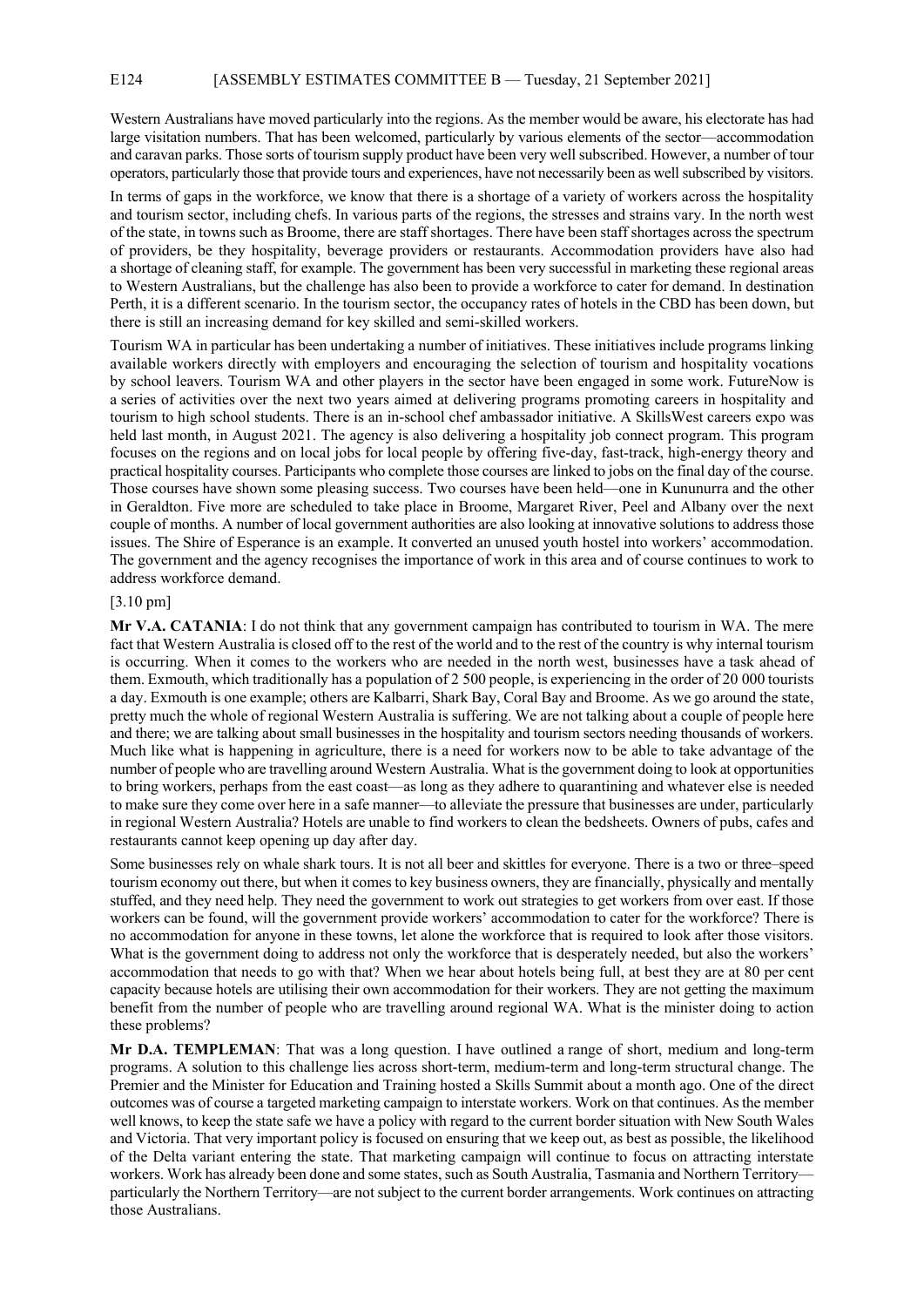The member's second question related to backpackers and visa holders who are already in Australia, and are already in this state. There are already formal and informal collaborations with regard to those workers becoming available as the season changes from a focus on the north to the south, for example. Some innovative businesses are already looking at how to take advantage of those workers who might be in the north of the state. As we know, when the season concludes there, those workers can move to the southern regions, particular around the south west.

In respect of education and training, this government is investing record amounts of money in the training sector through TAFE. Included in that, of course, is a key focus on hospitality and tourism–related skills training. That will be a focus. That will be more of a medium-term effort. Because of caps on the number of international travellers who can enter the state, and those who can afford to enter Australia, the reality is that those numbers are not entering the state or the country. However, a number of visa arrangements have been made. The request from our sector continues to be that consideration be given to some skill sets that will address some of the vacancies.

I was in Kununurra earlier this year and met with a number of operators, including hospitality and accommodation operators. As part of negotiations with the commonwealth, they were able to get workers from Vanuatu and Fiji. The accommodation aspect in their case was caravan parks, and that was causing some tensions because, understandably, caravan park owners wanted to maximise yield on their caravan sites and had locked in, if you like, some of the demands of worker accommodation. This is an ongoing issue, and we are working at it from a range of levels to address the short, medium and longer term demands.

#### [3.20 pm]

On the topic of national arrangements, I had a phone hook-up only six or so weeks ago with the federal Minister for Trade, Tourism and Investment and the tourism ministers from the other states and territories. Martin Ferguson is doing some work focused on the way forward for the broader tourism industry in Australia. One of the things that he clearly highlights is the issues around workforce development and training; the cultural nature of tourism and hospitality; and the fact that we have relied, and continue to rely, on a lot of foreign workers to fill the positions that many Australians choose not to do as a career path—or, if they do, it is a short-term career path for them. Those issues will have to be addressed in the longer term.

I assure the member that we are in a situation that is not uncommon in other jurisdictions, but our tourism industry is in a much better place. I do not agree with the member that campaigns like Wander Out Yonder have not increased visitation in regional Western Australia. A natural willingness to be tourists or to venture out is quite innate in Western Australians. The Wander Out Yonder campaign has been highly successful and many regional economies are directly benefiting from that.

We want to make sure that when we come out of this COVID pandemic, we have a more robust industry that is able to respond to the ebbs and flows and demands of supply into the future, and also be ready, of course, for when we can welcome normal numbers of people from interstate and overseas.

**Mr V.A. CATANIA:** I have a further question.

**The CHAIR**: Member for North West Central, can I ask you to clearly relate your question to a page number, item, program or amount in the volumes, please.

**Mr V.A. CATANIA**: It is further to the question I originally asked.

**The CHAIR**: As long as it relates to —

**Mr V.A. CATANIA**: It is under "Significant Issues Impacting the Agency". I am talking about the WA Plan for Jobs, and tourism. I thank the minister for that longwinded answer.

**Mr D.A. TEMPLEMAN**: It was a longwinded question.

**Mr V.A. CATANIA**: Mine had lots of facts. Perhaps Tourism needs to get on the ground and hear what businesses have to say.

**The CHAIR**: Member for North West Central, can you please ask a question relating to an item number.

**Mr V.A. CATANIA**: In relation to jobs, is the department, or the member as a minister in the government, looking at ways to have a campaign to get workers from the east coast to come here and work and holiday?

**Mr D.A. TEMPLEMAN**: I just answered the member's question.

**Mr V.A. CATANIA**: We understand that the Perth tourism market is suffering significantly at the moment compared with the market in other parts of Western Australia, like the north west. Is the minister looking at a campaign whereby we can get those from the east coast to holiday here? Perhaps the government can—as part of its \$5.6 billion surplus put its hand in its pocket to pay for some of those people to come across and stay one, two or three nights in Perth before they go north to work. Is the minister looking at any incentives to entice people to come over here to work and holiday?

**Mr D.A. TEMPLEMAN**: In answer to the question, a range of measures that I have already highlighted are focused on that. Essentially, we want to encourage people to come and work in Western Australia and live here. That is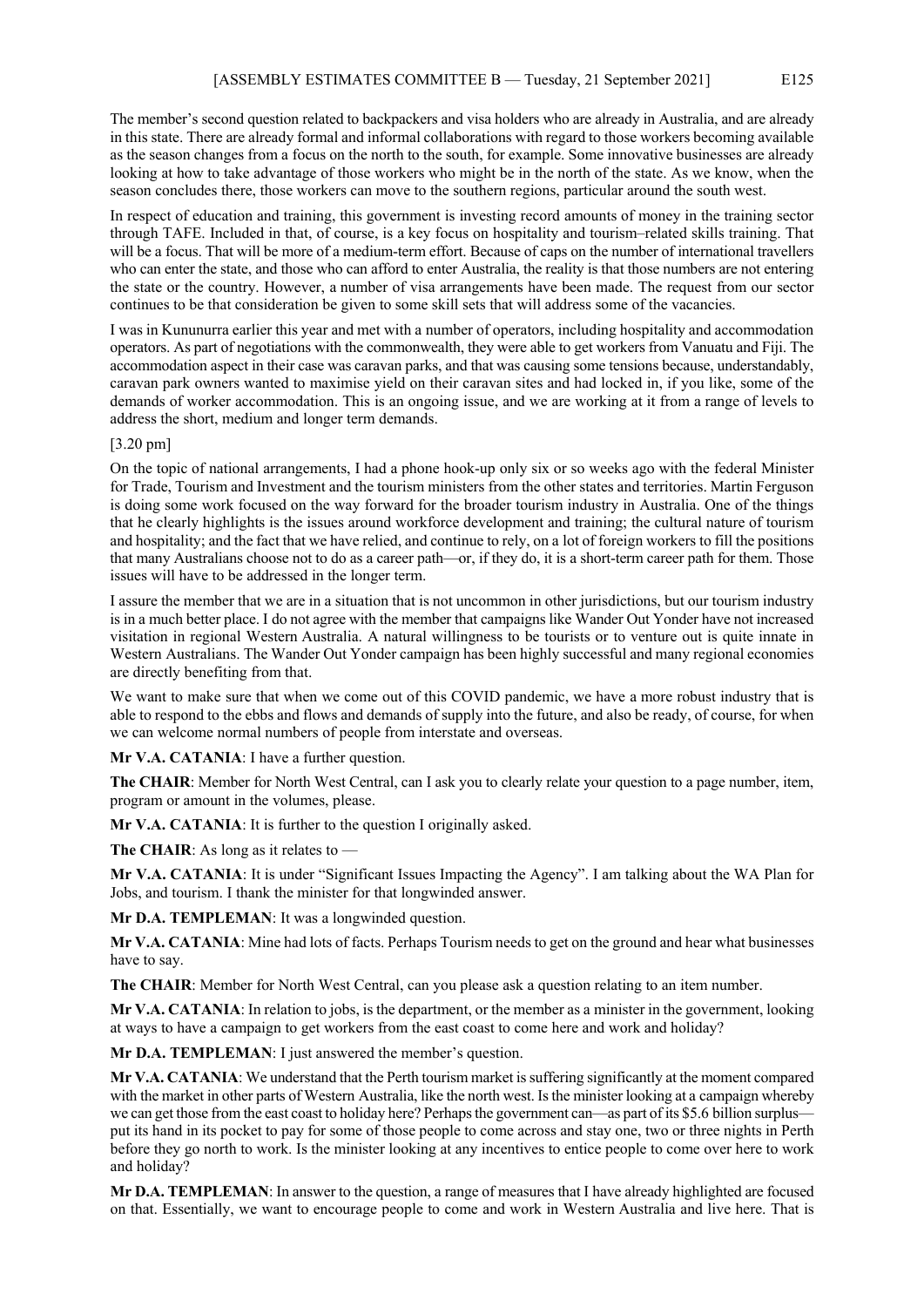## E126 [ASSEMBLY ESTIMATES COMMITTEE B — Tuesday, 21 September 2021]

one of the reasons the government has its fly-in fly-out workers policy, for example. We think this state offers a wonderful opportunity for people of all ages to relocate, and we will continue to market to the eastern seaboard in innovative ways, which are evolving, to attract people to a range of industries, including, of course, the tourism industry, to address gaps in the workforce.

**Ms L. DALTON**: I refer to line item 6, "Event Tourism", in the service summary table on page 206 of budget paper No 2. With over \$52 million allocated for event tourism, can the minister outline what support is being given to regional events?

**Mr D.A. TEMPLEMAN**: Yes. I thank the member for Geraldton who, like a number of regional members, supports and encourages a range of events. There is no doubt that events play an important role in visitation and attraction, but they also play a key and significant role in the celebration of community. Western Australia has a great diversity of events that are supported by the government. Funding of \$52 million is allocated to event tourism. That delivery varies from region to region and from community to community. I am very pleased with the value that we get for that investment. Indeed, I think it has a great impact on the local communities and for those who might be visiting those communities during those festivals and events that are supported by government through that allocation. It makes that very special.

As the member would be aware, the scheme is an annual funding round. It allows for smaller and developing regional events across WA to be funded. We also have the regional Aboriginal events scheme, which focuses on Indigenous opportunity and experiences that involve and nurture and support strong leadership and participation from Aboriginal people in regional WA. There are 62 regional event scheme events, including five through the regional Aboriginal events scheme. The regional events program supports medium to larger regional events. I think the member's locality has examples of a number of those. They include Ironman WA, the Cape to Cape MTB—a mountain bike ride—Ord Valley Muster, and Shinju Matsuri in Broome, through to Taste Great Southern, the recent CinefestOZ a film festival in the south west particularly focused around Busselton—and Mandurah Crabfest.

One of the things this government has done through the culture and arts portfolio is the Getting the Show Back on the Road WA program. That is a risk-share program administered by the department. It is specifically aimed at supporting and reinvigorating the live entertainment performance industry, and it is focused on covering any potential ticket revenue loss. It has been a very well subscribed and well-targeted program for ensuring that events can take place. We have extended the Getting the Show Back on the Road WA program. It is supporting, for example, a number of agricultural shows. We are in the middle of the agricultural show season, with the Royal Show starting soon. In regional WA, lots of the agricultural shows are eligible for consideration under Getting the Show Back on the Road. Events tourism is very important. Western Australia continues to build itself a reputation for high quality events in both metropolitan and regional WA, and this government is funding it to over \$52 million in this budget.

## [3.30 pm]

**Ms L. METTAM**: How much did the government have to provide to IMG, now that the Western Australia Gourmet Escape has been cancelled?

**Mr D.A. TEMPLEMAN**: As the member is aware, unfortunately the organisers announced late Friday afternoon that the proposed Gourmet Escape event for November 2021 was not able to be held this year. We will keep working with IMG. The member would probably be aware that there was a rollover of the funding that was committed to last year's event to ensure that this year's event could be held. Tourism WA will continue to work with the organisers of Gourmet Escape to see its return in 2022. I think it is a good event. Obviously, there were proposed changes to the event in 2019 and the 2020 event could not be held either. It showcases the remarkable food and wine of our regions and it is an important event.

**Ms L. METTAM**: Just to clarify, how much did the state government have to provide to IMG?

**Mr D.A. TEMPLEMAN**: As the member can appreciate, the figure is commercial-in-confidence because it was an arrangement made, but the support from when there was a cancellation last year was rolled over, and I would expect we will do the same for the 2022 event. I cannot give the member the figure because it is commercial-in-confidence.

**Ms L. METTAM**: In relation to the remainder of that figure, the government provided a portion of funds to IMG, I imagine, and there would be a remainder of funds that would not be spent this year on the Gourmet Escape, because it did not go ahead. As the Gourmet Escape did not go ahead, what is the accountability around those unspent funds and will they be put into another home-grown event or dedicated to event tourism?

**Mr D.A. TEMPLEMAN**: Let me be very clear: the 2022 event with IMG will be worked on closely with TWA to ensure that next year's event can take place. Obviously the staging of that event will be negotiated, but we will have an event, and that is important, and there is money in the budget for that event to take place. I cannot disclose the exact contracted amount, because it is commercial-in-confidence, but I assure the member that the negotiations to have an event next year, given that this year has been cancelled, will be negotiated with IMG.

**Ms L. METTAM**: Will the funds that are not required this year just go into consolidated revenue?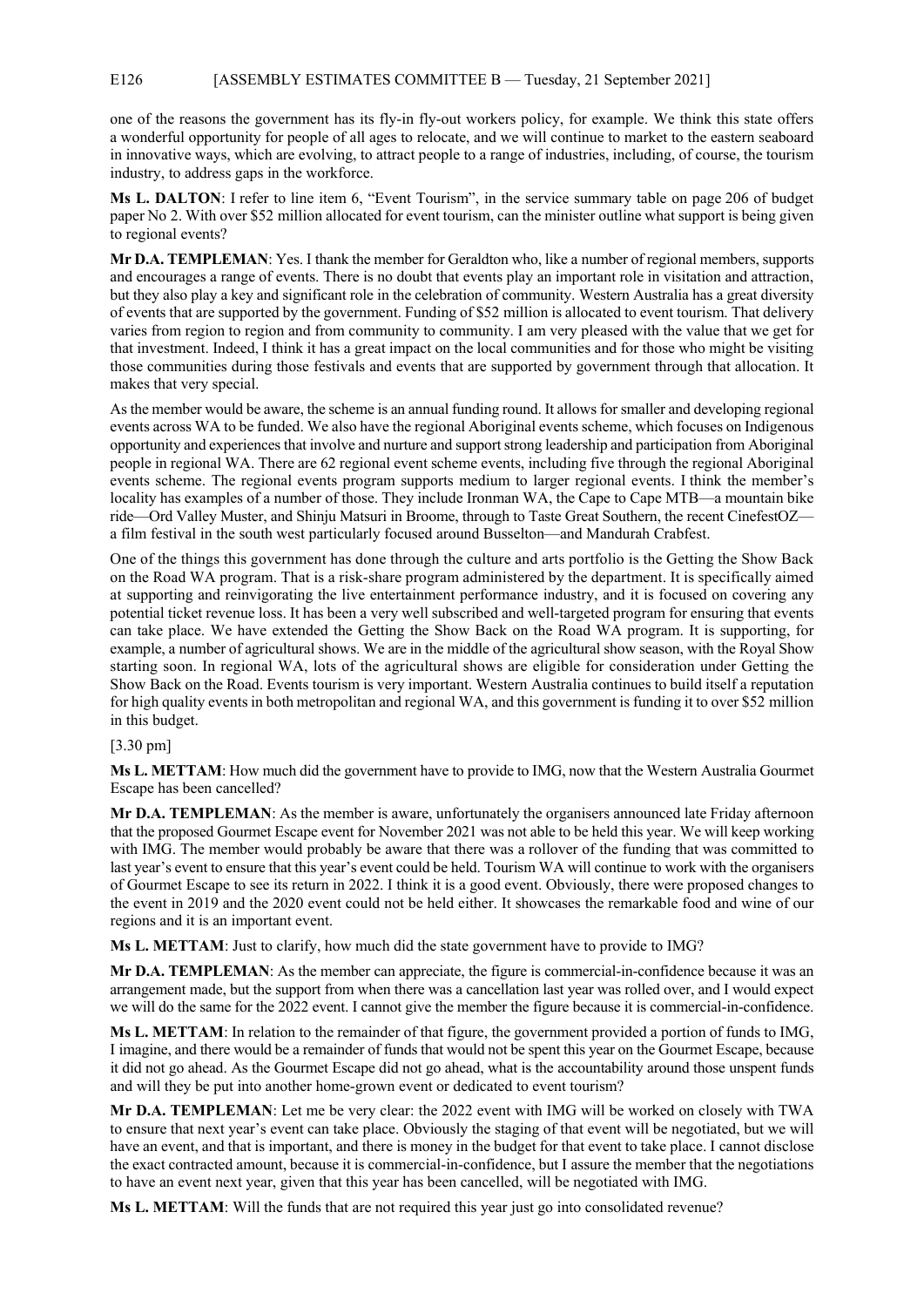**Mr D.A. TEMPLEMAN**: The reality is that we have funding of \$52 million. Of that, an amount would have been allocated under the commercial agreement with Gourmet Escape. That is not happening this year; that will be rolled over. The fund allows for some flexibility for other events to be considered. That is the nature of having an amount of money for events. The total amount is not allocated because we have different events that might emerge in the future.

**Ms L. METTAM**: What led to the event being cancelled? Was there any discussion about modifying the event? I know that some local operators had talked about the event having a more Western Australian feel in terms of the way the event was hosted. We know there are different ways to facilitate important events such as football games. Was there any opportunity to ensure that event could continue?

**Mr D.A. TEMPLEMAN**: The media statement from IMG indicates there were a range of issues. COVID-19 obviously impacted the attendance of some of the guests, some of whom were international. From memory, Rick Stein resides in Cornwall in the United Kingdom and was a big name, along with some of the other signature chefs, if you like. IMG made a commercial decision not to hold the event in November. I am sure a range of considerations ultimately led it to make that determination, but I think one of them was the uncertainty over the signature chefs being able to attend the event. The government accepts IMG's commercial decision; it is its decision. TWA will work closely with it in the coming period to plan for an event for next year. From memory—Saskia may be able to answer this my understanding is that there is a contracted period over a certain number of years. I will ask Saskia Doherty to clarify whether that is true.

**Ms S. Doherty**: Just on the point around events this year, IMG will work with all the existing event venues to encourage them to still run their own events, and a fringe event program. It will promote the fringe event program to travellers to encourage them to keep their bookings, and Tourism WA will support them in those efforts. We have a two-year extension option on the current agreement.

**Dr D.J. HONEY**: I refer to page 202 of budget paper No 2, volume 1, and the allocation for renewable hydrogen under "Spending Changes", and also to paragraph 5.1 on page 203. What is the \$892 000 for renewable hydrogen being spent on?

[3.40 pm]

**Mr D.A. TEMPLEMAN**: I am referring to implementing Western Australia's renewable hydrogen strategy. The member referred to an amount of money.

**Dr D.J. HONEY**: It was \$892 000 in 2021–22, rising to roughly \$1.7 million in 2024–25 of the forward estimates. It is the fourth-last line item at the bottom of the table on page 202, "Renewable Hydrogen".

**Mr D.A. TEMPLEMAN**: The budget provides \$40 million towards demand stimulation and infrastructure development activation. It also provides \$10 million towards demand stimulation and infrastructure development in Western Australia. The first amount is focused on the midwest for hydrogen refuelling infrastructure incentives for the transport sector to adopt hydrogen vehicles, as well as transmission network upgrades, including a water desalination plant and storage, and also to conduct a feasibility study into local manufacture assembly or maintenance of electrolysers to support the domestic renewable hydrogen industry. The budget also provides \$10 million towards demand stimulation and infrastructure development in the state. This includes the identification and establishment of a metropolitan back-to-base hydrogen refuelling facility, the provision of incentives for the road transport sector to adopt hydrogen vehicles, and a co-contribution to the conversion from diesel to hydrogen fuel cell electric vehicles for local government waste vehicle fleets, regional school buses, and light commercial and heavy haulage vehicles. The funding of \$892 000 in 2021–22 is for staff in JTSI's hydrogen unit. That will provide for approximately 10 full-time equivalents in that hydrogen unit within the agency.

**Dr D.J. HONEY**: Is the minister able to tell me where in the budget those \$40 million and \$10 million line items reside? I could not track them down. That was one of my follow-up questions.

**Mr D.A. TEMPLEMAN**: Yes, I think we can. I will try. I understand that \$54 million will support increases to the resources devoted to hydrogen activities. I highlighted the two key amounts of that \$54 million. The member wants to know the line item in the budget. This money is held in Treasury-administered funding. It appears in that entity. I will ask the director general to respond.

**Ms R. Brown**: The \$50 million comprises, as the minister outlined, \$40 million for activation for the midwest but also \$10 million for demand stimulation. That funding is held in a Treasury-administered item.

**Dr D.J. HONEY**: That appears where—in Treasury?

**Ms R. Brown**: Yes, in the Treasury estimates.

**Dr D.J. HONEY**: I have a further question relating to that. An announcement on that funding was made on 7 September. That adds up now. There was a \$7.5 million commitment to kickstart the development of Oakajee's strategic area as a renewable hub. What is that \$7.5 million for, please?

**Mr D.A. TEMPLEMAN**: The \$7.5 million for the Oakajee project is part of the investment to fast-track job creation at Oakajee. It is an election commitment. That \$7.5 million includes moneys for an access road and junction with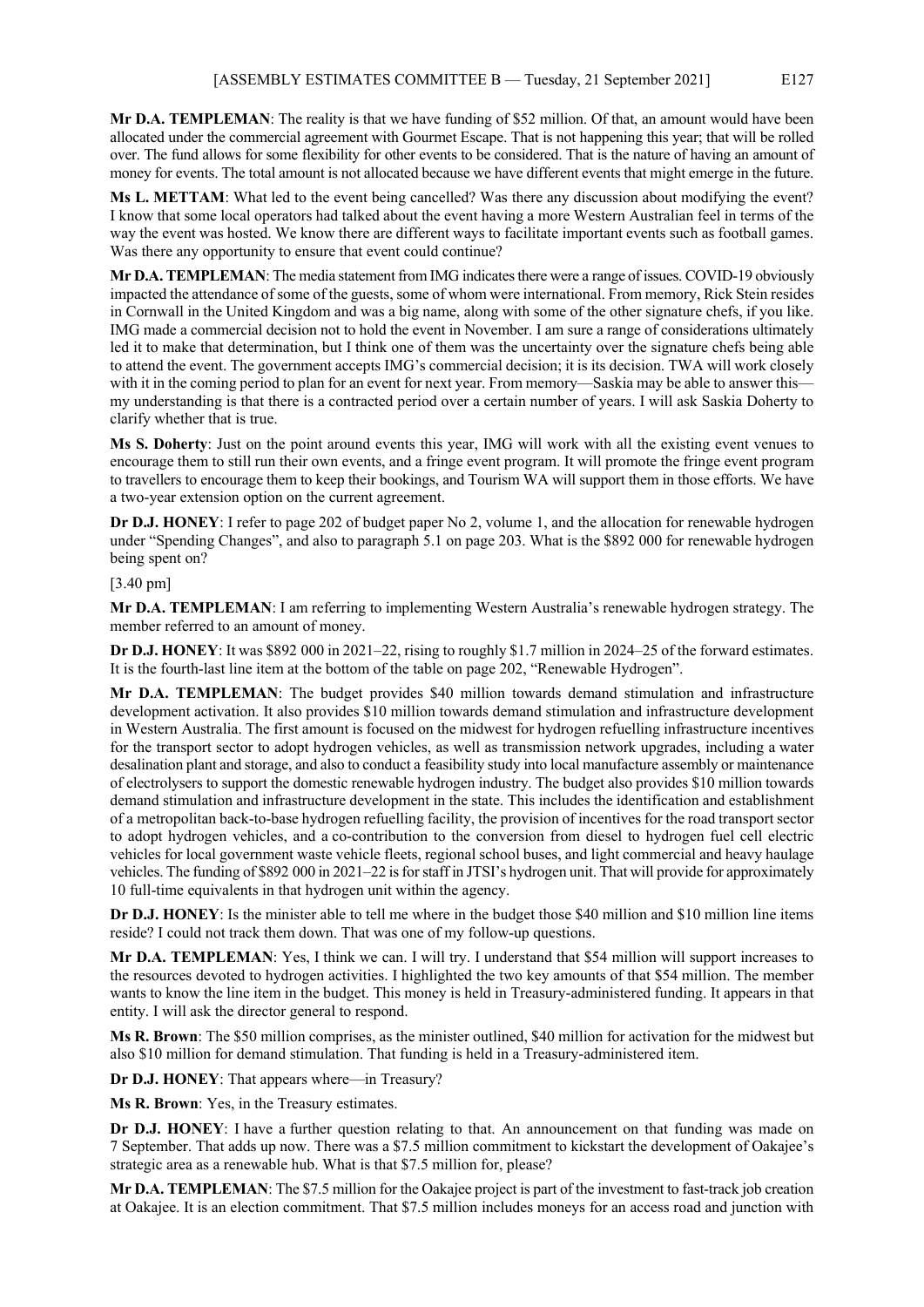# E128 [ASSEMBLY ESTIMATES COMMITTEE B — Tuesday, 21 September 2021]

the North West Coastal Highway as a first step towards activating Oakajee. The government is continuing to take action to accelerate the activation of Oakajee. It has appointed Mr Richard Mann to prepare a business case to support the government's next steps. This will be informed by an expression of interest process. In the broader context, the government clearly has a view that WA can position itself to build on its comparative advantages to establish a competitive renewable hydrogen industry. It is an important commitment that is also supported by an election commitment.

**Dr D.J. HONEY**: Have any businesses indicated that they will be establishing their hydrogen-producing operations or downstream processing from hydrogen at the Oakajee estate, across the forward estimates?

**Mr D.A. TEMPLEMAN**: I will ask Mr Clark to respond.

**Mr C. Clark**: No specific projects have come forward yet through the EOI process. There was a really positive response to the EOI for Oakajee. We are continuing to work with some of those companies. They will feed into the business case process that we are doing with Richard Mann. I guess we are looking at all the configurations of how we can activate Oakajee and what the different projects can bring to it. It involves a bit of matchmaking to try to get production with offtakes and that type of thing.

**Mr D.A. TEMPLEMAN**: I will just add that Minister MacTiernan as the lead minister on this is very focused on ensuring that a renewable hydrogen industry can flourish in WA. She is working very hard on that.

**Dr D.J. HONEY**: Have those industries that responded to the EOI indicated what other support, including infrastructure, they would require the state to provide for those projects to go ahead?

**Mr D.A. TEMPLEMAN**: The answers to those sorts of questions will be borne out through the work of Mr Mann, who has been appointed. He will have a key role in stakeholder engagement and these important questions. Any consideration will be part of his work and will be informed by the EOI process and other stakeholder engagements that take place.

**Dr D.J. HONEY**: I have a further question. Perhaps the minister has partially answered it. Are any plans currently afoot to build any other enabling infrastructure for the hydrogen industry at Oakajee?

**Mr D.A. TEMPLEMAN**: Oakajee has been identified as a key site for such development of sustainable industry. That ongoing work will be led by the minister and supported by the resourcing that is provided in the budget, including the election commitment, to make sure that everything possible is done to establish such an industry at Oakajee, and of course benefit the state more broadly.

## [3.50 pm]

**Mr V.A. CATANIA**: Has the government talked about or indicated that there will be any tax put on hydrogen or state agreements to facilitate this new industry in Western Australia? Has that been spoken about; and, if so, what have the conversations been around taxing hydrogen or perhaps having a state agreement in place to secure this emerging industry that is clearly going to benefit Western Australia?

**Mr D.A. TEMPLEMAN**: I am not going to make comment on matters that are a consideration for the minister, but I can assure the member that our minister is absolutely focused on ensuring that hydrogen is given every possible chance to play a significant role in the future energy mix. She is gung-ho about it, and is having a range of conversations with many stakeholders, but she is particularly focused on making sure that our election commitments are delivered and that something finally does happen at Oakajee, because it has taken a long time.

**Mr V.A. CATANIA**: So you are out of the loop.

**Dr D.J. HONEY**: Just on the subject of renewable hydrogen, one energy source for renewable hydrogen is geothermal energy. A proponent who is looking at establishing a geothermal facility has apparently been told that there will, in fact, be a royalty applied to geothermal energy, and they have indicated that that will make the hydrogen produced from geothermal energy uneconomic compared with natural gas. Is the minister aware of that?

**Mr D.A. TEMPLEMAN**: I am not personally aware of that, but again, as I have highlighted, we have election commitments regarding the development of sustainable hydrogen energy. We have an absolutely committed minister focused on doing that and we have resources in this budget to support initiatives that are focused on achieving that. We have also appointed a person who will have specific responsibility for working through a range of issues as we take advantage of this opportunity for Western Australia.

**Dr D.J. HONEY**: Does the minister think it would be appropriate to apply a royalty to geothermal renewable energy?

**Mr D.A. TEMPLEMAN**: It is not in my field of expertise, member.

**Mr V.A. CATANIA**: I refer to page 211 of budget paper No 2, volume 1, and the heading "Tourism Destination Development". Can the minister elaborate on what is funded under tourism destination development? There is approximately \$11 million allocated here for 2021–22. Will this include much-needed tourism development in respect of workers' accommodation in places like Broome, Exmouth, Coral Bay, Shark Bay and Kalbarri?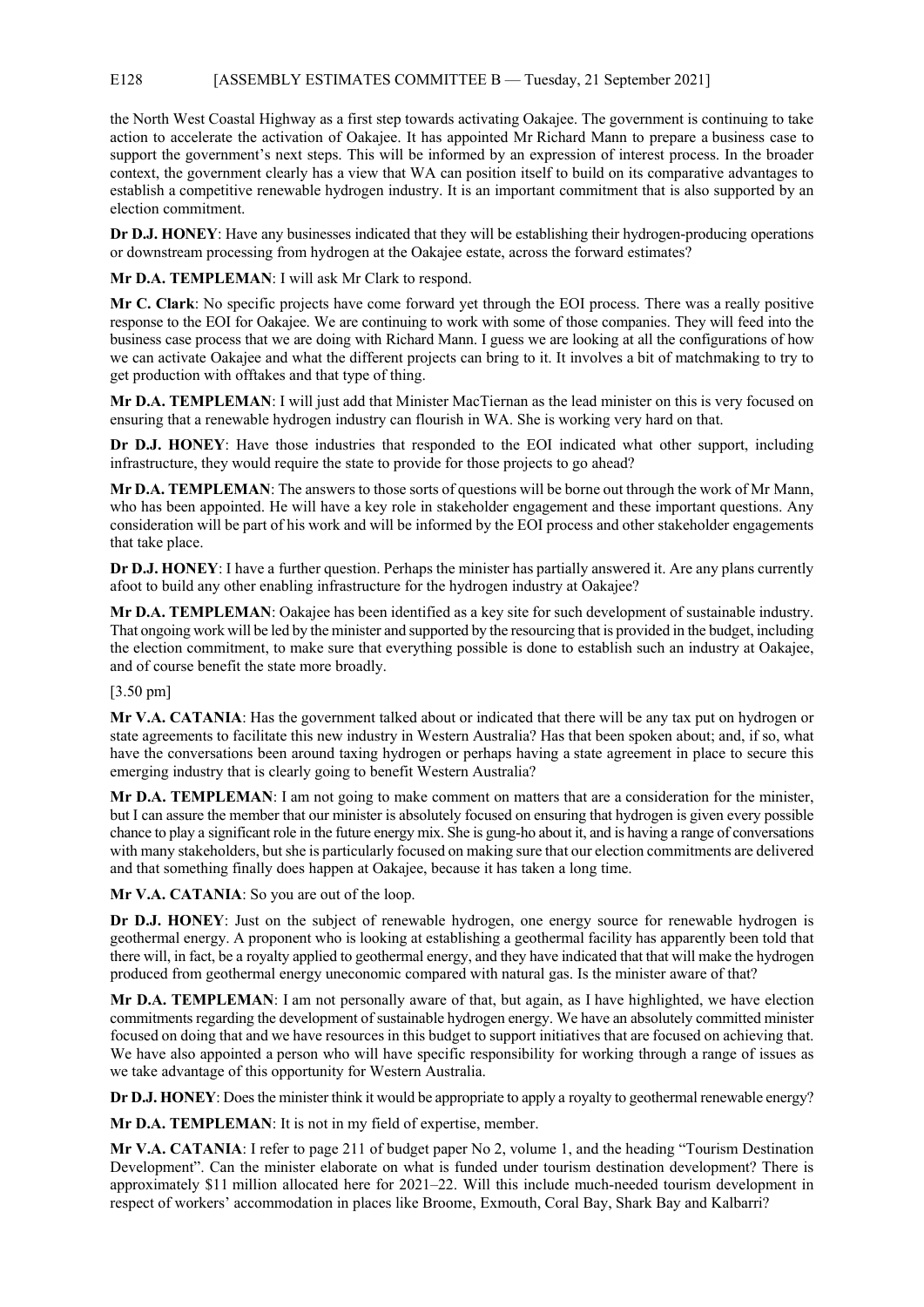**Mr D.A. TEMPLEMAN**: I thank the member for the question. As I said before, each state continues to face similar challenges in worker accommodation and housing. There is a range of measures that I have highlighted previously with regard to how the agency and the government is responding to that. There is a range of projects that I think will bear fruit, some of them faster than others.

**Mr V.A. CATANIA**: Can the minister highlight one and elaborate on that?

**Mr D.A. TEMPLEMAN**: I highlighted one of the projects that has fast-tracked workers into areas of shortage. One was in Broome and one was in Geraldton, from memory. There is also the ongoing work done by other agencies and other aspects of the sector, including the Australian Hotels Association, which is pursuing some industry-led initiatives. As I said to the member, this is a challenge that needs to be approached in a multilayered way, and we are focused on working with the industry to address the challenges. We are not on our own, because this is taking place in all other states and territories, as we know.

**Mr V.A. CATANIA**: Regarding the \$11 million allocated in this budget under "Tourism Destination Development", is the minister's agency the lead agency for workers' accommodation, or for providing financial support to chambers of commerce or local governments to address the dire need for workers' accommodation? Are those funds there to assist the communities that need workers' accommodation, yes or no?

**Mr D.A. TEMPLEMAN**: The member needs to know what the purpose of the actual fund is —

**Mr V.A. CATANIA**: I asked that question.

**Mr D.A. TEMPLEMAN**: The fund focuses on a range of initiatives that are about the development of tourism. It covers areas around Aboriginal tourism, the Camping with Custodians projects, enhanced experiences, tourism attraction, case management and a whole range of other matters that that \$11 million is committed to. The issues around workers' accommodation, of course, are being experienced in a range of other portfolios, not just tourism. It is my understanding that an amount of \$350 000 has been committed to specifically address workforce issues in that allocation, but that allocation is a broader commitment.

**Mr V.A. CATANIA**: The minister is saying that workers' accommodation is not part of that \$11 million for tourism destination development. Is he also saying that it does not cover the need for power, water, sewerage, telecommunications and mobile data? These are the areas in which these towns are suffering because of the numbers of tourists. Is the government's tourism destination development fund going to cater for any of those issues that are currently affecting tourism businesses and businesses in general? Will any of that \$11 million go towards assisting that, or towards highlighting the issues to other responsible agencies? Will this fund help to highlight the desperate needs of these communities?

## [4.00 pm]

**Mr D.A. TEMPLEMAN**: The fund is there to deliver some tourism-focused initiatives. Issues around power supplies, for example, are clearly important. The member will be aware of the experiences in Kalbarri as a result of cyclone Seroja and some legacy power issues. Before the end of the year, there will be a major upgrade to Kalbarri's power supply, for example. I recently received a letter from a Kalbarri tourism business, highlighting its challenges with the power supply. Those are being addressed across government, through the specific agency—Minister Johnston's portfolio. I assure the member that the needs of businesses, particularly regarding tourism, of which there is a broad spectrum, are highlighted and raised with other ministers so that we can have a whole-of-government strategy to respond to those challenges. In Broome, for example, some major election commitments have been focused on enhancing the tourism infrastructure there, whether it be boat ramps or streetscapes, of which some very successful work was done in the Chinatown area. They did not come out of the tourism budget per se, but they came out of other budgets that have a direct and positive impact on visitation and the tourism industry more broadly. We continue to raise matters when enhanced opportunities for visitors will benefit the local community and will benefit, of course, the local economy. There have been some very big successes by this government in terms of election commitments. Obviously, the agency, Tourism WA, works very closely with a range of other agencies and authorities to enhance the visitation infrastructure and experience and will keep doing that. Local government plays an important role, for example, in the provision of services and amenity to not only the local people but also to visitors, and we support that wholeheartedly and will continue to do so.

**The CHAIR**: Before you speak, member for Collie–Preston, it is four o'clock with five divisions to go. I needed to point that out.

**Ms J.L. HANNS**: I refer to the spending changes table on page 202 of budget paper No 2 and the line item "Aviation Recovery Fund" under "COVID-19 Response". Can the minister please explain how this funding will be applied?

**Mr D.A. TEMPLEMAN**: Yes, I can. I will also ask my parliamentary secretary to make some comment, particularly as she was chair of a parliamentary committee that inquired into the issues around aviation, particularly regional aviation. More briefly, the line item the member referred to is an important consideration. Aviation access has been greatly affected by COVID travel restrictions, which has reduced passenger demand and airline capacity. As the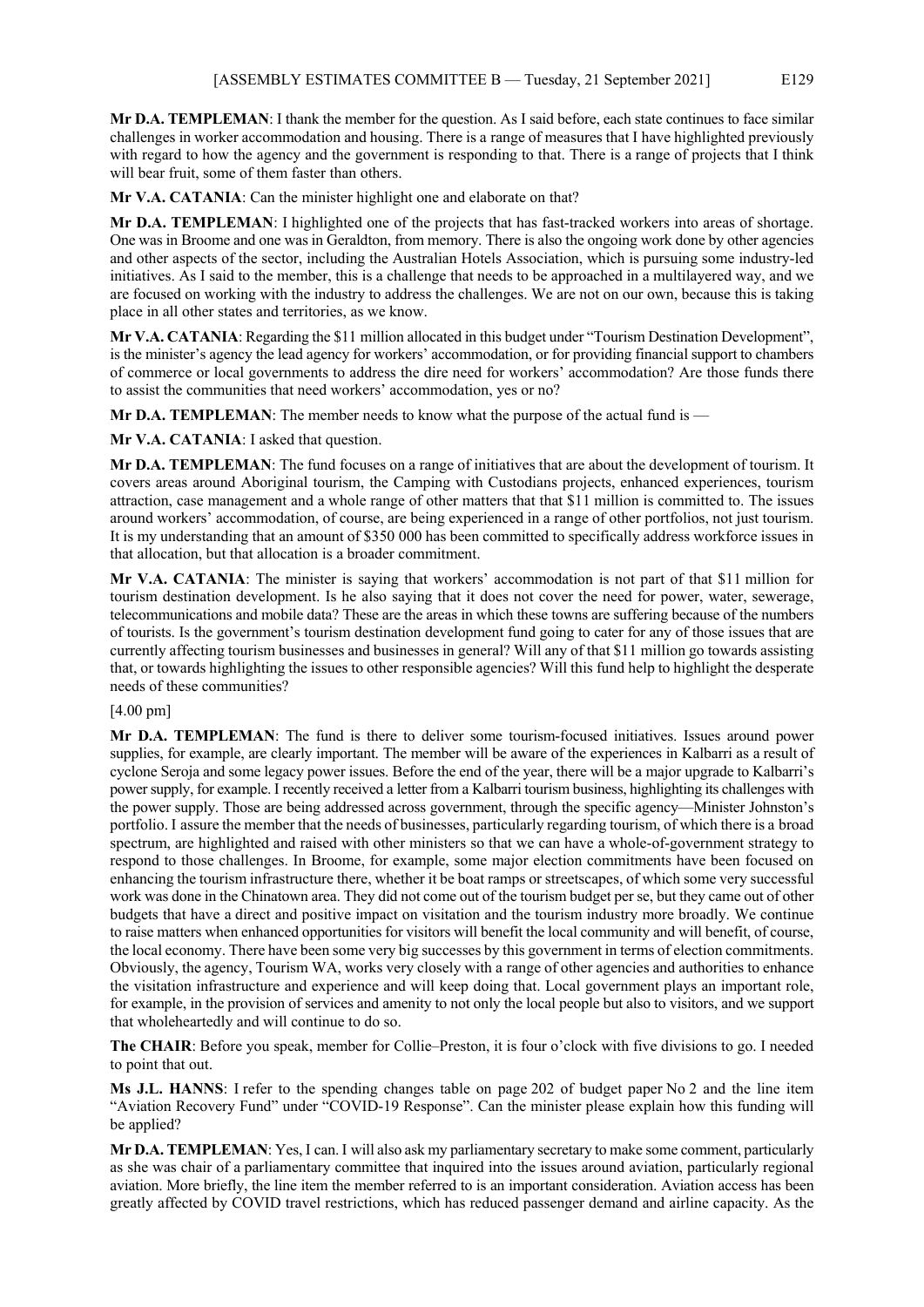## E130 [ASSEMBLY ESTIMATES COMMITTEE B — Tuesday, 21 September 2021]

member will be aware, being a regional member, the state's tourism sector is particularly dependent on airline capacity to enable visitor access. It is important to know that more than 93 per cent of our international and domestic visitors arrive into Perth by air—a very significant figure. To support that, there is funding of \$25 million to Tourism WA over the next two years, which will enable negotiation and securing of aviation services. It will allow the exploration of any opportunities of new air routes as airlines begin to designate aircraft to access routes across their network over the coming 18 to 24 months. I ask, Chair, if my parliamentary secretary can make some comment on this matter given her experience in the inquiry.

**Ms J.J. SHAW**: Thank you, minister, and thank you, member, for the question. Clearly, international air routes will be vital to recovery post-COVID. The state government keenly appreciates their importance; in fact, we have been heavily engaged with the major international airlines that currently service Perth Airport and would like to thank them for their ongoing engagement with the state government. It is vitally important that we recommence those destinations as quickly as possible and target strategic markets that will be very important to Perth's overall reopening and recovery. An ongoing point made, when we are in our engagement processes as we recommence air routes, is that it is as much about tourism as it is about cargo—looking at the front of the plane, the belly of the plane, and tourism and leisure travel. We are heavily engaged with the aviation sector at the moment. The aviation recovery fund sits there as a key tool to enable us to recommence aviation routes. We are working with Perth Airport extensively and, indeed, Perth Airport facilitates a lot of the conversations we have. As airlines review their fleets and the sorts of aircraft they have available and the routes they would like to take, we will engage with the airlines on that. The fund will be utilised on a case-by-case basis considered by the government to encourage airline providers to recommence services here, in line, obviously, with border openings and any potential travel bubbles we have.

**Mr V.A. CATANIA**: I would like some clarification because often a parliamentary secretary may replace a minister or a minister may not be in the Legislative Assembly, so a parliamentary secretary may take over. Is there scope for any more members of Parliament to perhaps go over to the other side and answer questions on behalf of the minister?

**Ms J.J. SHAW**: Disappointed you never got a guernsey while you were one?

# **Mr V.A. CATANIA**: I did.

**The CHAIR**: The parliamentary secretary is appearing as adviser on behalf of the minister. If the minister left the chamber, we would not be able to continue.

**Mr V.A. CATANIA**: I just wanted clarification; it is highly unusual. I do not think I have seen it in my 16 years. Maybe the minister is slipping and needs help!

**Ms L. METTAM**: I would like to ask what the Minister for Tourism's involvement is regarding the Busselton Margaret River Airport. The flights were to begin earlier this year, but obviously because of COVID and the borders, it has been put on hold. What is the status of that, and what is the level of tourism involvement and potentially this recovery fund involvement for that project?

**Mr D.A. TEMPLEMAN**: Obviously, we are very keen to see the first flight between Melbourne and Busselton, as soon as it is safe for that to happen. I think this is an important project because this could be the next newest popular route with the eastern seaboard. Certainly, I think Sydney will become a real possibility in the future, once the Melbourne flight is up and running. As the member will be well aware, because it is in her electorate, the infrastructure is in place for the airport terminal et cetera. The flight, unfortunately, should have taken place in June this year but due to COVID was unable to take place. Until the situation changes in Melbourne, we will not see a flight.

TWA, as the agency, has of course been involved in discussions over a long period as that proposal was being developed. As Minister for Tourism, I personally see it as a very important addition to our suite of offerings via the aviation entry into the state. As I say, we want to make sure the Melbourne–Busselton route succeeds. My understanding was that uptake of bookings for the inaugural flights was good. Sydney could potentially follow once the Melbourne–Busselton route is established and operating. It will be an excellent thing for the south west. When the statistics show that 93 per cent of visitors to the state come via Perth, this will add another important gateway to the state.

## [4.10 pm]

**Ms L. METTAM**: That is good to hear, minister, because the Minister for Police called the project a pup.

The minister talked about the Busselton Margaret River Airport terminal, which has not received the full gamut of what it was originally promised for its expansion. The Underwater Observatory interpretive centre will be funded by money that was allocated to the terminal.

**Mr D.A. TEMPLEMAN**: That is going to be a good project, too.

**Ms L. METTAM**: It is a fantastic project. I imagine that they will work hand in hand very well.

My question is: can the minister provide an assurance that when these flights begin, if there is an issue with capacity at the terminal—we know regional aviation projects are challenging—the expansion of the terminal will take place as originally proposed?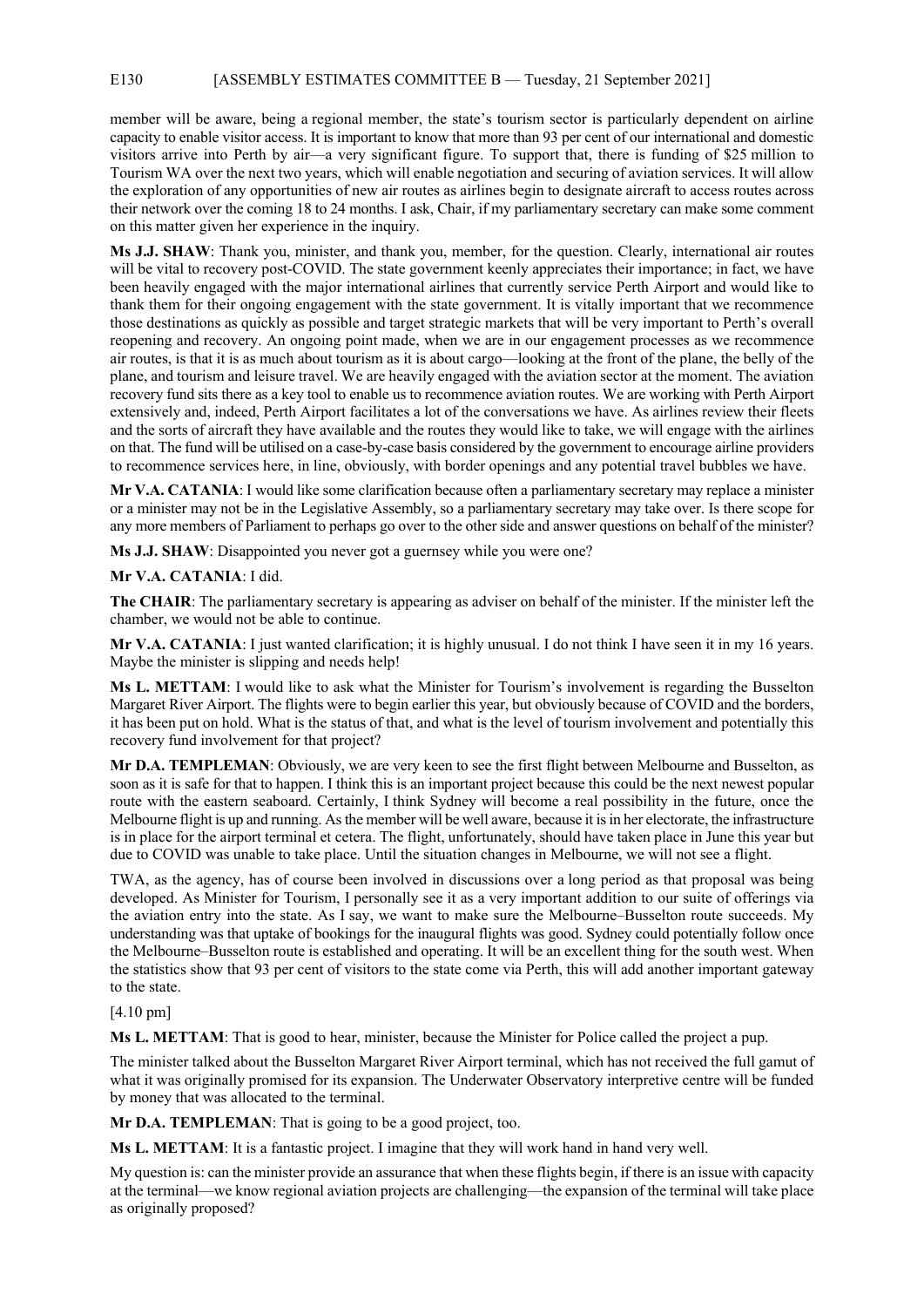**Mr D.A. TEMPLEMAN**: Let us get the flights going first. We are ready for them. Obviously, the airline is keen for that route to be established and operational. What might need to be modified, changed or adapted in terms of visitation experience once people land in Busselton are considerations for the future. But I am very keen to see that route operational. I think it will be successful. I think it has huge potential. Again, as I said, I think that it could be a door opener for direct routes to other destinations on the eastern seaboard, including Sydney. I think it is an exciting opportunity. We are very keen for the COVID situation to abate so that we can get that first flight going and build market with regard to that.

**Mr V.A. CATANIA**: I have a question following from the question of the member for Collie–Preston. In terms of the \$25 million to subsidise or reduce the cost of airfares, is the minister aware of airlines that have not paid landing fees to local governments or owners of airports? For example, Qantas owes a significant amount of money to towns that own airports. In the minister's considerations to giving away \$25 million to try to reduce airfares, and given that a policy adviser talked about renegotiating routes and so forth, will the minister in his negotiations seek to recoup money that is owed to local governments or airport owners? It is a considerable amount of money a huge amount of money. Will the minister negotiate with those airlines to pay those bills before he gives taxpayers' money to them?

**Mr D.A. TEMPLEMAN**: I am not aware of any of the examples that the member raises. I would be interested to hear of them, and the member can certainly -

**Mr V.A. CATANIA**: They have been highlighted in the media. Is the minister not aware of one airline that has not paid an airport or a local government?

**Mr D.A. TEMPLEMAN**: I am answering the question. In terms of commercial negotiations, we are focused on making sure that we are able to stimulate regional economies—in this case as much as possible by increased visitation. Our negotiations with various airlines have been focused on providing affordable opportunities for people to explore the regions. That will continue to be our focus. If there are commercial or contractual obligations between two other parties, it is up to those parties to resolve them. I expect that they will be resolved appropriately. If it is a major carrier, it has a community obligation, and I would expect it to fulfil its contractual obligations with, in this case, a local government authority that happens to be the owner of an airport.

**Mr V.A. CATANIA**: I refer to page 215 of budget paper No 2, the table "Details of Controlled Grants and Subsidies", and the heading "COVID-19 Response". The budget in 2020–21 for the line item "Regional Aviation Recovery" was \$15 million. The actual was just over \$3 million. The 2021–22 budget estimate is \$6.9 million. Can the minister elaborate on what the regional aviation recovery program is and how it will assist the aviation industry?

**Mr D.A. TEMPLEMAN**: The industry in the state's north, in particular, has felt the impacts of the COVID-19 pandemic the most. The remoteness of the north west makes it difficult to attract intrastate tourists. The industry has felt the impact of cancelled interstate bookings when border closures have taken place. The regional aviation recovery program in 2020–21, which constitutes some of the figures that the member highlighted, forms part of the state's COVID recovery plan. It seeks to provide affordable pricing for tourists and regional residents over the longer term. It also focuses on or seeks to instil competition, where possible—I highlight—on routes to encourage lower fares. We also, of course, discounted or supported discounted fares to Broome through Virgin, and to Exmouth through Qantas over a 12-month period; and to Kununurra through Virgin over a six-month period. That aligned with the region's peak tourism period. This ensured the operation of five flights a week, in addition to Saturday and Sunday flights, to Kununurra, which were also part of an agreement with Virgin.

The member might also be aware that the agency packaged other incentives along with airline flights to Kununurra when interstate bookings were cancelled because of COVID. The \$300 Kimberley Wanderer Pass allowed someone purchasing a flight to Kununurra to also avail themselves of a tourism experience while they were up there. I understand it was very successful. It was very targeted. That is what we did when there was a particular need to backfill vacancies because of COVID—we tried to fill those vacancies. In the case of the Kimberley Wanderer Pass, it included a discount for an experience.

## [4.20 pm]

**Mr V.A. CATANIA**: Is the minister able to provide by way of supplementary information a breakdown of the airlines to which that money has been allocated over the course of the last 12 months?

**Mr D.A. TEMPLEMAN**: Again, as the member is probably aware, the negotiation of these arrangements is commercial-in-confidence. Given that circumstance, it is not possible to provide that information. We can provide the member with specific information, perhaps through a question on notice, on what we spent on the Kimberley Wanderer Pass, for example, but commercial-in-confidence negotiations cannot be divulged, as I am sure the member can appreciate.

**Mr V.A. CATANIA**: Is the minister able to advise, without providing a figure, which airlines have received this financial assistance?

**Mr D.A. TEMPLEMAN**: I have highlighted those.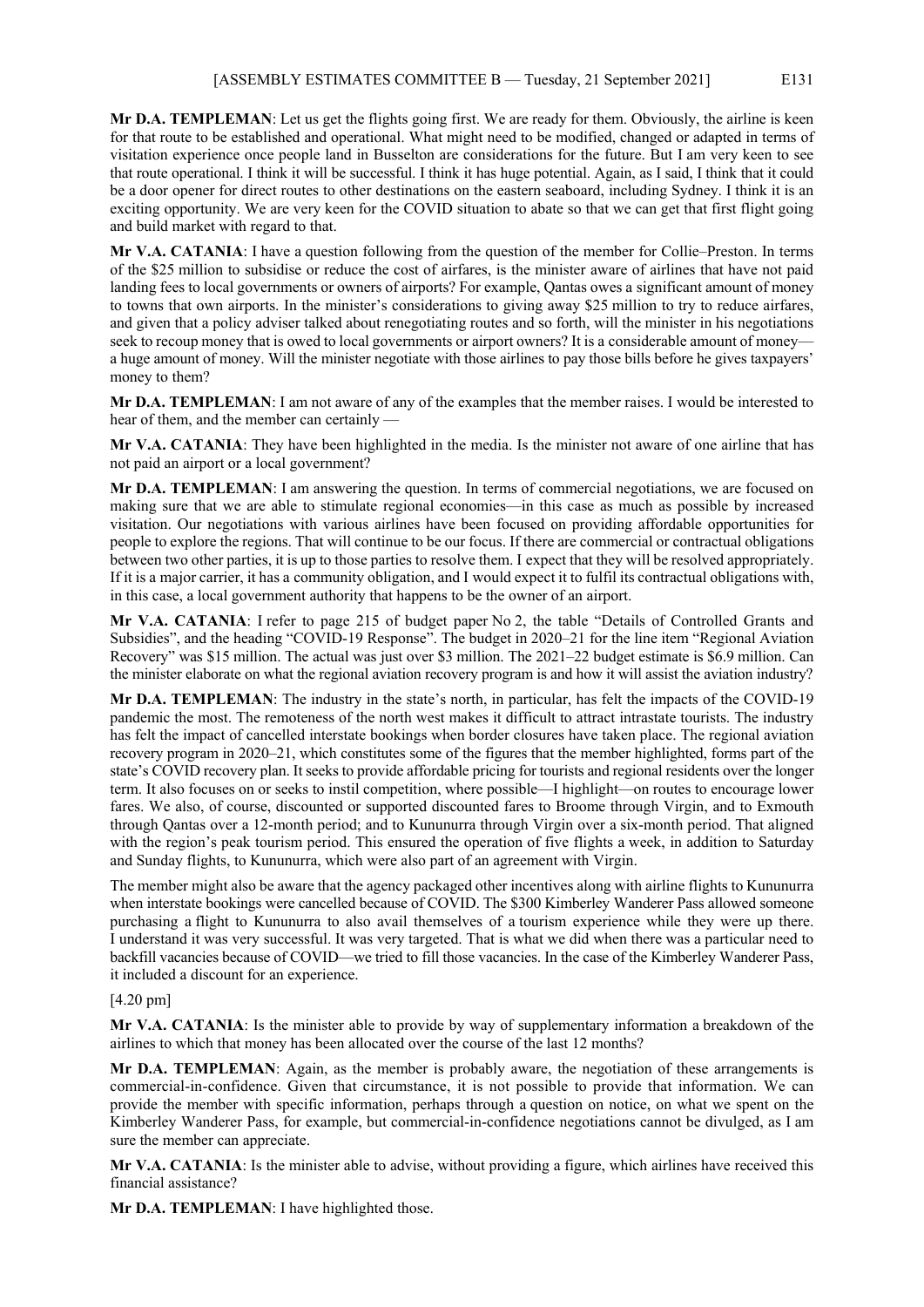#### E132 [ASSEMBLY ESTIMATES COMMITTEE B — Tuesday, 21 September 2021]

**Mr V.A. CATANIA**: Can the minister repeat the companies that have benefited from the regional aviation recovery package?

**Mr D.A. TEMPLEMAN**: It is just Virgin and Qantas at this point in time.

**Mr V.A. CATANIA**: Since these companies have received financial assistance from the taxpayers of Western Australia, in his renegotiation of these contracts, will the minister ask whether these companies have paid local governments the right amount of money for landing fees or the utilisation of the airport—it could be a private company, such as Broome International Airport—and demand that they pay their bills before taxpayer money is used to assist those companies to fly to these destinations?

**Mr D.A. TEMPLEMAN**: Again, these are contractual arrangements between two parties of which I am not a party. However, in conversations with a range of stakeholders, I will raise it as a matter that has been drawn to my attention.

**Dr D.J. HONEY**: I refer to page 215 of budget paper No 2 and the line item "Renewable Hydrogen". The 2020–21 budgeted amount is \$7.7 million. The 2020–21 estimated actual is \$2 million, the 2020–21 budgeted estimate is \$5.872 million and so on. What is that expenditure for, because it was not mentioned in the description that the minister gave before when he spoke about renewable hydrogen?

**Mr D.A. TEMPLEMAN**: In August 2020, the state government announced a boost to funding for hydrogen through the WA recovery plan. This included \$5 million to fund a second round of the renewable hydrogen fund, \$3 million for a legal frameworks review, \$2.7 million to expand the renewable hydrogen unit, \$1 million to identify suitable locations for the geological storage of hydrogen, another \$1 million towards developing a detailed hydrogen value chain model and \$600 000 to study blending hydrogen in the Western Australian gas network. I understand that those amounts relate to those particular items, and the director general has indicated that that is correct.

**Mr V.A. CATANIA**: I refer to page 215 of budget paper No 2, volume 1, and the line item "Tourism Recovery Program". Why is there no funding for the tourism recovery program in 2021–22?

**Mr D.A. TEMPLEMAN**: The member may be aware that we recently announced a \$16.8 million WA tourism and travel agent support fund, which is co-funded with the federal government. The announcement was made by the Premier and Senator Michaelia Cash, from memory, in August this year. That money is focused on tourism recovery. My understanding is that it does not appear in the state budget, but, of course, it is a commitment to tourism recovery so there are funds for tourism recovery in that context.

**Mr V.A. CATANIA**: Is that a co-funded amount of \$16 million for travel agents?

**Mr D.A. TEMPLEMAN**: Travel agents are included. It is the WA tourism and travel agent support fund, and, of course, it will appear essentially in the midyear review.

**Mr V.A. CATANIA**: So it is new money.

**Mr D.A. TEMPLEMAN**: Yes, it is new money, of which half—\$8.4 million—is a contribution from the state.

**Mr V.A. CATANIA**: There is no money in the forward estimates to cater for any future impact on tourism and small businesses if we have an outbreak of COVID; cabinet will decide whether money is required. Why has the government not allocated \$8 million in future years to properly plan for a COVID outbreak?

#### [4.30 pm]

**Mr D.A. TEMPLEMAN**: As the member would be aware, the scope, impact and severity of a COVID outbreak in dollar terms cannot necessarily be predicted. In the case of a lockdown, our approach over the last 18 months has been to assess the impact and respond with an appropriate budget allocation. That is the practice for not just this government, but other governments around the country. They assess the impact that can include the length of time for a lockdown and the regional impact. Some regions are more severely impacted than others depending on the restrictions imposed. My understanding is that the practice of most governments in Australia, including the federal government, is that there is an assessment of the circumstances and then an appropriate response, including a budget commitment response. The \$16.8 million recognises that the impact on tourism in Western Australia was affecting aspects of the sector and that the funding needed to be targeted, which is one of the reasons that the circumstances for travel agents were considered in the recent announcement by the Premier and the federal minister. Looking forward, and depending upon what circumstances and impacts we may face, the government will respond. It has a track record of doing that and it will finesse those responses based upon the experiences. One of the things that we found, even with the \$16.8 million in funding, was the need to look at the criteria more closely in terms of broadening the scope and capacity to accommodate more businesses that perhaps were not captured in earlier support initiatives. I am very confident that if there are further outbreaks, we will respond as we have already over the last 18 months.

**Mr V.A. CATANIA**: Have those businesses already accessed the \$16.8 million in funding that the minister said was co-funded by the state and federal governments?

**Mr D.A. TEMPLEMAN**: Applications opened earlier this month on 6 September, and I think they close at the end of September. Take up so far has included —

**Mr V.A. CATANIA**: Was this during the last lockdown?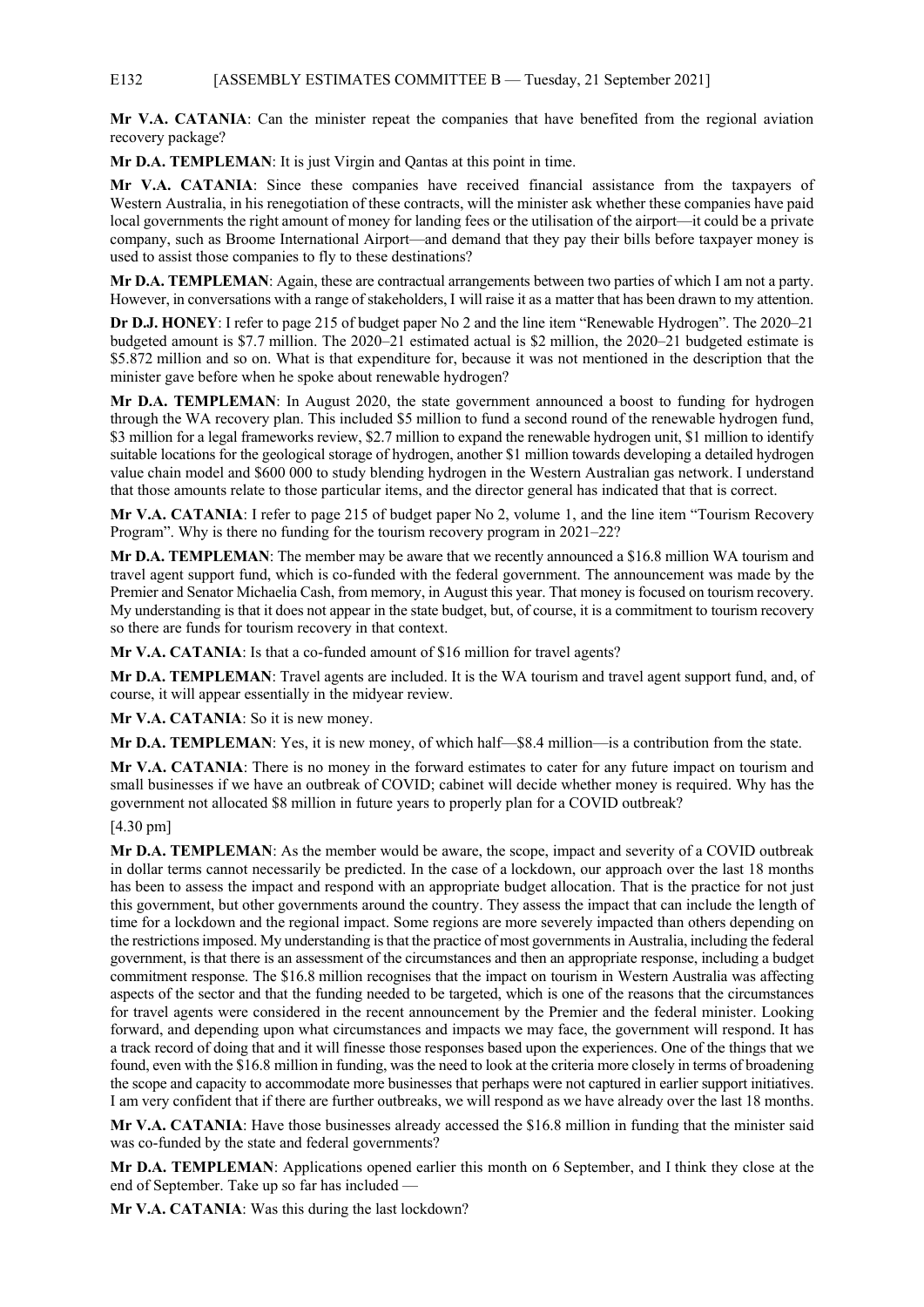**Mr D.A. TEMPLEMAN**: It is for the current impacts as a result of the eastern states' lockdowns. Businesses that particularly rely on interstate travel have been impacted by the lockdowns in eastern states. There has been some important nuancing and finessing of the criteria, including the comparison of the business's turnover during two two-month periods. One of the challenges for some businesses in earlier alliterations of support was the criteria that required them to compare their turnover for two months this year with that of two months last year. They were not getting an appropriate comparison. We have finessed that criteria.

As of today, there have been about 242 applications and so far 86 have been approved. All applications are in some stage of assessment and there is a rolling weekly payment program. The aim is to get that money out as soon as is practicable to those people who need that support. We have people working with those businesses to get through the application process so that those applications can be assessed as soon as possible and the support delivered.

**Mr C.J. TALLENTIRE**: My question is about authentic Aboriginal tourism. I refer to page 204 of the budget papers, paragraph 7.3. How will \$20 million Aboriginal tourism fund support Aboriginal tourism?

**Mr D.A. TEMPLEMAN**: I thank the member for Thornlie for the question. This is something that very important for Western Australia, particularly as we move forward into a post-COVID world. Western Australia probably has the most diverse Indigenous population and heritage of any of the states and territories. A person can travel the length and breadth of the state and, because of the diversity of our Indigenous heritage and our Indigenous communities, find that all of them have a unique story to tell. I am very proud of the work that was put in to secure a \$20 million commitment to our Aboriginal tourism strategy. It will be delivered, first of all, through the Tjina plan—a \$20 million commitment over four years to deliver on an aspiration for Western Australia to be the premier place for visitors to have an Indigenous experience. It will ensure that, essentially, when people come to Western Australia, or Western Australians travel within the state, and seek to have an authentic Indigenous experience, they actually get a high-quality experience. I applaud the numerous Indigenous tourism providers and product in our state. They vary from on country experiences through to art galleries in the remote areas of the state, whether they be in Wiluna or—where is that one I keep being told to go to with the slumped glass —

#### **Mr V.A. CATANIA**: Warburton.

**Mr D.A. TEMPLEMAN**: Yes, that one in Warburton, or a bush tucker experience in the south west or an experience in the city. I applaud all the existing providers, even those that have been operating for many years on the Dampier Peninsula north of Broome. Many of them are small or single-person enterprises and some of them are larger. We want to support those that exist but also grow new opportunities and the Tjina plan is focused on doing that. There are some streams in the Tjina plan that are focused on developing business capacity and facilitating the development of experiences in a variety of contexts. It is a bold plan. Playing a key role in this plan will be the Western Australian Indigenous Tourism Operators Council, the agency—Tourism Western Australia—and communities and other tourism businesses in regional WA. They all have a role to play to develop, nurture and encourage this aspiration to become a premier destination. If there is a positive to be taken out of the COVID experience, it is that we now have some time to hone those opportunities to develop, nurture and support them. The member, who is an avid bushwalker and lover of the environment, knows that this government has committed to the Aboriginal ranger program. We see strong linkages to that government program and to the Camping with Custodians program, which is operated with support through the Department of Biodiversity, Conservation and Attractions.

We are also very strongly supportive of local governments that understand the role that they can play, and should play, in the telling of local Indigenous stories. I think this is a good plan. It is an important plan for the development of our tourism product in Western Australia. It positions us to offer visitors experiences—whether intrastate, interstate or international—so that they do not go home disappointed that they did not have a good, high-quality and authentic experience—that they will go back to the place where they live saying, "I went to Western Australia and I was knocked over by the beauty and the power of the storytelling that came from an authentic Indigenous experience." We already have a great network out in our communities in the cultural art space. We have several dozen Aboriginal art galleries and cultural centres throughout the state, particularly in the Pilbara in the north west. We want to maximise the benefits for those people who produce the art; tell the stories to not only get a financial benefit but also share the oldest living culture on this planet. It is a great aspiration.

#### [4.40 pm]

**Mr V.A. CATANIA**: Can the minister elaborate on the Aboriginal tourism fund? Paragraph 7.3 on page 204 refers to \$20 million for the Aboriginal tourism action plan 2021–2025. Under "Details of Controlled Grants and Subsidies", there is \$320 000 for "Aboriginal Tourism Fund" this financial year, \$1.2 million for 2022–23, and \$2.75 million for each of the 2023–24 and 2024–25 forward estimates. I am not very good at maths, but it does not really add up to \$20 million. Can the minister show me where the \$20 million is in the budget? "Aboriginal Tourism Fund" is on page 215. I am assuming that is what it is.

**Mr D.A. TEMPLEMAN**: The member is referring to the grants expenditure attached to that fund.

**Mr V.A. CATANIA**: How much is for the Aboriginal tourism fund in 2021–22? Can the minister provide the breakdown over the five years?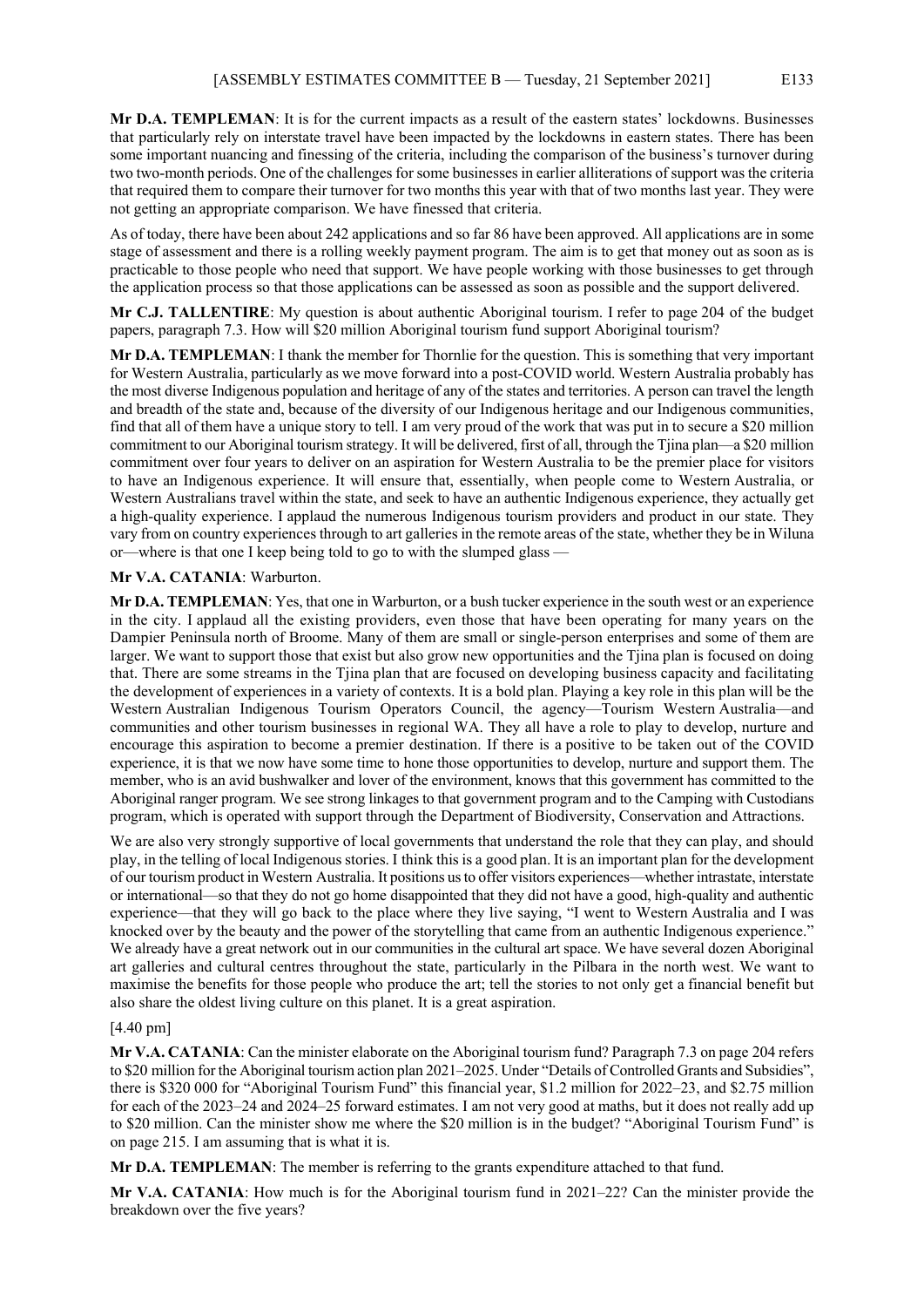#### E134 [ASSEMBLY ESTIMATES COMMITTEE B — Tuesday, 21 September 2021]

**Mr D.A. TEMPLEMAN**: It is as shown in the budget, and expanding out into 2024. I did maths 4 at Northam Senior High School; I reckon it adds up to about \$20 million!

**Mr V.A. CATANIA**: Whereabouts is that?

**Mr D.A. TEMPLEMAN**: At the top of page 202.

**Mr V.A. CATANIA**: What is the Aboriginal tourism fund? What is that in aid of?

**Mr D.A. TEMPLEMAN**: That is the Tjina plain. The member was referring to other figures.

**Mr V.A. CATANIA**: I am referring to the Aboriginal tourism fund of \$320 000.

**The CHAIR**: You are on the grants and subsidies.

**Mr D.A. TEMPLEMAN**: No. The member is referring to the grants one. "Aboriginal Tourism Fund" is the first item under "Election Commitments".

**Mr V.A. CATANIA**: I understand that now. In terms of the Aboriginal tourism fund of \$320 000 in 2021–22, what is that in aid of?

**Mr D.A. TEMPLEMAN**: I will ask Renata to respond because she will be able to give the member that detail.

**Ms R. Lowe**: As to the grants and subsidies for the Aboriginal tourism fund, when we deliver activities such as the Camping with Custodians program, we grant funds to communities for the delivery of their activity. We do all the work with them in the planning and approvals, but when it comes to actually building the bricks and mortar, we provide the funding to them in a grant.

**Mr D.A. TEMPLEMAN**: How many Camping with Custodians have we got now?

**Ms R. Lowe**: Minister, we have five in operation. One is under construction at Djarindjin on the Dampier Peninsula, one is in the planning stage, and we have just put out, through the minister, a registration of interest from communities on further developments.

**Ms L. DALTON**: I refer to service 7, "Tourism Destination Development", on page 211 of the budget papers. I note this service area focuses on tourism supply side issues, working across government and industry to determine the needs of destinations. Can the minister please advise what support has been provided to support Kalbarri, which was significantly damaged by cyclone Seroja earlier this year?

**Mr D.A. TEMPLEMAN**: I thank the member for the question. Significant damage was experienced not only in Kalbarri but right through the midwest as cyclone Seroja crossed the coast at Kalbarri and continued inland, crossing through several shires in the midwest and ultimately into the wheatbelt. Minister Whitby, the Minister for Emergency Services, was lead minister in terms of the response. However, from a tourism perspective, it was important for the agency and the tourism sector to respond, particularly those providers in Kalbarri and surrounds. I visited the township of Kalbarri in the weeks following the cyclone. I met with business owners and tourism operators. It was a frank and robust meeting. A whole range of issues were highlighted with regard to their immediate needs. They were aspirational objectives by the operators there.

In response, Tourism WA dedicated a recovery program for the region that included a range of initiatives. A number of them were immediate. We placed an officer from Tourism WA in the region to assist tourism operators as they rebuilt. An office to provide support was put directly into the region. The sum of \$250 000 was provided to the Mid West Development Commission to support the redevelopment of public tourism infrastructure in Kalbarri, particularly infrastructure that had been damaged by the cyclone. That funding was used to assist the Shire of Northampton and the Kalbarri Development Association in the redevelopment of beach and foreshore infrastructure. Funding of \$220 000 went to Australia's Coral Coast regional tourism organisation. That RTO is focused on tourism promotion for the region. That \$220 000 went towards marketing activities to promote a measured return to visitation to Kalbarri and other cyclone-impacted areas. The sum of \$50 000 went to Australia's Coral Coast to provide 50 per cent discounts on tours and hire equipment in Kalbarri. This was known as Experience Kalbarri at Half Price. It was launched on 19 August and sold out within a week. It was one of the things that was particularly put to me when I visited, particularly by tourism operators, boat-hire owners and businesses that run four-wheel drive or motorbike experiences on the beach; all of those sorts of experiences. The uptake of their product was very slow; even when people started coming back to Kalbarri, because it was officially, if you like, open again.

That support is very, very important. Again, it demonstrates how we have always tried to respond to needs and target a response, and that particular response was obviously very successful. Nearly 1 000 visitors booked tours or hired equipment through Kalbarri Visitor Centre. Importantly, the program was delivered through the Kalbarri tourism centre, which is important for a small local tourism centre. It is important that it was able to assist directly with the promotion. Twelve operators in the visitor centre received commissions from that targeted program. We will look at those sorts of programs for experiences into the future. That targeted program worked really well, and if such a targeted program is required in the future, that is what we will consider. We have done it in the City of Perth and a range of other places.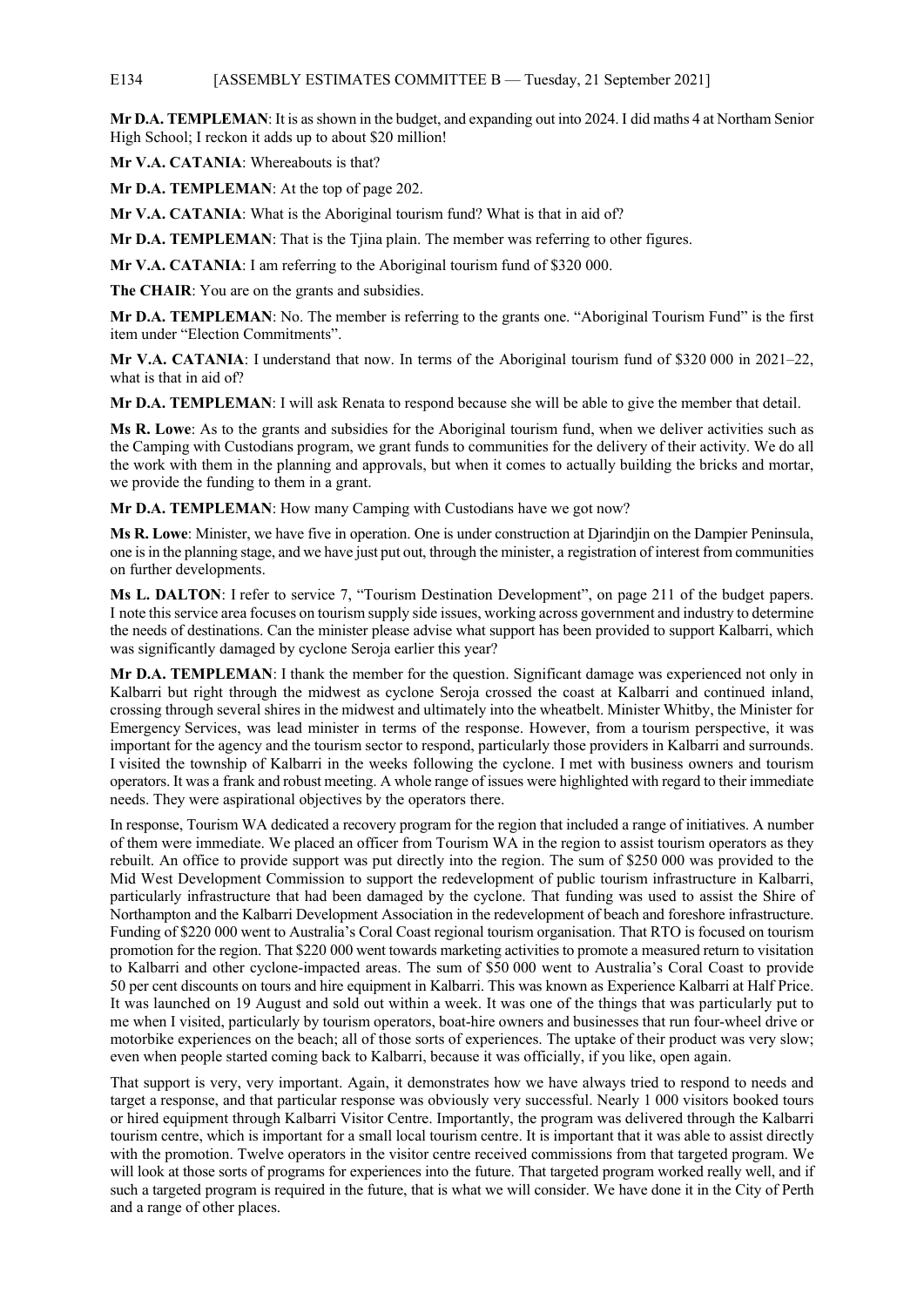Also, in July, we made a \$104.5 million allocation to support recovery and rebuild in areas impacted by the cyclone. That is a federal and state initiative. I understand that is a historic amount. The 16 local government areas affected are eligible for funding from the disaster recovery fund in addition to \$4 000 grants through the small business grants program administered by Minister Whitby's Small Business Development Corporation.

I am very pleased that Kalbarri is now on the road to recovery from what has been a devastating experience. One of the important things highlighted to me by one of the residents is that it was a very frightening experience for many of the residents of that town, particularly children. One of the operators whom I met with—who was quite distressed, to be honest, on the day I was there—talked about not only the devastation caused to infrastructure and houses, which is heartbreaking, but also the impact of the cyclone's ferocity on children who had sheltered with their parents and loved ones during that evening. That is an important consideration when local governments are working to restore a town back to full operation. Thankfully, Western Australians heard the call to go back and support Kalbarri and are doing so in big numbers. I understand that, again, the school holiday period looks as though it will be a very, very popular time to visit that magnificent region of Western Australia.

#### [4.50 pm]

**Mr V.A. CATANIA**: From the outset, yes, the minister is right about children being affected. If he talks to people at the school, he will see the impact it has had on the school community. It has managed to slowly make its way forward, but every time it rains it brings back that memory.

**Mr D.A. TEMPLEMAN**: That is right, or high wind.

**Mr V.A. CATANIA**: The minister is right. In Kalbarri, it is not business as usual. There is still a lot of heartache, and a lot of families living with other families. There is a lot of pressure to find workers to rebuild Kalbarri. As the member for Geraldton will know, there is no accommodation left in Kalbarri. Even in Geraldton, it is very hard to get accommodation because that is where the tradies and builders are coming from. The government made a commitment out of that \$100-and-so million, or a commitment very early on, to provide workers' accommodation to Kalbarri. In actual fact, it was an election commitment announced by, I think, the Premier and the Minister for Regional Development in the dying days of the campaign. They said that they will support and financially assist workers' accommodation for the tourism businesses of Kalbarri. Where is it, minister? Where is the support for those businesses who are doing it tough? Kalbarri is not all beer and skittles. Yes, it is slowly recovering, but I would say that it is about 20 per cent of the way. It will take years. Where is the support for workers' accommodation? Given that many houses have been destroyed or are in the process of being rebuilt, and accommodation is at a premium, how is the government helping the small businesses and the tourism operators by providing workers' accommodation? Where is it at, minister?

**Mr D.A. TEMPLEMAN**: I have highlighted to the member that no-one can really understand what someone has gone through unless they go through it themselves. I have spoken to people who went through cyclone Tracy as children who are now full-grown adults and the impact is still with them, and I do not underestimate that. I also do not underestimate the impact on children and families in Kalbarri and, indeed, in other parts of that region; farming communities further inland also experienced pretty strong damage to their properties and houses. Through its emergency management processes, the government responded immediately to immediate needs with a variety of service providers to restore power and water connections et cetera. From an emergency management perspective, both salaried and volunteer personnel were required. The response from the Western Australian volunteer community was remarkable. A State Emergency Service brigade from my community in Mandurah went to the region to respond, as did crews from a number of other places. Western Australians more broadly, I think, appreciate in some way the impact, but no-one really understands it unless they go through it. Minister Whitby is the lead minister. His response as a new minister in the government, just weeks after the election, was outstanding. He has been committed to delivering a cross-government response, which included immediate support and then calling upon the federal government for support. That has resulted in a record state–federal government commitment of over \$104 million for recovery.

I have highlighted to the member in detail the tourism support that came directly from my agency. Again, we listened and focused on what we could do through my agency to support that community. In terms of infrastructure, the record \$104.5 million has a variety of streams of support that will be ongoing. I think the member is right. The reality is the recovery will take years. There is no doubt about that. I can assure the member that the people of that town have been very much in the thoughts and actions of local, state and federal governments, and will continue to be. From a tourism perspective, I will do everything I can to ensure that Kalbarri is marketed as a fantastic destination so that visitation can continue in the future and support the businesses that rely on a steady stream of visitation to the region. We will look at a whole range of supporting infrastructure, including the magnificent Skywalk, which I think is a wonderful addition to that region, and at how we can interpret our natural environs so that the visitation experience is even more enhanced. All those will assist the local community.

I am sure that those conversations on workers' accommodation and housing and the \$104.5 million can be had with Minister Whitby. It is one of a number of considerations that need to be addressed and are being addressed, including the power problem. As I said, the legacy issue has been around for a long time and it is being fixed. My understanding is that an electrical unit—I am not sure what the correct term for it is—will be installed.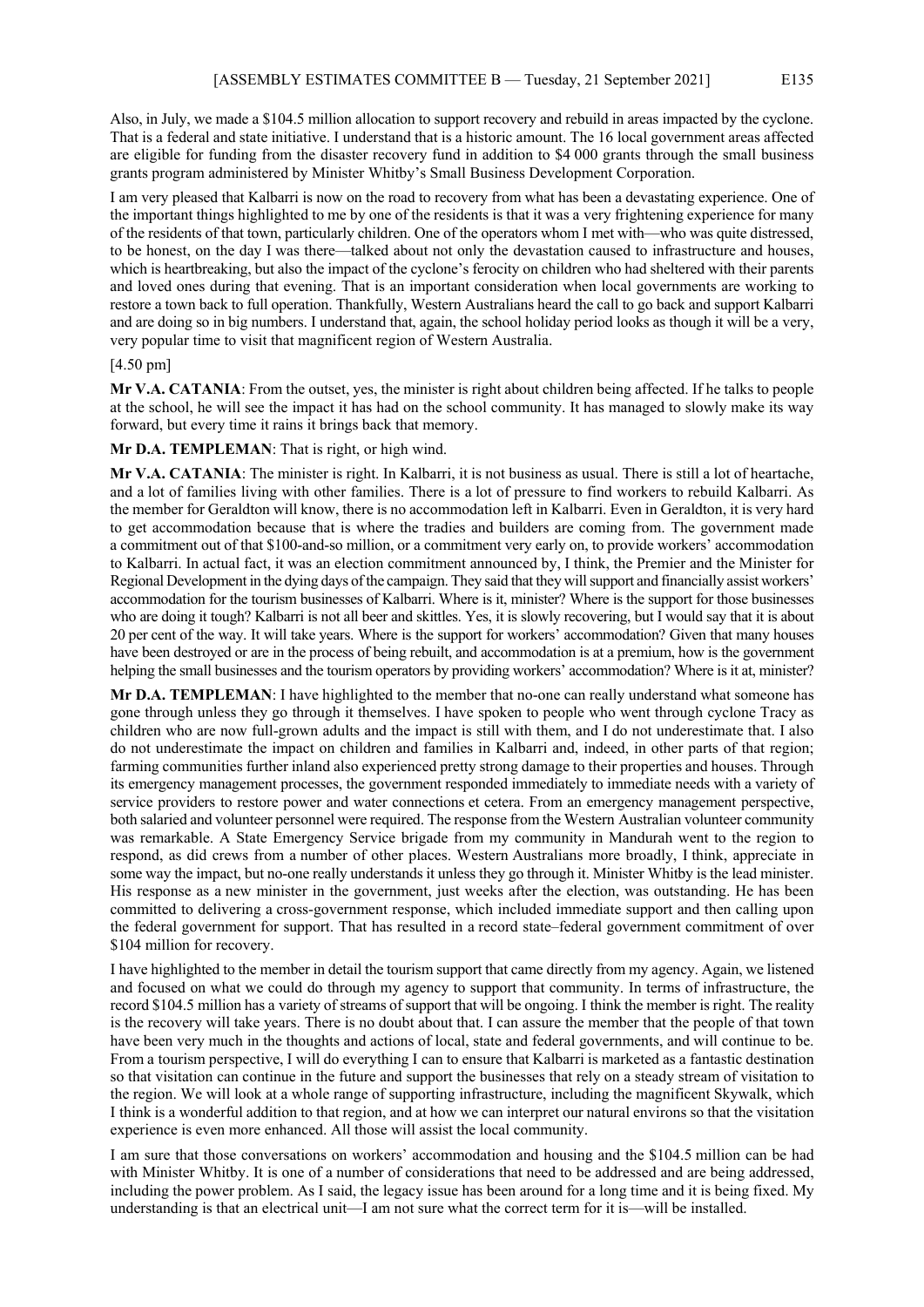# E136 [ASSEMBLY ESTIMATES COMMITTEE B — Tuesday, 21 September 2021]

[5.00 pm]

**Mr V.A. CATANIA**: It is going to assist; it will not fix it, minister.

**Mr D.A. TEMPLEMAN**: I do not want to get political, but I have to say that the member has been a member for that place for a long time.

**Mr V.A. CATANIA**: Sorry?

**Mr D.A. TEMPLEMAN**: The member has been a member for that area for a long time.

**Mr V.A. CATANIA**: No, I have not—it has been for about six months.

**Mr D.A. TEMPLEMAN**: Yes, but part of a government prior to that that did not address a lot of infrastructure.

**Mr V.A. CATANIA**: The minister does not know the history of it.

**Mr D.A. TEMPLEMAN**: No, no, no—you do not like it when it is thrown back at you, do you?

**Mr V.A. CATANIA**: Do not embarrass yourself!

**Mr D.A. TEMPLEMAN**: You do not like it, do you?

The CHAIR: Are we moving on to the next question?

**Mr V.A. CATANIA**: We will move on to the next question because he is rambling.

**Mr D.A. TEMPLEMAN**: I am going to continue to keep Kalbarri at the forefront of our considerations for tourism and visitation support. That is why we are investing in supporting some infrastructure for the local government. That is why we are supporting programs for targeting and assisting tourism operators—those I have highlighted and we will keep looking at that as a means of supporting tourism into the future, because I think people will continue to see Kalbarri as a place they want to visit into the future. The future looks bright for them in that respect as we work together to address the challenges that cyclone Seroja delivered on that April night earlier this year.

**Mr V.A. CATANIA**: I refer to page 215 under "Details of Controlled Grants and Subsidies" and to "Tourism— Other Grants and Sponsorships". Reference is made to \$800 000 each year until 2024–25. The minister spoke about Kalbarri and the midwest being affected by the cyclone and referred to the so-called grants that have filtered out to those in Kalbarri. When it comes to tourism businesses, a grant of \$4 000 was made available out of the recovery for tourism businesses and businesses in general.

**Mr D.A. TEMPLEMAN**: Small businesses.

**Mr V.A. CATANIA**: Yes. Kalbarri is made up of a lot of mum-and-dad businesses, for want of a better word, who do not earn more than \$75 000 a year. Unfortunately, those grants missed a lot of those businesses and tourism operators because they could not meet that criteria of earning more than \$75 000, plus being registered for GST and so forth. The criteria announced by the Minister for Small Business clearly did not meet a lot of the needs of the majority of small businesses in Kalbarri. What is the government doing to address that situation to allow those mums and dads or sole traders to access the \$4 000 that was to assist those businesses in Kalbarri?

**Mr D.A. TEMPLEMAN**: The question is, essentially, in relation to that program and I do not have a budget item for that in my budget area; however, I am happy to answer it in the context of the recent announcement on the support for tourism businesses and travel agents. The reality is that we learn from each program. The learnings quite often relate to how we tweak the criteria for the next program—whether it is a subsidy, a grant or a discount. The aim is not to discard people from being considered; it is to make sure we target it to those who need it. The criteria in the fund that is referenced in this budget does that, because we learnt from earlier iterations, if you like. That includes the months that are used to compare income loss and eligibility. The definitions issue is one also that has been raised and has been tweaked in subsequent programs. One of the challenges is that some businesses have registered in previous iterations. Some wineries, for example, register as a winery, but also have a cafe registration as well. There are various examples of some applications that were excluded because they were not a particular defined business. In this recent round we have worked very hard to look at the criteria and the two-monthly comparisons that assess them against loss and also at expanding the net, if you like, of capturing businesses that under other iterations would not have been captured prior.

**Mr V.A. CATANIA**: How is that impacting on the businesses that have missed out on that \$4 000?

**Mr D.A. TEMPLEMAN**: That program has concluded. It was opened and closed; it has concluded. Subsequent programs have been delivered. The \$4 000 grant the member mentioned did not have a continuous time line. It was not a rolling program. It was a program that had a defined time. That was not a program auspiced by myself or by my agency but in the development of the latest support package through tourism; it was specific to tourism businesses. The criteria were to capture as many tourism businesses as possible. We did some other things at the request, by the way, of tourism operators in Kalbarri and its surrounds; for example, with regard to requests for the waiving of fees and licences specific to those who might be licensed to operate on Department of Biodiversity, Conservation and Attractions land. The requests to waive those fees were successful. We waived fees for them, because that is what a lot of the business entities said would really help them. They said that if they could have their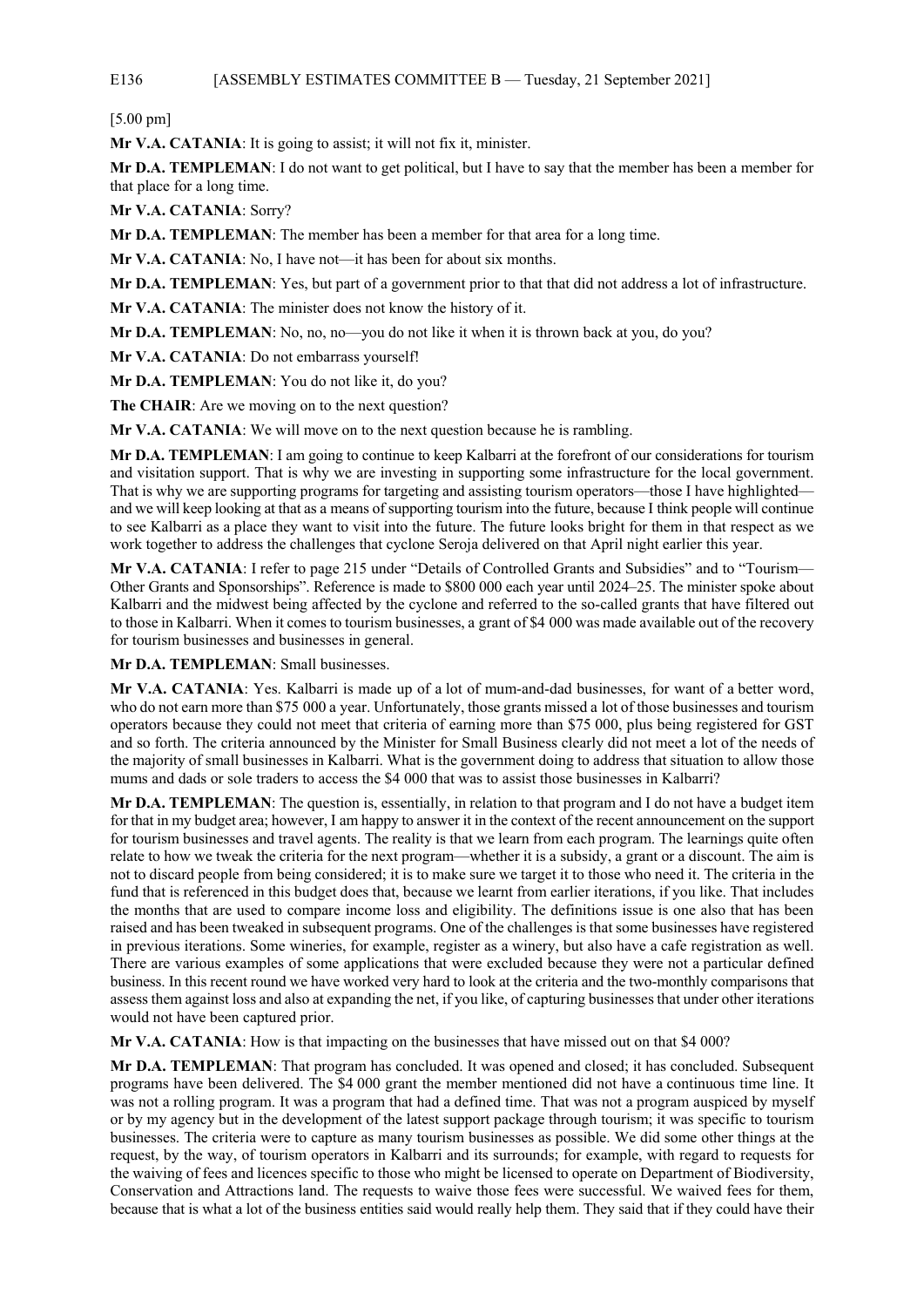fees waived that they pay to the DBCA for accessing the national park, for example, that would be really helpful. The government listened, the agency listened, and the minister listened and it was delivered. In these programs we listen constantly about the impact and measure it carefully, and if we have to tweak or modify, we will, and we have.

[5.10 pm]

**Mr V.A. CATANIA**: That does not help those people, those businesses and those mums and dads who suffered because of the cyclone. They were not able to access that \$4 000 because they were a sole trader, did not pay GST and earnt under \$75 000. Does that not highlight that the minister's agency, Tourism WA, was not on the ground talking to businesses during the early part of the cyclone disaster and the need to bring tourism agency staff back into the regions so there was a direct link between what was happening on the ground and what the minister was being told?

**Mr D.A. TEMPLEMAN:** I do not agree with the premise of the member's question. The government and a whole range of other agencies responded —

**Mr V.A. CATANIA**: I am talking about a tourism response that could have influenced some of these changes to the \$4 000.

**The CHAIR**: Member, let the minister answer.

**Mr D.A. TEMPLEMAN**: The \$4 000 program that the member is referring to was not an initiative of the tourism budget.

**Mr V.A. CATANIA**: It affected tourism businesses. You did nothing about it.

**The CHAIR**: Member for North West Central, let the minister answer.

**Mr D.A. TEMPLEMAN**: Get off your high horse. We have been going pretty well so far. The program that the member referred to, auspiced through the Minister for Small Business, was an immediate response to immediate need. From an agency perspective, through my visit and also through the positioning of an officer in the region to support tourism businesses to recover —

**Mr V.A. CATANIA**: Where was that person put?

**Mr D.A. TEMPLEMAN**: In Geraldton. The member just told me there was no room in Kalbarri for them.

**Mr V.A. CATANIA**: How often? That should be taken into consideration.

**The CHAIR**: Member for North West Central, let the minister answer please.

**Mr D.A. TEMPLEMAN**: I would not let an officer take up a place that should be taken up by a local resident. The member's argument is that there is not enough housing and now he asks why we did not house an officer in the town itself. The fact is that the officer worked and continues to work very closely with the tourism office, and it was appreciated. The member may not appreciate that support. I do, and so do the businesses that have benefited from it. That has happened. In addition, as I highlighted in an earlier question, after discussing what was needed by the tourism businesses in that town to respond, it included things like helping them waive fees and licences so they do not have to pay the fees and licences they need to pay. That was done. That was delivered by the government.

**Mr V.A. CATANIA**: Minister, that was a piddly amount but a welcome amount.

**Mr D.A. TEMPLEMAN**: The member asked me a question about supporting tourism businesses in the town and I am going to tell him what we did. The member is trying to say that we did not do anything.

**Mr V.A. CATANIA**: I am trying to give feedback on what is happening on the ground.

**The CHAIR**: Member for North West Central!

**Mr D.A. TEMPLEMAN**: I will tell the member what we did. If he is not going to listen to me, that is his choice. We provided targeted marketing, we supported the regional tourism organisation, the development commission and local government. All the projects targeted what was required and inputted -

**Mr V.A. CATANIA**: Not what was needed. What was needed was workers' accommodation.

**Mr D.A. TEMPLEMAN**: I am sorry, member. When I was up there, the boat tourism operators said it would be really helpful to have a program that allowed visitors to access a discounted program.

**Mr V.A. CATANIA**: And they are right but they need more.

**Mr D.A. TEMPLEMAN**: It was delivered. What happened? In one week, it sold out. I think that responds to need. This government, through its commitment and collaboration with the federal government, responded with a record amount of money for the recovery. That money has a variety of streams that will be delivered to the people in the region. The sad thing is that people like the member go around stirring up people who are already hurting and suffering in a way that I do not think is helpful to their capacity to rebuild.

**Mr V.A. CATANIA**: How so? Explain that.

**Mr D.A. TEMPLEMAN**: We all know your history. We all know your personality. We all know your business.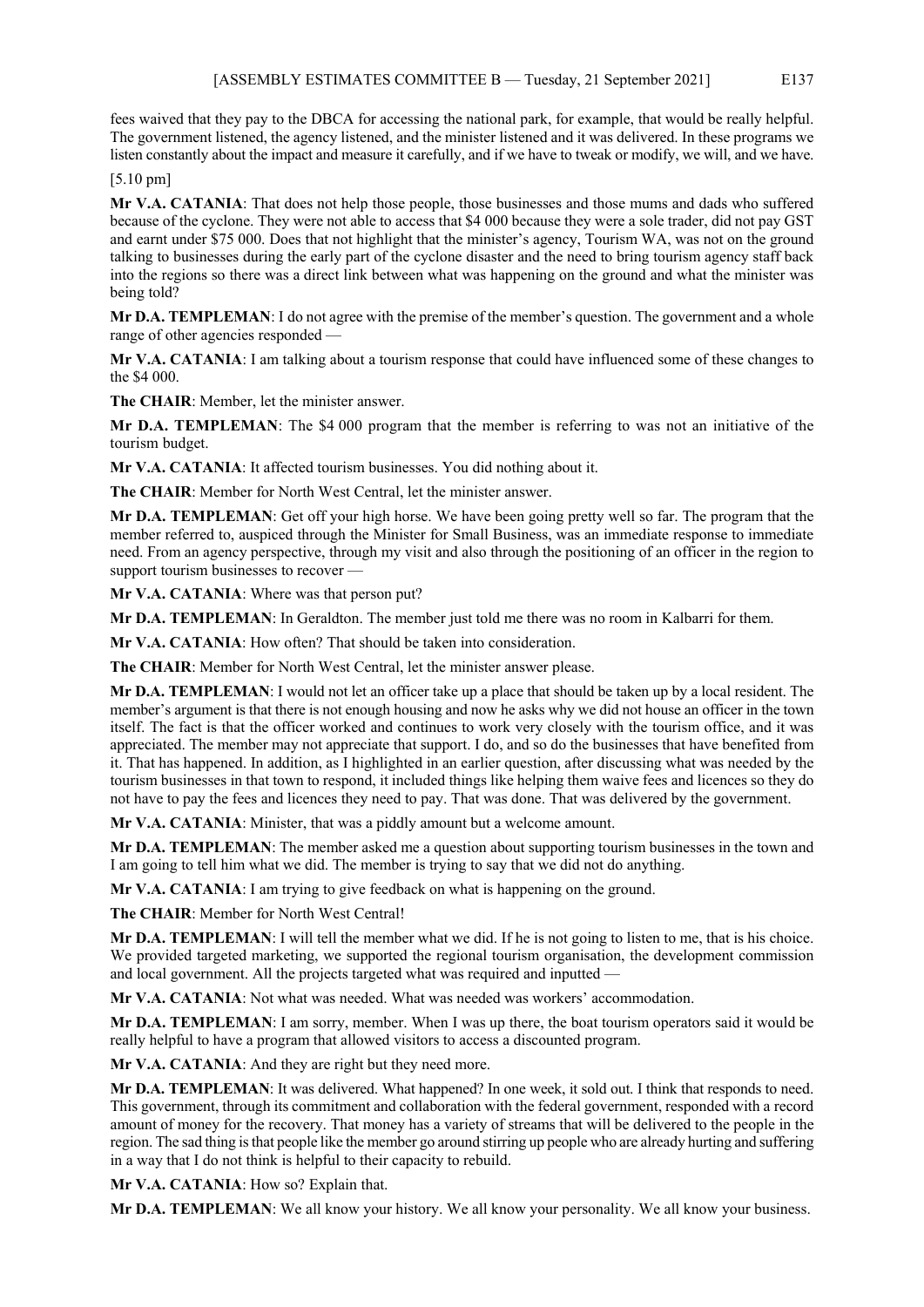### E138 [ASSEMBLY ESTIMATES COMMITTEE B — Tuesday, 21 September 2021]

**Mr V.A. CATANIA**: The history! I was there helping out. Where were you?

**Mr D.A. TEMPLEMAN**: We all know what sort of person you are.

**The CHAIR**: Thank you, member for North West Central. I am on my feet. Let us move on. I give the call to the member for Collie–Preston.

**Ms J.L. HANNS**: Can the minister outline initiatives that the government has implemented to support the tourism sector recover from the effects of COVID-19? I refer in particular to paragraph 7 on page 204. I acknowledge that we have already covered subparagraphs 7.1 and 7.3. I am interested in subparagraph 7.2.

**Mr D.A. TEMPLEMAN**: There are a range of initiatives. I am not sure whether the committee wants to move on. We have officers from the Heritage Council of Western Australia and the National Trust of Australia (WA). If members do not want them to be here, do they want to let them go?

**Mr V.A. CATANIA**: The minister can keep answering that question and we will give him an answer.

**Mr D.A. TEMPLEMAN**: A range of initiatives focused on supporting the recovery of the tourism sector. I have mentioned a couple but I want to highlight some that I think are important. The intrastate marketing campaign, Wander Out Yonder, which was launched last year, was highly successful. The encouragement of local people to explore WA has been remarkable. I think that campaign was outstanding. People come up to me all the time and say that they have been to places in Western Australia, particularly in regional Western Australia, that they had never been to before or they had not been to for decades. Of course, we are going to see that now with the wildflower experience in the midwest and the wheatbelt areas of regional Western Australia. Record numbers of people are going through those areas. That is doing great things for businesses such as the bakery in Mingenew and the butcher in Perenjori. Those tourism campaigns are making a big difference to those communities. The great thing is that those communities are getting a chance to showcase themselves. People in the town in which I taught, Three Springs, cannot remember the last time they saw the number of visitors they are seeing now exploring the midwest and the wildflower environs.

**Dr D.J. HONEY**: It went downhill after you left, minister!

**Mr D.A. TEMPLEMAN**: I know that the school went down in terms of numbers.

The campaigns have been very successful. I mentioned the Kimberley Wanderer Pass earlier. That focused on assisting tours and experiences in the East Kimberley. There are essentially three subregions in the Kimberley. They are different in terms of impact. The eastern part of the Kimberley, which includes Kununurra and its surrounds, is much starker than Broome, for example, because the East Kimberley relies very much on interstate visitation. It was impacted when borders were closed as a result of COVID-19.

We had the Perth Staycation campaign. We need not forget the importance of Destination Perth. A number of our hotels had some occupancy on weekends but mid-week was very difficult for them in terms of volume. The Perth Staycation campaign targeted city accommodation. It is great to hear that in the lead-up to the grand final on Saturday, a lot of our CBD hotels are booked out, which is fantastic. We want that mid-week visitation to increase. Activities and events that are associated with Perth are important to that story. Take a Mate to WA was a campaign initiative that offered special return airfares from Perth to Melbourne, Sydney and Brisbane. The Relook and Book campaign focused on backfilling the cancellations that occurred in regional Western Australia, in particular, encouraging people to relook at the availability of accommodation because of the cancellations from interstate visitors. Those vacancies could then be filled.

**Ms J.L. HANNS**: I still could not get in.

**Mr D.A. TEMPLEMAN**: That is a case in point.

We hosted the Bledisloe Cup and we will host the AFL grand final on Saturday. We have secured game II of the State of Origin and the Australian Surf Life Saving Championships in early 2022. We will keep looking at all types of events, both sporting and cultural, to feature in Perth to continue to build on that visitation. We will keep nuancing these campaigns and marketing to the aspirations of visitors to Western Australia, be they within the state, interstate or international, when it is safe for that travel to take place.

## **The appropriation was recommended.**

[5.20 pm]

#### **Division 43: Biodiversity, Conservation and Attractions — Service 2, Tourism, \$53 841 000 —**

**The appropriation was recommended.**

**Mr D.A. TEMPLEMAN**: Can I just thank Mr Webb and the others, who patiently waited to be called upon. You have an early pass!

**Division 48: National Trust of Australia (WA), \$3 619 000 —**

**The appropriation was recommended.**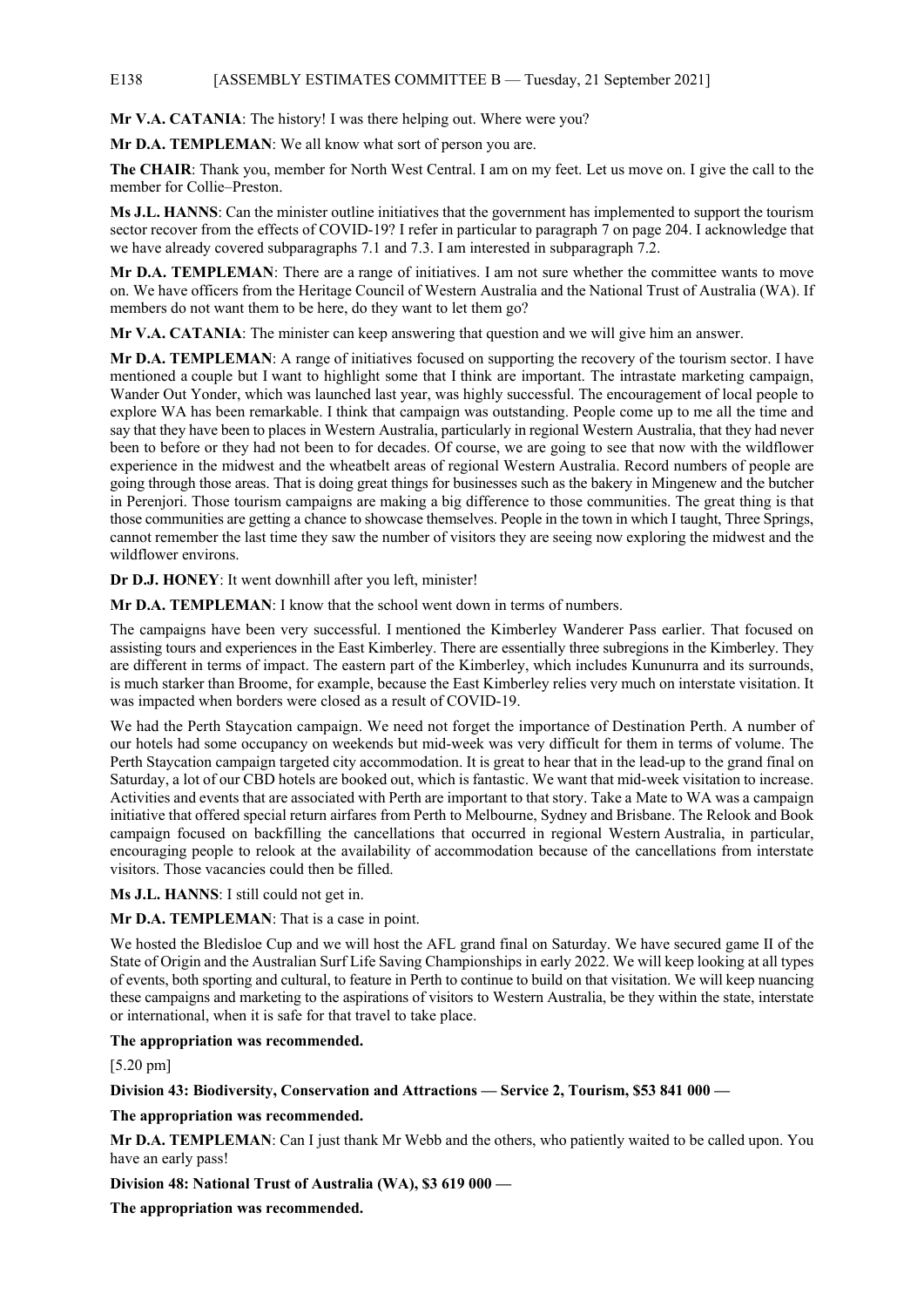# **Division 37: Local Government, Sport and Cultural Industries — Services 1 to 15, Culture and the Arts, \$498 822 000 —**

Mrs L.A. Munday, Chair.

Mr D.A. Templeman, Minister for Culture and the Arts.

Ms J.J. Shaw, Parliamentary Secretary to the Minister for Culture and the Arts.

Ms L. Chopping, Director General.

Ms E. Gauntlett, Deputy Director General, Portfolio Management and Coordination.

Mr C. Dykstra, Deputy Director General, Portfolio Capability and Performance.

Ms S. Sherdiwala, Executive Director, Finance and Procurement.

Mr M. Cunningham, Executive Director, Culture and the Arts.

Ms L. Fanciulli, Executive Director, Infrastructure.

Mr C. Klymovich, Director, Infrastructure Planning and Investment.

Mr G. Hamley, Chief of Staff, Minister for Culture and the Arts.

[Witnesses introduced.]

**The CHAIR**: The estimates committee will be reported by Hansard. The daily proof *Hansard* will be available the following day. It is the intention of the chair to ensure that as many questions as possible are asked and answered and that both questions and answers are short and to the point. The estimates committee's consideration of the estimates will be restricted to discussion of those items for which a vote of money is proposed in the consolidated account. Questions must be clearly related to a page number, item, program or amount in the current division. Members should give these details in preface to their question. If a division or service is the responsibility of more than one minister, a minister shall be examined only in relation to their portfolio responsibilities.

The minister may agree to provide supplementary information to the committee rather than asking that the question be put on notice for the next sitting week. I ask the minister to clearly indicate what supplementary information he agrees to provide and I will then allocate a reference number. If supplementary information is to be provided, I seek the minister's cooperation in ensuring that it is delivered to the principal clerk by close of business Friday, 1 October 2021. I caution members that if a minister asks that a matter be put on notice, it is up to the member to lodge the question on notice through the online questions system.

I give the call to the member for Cottesloe.

**Dr D.J. HONEY**: I will kick off with a question on the Sunset Heritage Precinct, and I refer to page 540 of budget paper No 2, volume 2, although there is no specific line item relating to this in the total appropriations. Minister, the site was originally going to be developed in May 2019. Perusing the budget, I could not see any reference to it. I wonder whether there are any plans for that site, and whether the minister can illuminate me about what is intended for the time line for redevelopment of that site?

**Mr D.A. TEMPLEMAN**: I thank the member for Cottesloe for his question. The Sunset Heritage Precinct is a very important site, in the electorate of the member for Nedlands. It has a unique history in terms of its heritage values, both architectural and social. In early 2019 the Department of Local Government, Sport and Cultural Industries released a two-stage request for proposals for the development of the site. Minderoo Foundation was identified as the preferred proponent. Negotiations with the preferred proponent are ongoing. The conceptual aspiration for that site remains for it to be developed as an arts and cultural precinct, and for community access to be a particular priority. Negotiations have gone on for some time. Most of the buildings at the precinct are not usable in their current condition, and that has resulted in the community having ongoing limited access to the site. The nature of the buildings has prevented them from being activated in any significant way. The reality now is that significant investment will be required to upgrade the buildings so that they can be occupied and activation can commence.

#### [5.30 pm]

As I said, in May 2019 three respondents were invited to submit a proposal, with Mindaroo being the preferred proponent. A Sunset negotiation panel, with representatives from various agencies, was set up to work with the preferred proponent. In December 2020, cabinet ultimately decided that the Mindaroo Foundation's revised proposal and term sheet should not be accepted because it was not within the original scope, so further negotiations with Mindaroo would need to ensure the outcome is in line with the original proposal. There will be a meeting of that panel and the proponent in October 2021. It has been a slow process but the aim for that precinct to be developed as an arts and cultural precinct remains, as is the aspiration for community access a priority. We will work with the preferred proponent to, hopefully, reach an outcome so we can see some action on that site in the near future.

**Dr D.J. HONEY:** No pun intended—perhaps a little bit—but is there a sunset clause on that preferred proponent status?

**Mr D.A. TEMPLEMAN**: Good pun; you will get your spot in one of those comedy stores down in Northbridge!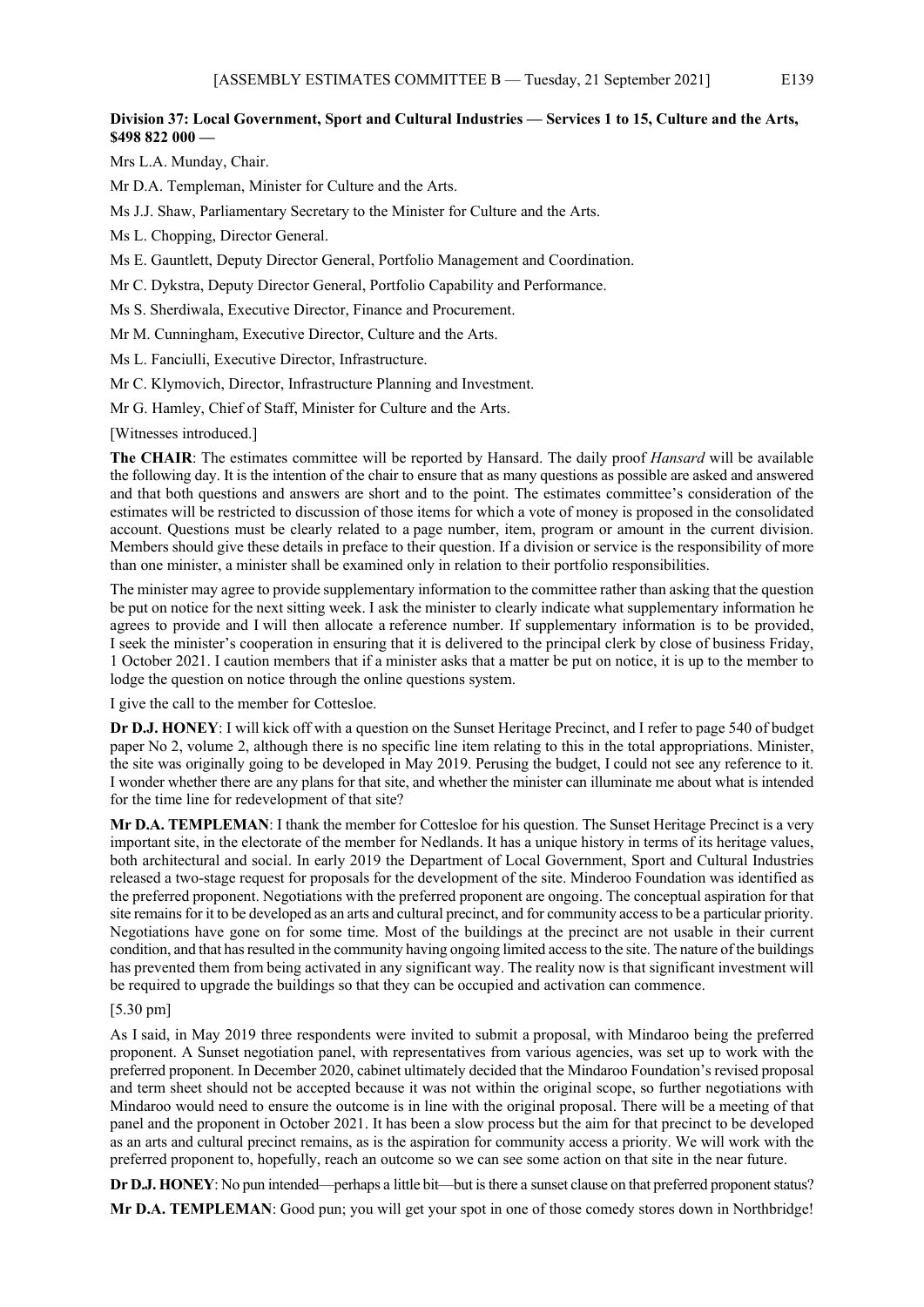## E140 [ASSEMBLY ESTIMATES COMMITTEE B — Tuesday, 21 September 2021]

No, but I will be honest with the member. I think we need to move this along as soon as possible. It is a great asset and it has huge potential. I want to see it moved on. The director general knows that that is an aspiration we have for this site. Hopefully, with the preferred proponent, through the next meeting, we can land on an appropriate outcome to see that activated.

**Dr D.J. HONEY**: Thank you very much.

**Mr V.A. CATANIA**: My history is that I worked for Hon Nick Griffiths, who was the Minister for Housing when he was trying to work a way forward. I know he has a sunset clause on it, but is there a time frame to resolve it because it is a fantastic parcel of land that should be utilised to its full potential? It has a lot of history—some good, some bad—but there needs to be a time when we can move forward and redevelop it or do something with it.

**Mr D.A. TEMPLEMAN**: Yes. That is why I think the aspiration for there to be an arts and cultural precinct with community access as the priority is a good aspiration for that site. I am hoping that we will be able to settle with the proponent imminently so that some action can commence as soon as possible and, hopefully, early next year we will see progress. We have to remember that part of the buildings are already activated and are being used for a variety of things. I think we have a film-making entity, Minderoo has some footprint and a couple of other enterprises are there. In my view, it has to be a place that is highly activated and attractive for people to visit. The grounds around those heritage buildings are spectacular and the access to the river has huge potential. There used to be a boat contact with that site in the early days. It is on a prime site on the river and it avails itself to high-value community use that is highly interactive and of a cultural and arts nature—as soon as we can.

**Mr V.A. CATANIA**: If my memory serves me correctly, there are some parcels of land that can be sold on there— I do not know whether they have been sold—that can be developed into housing to offset some of those costs that the government may have.

**Mr D.A. TEMPLEMAN**: It is an A-class reserve. A portion of it was excised some time ago and subsequently, I think a sultan built a substantial home on it. The value of the site is in keeping it intact, maximising the heritage outcomes and adapting those heritage buildings for engaging cultural and arts activity. That is the aspiration and I think that will be good for the residential neighbours in the area. It lends itself to tourism outcomes as well, of course, given its strategic site.

**Mr V.A. CATANIA**: I refer to page 541 of volume 2, budget paper No 2. Under "Election Commitments" and "Arts Funding" is the line item "2021 Regional Exhibition Touring Boost" with \$2 million each in 2023–24 and 2024–25. What is this fund all about? Can the minister please explain the fund and the regional arts fund of \$4.9 million, which I think was an election commitment.

In terms of arts funding for 2020–21, can the minister explain what this election commitment is all about and why it is in the later years of this government?

**Mr D.A. TEMPLEMAN**: It is already in the budget because it is, essentially, an ongoing election commitment. We originally delivered this in 2017 as an election commitment, so it is a continuation. It is focused on a fund that supports the engagement of regional communities for visual arts in particular. It is a program delivered in partnership by Art on the Move and the Art Gallery of Western Australia. One of the fundamental principles is that we want regional Western Australia to experience both our state art collection, which, of course, is housed in the Art Gallery of Western Australia and other places. We want the state art collection in its various forms to be shared and for people in regional communities to see it. It needs to be in an A-class gallery but some of it can be exhibited in B and C-class galleries. Thankfully, there are a number of those in regional WA. There are some spectacular galleries. I was in Collie only last Wednesday where there is a magnificent gallery. The boost will enable aspects of our state collection to travel on tour to various galleries and collection exhibition places in regional WA.

A program that I think is really good, is when a number of those programs have an opportunity to engage local communities and local artists in those touring exhibitions. It is a wonderful value-adding experience and opportunity for local regional artists. That commitment means that more people in the regions will see high-quality touring exhibition pieces, much of it from Western Australia or from Western Australian artists. If there is an Art on the Move exhibition in the local gallery, it adds to the visitation experience for people who might be visiting that gallery or that town. It also adds to the opportunity for a local community to celebrate artists more broadly. I have to say that regional Western Australia has a remarkable scope of very talented existing and emerging visual artists and other artists of the various genres that those communities should be very proud of. This boost program assists in instilling in people of all ages and experiences the beauty of the arts more broadly in their community. It is a great program.

## [5.40 pm]

**Mr V.A. CATANIA**: I have a further question, and I hope to ask a further question under the "Election Commitment" banner. The forward estimate for the Regional Arts and Cultural Investment Program is \$4.9 million. Why is that election commitment only budgeted for in 2024–25? Why has it not been budgeted for sooner?

**Mr D.A. TEMPLEMAN**: This is a funded program. It is valued at approximately \$5 million per annum. It follows the current Regional Arts and Cultural Investment Program that runs from 2019 to 2023 and is funded through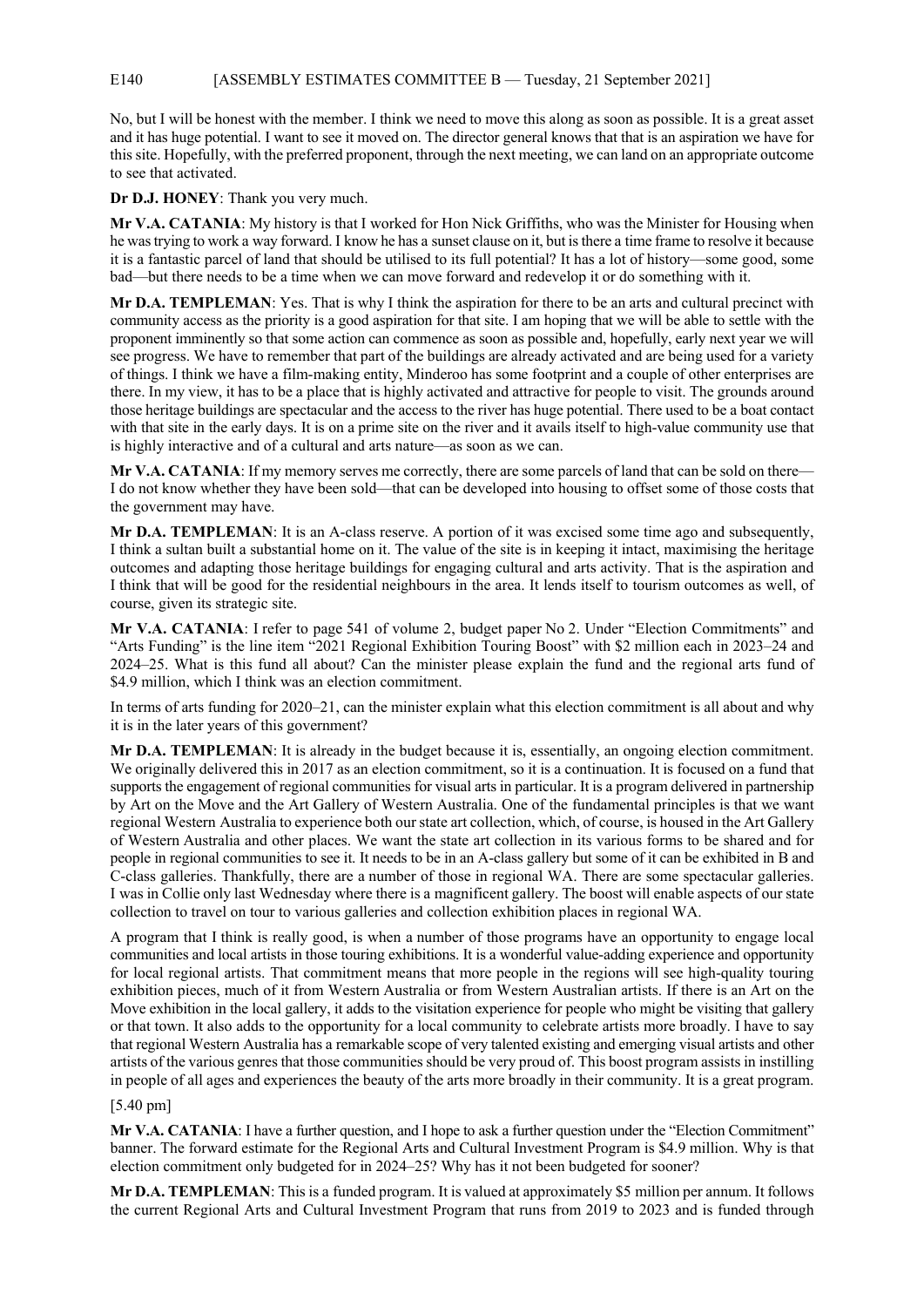royalties for regions and administered by the department. It will be delivered through a combination of strategic partnerships and initiatives, and includes competitive grant funding rounds. The expenditure of \$6.3 million includes support to CircuitWest. It includes \$1.6 million for the Playing WA Multi-year program. That, of course, allowed some of our high-quality performing institutions to tour regional WA, including the West Australian Ballet, the West Australian Symphony Orchestra, Barking Gecko and the West Australian Opera, to name a few. Part of the program included money for Playing WA to support 13 individual performing arts groups to tour regional WA, including Yirra Yaakin Theatre Company, tours for new music and Theatre 180's very successful production of A.B. Facey's *A Fortunate Life*. It included \$1.6 million for the In the House program to support regional performing arts centres, including the Goldfields Art Centre; the Shire of Merredin's Cummins Theatre; Broome Civic Centre; Ravensthorpe Regional Arts Centre; Harvey Recreation Cultural Centre, which is doing some great stuff; and Mandurah Performing Arts Centre. As part of that program, a range of initiatives will be funded. It is a funded program so it is finite. The intention of it is captured on page 561, which extends it by another year.

**Mr V.A. CATANIA**: I have a further question under "Election Commitments". The estimated actual for "Small Commitments" is \$18.958 million. Perhaps by way of supplementary, could the minister provide how many projects have been funded and whether all the projects are complete? Can the minister also provide a list of all those projects.

**Mr D.A. TEMPLEMAN**: Member, most of those projects are listed on page 541 as line items. No; I am misleading the member. I do not want to do that. It is late in the day.

There are a range of projects. By way of supplementary information, I will provide a list of projects and amounts of those projects for that fund.

**The CHAIR**: Does the minister agree to provide the supplementary information; and, if so, state exactly what information will be provided?

**Mr D.A. TEMPLEMAN**: I am going to provide a list and the amount of funding for the "Small Grants" item.

**Mr V.A. CATANIA**: And whether they are complete.

**Mr D.A. TEMPLEMAN**: We will provide the current status.

[*Supplementary Information No B5.*]

**Ms L. METTAM**: I have a further question on arts funding for performing arts centres. I appreciate and understand that the minister will have met with the City of Busselton on its approach to fund the Busselton Entertainment Arts Culture Hub project. I seek the minister's feedback on that project. Does the minister anticipate that the city will be successful in attaining funding for the BEACH project?

**Mr D.A. TEMPLEMAN**: I must admit I am a little disappointed that the member does not support the proposal.

**Ms L. METTAM**: It has been surveyed.

**Mr D.A. TEMPLEMAN**: That is what the community told me.

**Ms L. METTAM**: Fifty-three per cent of the public do not support it.

**Mr D.A. TEMPLEMAN**: I held a community meeting not long ago and they expressed disappointment that their local member does not support the project. That aside, the state government and I, as minister who is strongly supportive of the cultural industries, welcome the decision of the City of Busselton to make a commitment, as it did a week or so ago, in its deliberations. I know that there has been an interesting debate locally with regard to the proposal, but let me say this: there is a strong story to be told with regard to a proposal of this type in Busselton. It has elements that are not the same as those provided through the Margaret River HEART project. It is not the same as that provided currently through the Bunbury Regional Entertainment Centre. I like what the City of Busselton has proposed because it talks about utilising a cultural facility for a broad range of opportunity, including, of course, convention and an economic capacity and capability. I like the fact that it is co-located with the Busselton Repertory Club at the Weld Theatre, which has a lot of history and which I think will celebrate its fiftieth year this year. Community theatre is an important and integral part of the cultural landscape of any community, but particularly regional communities. It is those things that we and the local member should embrace.

Of course, issues around costing and funding are going to be a consideration, but the proposed entity that has now been endorsed by the City of Bunbury in my view ticks a whole range of boxes that will have very important economic benefits for the broader community—the member's community. It will complement the CinefestOZ Film Festival, which I strongly support, endorse and love participating in each year. It will have strong outcomes and benefits for the local tourism economy. It will have strong local benefits for the young people in Busselton and surrounds. We should be saying to them that if they aspire to a career or indeed derive benefit from engaging in culture and artistic endeavours, that that will be good for them in terms their mental and physical health and their health and wellbeing more broadly.

The project ticks all the boxes for me. Obviously, the state government supports it. The state government and the agency that I am proudly a part of will be able to provide a lot of content through our touring support and funded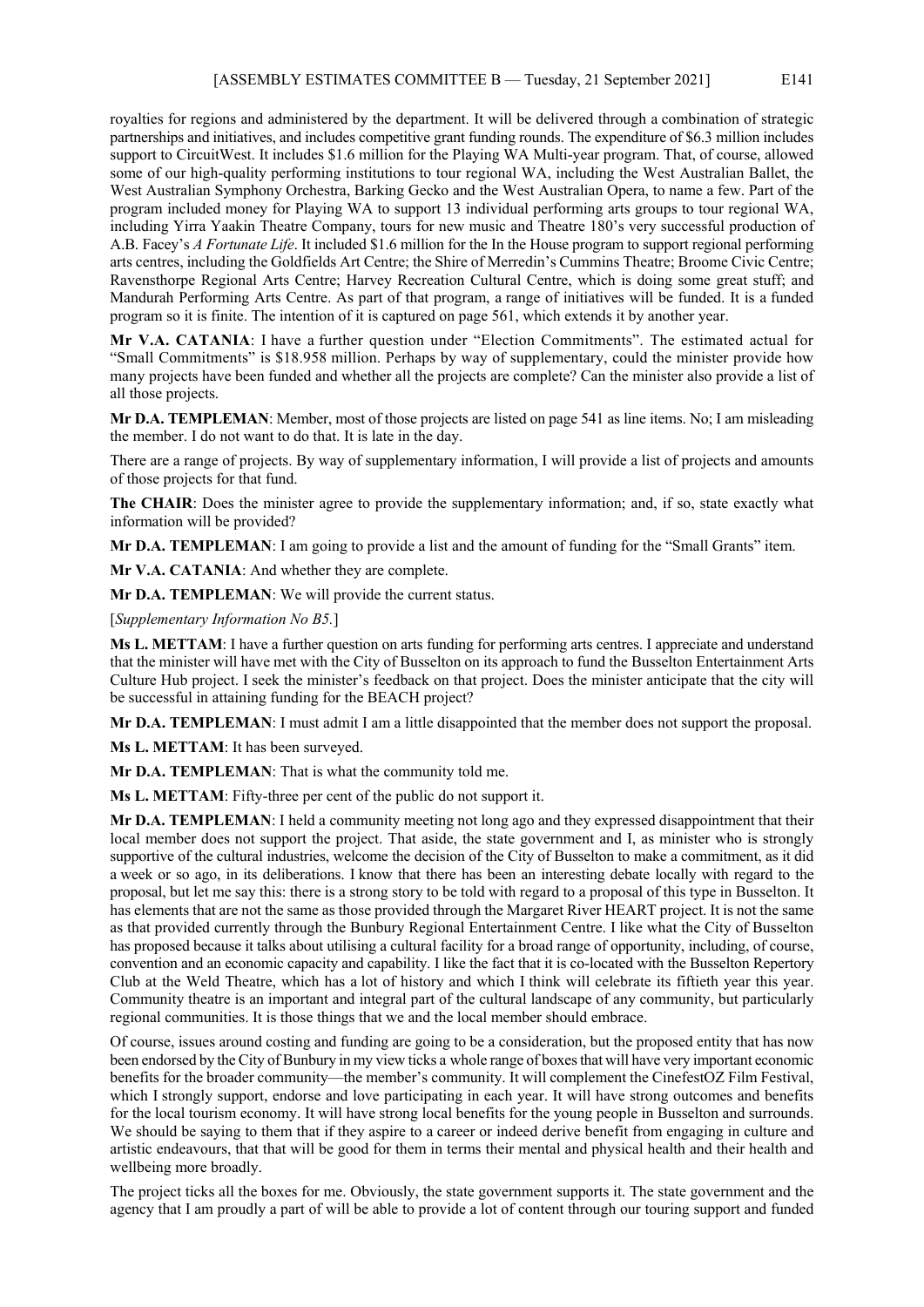# E142 [ASSEMBLY ESTIMATES COMMITTEE B — Tuesday, 21 September 2021]

programs that work within the community. I reckon the member is in a unique situation to deliver this in Busselton. I hope she gets on board and supports the local council, which has said, yes, because it has been a pretty bold thing to do when a few people were very vocal against it. I admire what they have done. I think it is very bold. I support their endeavour. If this project is delivered, the agency will certainly look forward to adding it to its network of cultural infrastructure and assist to fill it with product.

[5.50 pm]

**Ms L. METTAM**: I hope the government provides more than \$3 million towards the project, minister. The issue with the project has been around the scope, which has changed.

**Mr D.A. TEMPLEMAN**: Why does the member not support it?

**Ms L. METTAM**: I provided a letter of support for the Lotterywest funding. I understand it may get \$3 million, which is just a small proportion of the \$50 million cost for the overall project. There has been concern about the project scope creep, which happened after the provision of federal funding. We certainly support the capacity to expand Weld Theatre and the arts programs. The issue has not been about investing in arts in Busselton; rather, it has been the way the city has managed the project. I have certainly provided a letter of support, which has gone in with the application, which the minister should have.

**Mr D.A. TEMPLEMAN**: This is an opportunity for the member for Vasse to lead. It is about leadership and it is about saying, "I think this is good" because the member's constituency will look to her for her view and sitting on the fence will not engender strong support for a program. Anyway, I am not going to argue because I would love to see it happen.

**Ms L. METTAM**: When surveyed, 53 per cent of the population said that they did not support the project.

**Mr D.A. TEMPLEMAN**: I say the member should work with the community and highlight exactly what it will deliver. There is a growing population down there of young families and young people, and there is a very creative community. The member has one of the most creative communities in terms of musicians, performers and writers. The area has all the ingredients that say, "Why wouldn't you have a place to assist them in sharing the beauty of the region and their creative talent?"

**Mr C.J. TALLENTIRE**: I refer to page 557 of the budget papers and the Perth Cultural Centre rejuvenation.

**Mr V.A. CATANIA**: Put it on notice; we have only a couple of minutes left.

**Mr C.J. TALLENTIRE**: I am happy for a brief explanation of the asset investment program.

**Mr D.A. TEMPLEMAN**: There is a \$20 million allocation to the redevelopment of the Perth Cultural Centre. As the member knows, we delivered Western Australian Museum Boola Bardip, which opened last year on my birthday. It was a special day for me and a very special day for the state. We want that cultural precinct to hum. It has to deliver to a broad cross-section of the community; it has to deliver for all ages and it has to deliver for families. The institutions have to work together to showcase the artistic performance, history and heritage of our state. It is well placed to do that with this \$20 million fund. I have with me the chair of the task force, the parliamentary secretary, and I am sure she wants to make some quick comments.

**Ms J.J. SHAW**: Thank you, minister. I will comment briefly. It has been a great privilege to work on the Perth Cultural Centre task force. I want quickly acknowledge in *Hansard*, the member for Perth's original chairing of the task force and his remarkable contribution to the project. On Friday, the task force is due to meet and hopefully we will adopt a final report that will provide a series of recommendations to the minister about the rejuvenation of the Perth Cultural Centre. We welcome also the commitment of both the state and federal governments of \$20 million for the project as part of the \$1.5 billion Perth City Deal. We look forward to the revitalisation of that centre coming together as part of the project.

**Dr D.J. HONEY**: The first service and key efficiency indicator on page 548 is cultural and arts industry support. The table shows the target for 2021–22 is \$37 million above the budget for 2020–21, but it is also substantially above the 2020–21 estimated actual. Note 3 states that the estimated actual is mainly due to an increase in overheads. I am fascinated to learn how overheads can increase so much.

**Mr D.A. TEMPLEMAN**: You have got me! I will search for someone to provide a response to that question, which I think is a very good question.

**Dr D.J. HONEY**: I am happy to take that information by way of supplementary information.

**Mr D.A. TEMPLEMAN**: I am happy to provide a response by way of supplementary information.

**The CHAIR:** Does the minister agree to provide the supplementary information and, if so, can he state exactly what information will be provided?

**Mr D.A. TEMPLEMAN**: Further detail will be provided with regard to page 548 under explanation of significant movements, note 3.

[*Supplementary Information No B6.*]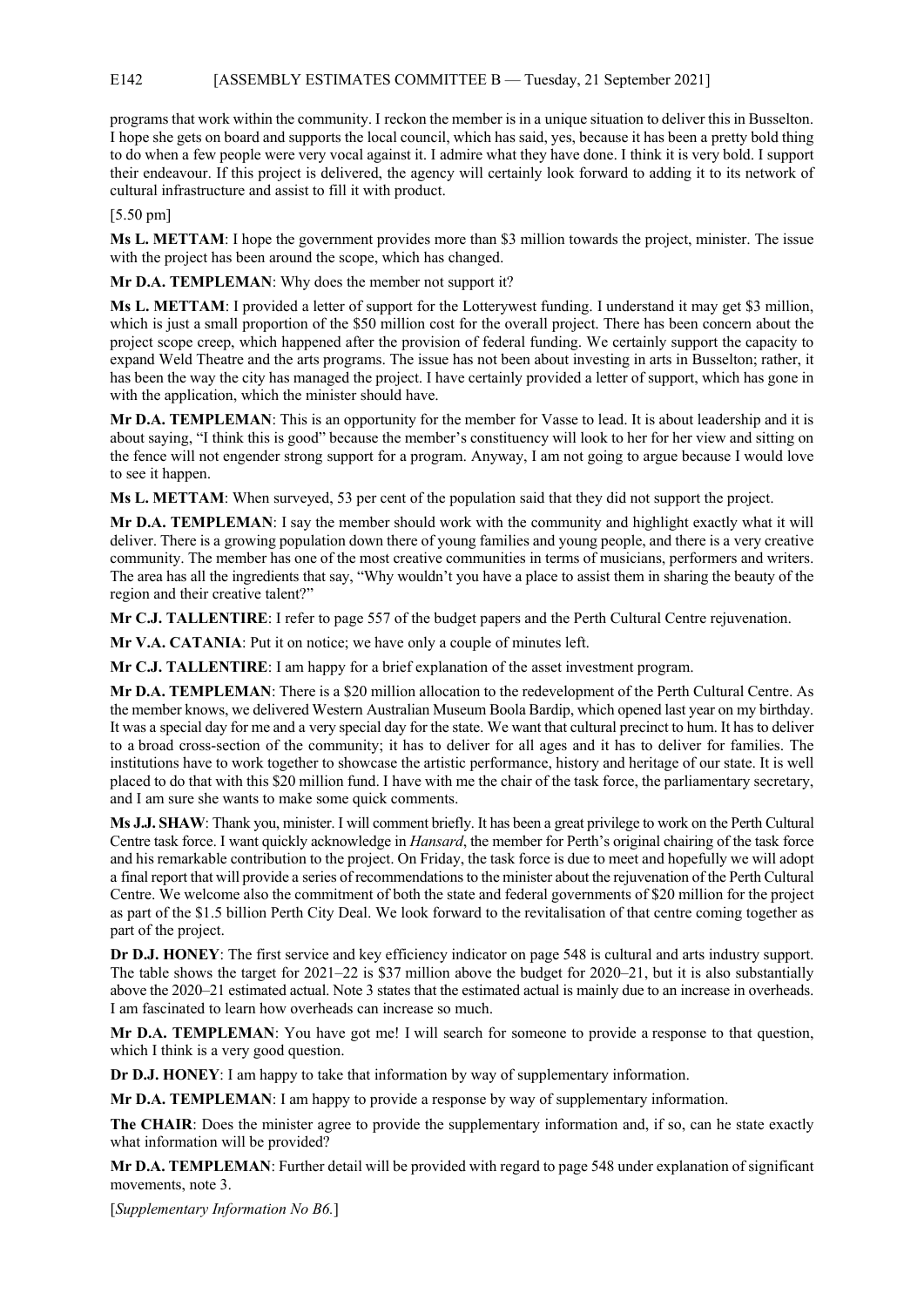**Mr V.A. CATANIA**: I refer to page 542 and new initiatives, specifically the line item "Culture and Arts Revealed". What was the \$160 000 spent on in 2020–21 and what is the allocation of \$90 000 per annum for over the forward estimates?

**Mr D.A. TEMPLEMAN**: I do not know whether the member has had an opportunity to look at the revealed program, which was initiated in 2017 and auspiced through Fremantle Arts Centre. It is essentially a showcase opportunity for emerging Aboriginal artists and art centres across the state. Artworks are selected and exhibited at Fremantle Arts Centre as part of the revealed program. Importantly, a lot of those artists are able to—even during COVID, particularly this year—travel around and be present. A market is held as part of a weekend, from memory. It is very successful because the income from the sales goes to the emerging artists whose works are for sale. The revealed program supports growth and vitality and the state funds \$160 000 a year with the commonwealth providing \$90 000 per year. The allocation of \$90 000 in 2021–22 to 2024–25 represents the forward estimates of the commonwealth's funding contribution through the Indigenous Visual Arts Industry Support program. We basically co-invest in the delivery of that event. I will ask Mr Cunningham to conclude with some remarks before we vote.

**Mr M. Cunningham**: Thank you, minister. That is correct. It is funded and delivered under contract by Fremantle Arts Centre. The listing within the budget papers refers to the investment from the federal government. It is delivered as part of an ongoing contract from Department of Local Government, Sport and Cultural Industries to Fremantle Arts Centre.

**The appropriation was recommended.**

**Division 44: Planning, Lands and Heritage — Services 3 and 4, Heritage, \$26 036 000 —**

**The appropriation was recommended.**

**Division 47: Heritage Council of Western Australia, \$1 606 000 —**

**The appropriation was recommended.**

*Meeting suspended from 6.00 to 7.00 pm*

## **Division 15: Primary Industries and Regional Development — Services 6 and 7, Agriculture and Food, \$157 434 000 —**

Mr D.A.E. Scaife, Chair.

Mr D.A. Templeman, Minister for Tourism representing the Minister for Agriculture and Food.

Mr R. Addis, Director General.

Ms A. Taylor, Chief Financial Officer.

Mr C. Binning, Deputy Director General, Primary Industries Development.

Ms H. Brayford, Deputy Director General, Sustainability and Biosecurity.

Mr L. O'Connell, Acting Deputy Director General, Industry and Economic Development.

Mr A. Lyon, Managing Director, Capability and Performance.

Ms M. Carbon, Executive Director, Biosecurity.

Mr R. Prince, Director, Horticulture.

Mr G. Hamley, Chief of Staff, Minister for Tourism.

Mr C. Thurley, Chief of Staff, Minister for Agriculture and Food.

[Witnesses introduced.]

**The CHAIR**: This estimates committee will be reported by Hansard. The daily proof *Hansard* will be available the following day. It is the intention of the chair to ensure that as many questions as possible are asked and answered and that both questions and answers are short and to the point. The estimates committee's consideration of the estimates will be restricted to discussion of those items for which a vote of money is proposed in the consolidated account. Questions must be clearly related to a page number, item, program or amount in the current division. Members should give these details in preface to their question. If a division or service is the responsibility of more than one minister, a minister shall be examined only in relation to their portfolio responsibilities.

The minister may agree to provide supplementary information to the committee, rather than asking that the question be put on notice for the next sitting week. I ask the minister to clearly indicate what supplementary information he agrees to provide and I will then allocate a reference number. If supplementary information is to be provided, I seek the minister's cooperation in ensuring that it is delivered to the principal clerk by close of business Friday, 1 October 2021. I caution members that if a minister asks that a matter be put on notice, it is up to the member to lodge the question on notice through the online questions system.

I give the call to the member for Roe.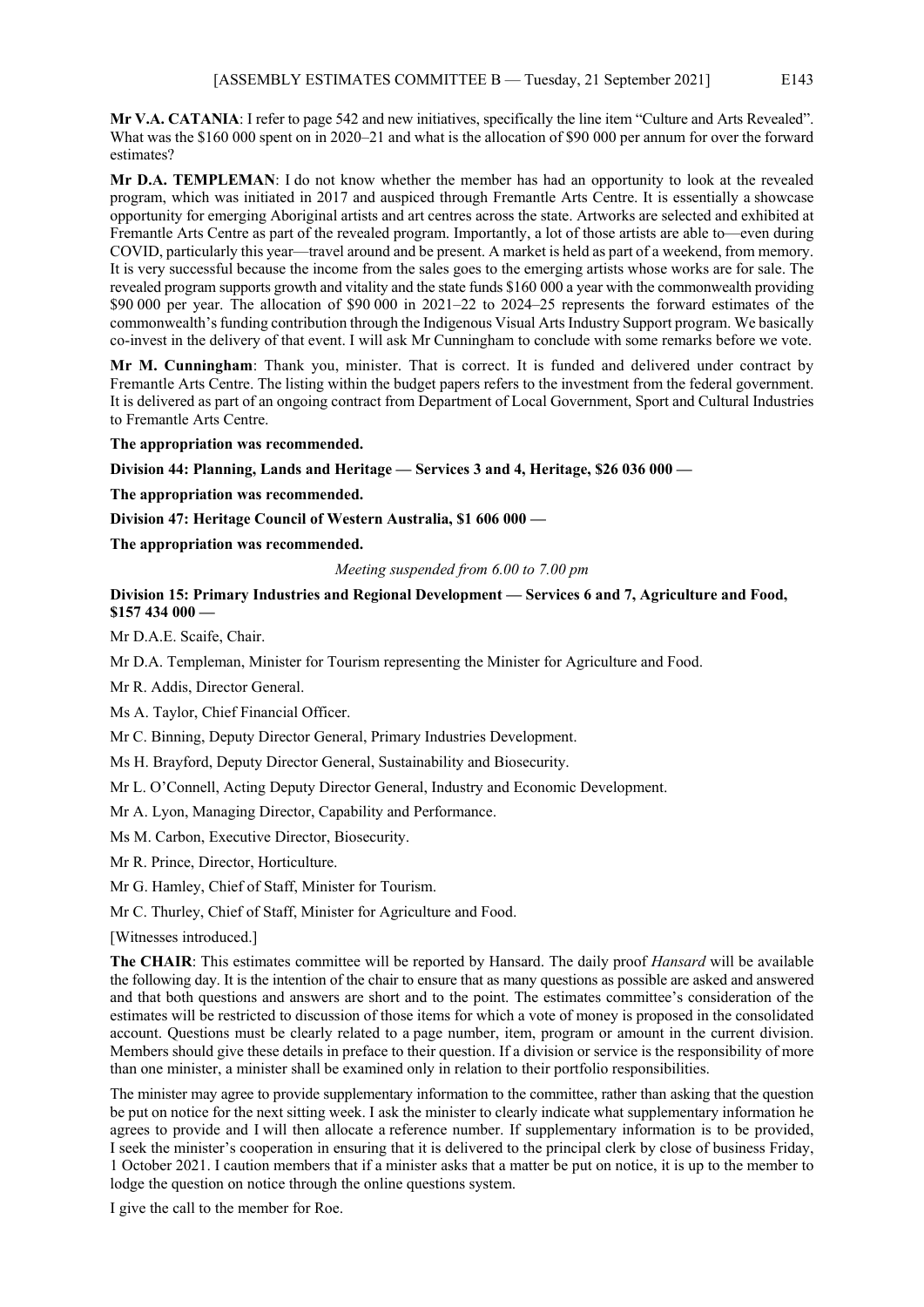## E144 [ASSEMBLY ESTIMATES COMMITTEE B — Tuesday, 21 September 2021]

**Mr P.J. RUNDLE**: I refer to page 221 of budget paper No 2, volume 1, and spending changes at the bottom of the page. Can the minister elaborate on the grants process for the agriculture climate resilience fund; the eligibility requirements for that fund; and who is responsible for it within the minister's office or the Department of Primary Industries and Regional Development?

**Mr D.A. TEMPLEMAN**: I thank the member for Roe for his question. The new agriculture climate resilient fund is a \$15 million fund established to assist Western Australian farmers manage the serious threat of climate change as the state's climate continues to heat up and dry out. The fund will provide opportunities for Western Australia to leverage funding for agricultural research and technology projects. It will focus on improving long-term climate resilience for agricultural industries and regional communities. It will enable Western Australia to develop and implement its own tailored solutions to climate and agricultural issues specific to the local conditions and practices.

The member has asked about the administration of the \$15 million fund and the application process specifically. I will ask Mr Binning, a deputy director general, to answer that aspect of the question.

**Mr C. Binning**: The administration of the fund sits within my area of responsibility. A cross-agency task force has been established. We are in the design phase of the program. An event was held at Muresk that pulled together farming and interested stakeholders from across the state, and a program is currently being finalised to fulfil the election commitment.

**Mr P.J. RUNDLE**: It is very—I will not say airy-fairy—difficult to quantify parts of this package and pinpoint what parts of it our farmers or people in the regional areas can actually apply for. Does the minister have an example of some of the projects within that fund under which someone could apply for a grant?

**Mr D.A. TEMPLEMAN**: As Mr Binning has highlighted, this is a very important election commitment. It demonstrates the government's commitment to addressing the issue of climate change in a genuine way. The important agricultural industry will, like a range of other industries, face this challenge of climate change going forward. This government has appointed a minister responsible for addressing the climate change issue more broadly because for each sector, particularly the agricultural sector, this is a real issue. As Mr Binning highlighted, this is an election commitment. The fund will be focused on resilience and it will work with farmers and producers on how the sector will respond to the challenge of climate change. It is a \$15 million program. I understand that the program is currently being designed. Matters related to the funding guidelines and access will be developed as part of the delivery of this election commitment.

The member asked for an example. An early initiative flowing from one of the forums held back in June was a series of free soil systems masterclasses to help farming businesses become more resilient, profitable and sustainable while capturing carbon farming opportunities. The masterclasses featured experts in soil health and carbon farming fields who discussed the science that underpins sustainable low carbon and biological farming systems. The first of the masterclasses was held in Northampton in August this year. There are sessions in Beacon and Salmon Gums. I think Salmon Gums is in the member's electorate.

## [7.10 pm]

**Mr P.J. RUNDLE**: That is right.

**Mr D.A. TEMPLEMAN**: They will be held later this week. Some initial initiatives are being trialled or delivered, to give an example, but, of course, the design of the program is ongoing and being finalised so that we can deliver this election commitment and work strongly with the sector.

**Mr P.J. RUNDLE**: I refer to "Animal Welfare Package—Small Commitments" on page 221. What is the grants process and what processes are in place to prevent duplication?

**Mr D.A. TEMPLEMAN**: As the member has alluded to, animal welfare remains an important government consideration and, obviously, animal welfare within the context of the industry. The specific program the member highlighted, which is titled the animal welfare grant program, will provide \$2 million over four years to improve the welfare of companion animals and rescued wildlife through the provision of grants. It is also focused on low–cost animal health and veterinary services. Under this program, individual small grants of up to \$10 000 and large GST-free grants of up to \$50 000 will be available to eligible organisations. It is my advice that applications for the first round of grant funding will open shortly and information on the application process will be made available on the department's website. Funding can be sought for a variety of project types, including free or low-cost veterinary services, including companion animal desexing, service systems infrastructure equipment that improves the efficiency and effectiveness of animal rescue, rehabilitation and rehoming of companion animals, and service systems infrastructure equipment that is focused on improving the rehabilitation of displaced and injured wildlife, delivered by not-for-profit organisationsin Western Australia. Again, this is a demonstration of the government's genuine commitment to progress positive animal welfare outcomes into the future. This grant program is \$2 million over four years.

**Mr P.J. RUNDLE**: If someone wants to build a new set of sheep yards to improve their animal welfare practices, can any private entity apply or is it just not-for-profits that can apply for this funding?

**Mr D.A. TEMPLEMAN**: This particular program targets companion animals, not livestock.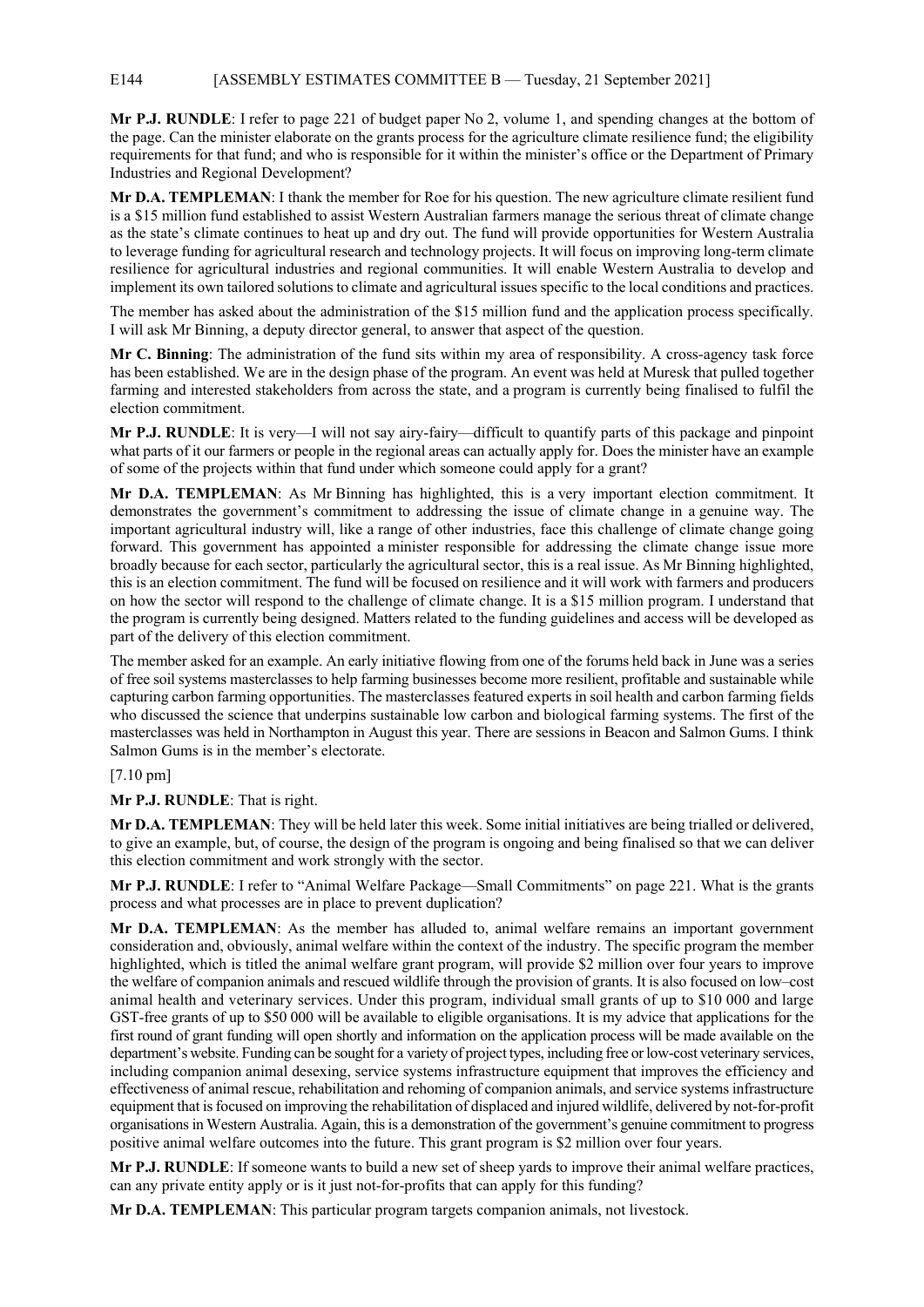**Mr R.S. LOVE**: Is the package to target companion animals in any way linked to the impending puppy farming legislation? Is that part of that rescue package for dogs et cetera?

**Mr D.A. TEMPLEMAN**: It is relevant in terms of the wider package of enhanced animal welfare. The puppy farming proposal is specifically focused on puppy farming practices, and the aspiration to prevent that from happening or puppy farming continuing. But this is a mechanism within the government's broader animal welfare focus.

**Mr R.S. LOVE**: The initial response to the question was that the package would involve some grants for animal rescue. Is that only for domestic animals or is that available for wildlife et cetera?

**Mr D.A. TEMPLEMAN**: Eligible organisations may include animal shelters, wildlife carers, rehabilitation centres, companion animal foster care and rescue networks, veterinary clinics, universities, and local governments that might be undertaking low-cost desexing, microchipping or veterinary care programs. Those include wildlife considerations, but, of course, the companion animal focus is one of the key focuses of that program.

**Mr R.S. LOVE**: I refer to the election commitment "Backing North Wanneroo Agriculture" under "Spending Changes" on page 221. A total of \$750 000 has been allocated—\$500 000 this year. What will that deliver?

**Mr D.A. TEMPLEMAN**: The City of Wanneroo has a substantial agricultural sector, with more than 100 horticultural growers. It is a very valuable source of fresh fruit and vegetables for the Perth market in particular. It includes poultry farming and egg production as well as nurseries that supply turf, cut flowers, and plants to retailers and the landscape gardening sector. It is an important contributor to the local Wanneroo economy, as well as to the broader economy. Rainfall levels in the state's south west, including Perth, have significantly declined in the last 30 years. That has enhanced competition for limited groundwater, meaning it is becoming an increasingly important issue for Wanneroo growers. The sum of \$600 000 has been approved for the water efficiency infrastructure, technology and soil amendment grants program—these are all part of that program—and \$150 000 to support the City of Wanneroo's local planning processes to maintain and protect agriculture in north Wanneroo, consistent with the North Wanneroo Agriculture and Water Taskforce's recommendations. This is also an example of the government fulfilling its election commitment to support north Wanneroo agriculture. It is an important consideration, given the issues that face that agricultural area.

**Mr R.S. LOVE**: When the minister said that the largest part of that allocation will go towards more efficient water infrastructure, given the scale of some of the operations in that area, it is not a very large amount of money for that entire region. Does the minister think that will actually be effective in addressing what is a very serious water situation in that area due to the over-allocation of the Gnangara mound?

#### [7.20 pm]

**Mr D.A. TEMPLEMAN**: As I said, I am advised that the North Wanneroo Agriculture and Water Taskforce made a series of recommendations, and the grants program that sits within this strategy was a direct result of the recommendations of that task force. As we know, the water issues that have faced and continue to face the growers' area are compounded by climate change impacts. We know that rainfall has decreased and reliance on groundwater continues to be problematic because there are issues with the groundwater. These grants and targeted commitments are influenced by the recommendations of the task force. Consultation with growers has been an important part of the process.

**Mr P.J. RUNDLE**: I refer to the table "Spending Changes" at page 221 and the heading "Election Commitments". One of the line items under that heading at page 222 is "Small Commitments", which has a figure of \$13.379 million. Can the minister clarify what these small commitments are?

**Mr D.A. TEMPLEMAN**: Small commitments shows a figure of \$2.644 million in 2020–21 and then a figure of \$13 379 million in 2021–22. On 10 May 2021, cabinet endorsed the Expenditure Review Committee's recommendations on the agency allocation of funding of the small grants program. That program approved 510 small grants to various regions in Western Australia. I will go through them very quickly. There were nine grants to the Gascoyne, totalling \$633 000; 54 grants to the goldfields–Esperance region, totalling \$1 354 500; 41 grants to the great southern, totalling just over \$1.3 million; 45 grants to the Kimberley, totalling nearly a million; 26 grants to the midwest, totalling \$1.2 million; 88 grants to the Peel region, a very important region, totalling \$2.3 million; 86 grants to the Pilbara, totalling nearly \$1.2 million; 105 grants to the south west, totalling just over \$4 million; 41 grants to the wheatbelt, totalling \$2.2 million; and 15 metro grants, totalling \$744 000. As at 16 September, last week, 406 of those 510 grants have been executed, with \$7.1 million paid to recipients; and five of the projects have been completed. That is the breakdown, if you like, of those small grants, and it looks as though every region has done pretty well.

**Mr P.J. RUNDLE**: From that breakdown, it sounds as though they were distributed through the development commissions. Did all those various applications have business cases?

**Mr D.A. TEMPLEMAN**: My understanding is that grants under \$200 000 are subject to a funding agreement and then for anything above that figure a more complex business case was required.

**Mr P.J. RUNDLE**: I refer again to the table "Spending Changes" and the heading on page 222, "New Initiatives". I want to ask a question on the line item "Carbon Farming and Land Restoration Program", which is about halfway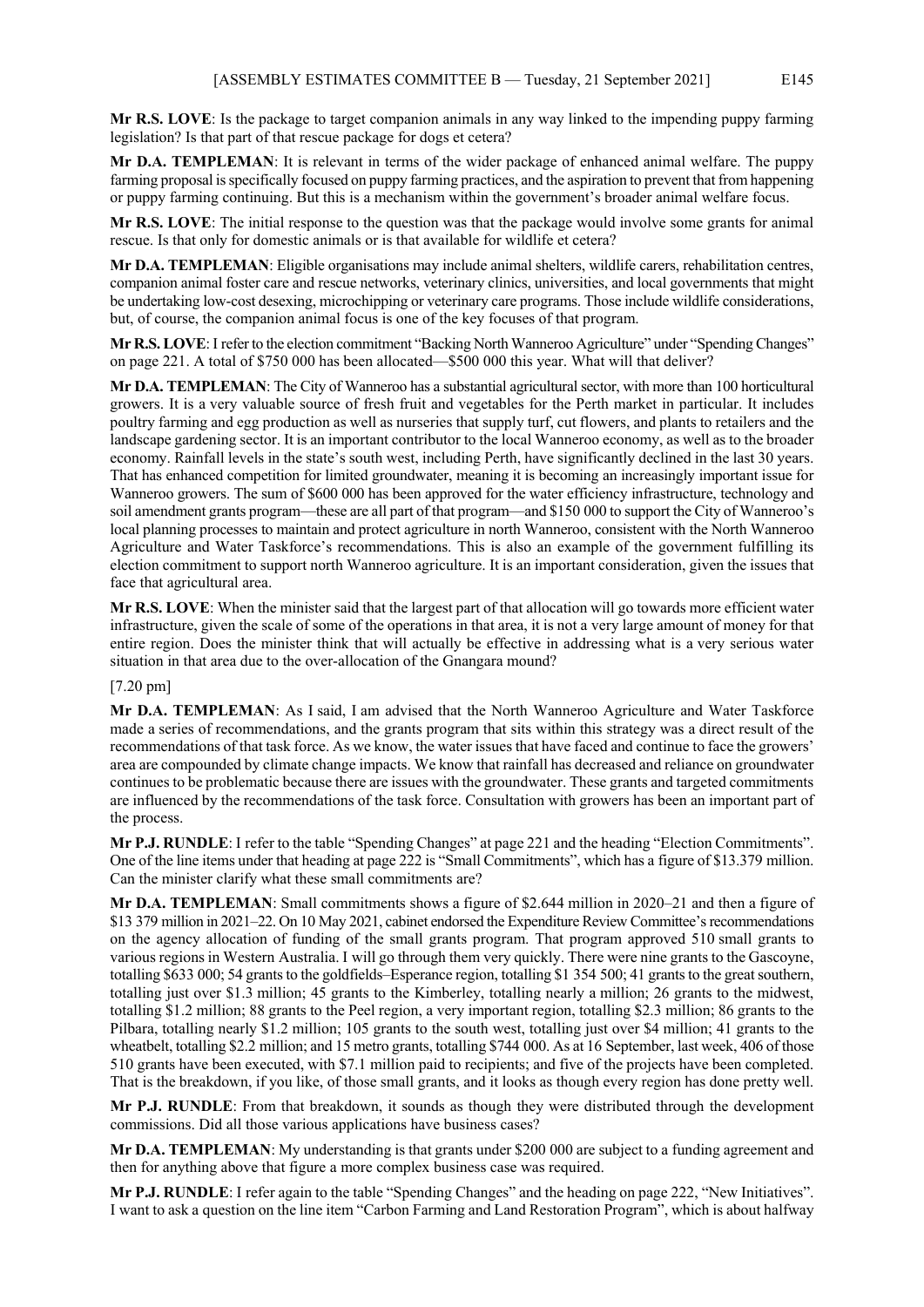# E146 [ASSEMBLY ESTIMATES COMMITTEE B — Tuesday, 21 September 2021]

down the page, just under "COVID-19 Response". I refer to the expression-of-interest process that is underway. Can the minister tell me how the co-benefits will be assessed and how activities that are excluded from funding will be monitored and audited?

**Mr D.A. TEMPLEMAN**: Yes. I am very happy to ask Mr Binning to respond to that question from the member.

**Mr C. Binning**: The land restoration fund has a documented set of criteria for each benefit and they range between Aboriginal engagement, salinity mitigation, biodiversity conservation, farm activity and carbon capture. Projects are assessed against those defined criteria by technical experts. They are then referred to a global panel that looks at their overall value and assesses the net benefits relative to the cost of the carbon capture. Projects are also evaluated against their overarching feasibility and practicality and the ability to secure the outcomes in the long term. They are then ranked and recommended to the minister for funding. Essentially, three streams are available. One stream provides funding for up-front works, with the value of the grant to be repaid in ACCUs—Australian carbon credit units—as they are accumulated. The second stream seeks soil carbon projects in lower rainfall areas. The final stream is for more innovative projects for which methodology does not currently exist.

**Mr P.J. RUNDLE**: Is the minister confident that we have processes in place to measure the results of a program like this from start to finish? It is a very hard one to quantify, quite frankly. I guess the question is: what processes have been put in place to measure carbon capture benefits et cetera?

**Mr D.A. TEMPLEMAN**: I am happy for Mr Binning to respond.

**Mr C. Binning**: In relation to carbon capture, the projects must use an established methodology that is recognised by the Clean Energy Regulator, which is the commonwealth body that oversights these things. Those standards are really quite rigorous and involve a commitment to ongoing monitoring. The credits are essentially dependent on that monitoring occurring. In addition, the projects that are citing other benefits that I mentioned earlier will have an ongoing monitoring regime proposed as part of the expression-of-interest process.

**Mr P.J. RUNDLE**: With the imminent shutdown of the forest harvesting industry in the south west, is this project targeted at that area at all? Further, there appears to be a significant drop-off in funding in the forward estimates. It is a two-part question, if you like.

**Mr D.A. TEMPLEMAN**: The answer to the first part of the question is that I am advised no; that is not relevant to the old-growth forest decision recently announced by the government. I do need to highlight that this particular program is part of a suite of measures that support the Western Australian government's climate policy, which this government takes very seriously. In many respects, because of the lack of leadership nationally in the climate change debate, Western Australia, as demonstrated by Mr Binning's answer, has a range of programs, including this one, that are very rigorous and well referenced to standards. I am confident that this will be an important program as part of a suite of climate change-related responses by the government as part of its climate change policy.

## [7.30 pm]

**Mr R.S. LOVE**: In the item the member for Roe referred to, the carbon farming and land restoration program, there appears to be about \$8.5 million across the forward estimates along with what has already been expended, yet the third paragraph under "Significant Issues Impacting the Agency" on page 223 refers to a \$15 million carbon farming and land restoration program. The member for Roe pointed out that the expenditure seems to drop off through the forward estimates. Is there more to this program further forward? Where is the other \$6 million or so?

**Mr D.A. TEMPLEMAN**: I am happy for Mr Binning to respond.

**Mr C. Binning**: I am advised that the remaining funding will sit on the balance sheet of the Rural Business Development Corporation. The reason is that that is the value that is anticipated to be generated in carbon credit units. They are marketable. The principle behind the scheme is that a landowner applies and they get funding up-front to undertake the work. But then as the carbon credits are accumulated, they are repaid to the Rural Business Development Corporation, which holds them and sells them for the benefit of the state or holds them as an asset of the state. Funding falls off in the forward estimates simply because the initial phase of the program is exhausted over the forward estimates. This is a new program. We will learn an enormous amount through the delivery of the program. It will be evaluated and the government will consider its successes.

**Mr R.S. LOVE**: That would imply that the carbon credits are held by the state, not by the landowner, if they are returning that money to the corporation.

**Mr C. Binning**: I have just been corrected by our chief financial officer that they will be held on DPIRD's balance sheet initially. The funding will be recouped in part to government through the provision of Australian carbon credit units. Depending on the nature of the project, it is likely to generate carbon credits that are in excess of the initial funding that was provided. As a result, the carbon benefits will be shared between the state, which has provided the up-front funding, and the landowner, who will generate carbon credits over and above. The numbers seen in the estimates reflect our first estimate of that balance of funding between those carbon credits that will be held on our balance sheet or pay for benefits from the land managers. In the process of identifying the projects, we will find the reality of that division.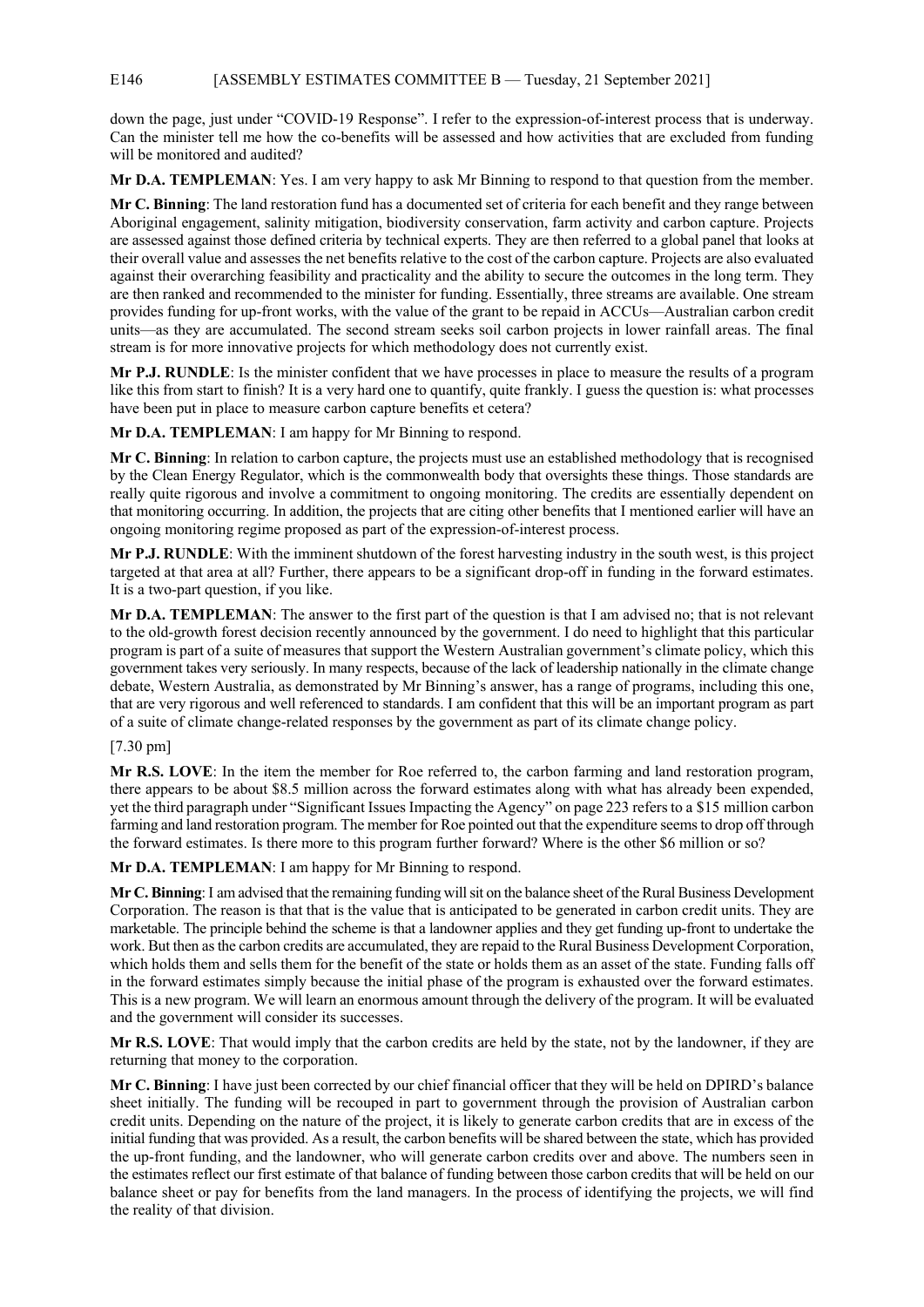**Mr R.S. LOVE**: My understanding is that there was a similarly named program in Queensland that this had been modelled on, but I am not so sure that that is the same process of retention of the carbon credits by the state. Can Mr Binning comment on whether this is a model that is followed in other states and has been successful?

**Mr C. Binning**: The member is quite correct that the experience with the Queensland fund was drawn upon in the design of this program. I do not have with me today the detail of the arrangement through which those credits are held. If the member would like it, I would have to follow that up.

**Mr R.S. LOVE**: In the model that exists there—correct me if I am wrong—there is a co-payment for both the actual carbon credits and environmental improvements. The rationale is that small-scale carbon projects are almost impossible to get off the ground because of the complexity of the registration process et cetera, which is the service the department is providing, but now that I have learnt how the department is setting this up, I am unsure just how successful this will be. Will the department monitor the uptake and perhaps be willing to reassess the retention of carbon rights by the state into the future, or at least the mix it is using? As a farmer, what is described there does not keep me awake at night with excitement. Is there a process whereby this will be assessed in terms of uptake and perhaps reassessed in terms of the conditions, if the uptake is quite small?

**Mr D.A. TEMPLEMAN**: The program is new. Obviously, the delivery and implementation of the program will also be guided by uptake and ongoing evaluation of the program's effectiveness, and that will help to shape the program into the future. It is an important new initiative, effectively. As I said earlier, it is part of a suite of programs, projects and initiatives focused on addressing the climate change challenge through our Western Australian climate policy.

**Mr R.S. LOVE**: The third paragraph—the same significant issues paragraph—refers to the carbon resilience fund, which my colleague raised earlier. Is the climate resilience fund purely a grant round or an assistance round for outside agencies, farmers et cetera to use, or does the department consider that that is a fund that it might also tap into in terms of research and innovation in the space of climate resilience?

**Mr D.A. TEMPLEMAN**: The agriculture climate resilience fund and the carbon farming and land restoration program are both \$15 million commitments that are focused on supporting the primary industries in responding to the climate change challenge. The department is absolutely focused on working with farmers and producers and in the natural resource management sectors to meet the challenges that we face with climate change going forward. It is an important collaboration and partnership that the government has committed substantial funding to in both of these programs. It is a demonstration of the government's commitment to working with the agriculture sector in the role it needs to play, and will play, and how it responds to the climate change challenge. I am confident, and I know the minister who I am representing here tonight recognises clearly, that the industries that her portfolios cover will play a critical role in the overall response of the state to the climate change challenge, which I think most people recognise is a real challenge to our economy, our lifestyle and, indeed, our existence into the future.

# [7.40 pm]

**Mr R.S. LOVE**: I have a further question on the carbon farming and land restoration program. What methodologies are acceptable to that program? Is any methodology acceptable to the federal government or through ACCUs, or is there some specific program?

**Mr D.A. TEMPLEMAN**: I am happy for Mr Binning to respond.

**Mr C. Binning**: Under the first stream of programs, both soil program and vegetation carbon projects would need to utilise a methodology that is recognised by the Clean Energy Regulator. Under the second funding stream, innovative projects that point to new methods and new ways of catching carbon would be recognised. In those cases, ACCUs would not accumulate but a more rigorous monitoring and verification process would be put in place, with the anticipation that successful projects would inform future methodologies.

**Mr R.S. LOVE**: In effect, there is some level of research and capacity built into the program to enable new methodologies to eventually be adopted. Is Mr Binning saying that some payments would be made on the basis of some forecast of the sequestration of carbon and some bespoke method of measurement which, over time, the department would hope would then be accepted by the regulator?

**Mr D.A. TEMPLEMAN**: I am happy for Mr Binning to respond.

**Mr C. Binning**: Under the second stream, our focus is to encourage innovation and new insight but in partnership with land managers through real on-ground works. The principle applies that a project proposes something innovative, a methodology for verifying the carbon captured is proposed and that is then tracked and monitored over the life of the project, with an emphasis on the monitoring, the research learnings and also the insights for the development of new methodologies.

**Mr R.S. LOVE**: I have one further question on this same paragraph, going back to the resilience fund. Could the minister perhaps outline some examples of what might be expected to be funded in that area? I am at a bit of a loss to understand the difference between the two. Perhaps the minister could give some examples of what we are talking about.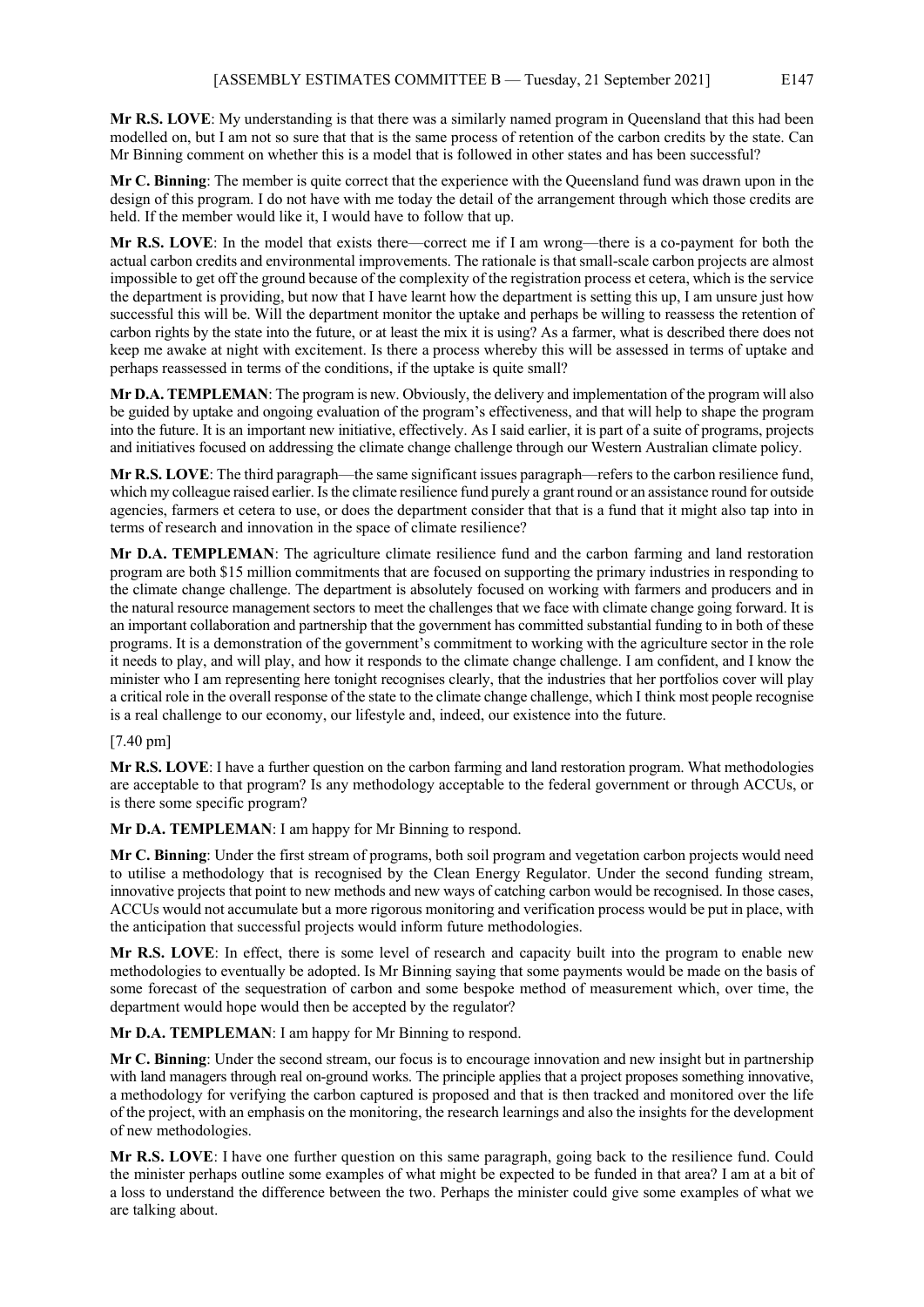#### E148 [ASSEMBLY ESTIMATES COMMITTEE B — Tuesday, 21 September 2021]

#### **Mr D.A. TEMPLEMAN**: I am happy for Mr Binning to respond.

**Mr C. Binning**: A key priority of the fund will be to explore the potential of Western Australian soils to store carbon. This issue is hotly contested and favoured throughout the scientific community.

**Mr R.S. LOVE**: To clarify, is that the Western Australian agriculture climate resilience fund?

**Mr C. Binning**: Yes. There will be initial work, as has already been outlined, through the soil masterclasses, which explore different ways in which farmers are seeking to secure and sequester carbon in the soil profile. Further work will involve research data in field testing around the potential of Western Australian soils to capture soil carbon.

The other thing that the fund will do is provide opportunities for leverage with federal government funding, including through the national drought fund.

**Mr P.J. RUNDLE**: I want to ask a question about the line item "Enhancing Biosecurity and Emergency Response" on page 222. A little further up the page is the line item "Biosecurity Incidents and Emergency Response", which was allocated nearly \$12 million last year. That has now disappeared. Does this new line item replace the original one?

**Mr D.A. TEMPLEMAN**: Obviously, our WA biosecurity system is critical in terms of maintaining and growing the state's prosperity, given that the state's \$11 billion agriculture and fisheries industries and its natural resources underpin important industries. WA is currently struggling to address increasing biosecurity threats to some of its assets. The 2018 *Opinion on ministerial notification: DPIRD capability review* showed that its biosecurity operations were being placed under further stress. Total funding of \$15.1 million was approved over the next four years to implement phase 1 of the project. I understand that over the next four years, this commitment of \$15.1 million will increase our capability and capacity in emergency preparedness for biosecurity threats. It will also assist in boosting our early detection surveillance capacity, which will then enable us to respond to biosecurity incidents and incursions. The COVID-19 pandemic has demonstrated the impact that biosecurity incursions can have on industries and communities, and also underpins the importance of early detection and rapid response to pest and disease incursions.

**Mr P.J. RUNDLE**: I understand that 22 new FTEs are proposed. How many of those will be regionally based and in what locations?

**Mr D.A. TEMPLEMAN**: I am advised that the funding will support 22 FTEs. Their role will be to increase the department's emergency preparedness for future responses to biosecurity incidents. That will include responding to incidents and emergencies and developing testing and response plans to known significant threats. The allocation of those FTEs is ultimately for the determination of the director general and the department. I am happy for Mr Addis, the director general, to add further to my answer.

**Mr R. Addis**: Biosecurity is one of our functions that is more regionally deployed on average. Although we have not yet defined exactly where these 22 new FTEs will be based, I expect that trend to continue. Obviously, the surveillance stuff is materially regionally based. That is all yet to be defined.

I might make a comment on the importance of the new resources. As a department, we have struggled with the increasing incidence of biosecurity responses in recent years. It has gone from being every now and again to being constantly in response mode, and sometimes having multiple responses in train at any one time. Part of this new resource and these new FTEs gives us a dedicated response capacity so we do not have to dip into other functions to respond all the time. It is a pretty important step forward for us. We need to make sure that we make it a winner.

**Mr P.J. RUNDLE**: Will the positions be focused solely on biosecurity or will some animal welfare duties be blended in there?

[7.50 pm]

**Mr D.A. TEMPLEMAN**: I am advised that it is all biosecurity-focused.

**Mr P.J. RUNDLE**: Okay, thank you. Can the minister confirm that there has been no reduction in the ordinary recurrent budget allocation for biosecurity, obviously net of this \$15.1 million over the forward estimates? Are there any other changes?

**Mr D.A. TEMPLEMAN**: The commitment, which includes the FTE commitment, continues into the forward estimates and effectively means more bodies on the ground, doing the important work associated with protecting our assets in a biosecurity context. I was interested to see the swift and effective responses and efforts to eradicate the Queensland fruit fly, which of course had a direct cost-saving benefit for the industry. The department made efforts in 2020 to focus on up to six biosecurity incidents including the Queensland fruit fly. That alone has saved the state's horticultural industry an estimated \$38 million annually in lost production and market access. Mr Addis, the minister and the government have taken the issue of biosecurity very, very seriously and have resourced it in this budget. Efforts to respond to biosecurity challenges like the Queensland fruit fly demonstrate how important it is and what it can do to mitigate losses in various industries—in the case of fruit fly, the particular produce that is susceptible to that pest.

**Mr P.J. RUNDLE**: Is the minister comfortable with the protocols that are in place to coordinate with the federal government for any biosecurity emergency responses or the like that are required, in which both state and federal jurisdictions need to work together?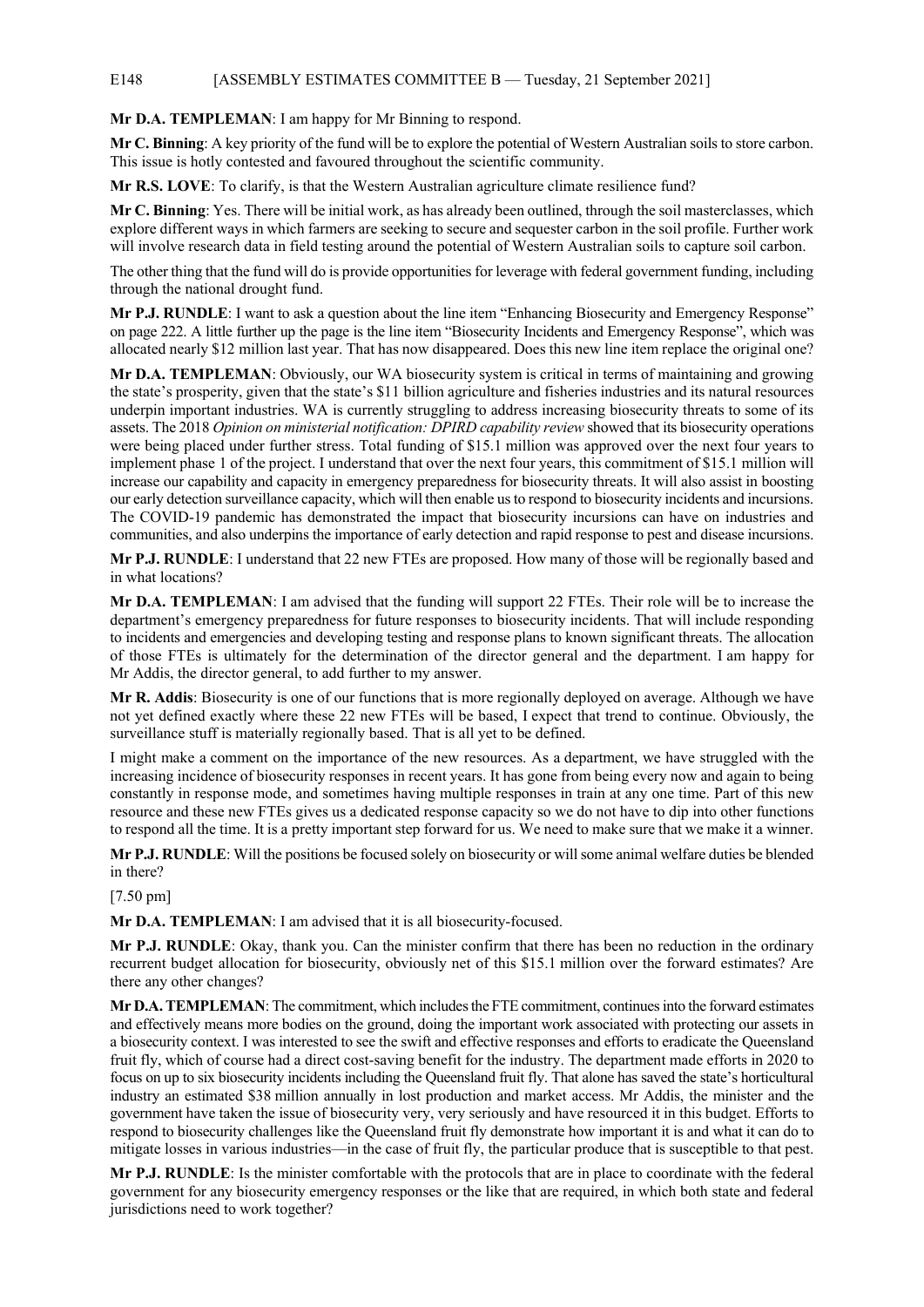**Mr D.A. TEMPLEMAN**: I will make an initial comment, then I will ask Mr Addis to respond. Obviously, the state will always seek to work in collaboration with the federal authorities, including the federal government, in respect of biosecurity issues. Clearly, a strong policy position is important. In many ways, Western Australia is fortunate, which I think has been demonstrated in the COVID experience, in that our natural barriers with the eastern seaboard have worked in our favour, and they can also work in our favour in terms of other biosecurity issues. Minister MacTiernan fiercely defends the state's position, but also advocates strongly for collaboration with the federal government and federal authorities with regard to biosecurity.

Ultimately, we can see a range of examples around the world in which nations are not as advantaged as we are, being an island nation. I have always been interested in the whole issue around bees, for example. I think the issues affecting bees are fascinating, and their importance to the agricultural sector. I will ask Mr Addis to add to my meandering comments on this matter.

**Mr R. Addis**: Thank you, minister. In recent times I suppose the relationship between the commonwealth and state biosecurity regimes has gained some focus, particularly through national incursions like the khapra beetle, which we have been grappling with for the last 12 months or so. As the minister alluded to, Minister MacTiernan has pushed very hard for biosecurity to be top of the priority list nationally with her interstate and commonwealth colleagues, and I think we have seen that being picked up; it is now one of the top four issues on the agriculture ministers' agenda. We have also seen some additional investment and effort from the federal government in terms of its biosecurity capabilities, which we think is well and truly welcome and somewhat overdue. We are working very closely with the commonwealth on these issues. As I said, it has come into sharper focus recently. It might be worth getting a bit more specific commentary from Mia Carbon, who is the executive director of biosecurity.

**Mr D.A. TEMPLEMAN**: I am happy to ask Ms Carbon to make some additional comments regarding this matter.

**Ms M. Carbon**: There are well-established mechanisms in place for managing biosecurity risks across impacted governments and industry, including cost-sharing arrangements that we regularly exercise with the commonwealth government to manage biosecurity risks in Western Australia.

**Mr R.S. LOVE**: I think perhaps what the member for Roe was referring to was some incidents where there were problems with negotiating our way out of a biosecurity situation. We had potato psyllid some years ago and there was no way of getting our product sold, as I recall. There was a bit of a breakdown there between the commonwealth and state agencies, at that stage. Has that been addressed?

**Mr D.A. TEMPLEMAN**: I am happy for Mr Addis to respond.

**Mr R. Addis**: Yes, the tomato potato psyllid incident started, I think, in 2016, from memory. That clearly was a challenge for WA and other states. It took some significant working through, and I think as a result of that we certainly reflected upon our approach to our biosecurity function, and particularly to the way in which we worked with our jurisdictional colleagues on those sorts of things. I think relations are, in that regard, significantly better than they perhaps were at that time, and we are very conscious that we have to maintain that. Again, Mia Carbon has been involved from the get-go with that process, so it might be something she has further comment on.

**Ms M. Carbon**: Domestic trade is not determined by the commonwealth government; it is determined by the relevant jurisdictional government. It certainly is the case that when a new quarantine pest or disease is detected in one jurisdiction, other jurisdictions have the ability to put up border controls to protect themselves from the incursion of that pest or disease. Those border controls need to be scientifically valid and supported by evidence of absence of the pest or disease in that jurisdiction, so it is quite common that early on in a response, there are quite strict controls, and they reduce with time as the combat jurisdiction deals with that pest and as more surveillance is done in other jurisdictions. Western Australia also has the ability to exercise that to protect our industries from biosecurity incursions that occur elsewhere in the country. But absolutely, we work nationally to try to minimise the impacts of those incursions on both industry and consumers, wherever possible.

**Mr M. HUGHES**: I refer to page 222. I would like the minister to outline the application of the funding for growth in partnerships for wine and oats. How will this funding help drive the sectors?

[8.00 pm]

**Mr D.A. TEMPLEMAN**: It is an important initiative. The budget provides \$13.1 million to drive the growth of two priority sectors—that is, wine and oats—in partnership with industry. The wine industry export growth partnership is a \$6 million project to boost wine exports and create local jobs. This budget will deliver over \$3 million to fund the election commitment to establish the partnership, with industry matching the funding to deliver the five-year program. The program is aimed at driving export competitiveness to increase the value of Western Australian wine exports. It is focused on driving that to \$117 million annually by 2025. This represents a 50 per cent increase, so it is an important aspiration. In the first phase of the project, Wines of Western Australia will commission a study to identify market and consumer trends to determine the best way to position WA's premium wines in international markets. It will also conduct workshops and extension activities to encourage more Western Australian wine producers to consider export opportunities. The partnership will also boost the research capacity in terms of WA wine quality and provenance.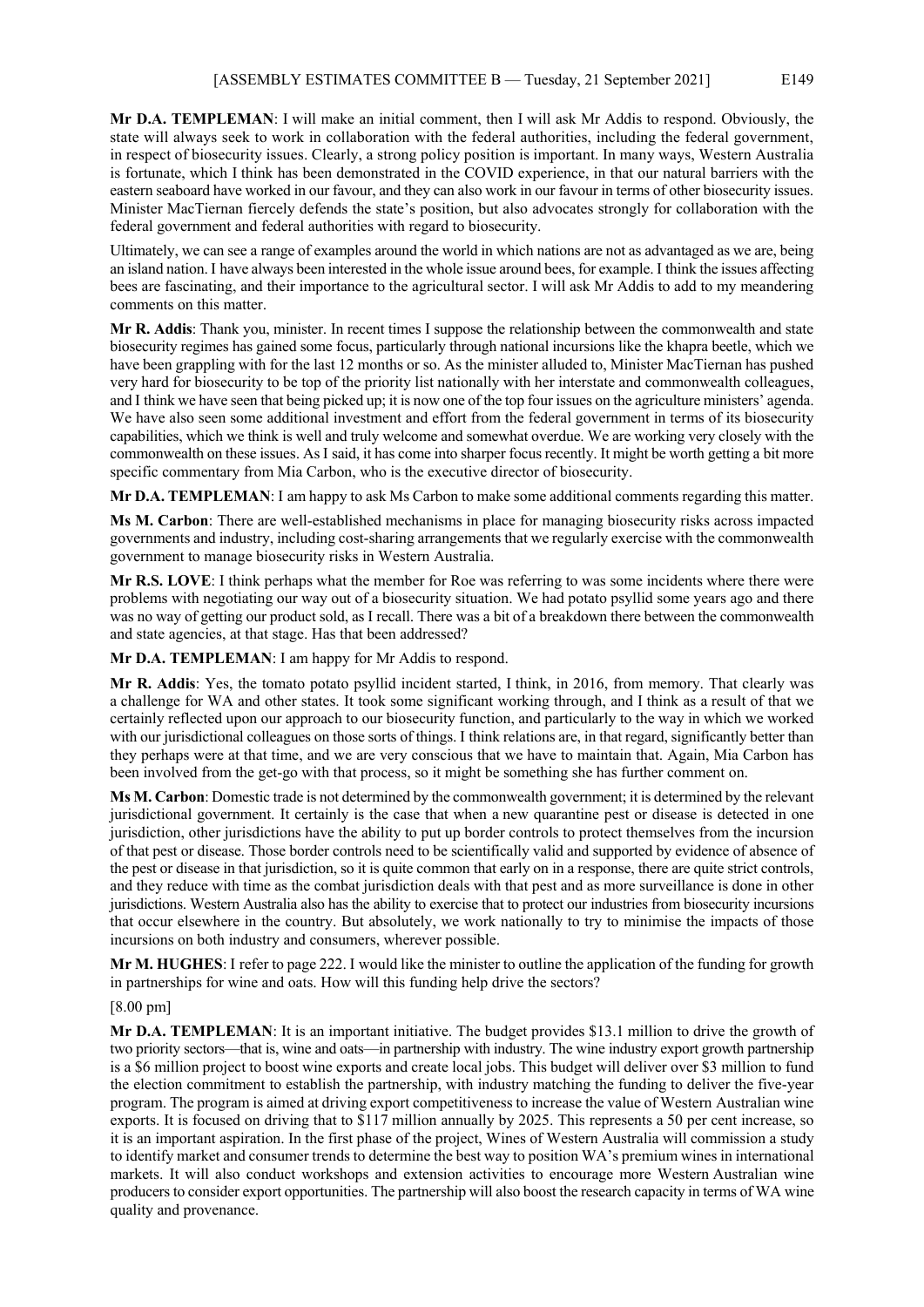#### E150 [ASSEMBLY ESTIMATES COMMITTEE B — Tuesday, 21 September 2021]

The \$10.1 million processed oats industry growth partnership is focused on increasing local processing to double the value of oat grain in the oat grain industry. That funding will leverage co-investment from the Grains Research and Development Corporation, InterGrain, AgriFutures Australia and the oat-processing sector. Earlier this year, it was announced that WA-based cereal breeder InterGrain will lead the national oat-breeding program, with Western Australia to become a centre of excellence in oat research and development, so it is very significant. Again, it is a very significant and important election commitment and new funding.

**Mr M. HUGHES**: I am particularly interested in how we will engage with wine producers. Will the department make contact with individual producers? How will that be dealt with?

**Mr D.A. TEMPLEMAN**: There are a number of wine producers in Western Australia, some of them very well-known and some of them emerging. I am advised that the aim will be to engage wine producers in a variety of ways. There has already been the first phase of a project, which involved some workshops that were effectively focused on enhancing the aspiration of wine producers to look at export as a genuine option for their wine-growing business. I am assuming that many of our wine producers, particularly some of the emerging ones, have focused on the domestic market. But we know that our wines are some of the best in the world and sought after. Indeed, opening up opportunities for our Western Australian wine producers into export markets internationally is a very worthy aspiration and, of course, there is funding in this program to support that. There are some wine industry cooperatives— Wines of WA. Working with organisations such as that will be important. I think it is very exciting.

**Mr M. HUGHES**: I want to make sure —

**The CHAIR**: Member for Kalamunda, wait for me to give you the call.

**Mr R.S. LOVE**: I refer to service 6, "Agricultural and Fisheries Biosecurity and Integrity" on page 229, which states —

This service focuses on maintaining and enhancing Western Australia's biosecurity status and meeting national and international commitments. It also includes integrity matters such as animal welfare …

From looking at the cost of services, I see that there seems to be quite a spike in last year's estimated actual amount over the budgeted amount. I am wondering what the reason is for that. I see that there is a note at the bottom of the page that refers to the net cost of service, but also the total cost of service is there. Is that an increase? Can the minister enlighten me on the reason for that?

**Mr D.A. TEMPLEMAN**: The increase in the total cost of service from the 2020–21 budget figure to the 2020–21 estimated actual figure is mainly attributable to an increase in the number and cost of emergency incidents, with the main cost relating to the Dalkeith and Coolbellup Queensland fruit fly outbreaks, which got quite a lot of attention. The Dalkeith and Coolbellup Qfly outbreaks cost \$11 million. It also includes grants of \$2 million to those affected by tropical cyclone Seroja.

Regarding the difference between the estimated actual figure and the 2021–22 budget target, I think it is important to note that, by their very nature, emergency incidents are not budgeted, and this is reflected in the decrease from the 2020–21 estimated actual figure to the 2021–22 budget target. I hope that explains that variation in the figures.

**Mr R.S. LOVE**: The minister mentioned that those emergencies took some of the extra funding and there is a smaller amount budgeted for this year. Given the recent news about the bovine Johne's disease find, if you like, in Western Australia and the change in status of that disease in Western Australia, I am wondering whether there is any consideration at the moment about what extra impost that might have on the cost of services since the budget was written?

**Mr D.A. TEMPLEMAN**: I think the expertise of Ms Carbon will be appropriate to answer the question.

**Ms M. Carbon**: The current regulatory program for bovine Johne's disease in Western Australia is already industry determined and industry funded, so there will be no change in the net cost of service as a result of that. The department will be working very closely with industry to develop a support package around information for WA cattle industries, but that will be managed within our normal services.

**Mr R.S. LOVE**: That was in relation to direct costs for the cost of services for biosecurity, but on this matter, it also refers to meeting international commitments and standards. Are there any implications for the industry from loss of markets or potential impacts on things like particular live export markets, for instance, from the declaration or the change in status of Johne's disease?

**Mr D.A. TEMPLEMAN**: I am sure Ms Carbon will be able to contribute with an answer to this one.

**Ms M. Carbon**: There is no impact on access to markets at an industry level. Some of our export markets have requirements for Johne's disease at a property or herd level, but loss of the JD status of Western Australia at a state level will not impact those markets. It is also important to recognise that Johne's disease is already endemic in sheep in Western Australia and has been for some time. Our international markets do not differentiate between the strain of Johne's disease. Market requirements are set at a disease level, so any Western Australian cattle producers who are impacted by the sheep strain will already have those market access implications.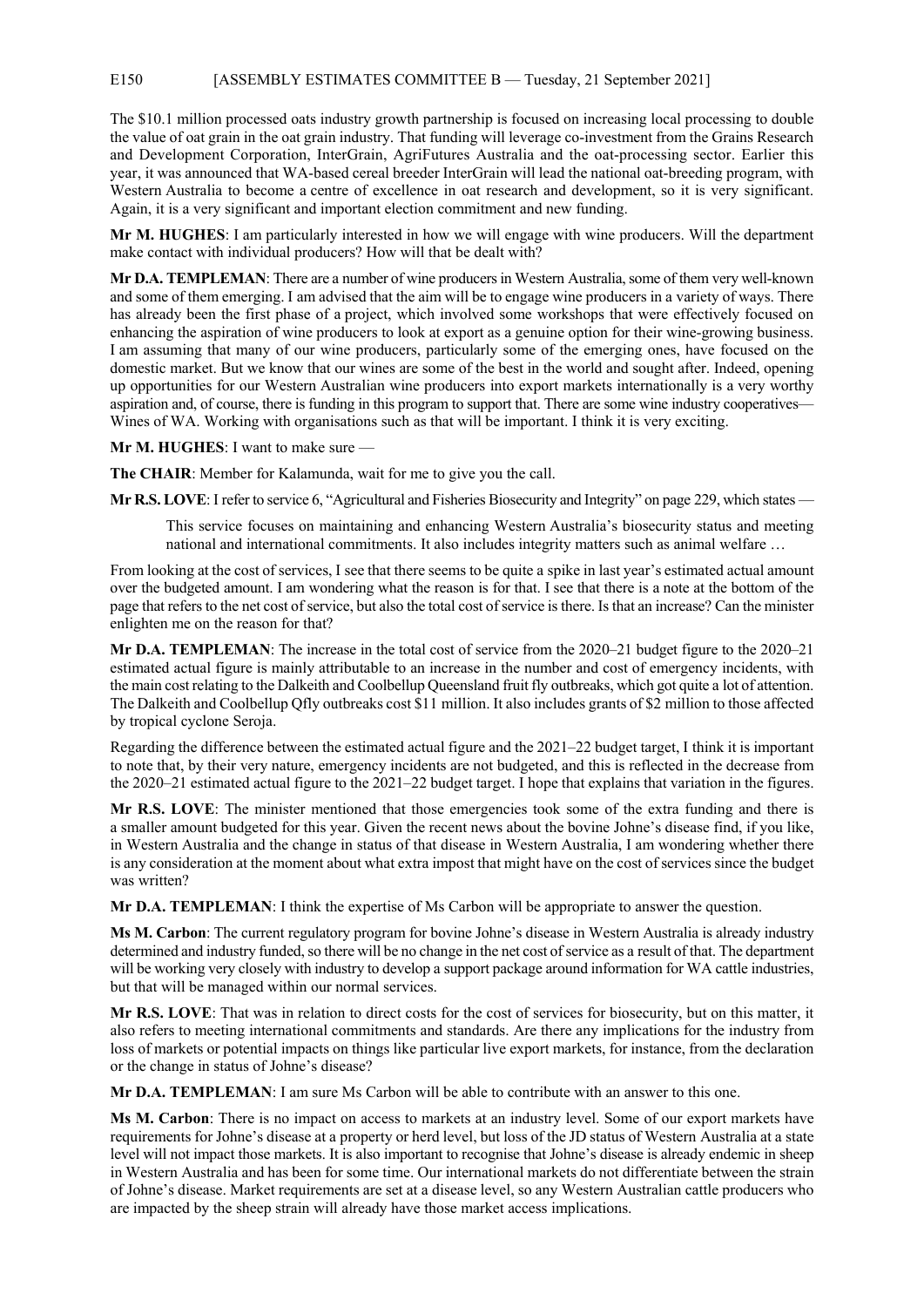[8.10 pm]

**Mr R.S. LOVE**: I have one further question on bovine Johne's disease. Does it in any way preclude trade from the tropics of Western Australia to the south or does the change of status apply right across the state?

**Ms M. Carbon**: Currently, the Johne's disease regulatory control program operates at a state level and the change in regulation will also be at a state level. There is no suggestion that there will be any intrastate movement conditions.

**Mr P.J. RUNDLE**: On page 222 is line item "Western Australian Wild Dog Action Plan 2021-2025" and a budget estimate and forward estimate for each year of \$2.3 million. On page 232 is line item "Wild Dog Action Plan" with a budget estimate this year of \$3 million followed by three lots of \$1 million. Can someone clarify the differences in that expenditure?

**Mr D.A. TEMPLEMAN**: I thank the member. I am advised that the first figure is recurrent and the second figure is capital.

**Mr P.J. RUNDLE**: I have a further question. Noting funding issues that have been raised by the Carnarvon Rangelands Biosecurity Association with the Minister for Agriculture and Food, can the minister confirm that funding has been allocated to offset the reduction in the declared pest rate?

**Mr D.A. TEMPLEMAN**: Does the member have a budget line for that?

**Mr P.J. RUNDLE**: No. It is really under the "Wild Dog Action Plan" line item.

**Mr D.A. TEMPLEMAN**: Is it specific to Carnarvon? Can the member give us more detail?

**Mr P.J. RUNDLE**: My understanding is that there has been a reduction in funding and that the Carnarvon Rangelands Biosecurity Association needs funding to meet its biosecurity commitments for the forthcoming financial year.

**Mr D.A. TEMPLEMAN**: Although the member did not necessarily make the correct reference, because I like him, I will ask Mr Addis to respond to his question in a broad context.

**Mr R. Addis**: I think the member is referring to the reduction in declared pest rates based on the Valuer-General's elevated pastoral lease fee valuations that have been subject to objections from a significant number of landholders. The effective declared pest rate for some recognised biosecurity groups has been reduced more significantly than anticipated. The Carnarvon Rangelands Biosecurity Association being a case in point. We are working pretty hard. We could not foresee that and nor could the RBGs. It has been out of our hands, so we have been in react-and-respond mode. We have done our best to work with those RBGs to mitigate it. We are working to try to cover some of the gap. Although we are somewhat optimistic that we can help to close the gap, we are not quite there yet. I think that is pretty much where we are at.

**Mr P.J. RUNDLE**: I have a further question. Minister, earlier today I brought up the state barrier fence and the Esperance extension. Can the minister outline why there have been significant delays to the completion of this project—it is not really "completion"; the project has barely begun.

**Mr D.A. TEMPLEMAN**: Does the member have a line item reference?

**Mr P.J. RUNDLE**: It is under the "Wild Dog Action Plan" line item.

**Mr D.A. TEMPLEMAN:** Is it specifically about the barrier fence?

**Mr P.J. RUNDLE**: It is on page 222 or 223; whatever page the minister would like.

**Mr D.A. TEMPLEMAN**: I will ask Mr Addis to respond to the question.

**Mr R. Addis**: I will probably ask Ms Carbon to fill in any gaps I do not cover properly. Clearly, the Esperance barrier fence is a very high priority and that is reflected in the funding committed to this task. I think the member is pointing to the importance growers down that part of the state put on this infrastructure. It is a complex task. Multiple forms of land tenure are required to be freed up to complete the Esperance extension. There are multiple native title groups to consult, and environmental and heritage processes and approvals that are required. It has proven to be very complex. We are making really good progress, certainly on the larger part, with the Tjaltjraak traditional owners, who are constructively engaged. The eastern end of the extension fence is on part of Ngadju native title. We have been experiencing what I describe as administrative difficulties. It has been very difficult to engage with them, so we are looking at plan B options to ensure that the western and smaller part of the extension can be completed. We are optimistic that we will make significant progress in the next short while on the larger chunk and we will be able to get moving with construction. We have continuing concerns about the western end. As I said, we need to make sure that we have backup plans in place for the other part.

**Mr D.A. TEMPLEMAN**: I am happy for Ms Carbon to add.

**Ms M. Carbon**: Following the construction of the initial 63 kilometres of fence extension, construction has paused while native title negotiations have been underway. They have been progressing well and we hope to be able to continue that construction soon. In the meantime, we have undertaken procurement for options to build on the existing road reserves that do not require native title. We have also been working with local sheep producers to look at the option of a cell fence for some producers on the eastern end to allow for progress of that construction as well.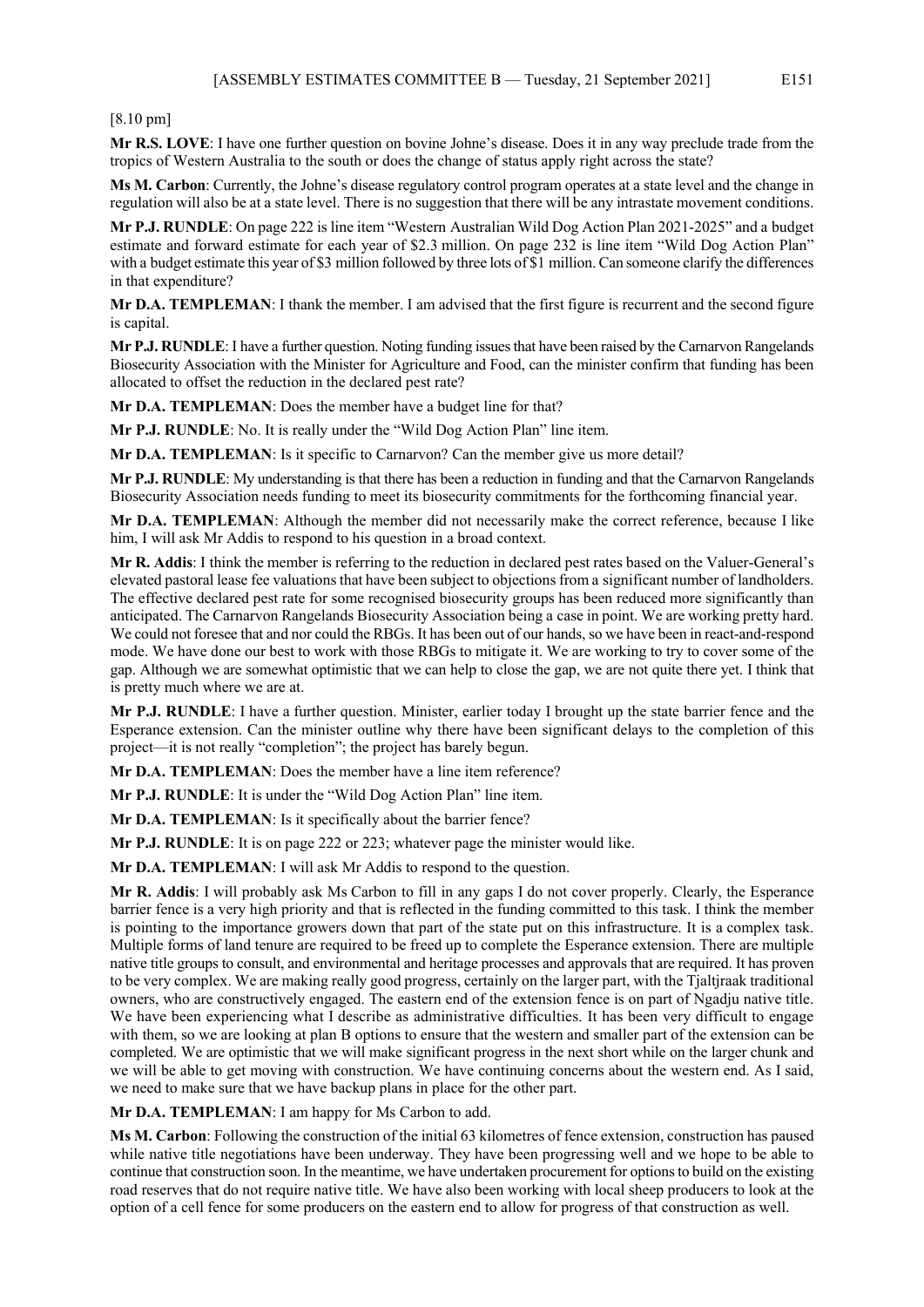## E152 [ASSEMBLY ESTIMATES COMMITTEE B — Tuesday, 21 September 2021]

**Mr P.J. RUNDLE**: I have a further question. I can only translate to the minister the level of frustration of landholders in that area while they continue to experience incursions of wild dogs, the relative expense and cost of losing stock, and the frustration with the delays to this program. Is the minister satisfied with the performance of the department in its negotiations with native title holders and the community in general?

**Mr D.A. TEMPLEMAN**: I think Mr Addis and Ms Carbon have highlighted the complexities of the situation being faced here, obviously bearing in mind the seriousness of the impact of wild dogs on agricultural land more broadly. Since 2017, the government has funded over \$20 million in this area. That is an indication of the government's serious consideration of this challenge. Both Mr Addis and Ms Carbon have highlighted the complexities of dealing with native title and land access issues—they can be complex in nature—and also, as Ms Carbon highlighted, the attempts to progress works whilst those negotiations are ongoing and/or being finalised. I am very confident that the department recognises the seriousness of this issue. It has been supported by the resourcing of this government since 2017 with regard to budget allocations. We are very hopeful that issues around native title or Indigenous land use access can be resolved as soon as possible. It seems that there have been some governance or capacity issues that have been highlighted by some of the stakeholders. But I am very confident that the department is doing everything it can to address the issues faced by growers in that particular part of the state.

## [8.20 pm]

**Mr R.S. LOVE**: I refer to page 222 and the fifth line item from the bottom "Natural Resource Management Program (Administered)". The program has allocations of \$1.5 million in the out years. I seem to recall that that line item relates to natural resource management programs in the city. If we turn to page 232, under works in progress, we find the regional natural resource management program, which has steeply declining allocations. In fact, there is no allocation for that program beyond 2023. Has the state given any consideration to an ongoing commitment that supports natural resource management programs or is that something that will cease to happen in regional Western Australia?

**Mr D.A. TEMPLEMAN**: The member referred to the "Natural Resource Management Program (Administered)", which is the line item that is fifth from the bottom of the page.

**Mr R.S. LOVE**: Yes, fifth from the bottom of page 222.

**Mr D.A. TEMPLEMAN:** It shows figures of \$1.5 million in the out years from 2022 —

**Mr R.S. LOVE**: I think that program is a metropolitan-based program. What will happen in the country areas when their allocation ceases on 1 July 2023?

**Mr D.A. TEMPLEMAN**: I might ask Mr Addis to make a further comment, but I am advised that the first line item that member has referred to on page 222 related to the grants scheme. The second line item is capital for the state barrier fence with an estimated total cost of \$9.8 million. The first item includes \$6.2 million from royalties for regions—regional—and 20 per cent, or \$1.5 million, from consolidated funds.

**Mr R.S. LOVE**: Did the minister just say that the regional natural resource program is for the state barrier fence?

**Mr D.A. TEMPLEMAN**: Yes, the figure on page 232 is the estimated capital allocation.

**Mr R.S. LOVE**: Is that in addition to the Western Australian wild dog action plan?

**Mr D.A. TEMPLEMAN**: Yes, it is.

**Mr P.J. RUNDLE**: I refer to page 234, the income section, which is about a third of the way down the page, and regulatory fees and fines. I notice that the 2021–22 budget predicts an increase from around \$37 million up to \$52 million. Can the minister outline what increases are expected due to that roughly \$15 million increase?

**Mr D.A. TEMPLEMAN**: I am advised that the increase from the 2020–21 budget to the 2020–21 estimated actual is largely due to the receipt of commercial access fees from the west coast rock lobster managed fisheries licensees prior to the new fishing season, which commenced on 1 July 2021. The increase from the 2020–21 estimated actual to the 2021–22 budget estimate is due to the normalisation of fisheries' access fees in that financial year of 2021–22. It should be noted that the early receipt of the access fees in June 2021 will result in a below budget result in 2021–22.

**Mr P.J. RUNDLE**: I heard what the minister said about normalisation, but that is a \$15 million increase, and then there is another \$8 million increase in 2024–25. Can the minister tell me what that is down to?

**Mr D.A. TEMPLEMAN**: I might ask Mr Addis to clarify the answer to the second question.

**Mr R. Addis**: The changes in last year's actuals and the following two years relate to the deferral and subsequent recovery of deferred, largely commercial, fishing fees. We do not have the details with us of what the elevated number is towards the end of the out years in 2024–25.

**Mr D.A. TEMPLEMAN**: I suggest that the member puts that query in the form of a question on notice to the Minister for Fisheries.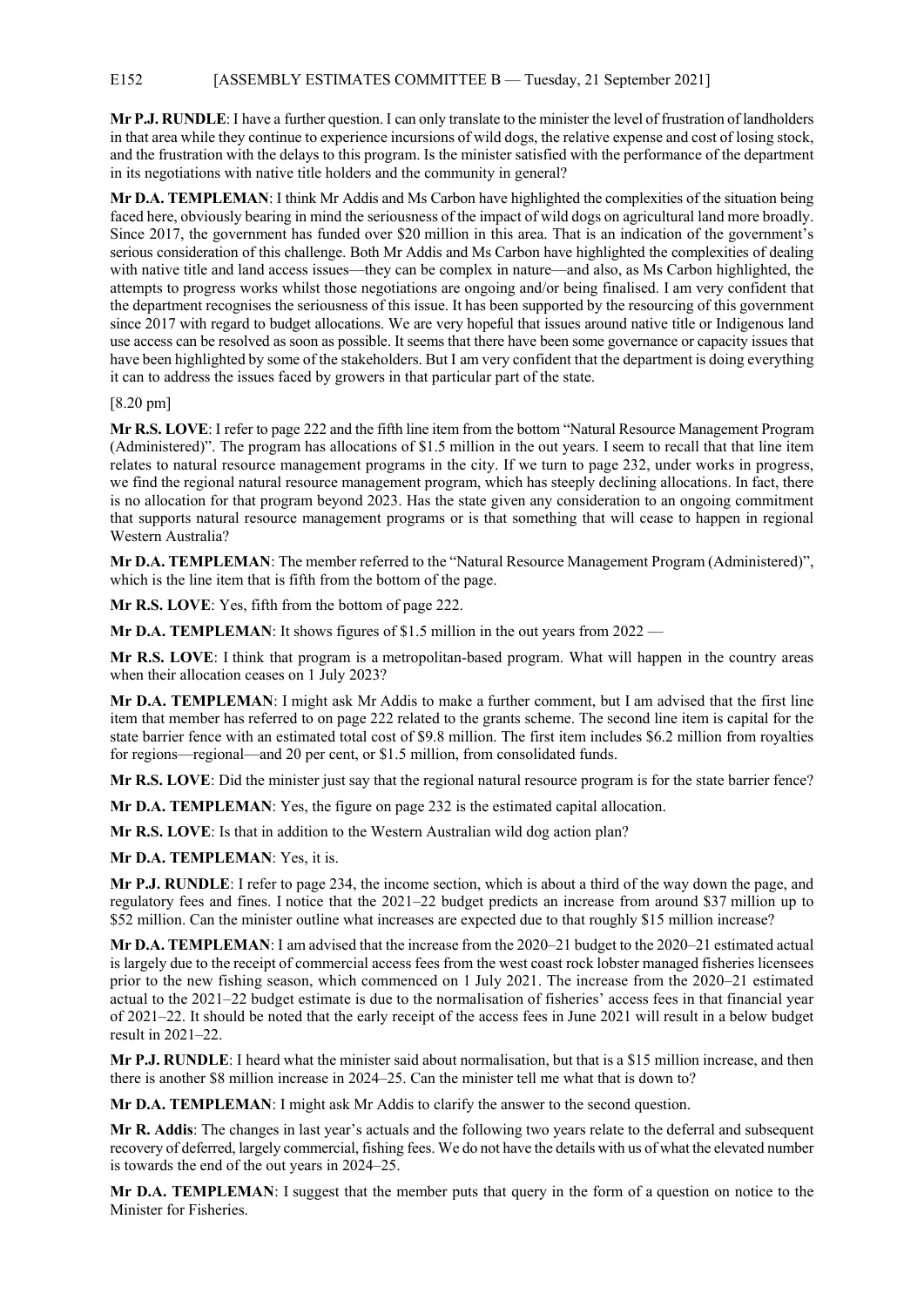**Mr R.S. LOVE**: I turn to page 241 of the same volume that we have been looking at the whole time. Under expenses, I refer to the last line item "State Contribution to Natural Resource Management". I hope that this is where I might find a contribution to natural resource management by the state government to those community groups and others in regional Western Australia. What is this allocation for?

**Mr D.A. TEMPLEMAN**: The state natural resource management program has grant-funded projects that run over two or three years. Not all grants are fully paid in the year of allocation. Payments are made on evidence of milestones achieved across all years of each grant. This has led to a lag time in actual expenditure reflecting the funding allocation. Milestones occur over the life of a project, and as payments are attached to successful completion, they are also paid over the life of the project.

Is there an appropriate officer who might be able to give further clarification on the natural resource management question? I defer to Mr O'Connell.

[8.30 pm]

**Mr L. O'Connell**: We are aware of three active grant programs—community stewardship grants, which have ongoing annual funding; community collaboration grants, which have one-off funding for 2021–22; and core business grants, which also have one-off funding for 2020–21. The largest grant by some distance is the first one, the community stewardship grants, which have annual funding of \$7.75 million.

**Mr P.J. RUNDLE**: Under the heading "COVID-19 Response" on page 222 is the line item "Future Drought Fund—Farm Business Resilience and Regional Drought Resilience Planning Programs" and a budget estimate of \$3.561 million. We have had one wet winter and the funding seems to have disappeared in the out years. I am wondering what the logic is.

**Mr D.A. TEMPLEMAN**: I am happy for Mr Binning to respond to that line of inquiry.

**Mr C. Binning**: This funding represents the state's contribution to programs that are being delivered through the commonwealth government's future drought fund, which is a new \$5 billion investment fund designed to secure continuous funding for drought resilience initiatives. The funding is initially for a trial two-year period. Once again, those programs will be evaluated. The commonwealth's appetite to continue to invest will also be evaluated, and at that time, if required, further appropriation will be sought.

**Mr P.J. RUNDLE**: Would there be a further appetite to continue with this, with or without federal assistance?

**Mr D.A. TEMPLEMAN**: I will ask Mr Addis to make a comment and Mr Binning as well, if necessary.

**Mr R. Addis**: We welcome the commonwealth contributing in this space. Broadly speaking, the WA farm sector is at the resilient end of the resilience spectrum in terms of Australia's national agriculture sector. We have done a lot of the hard yards over the last couple of decades, in particular. We would consider future initiatives like this in the context as things emerge. We certainly think that our farmers have done a great job in building resilience and adapting on the go. They certainly do not have the sort of catch-up that is required in some of the east coast states.

**Mr D.A. TEMPLEMAN**: Mr Binning, did you have anything further to add?

**Mr C. Binning**: I can only comment that Western Australia has a long history of resourcing farm business planning and drought resilience planning. That is an ongoing program that the department is certainly strongly committed to. The other comment I would make is that the commonwealth's future drought fund is a very large fund. It will yield in excess of \$100 million of funding per annum across the forward estimates. There is a lot to learn about how that fund will operate and how to maximise opportunities for Western Australia. We will be actively participating in that process.

**Mr R.S. LOVE**: I am trying to understand the relationship between the commonwealth fund and this allocation. Is this some sort of show of good faith that we are putting money in ourselves? I am unsure of the partnership arrangement that the minister has spoken about between the commonwealth and the state, and also the fact that there is an appropriation determination on page 240 for that set amount. It just does not seem to explain to me what we are going to get on the ground for this expenditure.

**Mr D.A. TEMPLEMAN**: Mr Binning may be able to clarify.

**Mr C. Binning**: AsI understand it, the funding represented in the budget represents the state's matching contribution. Those funds will be matched by the commonwealth.

**Mr R.S. LOVE**: So at the moment, \$7 million is available?

**Mr C. Binning**: I do not want to mislead the member, so I am happy to take that on notice. That is my understanding, but I need to confirm it.

**Mr D.A. TEMPLEMAN**: I am happy to provide supplementary information to the member. It is essentially the dollar figure allocated by the state in relation to the future drought fund.

**Mr R.S. LOVE**: And its relationship to a matching commonwealth grant.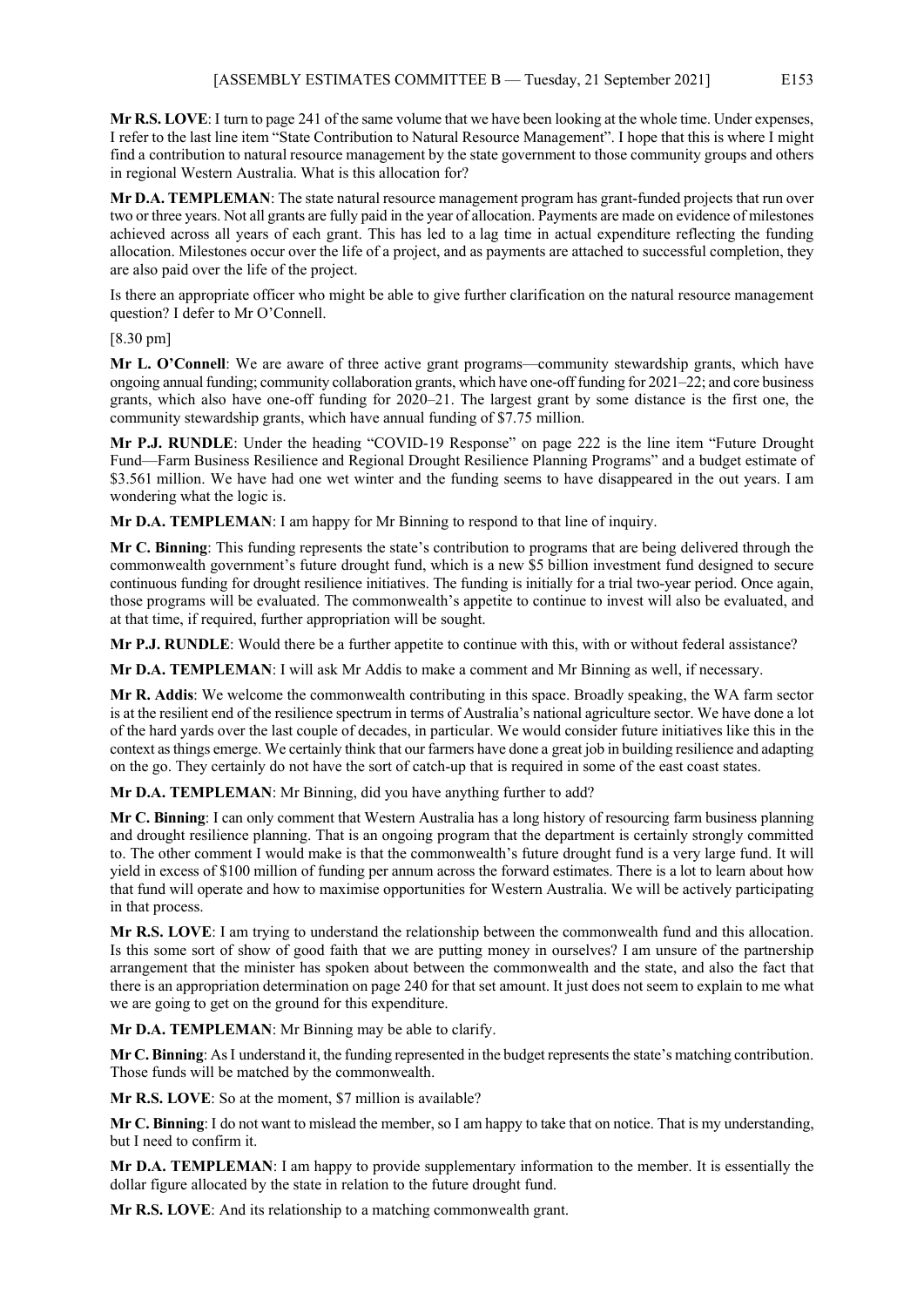## E154 [ASSEMBLY ESTIMATES COMMITTEE B — Tuesday, 21 September 2021]

**Mr D.A. TEMPLEMAN**: Right; and referencing it of course to the regional drought resilience fund.

**The CHAIR**: The minister has agreed to provide supplementary information. Could you restate what that information is?

**Mr D.A. TEMPLEMAN**: Yes, I will attempt to do that. I am happy to provide the financial contribution, in a dollar figure, by the state in relation to the regional drought resilience future drought fund and the farm business resilience and regional drought resilience program.

[*Supplementary Information No B7.*]

**Mr P.J. RUNDLE**: I refer to "Total Appropriations" on page 221. The budget estimate for 2021–22 is \$285 463 000, but the 2024–25 forward estimate drops to \$197 million. Can the minister explain that 30 per cent drop in total appropriations to this area?

**Mr D.A. TEMPLEMAN**: I will seek some clarification, but I think that it relates to the expiration of some project-related appropriations. I will ask Mr Addis to comment.

**Mr R. Addis**: My understanding is that the shift, which is in the order of \$80 million, between the budget estimate for 2021–22 and the final out year will broadly consist of about \$45 million of carried-forward expenditure, largely on the royalties for regions program, plus new commitments, largely election commitments. From memory, it is about \$40 million; our chief financial officer is saying it is \$31 million. In combination, the \$45 million of carried–forward royalties for regions expenditure into the current year's budget and the extra election commitments, about \$35 million, largely explains the shift of \$80 million.

## [8.40 pm]

**Mr P.J. RUNDLE**: I guess I would not mind some more clarity, because on the surface, it really is not a good look. It looks like, basically, the Department of Primary Industries and Regional Development is taking a 30 per cent hit without being able to get any real clarity on what makes it up, and the number seems to constantly drop from one year to the next. On the surface of it, it does not look good. Capital appropriations are also dropping.

**Mr D.A. TEMPLEMAN**: I point the member to the 2019–20 figure of \$196 374 000. Mr Addis has given an explanation of the additional expenditure that takes the budget estimate through to a high of \$243 331 000 in 2021–22. The difference between 2019–20 to 2024–25 is a consistent base level. It simply peaks in that 2021–22 budget estimate for the reasons given by Mr Addis.

**Mr P.J. RUNDLE**: Is there a way of clarifying or pinpointing the differences in the form of royalties for regions and election commitments? Is there some way of providing some information to clarify that?

**Mr D.A. TEMPLEMAN**: I will just consult. I am happy to get an answer for the member. I just want to make sure that we get the right answer.

At this point in time, I do not think we can add anything further. Some of the contributing factors are election commitments that have been made and are incorporated in that figure. Those commitments appear in the budget papers but at other places, or are referenced. Rather than take it as supplementary information, I suggest that the member might consider a targeted question on notice.

**Mr R.S. LOVE**: Turning to page 223 and the significant issues impacting the agency, the tenth dot point states —

…an extensive legislative reform program in the areas of animal welfare, biosecurity and aquatic resource management. The independent review of the Animal Welfare Act 2002 has been finalised with the Department now working to implement the Government's response.

In terms of the department's role in responding to that, is there an expectation that that matter will require significant expenditure at some point in the future? Do we have any idea of the increased number of inspections, for instance, that might be required and where in the budget that is considered?

**Mr D.A. TEMPLEMAN**: I will ask Ms Brayford to respond. To make some broader comments, the department has an extensive legislative reform program in animal welfare, biosecurity and aquatic resource management. The member referred to the independent review of the Animal Welfare Act. The independent review has been finalised, with the department now working to implement the government's response. I ask Ms Brayford if she could add further to the member's line of inquiry.

**Ms H. Brayford**: The government's response to the Animal Welfare Act review provides funding of \$2.8 million over four years to the department, which covers three key elements. One is funding to support the legislative reform program to implement the appropriate recommendations from the independent panel in terms of amendments to the Animal Welfare Act. There is also funding for an Animal Welfare Advisory Committee to provide advice to the minister on animal welfare matters. There is also funding to support the development of an ethics committee process so that community projects can seek ethics approval to support their scientific licences. They are the three key elements of the funding to support the government's response.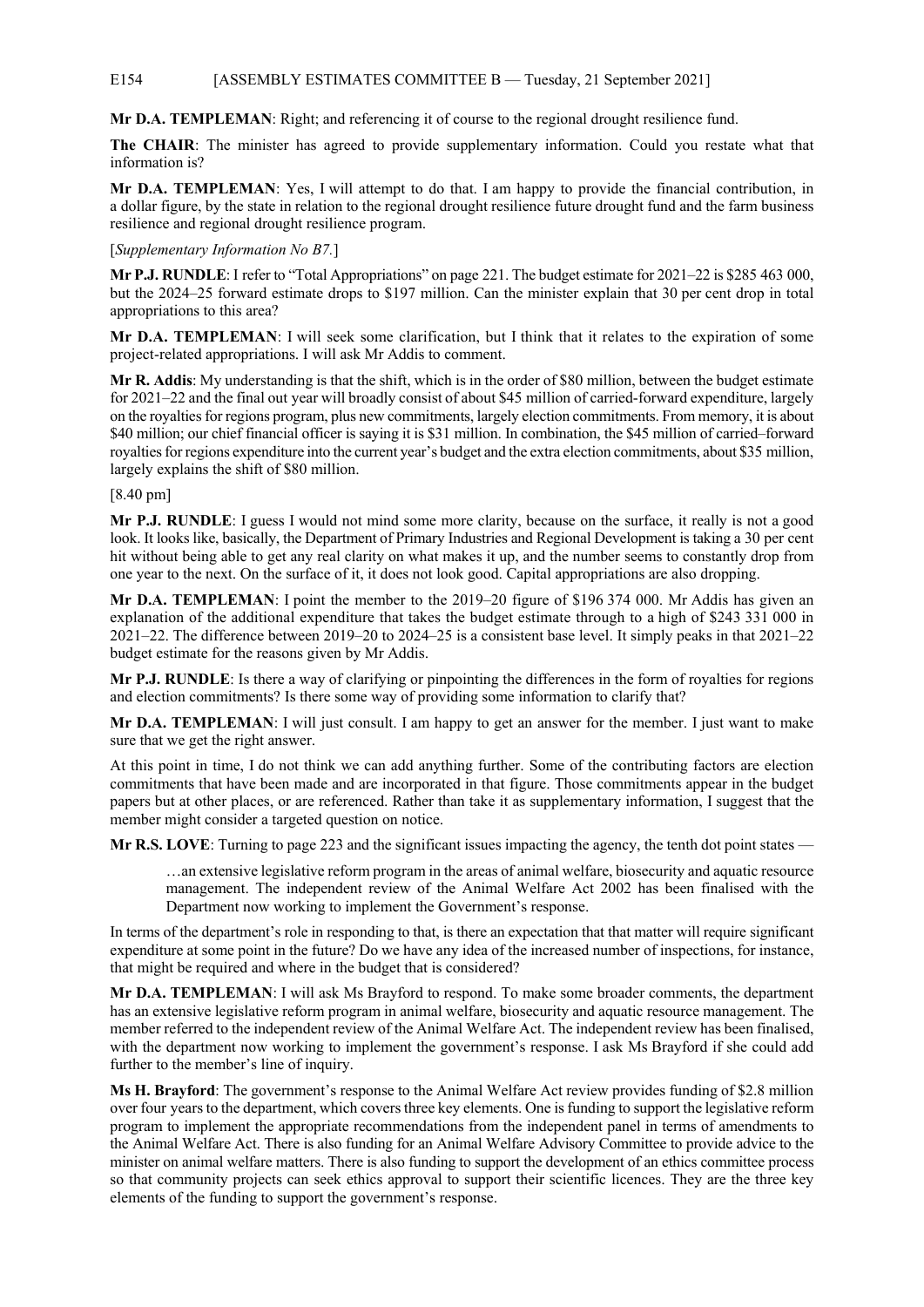**Mr R.S. LOVE**: The tenth dot point also refers to a review of what is known as the BAM act—the Biosecurity and Agriculture Management Act. It says that an independent panel is to be appointed. Do we know when the review of the act may be complete and when the panel will have done its work and prepared a report?

**Mr D.A. TEMPLEMAN**: I am advised that the expectation is that the outcomes of that will be expected by the end of next year.

**Mr P. LILBURNE**: Good evening, minister.

**Mr D.A. TEMPLEMAN**: Good evening.

**Mr P. LILBURNE**: I thank the minister this evening for his candour in answering these inquiries about various areas in the portfolios that the minister administers. I also thank the advisers in their various capacities for their time this evening; it is very much appreciated.

I have a very keen interest in biosecurity matters. In my university studies, environmental management was one of my areas. I would like to refer the minister to page 222 of the budget papers, volume 2, and the new funding for "Biosecurity Incidents and Emergency Response". Could the minister please outline how this funding will help protect our valuable agricultural industries going into the future?

[8.50 pm]

**Mr D.A. TEMPLEMAN**: I thank the member. A number of questions on biosecurity have been asked, which highlights for all members in this place the importance of a robust biosecurity system for WA. As has been highlighted, some additional moneys have been appropriated in this budget to reinforce our state's biosecurity capabilities. An amount of \$15.1 million has been committed. It is important to understand the ongoing threats of biosecurity to the state. We know that there has been a number of incidents in recent years and, of course, more recently, which have threatened production and, in many ways, whole industries. They will be ongoing and that is why we need a robust system in place to respond to challenges when they occur.

We are providing additional funding effectively to enhance our early warning and detection systems. That will boost our emergency preparedness and build a response capacity and capability. As we have highlighted, the fund includes the commitment of new officers, or full-time equivalents, in the department. I remember doing estimates for Minister MacTiernan a couple of budgets ago when we highlighted the effort by this government to re-resource the department and its work after it had been allowed to decline under the previous government's administration. We are putting in additional full-time biosecurity jobs in DPIRD. Mr Addis has already highlighted that it would be expected that a number of those would be in the regions, as is the nature of the business. We would also focus some of the funding to develop preparedness and surveillance plans for higher priority plant and animal pests and diseases. They include aquatic pests, which could have a significant impact on our state's primary industries and trade. These include African swine fever, the khapra beetle and white spot in prawns, as well as environmental pests such as myrtle rust and red imported fire ants. We can be very proud of the government's response to biosecurity. It is an issue that we need to be very cognisant of as we go forward, but ultimately it is about protecting Western Australia's produce and agricultural and other produce industries and maintaining our very high standards and respect for our high-quality produce into the future.

**Mr P.J. RUNDLE**: I refer to the ninth paragraph on page 203 of budget paper No 2 under "Significant Issues Impacting the Agency". How is the department progressing its strategy to grow its presence in regional Western Australia?

**Mr D.A. TEMPLEMAN**: I am happy for the director general to respond. It is obviously an important strategy for the department.

**Mr R. Addis**: I thank the member for the question. We will expand on where we got to this morning. From the get-go of this new department, we have strived to maintain and strengthen our regional footprint. Between 36 and 38 per cent of our workforce is regionally based, which is far and away the most significant, particularly of any of the economy-facing departments, which is a great strength and attribute for this department. Through the past three years we have sought to place, where possible, key new roles in regions. We have had a number of agribusiness and food and trade positions based regionally. Some of our investment management roles have been placed regionally. In Mr O'Connell's pillar alone about 28 of our newly placed roles have been regionally based, which makes a significant difference. We have also sought to maintain and support the role of the commissions in that regard. We would like to continue to incrementally grow both the number of people based regionally and also the leadership content we have based in the regions. As the department for primary industries and regions we think it is critical for us to have senior people contributing to key decisions that are based in the regions. We have work to do in that regard; we know that. It is a never-ending process and we remain committed to doing that, but it is an incremental process.

**Mr C.J. TALLENTIRE**: I am interested in the ninth paragraph on page 223, which mentions the department is progressing plans for a permanent long-term metropolitan facility. Can the minister share with us some detail on where that might be? I know there is some very good land available in the Gosnells and Thornlie areas.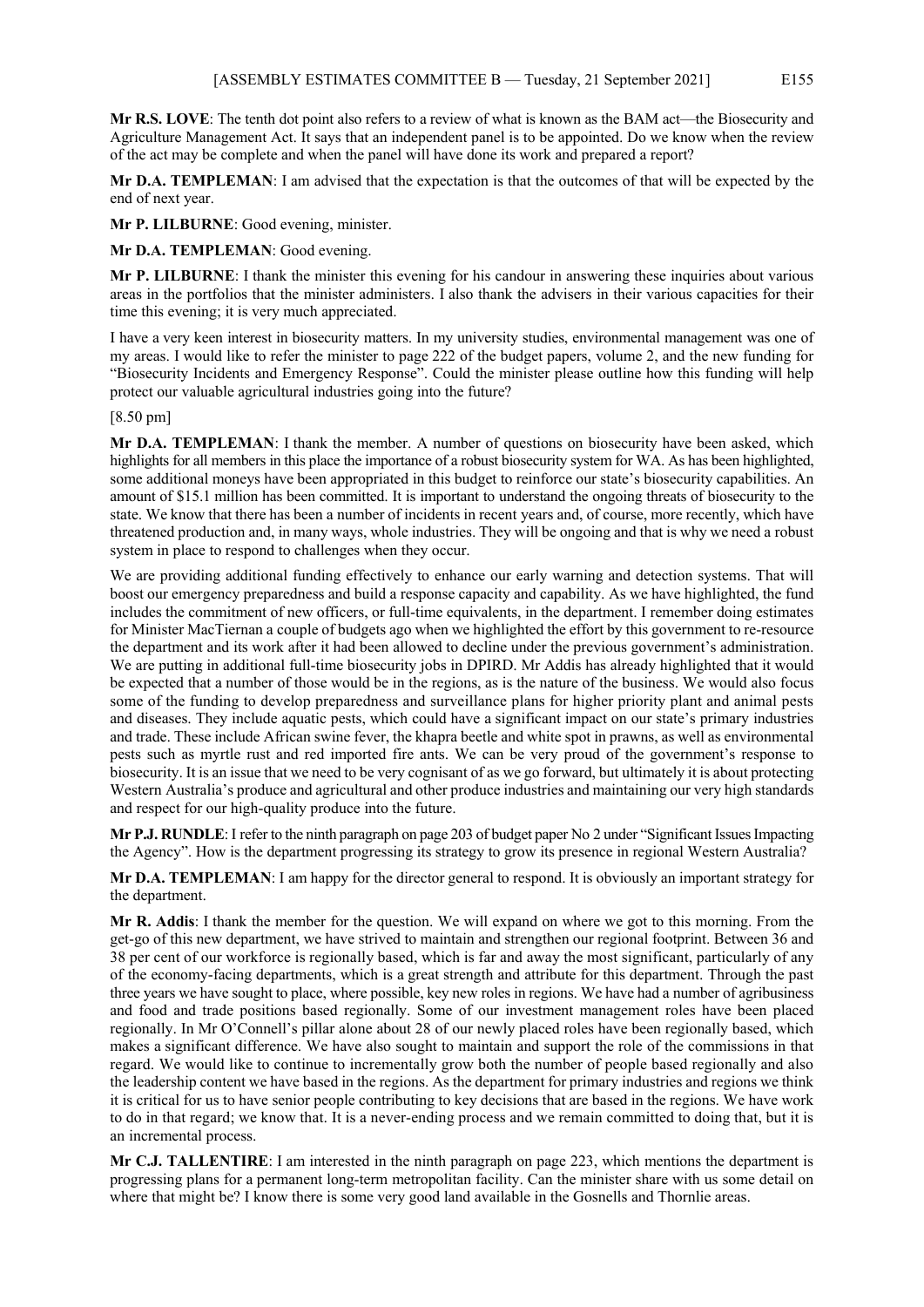### E156 [ASSEMBLY ESTIMATES COMMITTEE B — Tuesday, 21 September 2021]

#### **Mr D.A. TEMPLEMAN**: I like your style, member!

The department is progressing plans for a permanent long-term metropolitan facility. That is my understanding. It is an ongoing process that includes potential site selection. It remains a priority with the department to address the accommodation needs for metropolitan-based staff. It is important also to emphasise the answer to the previous question about growing staffing in our regional areas. It is also a concern when we see the loss of a significant number of staff from the department, as we saw in the previous regime. Many of them were from the regions. Through Minister MacTiernan the government has been focused on addressing what was allowed to be a decline under the previous regime and has worked very hard. There have been a couple of references throughout this evening to staffing levels increasing and also increased numbers being delivered to regional Western Australia. I do not think we are in a position to announce tonight the "where"—we have not been given permission—but it remains a priority for the department and for the minister. I have always been pushing for Mandurah, of course. As a regional community, it makes sense. Mr Addis.

**Mr R. Addis**: Nor have I been given permission to announce the "where". However, there is provision in this budget to complete the detailed planning for future sites and a biosecurity diagnostic facility, which is much needed. They are facilities that cannot be easily leased on the market, so it is a critical and special purpose. A bit of infrastructure is involved so we are working hard with the relevant agencies to progress that and move that agenda forward.

**The CHAIR**: It should be said that some excellent land and an enviable lifestyle are available around the Cockburn Central area as well! Are there further or new questions?

**Mr R.S. LOVE**: Is the decision that the permanent facility must be in the metropolitan area? I could not quite hear what the minister was saying.

[9.00 pm]

**Mr D.A. TEMPLEMAN**: There are significant components of the work of the agency. Traditionally, there has been a presence in the metropolitan area, so that will remain. It is now in the process of identifying, ultimately, a site for the provision of accommodation for metropolitan-based staff and the associated units of work that are attached to that. As we have already highlighted, we have been working very hard to reverse the decline that the member for Moore, as an agricultural region–based member, allowed to happen under the previous government. We are making very good inroads. We are resourcing the department and resourcing the programs associated with the department biosecurity is one of many examples—and we will continue to do that. Included in that is the identification of a new site.

**Mr R.S. LOVE**: Paragraph 9 refers to a long-term metropolitan facility that supports the protection of Western Australia from biosecurity threats and drives research to grow the state's primary industries. That implies that the location of the site has some ramifications for the ability of the department to do those two things. What are the parameters for the department's selection of a site? Is there a defined set of parameters that the site must meet or is it simply a piece of government land that is convenient to grab?

**Mr D.A. TEMPLEMAN**: Before I ask Mr Addis to respond, I wish to highlight two critical factors in that paragraph. One is the plan for a permanent long-term metropolitan facility and also the progression of the strategy to continue to grow the presence of the department in regional Western Australia. Both are key priorities. Both are focused on ensuring that Western Australia's biosecurity response and other issues associated with the work of the department are resourced and addressed in the most effective manner. Again, these important plans build on this government's approach to restoring the resourcing and focusing on the importance of the agricultural sector in the economic story of Western Australia. The government is very proud of that. We came off a decline that the member's side of politics oversaw in its term of government over eight and a half years. We are restoring that. We are building resources and focusing. Matters regarding the site selection will have a range of criteria and parameters for consideration. Mr Addis may wish to make a brief comment.

**Mr R. Addis**: A couple of key parameters are relevant to the member's question. I start by pointing out that roughly two-thirds of the facilities are biosecurity diagnostics focused and, in particular for those functions, they need to be centrally located and close to the airport. It is unfortunately the case that most of our biosecurity finds occur in the metropolitan area. It is pretty important functionally for those diagnostic laboratories to be centrally located.

As far as the R&D functions go, there is a strong benefit to be had by being adjacent and connected to the universities, which are largely Perth based. That is an important parameter. Beyond that, we have a terrific network of regional based R&D research stations from the north of the state to the far south in Esperance. For instance, the Northam Grains Research Facilities is really hitting its straps. It is pretty much full now. It carries a heavy load. It is the case that the bulk of our labs-based agricultural R&D is already through that regional network of research stations. Having a component, modest as it may be, in that space that is metro and connects us to the universities is pretty strategically inbuilt.

**Mr R.S. LOVE**: The premise that Mr Addis just outlined would seem to me to suit Kensington. Why is the department not doing it there?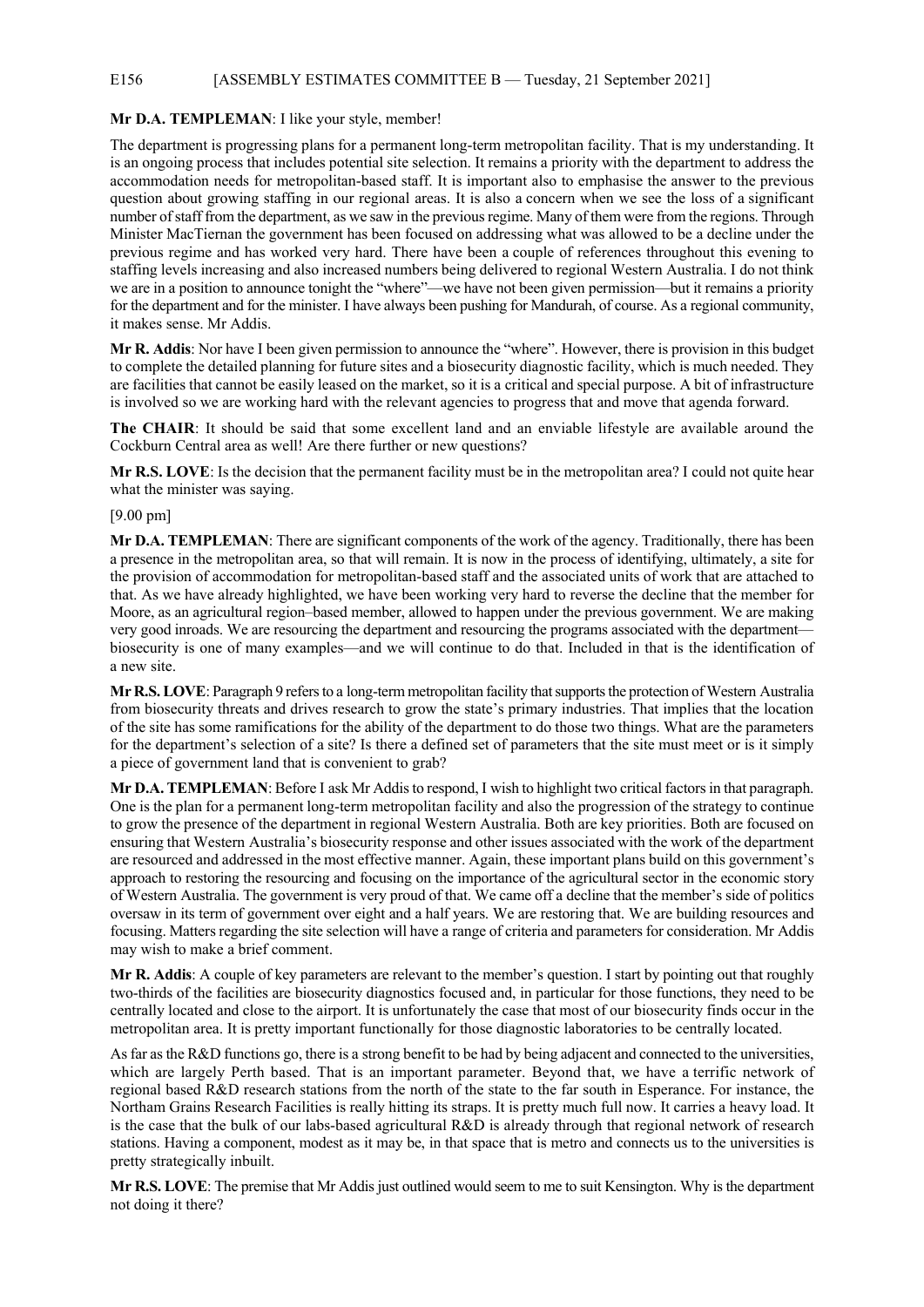**Mr D.A. TEMPLEMAN**: I understand that a range of issues are associated with the Kensington site. That is why a process to determine a new site has been the course of action.

**Mr R.S. LOVE**: The actual upgrades to the laboratories at Kensington have commenced. Can the minister give me an indication of that progress and when that upgrade or program of development will be complete at Kensington?

**Mr D.A. TEMPLEMAN**: I am happy for Mr Addis to respond to that, in terms of the time line.

**Mr R. Addis**: There are largely two primary streams of work happening to make sure that we have functional facilities that support business continuity for the next few years. At Kensington, firstly, where possible, we are making good the existing facilities by doing some remediation to the roof to make it more waterproof, which is proving possible in all cases, and putting in some wall and floor treatments to make sure that they are fit for purpose and not subject to the same asbestos risks that we encountered last year. That is well advanced and almost complete. Also, about 1 000 square metres of temporary lab facilities are being installed. They are well out of the ground. I do not think we have started structural construction yet but the foundations and site works are well progressed. That will be ready to start the certification process, which takes several months, before it can be readily occupied and used before the onset of winter next year.

**Mr R.S. LOVE**: I turn briefly to a different matter—the Digital Farm program, on page 237. It is a telecommunications infrastructure program of sorts. It has been rolled out in several tranches. I see that the budgeted amounts in 2021 are way under the actuals. Anecdotally, I know of some delays—I am told 12 months around Dandaragan—in the implementation of that program. Can the minister give me an update on the rollout of the Digital Farm program, both the original one and rounds 2 and 3?

**Mr D.A. TEMPLEMAN**: I am happy to make a preliminary comment, and there may be some more additional information. The Digital Farm project is part of the agricultural telecommunications infrastructure fund, which aims to support the application and use of new technologies in regional areas to provide digital connectivity to farming regions. The ATIF will contribute to the productivity gains and industry sectors, such as agriculture and food processing, as well as professional services through grants and a subsidies budget of \$771 000, which has been allocated in 2021–22, with an additional \$809 000 in 2020–21 re-cashflow to 2021–22.

There are eight recipients of the Digital Farm grants program, delivering 20 projects through three rounds of funding. This will enable approximately 2 340 WA farming businesses across 110 square kilometres to use smart farming technologies, such as cloud-based data sharing and decision-making tools to improve productivity and outputs.

When completed, this Digital Farm grants program will cover approximately 55 per cent of the grain belt. It will include Kununurra, Carnarvon and parts of the south west. The status of round 2 of the Digital Farm project is that a grants subsidies budget of \$300 000 has been allocated for 2021–22, with an additional \$1.35 million re-cashflowed from 2020–21 to 2021–22. With regard to round 3 of the Digital Farm project, a grants subsidies budget of \$7 million has been allocated for 2021–22, and an additional \$3.25 million will be re-cashflowed from 2020–21 to 2022–23. I hope that gives the member an update on the status of those rounds and the fund more broadly.

## [9.10 pm]

**Mr R.S. LOVE**: I do not think it addresses whether the program is actually rolling out to schedule in the sense of those under-expenditures, if you like, between what was budgeted and what was actually spent, and whether there have been significant delays in rolling out the program.

**Mr D.A. TEMPLEMAN**: I am advised that there are no significant delays that we can report with the rollout. The commitment, though, is a very important one, and is significant in its budget allocation. I do not think there is any more to add to that.

**Mr R.S. LOVE**: Funding in round 3 of the Digital Farm project is \$7 million over two years, which is a substantial increase on what had been on offer before, in any particular year. There were smaller allocations. Has there been a change to the criteria for the selection of projects that may be funded under this program, or is a larger program envisaged or might a particular partner be selected?

**Mr D.A. TEMPLEMAN**: No; I am advised that there has been no significant or substantial change to the criteria or the process. I think the additional allocation of funding the member highlighted reflects the general success of the program since its inception. The continued rollout is very desirable, given the success of the first two rounds.

**Mr P.J. RUNDLE**: I refer to the third line item from the top of page 232, "Katanning Sheep Transition". Can the minister provide some more detail on this project?

**Mr D.A. TEMPLEMAN**: On the Katanning sheep transition?

**Mr P.J. RUNDLE**: Yes.

**Mr D.A. TEMPLEMAN**: The Katanning sheep transition has a total commitment of \$1.5 million and focuses on the development of a central testing facility to increase opportunities for the Department of Primary Industries and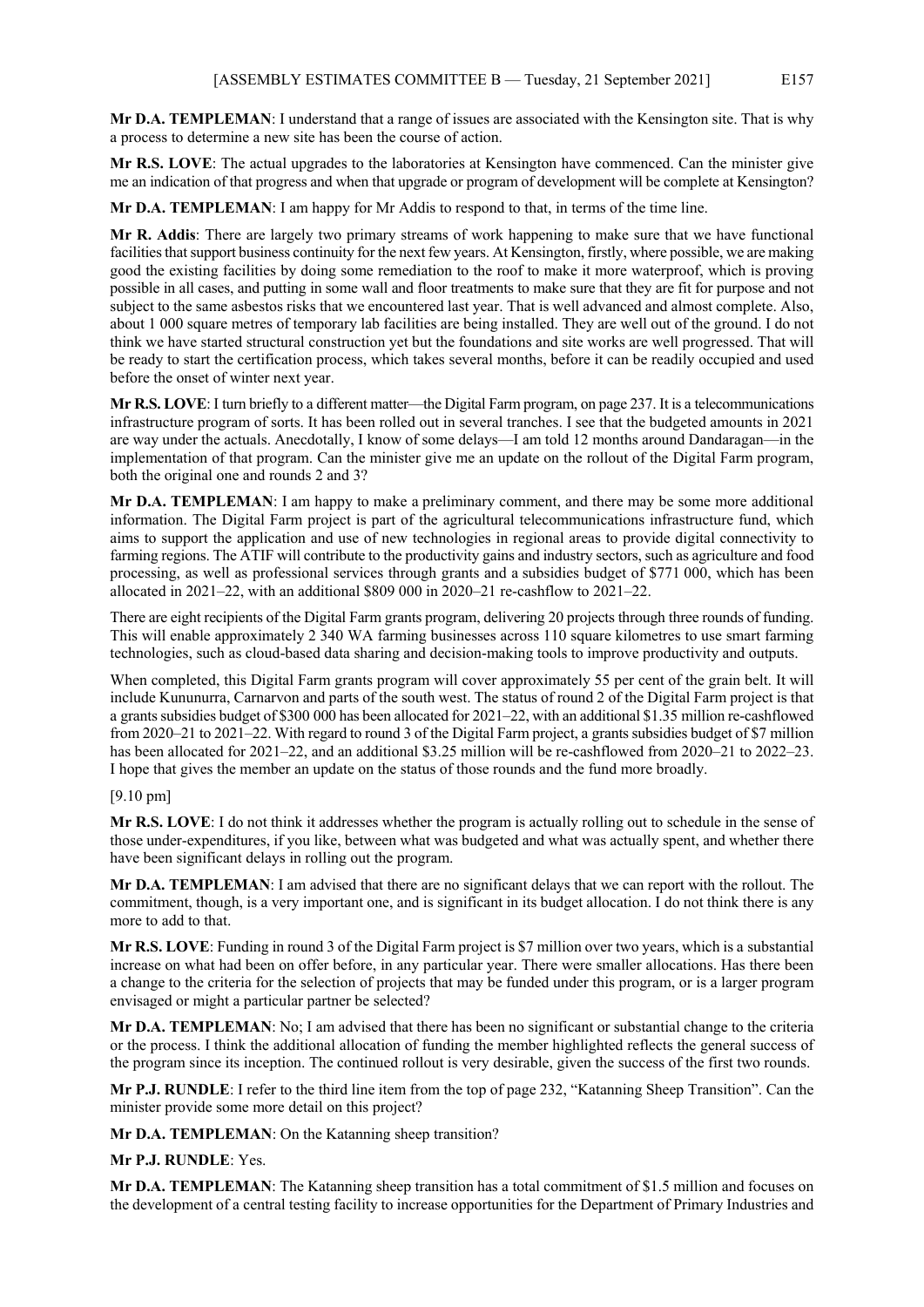## E158 [ASSEMBLY ESTIMATES COMMITTEE B — Tuesday, 21 September 2021]

Regional Development to attract national and international research funds for the measurement of feed intake and greenhouse gas emissions from sheep. Such a facility will also provide opportunities to collaborate with our state universities to research the merits of different feed types and environmental and genetic factors that can improve efficiencies for the Western Australian sheep industry. The project was originally budgeted at \$1.1 million in 2020–21 and \$400 000 in 2021–22. In terms of its current status, extensive groundworks and construction have already been completed, with a \$325 000 fit-out requiring carryover funding from the 2020–21 to 2021–22 budget. It seems that the Katanning sheep transition initiative is on target in terms of delivery.

**Mr P.J. RUNDLE**: I see that there is no further funding in the out years. The department is obviously expecting to have some important information or evaluation available by the end of this financial year.

**Mr D.A. TEMPLEMAN**: This is capital works—essentially, the construction of a shed-like structure. This particular line item is a capital investment.

**Mr R.S. LOVE**: I refer to the fourth paragraph under "Significant Issues Impacting the Agency" on page 223, which deals with initiatives to bring in labour and deal with the social and economic disruptions caused by the COVID-19 pandemic. It states, in part —

The Department is coordinating several initiatives in response to this challenge, including via the Seasonal Worker Programme, the Pacific Labour Scheme and the Regional Travel and Accommodation Support Scheme.

I am wondering what happened to the proposal to bring labour in through Bladin Village in the Northern Territory. Is that something the department looked at and worked on trying to bring to fruition when it was suggested by the federal government?

**Mr D.A. TEMPLEMAN**: I will ask Mr Addis to respond to that particular line of inquiry.

**Mr R. Addis**: Obviously, a lot of effort has gone into a range of measures to alleviate the workforce shortages that have resulted from the various border closures. Through the seasonal worker program, I think we are heading towards about 1 500 new workers into Western Australia, which has been very well received, as well as Work Out Yonder and similar incentive programs.

In terms of the reference to Bladin Village, the state government has been advocating that the commonwealth government look at opportunities to set up essentially dedicated quarantine facilities, starting with Christmas Island and other potential facilities. More recently, the commonwealth started to talk about the possibility of Bladin Village, which is a facility in the Northern Territory. It is controlled by the Northern Territory government more so than by the commonwealth government. I understand that the commonwealth government has been talking to the NT government, but from what we can perceive, it is not there yet in terms of achieving an agreed way to stand that up as a facility for this purpose. If that happens, either at Bladin Point or some other place around the country, we would be keen to collaborate and cooperate with whatever jurisdiction that happens in. If it happens in WA, that would be extra good. We are on the front foot with it, but it ultimately depends on the commonwealth government finding a way to actually get something going.

## [9.20 pm]

**Mr R.S. LOVE**: Minister, is it the case that the federal government never actually secured the use of that facility in the Northern Territory and was not in a position to enable the state to use it if it had wished to do so?

**Mr D.A. TEMPLEMAN**: I am advised that we have been unable to ultimately secure support from the Northern Territory government to progress such an initiative. One of the reasons for that from a Northern Territory perspective is the ultimate cost to the territory in providing that facility and the health and security resources that would be required to support such an initiative. I think it is important to note that this whole issue regarding workforce shortages and responses is one that has been of primary concern to the minister and the government. Mr Addis has highlighted a range of measures that have been progressed. It is true that as at 15 September, 1 459 Pacific Islanders entered WA under the Seasonal Worker Programme and Pacific labour scheme. Only as late as last week, on 16 September, 161 people arrived from Tonga as part of that Pacific labour scheme. Those workers have undertaken or are undertaking quarantine and were accepted over and above our international arrivals cap.

The other thing it is important to note is that some other more localised initiatives have been delivered, including short training courses for harvest workers through the Muresk Institute and some regional TAFEs. Two courses have been fully subscribed at Muresk and a third is filling fast. Efforts are being made also through the Work and Wander Out Yonder program. A new round of the regional travel and accommodation scheme commenced on 9 September, just over a week or so ago, with \$1 million in funding available to anyone who moves more than 100 kilometres to the regions to take up eligible primary industry roles. They do not all get \$1 million, by the way that is the total figure that is available. It includes successful applicants receiving an allowance of up to \$500 for travel and \$40 a night for accommodation for up to 12 weeks. There is a range of measures. The minister has been working particularly hard to try to address this challenge.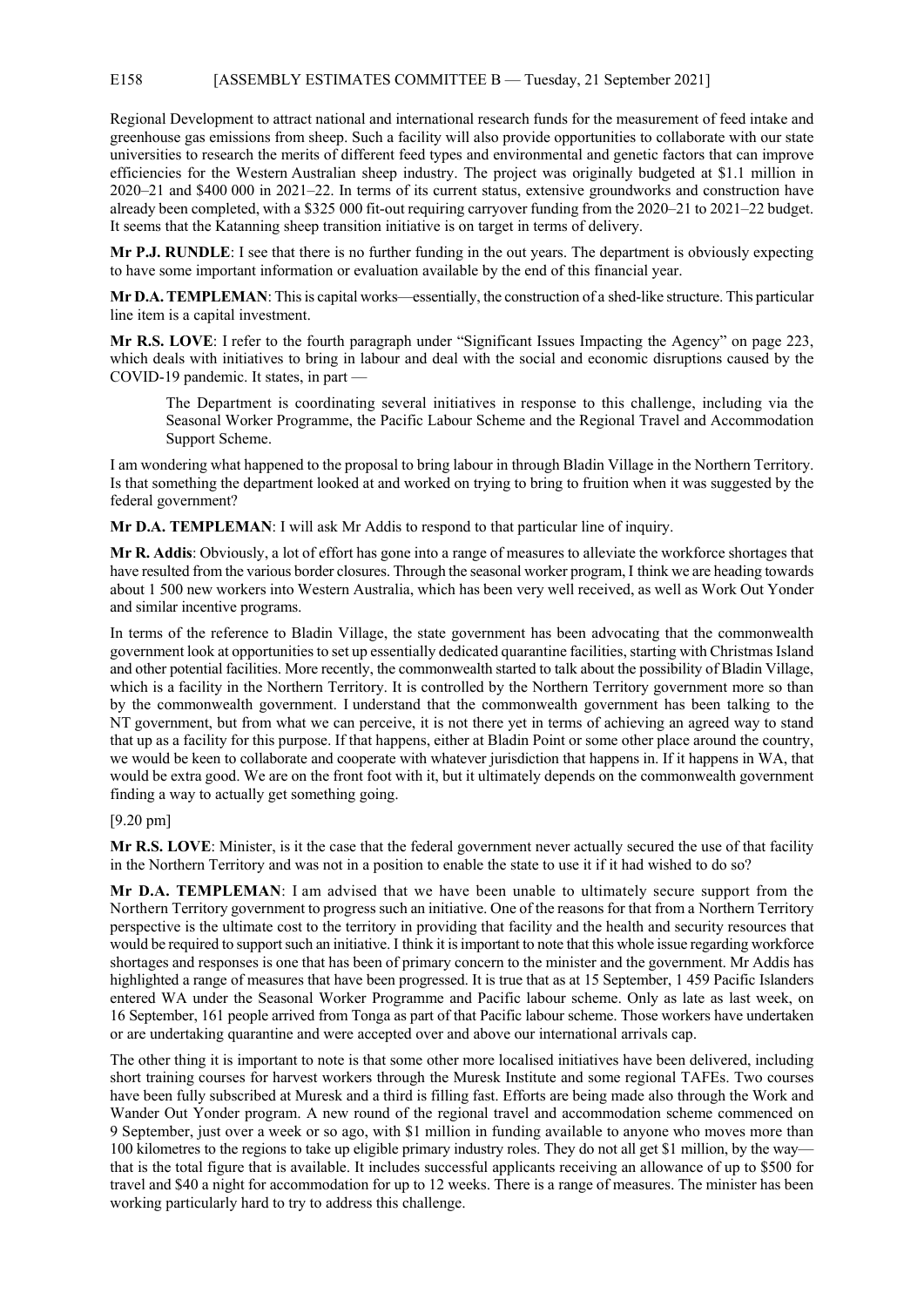**Mr R.S. LOVE**: I have another question about Bladin Village. Were any costings drawn up or was there any examination of what it would cost? Was there any formal process whereby the Western Australian government or the department actually looked at what it would be and how that cost recovery could be shared? There was some talk that the industry might be willing to put in some money as well.

**Mr D.A. TEMPLEMAN**: The proposal in the Northern Territory is in the Northern Territory, and therefore the issues that are ultimately governed by the territory in terms of access to its land and to the proposal are problematic. Obviously, the department has done preliminary work over time on such facilities in Western Australia. However, the entity to which the member referred is in the Northern Territory, so the state of Western Australia cannot force the territory or any other state to provide a resource or service that it may not be interested in providing.

**Mr P.J. RUNDLE**: The minister was quoted on radio as saying that it would cost \$20 million. Our calculations were more like \$4 million or \$5 million. Regardless of what our calculations were, it indicates to me that the minister was working on some sort of draft proposal. Given she was quoting a figure of \$20 million, I am assuming some work was done by the department to draft up a plan with expenses for the state government.

**Mr D.A. TEMPLEMAN**: I am advised that, essentially, quotes were sought from private providers to stand up the facility, but the indicative quotes received to date vary in price. They range up to \$20 million for a four-to-six-week quarantine period. After negotiations regarding Bladin Village, which has been referred to, had commenced, we then became aware that the federal government had been working on its own proposal to use Bladin Village for economic cohorts. Essentially, we have to be realistic about the circumstance of getting a facility up and running at a cost that is, essentially, very high. We believe that, ultimately, it should be within the commonwealth's realm to stand up this facility. I think that reflects the accuracy of the minister's comments about the \$20 million figure.

**Mr P.J. RUNDLE**: As has been quoted, the grain crop is potentially worth \$7 billion. The commonwealth said it would provide that facility and it was up to the state government to draft a plan and put it together. I ask the minister whether he felt that, in proportion, getting that skilled labour across to take off our \$7 billion grain crop would be a good investment? With the minister quoting \$20 million, I would have thought there was a draft plan somewhere in the mixture and it was probably decided by other powers that it would not be suitable to go ahead with.

**Mr D.A. TEMPLEMAN**: I think we have to look at the history of this whole issue. We know that in July, the minister wrote to the commonwealth seeking the commonwealth's leadership in this whole matter. The Premier as well has indicated to the commonwealth that there are facilities such as those on Christmas Island, for example, that could be made available for provision of quarantine opportunities for workers who are required. Of course, it became very clear that the federal government was not going to entertain that; it was not going to look at its own federally owned facilities to assist in addressing this challenge. Because that became clear, the minister, and the government then sought to look at other options, including, of course, the Bladin Village option in the Northern Territory. Included in that are the costings.

Ultimately, the issue around Bladin Village related to the urgency of the commonwealth to negotiate with the Northern Territory. I think that in many respects the commonwealth has been less than helpful in genuinely exploring options such as Christmas Island. On a range of quarantine-related matters, the Premier has been highlighting that the commonwealth has facilities that we believe could be made available, but the fact they have been ruled out by the commonwealth is certainly not helpful in the broader context of quarantine facilities being made available for the needs of getting our harvest underway and taking crops off.

# [9.30 pm]

**Mr P.J. RUNDLE**: The member mentioned a range of quotes. I assume \$20 million was on the high side. Can the minister let us know what range of quotes were on the lower side, perhaps, or the medium side?

**Mr D.A. TEMPLEMAN**: My understanding is that the quotes ranged from several million dollars to \$20 million. The reality is that in many respects if the commonwealth had been more cooperative and responsive earlier, we might be in a different situation today.

**Mr P.J. RUNDLE**: Minister, if the quotes ranged from a few million dollars to \$20 million, would the state have been justified to press on with a quote of several million dollars, which would have allowed further skilled labour in to help get off our \$7 billion crop?

**Mr D.A. TEMPLEMAN:** That still does not satisfy the Northern Territory's health and security requirements, does it? Those matters are ultimately between the commonwealth and the Northern Territory in the case of a facility there.

This also goes to the question of who is fundamentally responsible for quarantine. It is national security because that responsibility falls clearly and squarely in the lap of the federal government. It is my personal view that the commonwealth has not been at all helpful in taking clear responsibility for the provision and operation of quarantine facilities. We know that there have been more recent announcements regarding a proposal, I think, for a quarantine facility in the north of Perth and one west of Melbourne. But one of the unfortunate late responses of the commonwealth was to recognise that quarantine responsibility and, ultimately, national border issues are, in fact, clearly under the jurisdiction of the commonwealth, and I think that it was found wanting.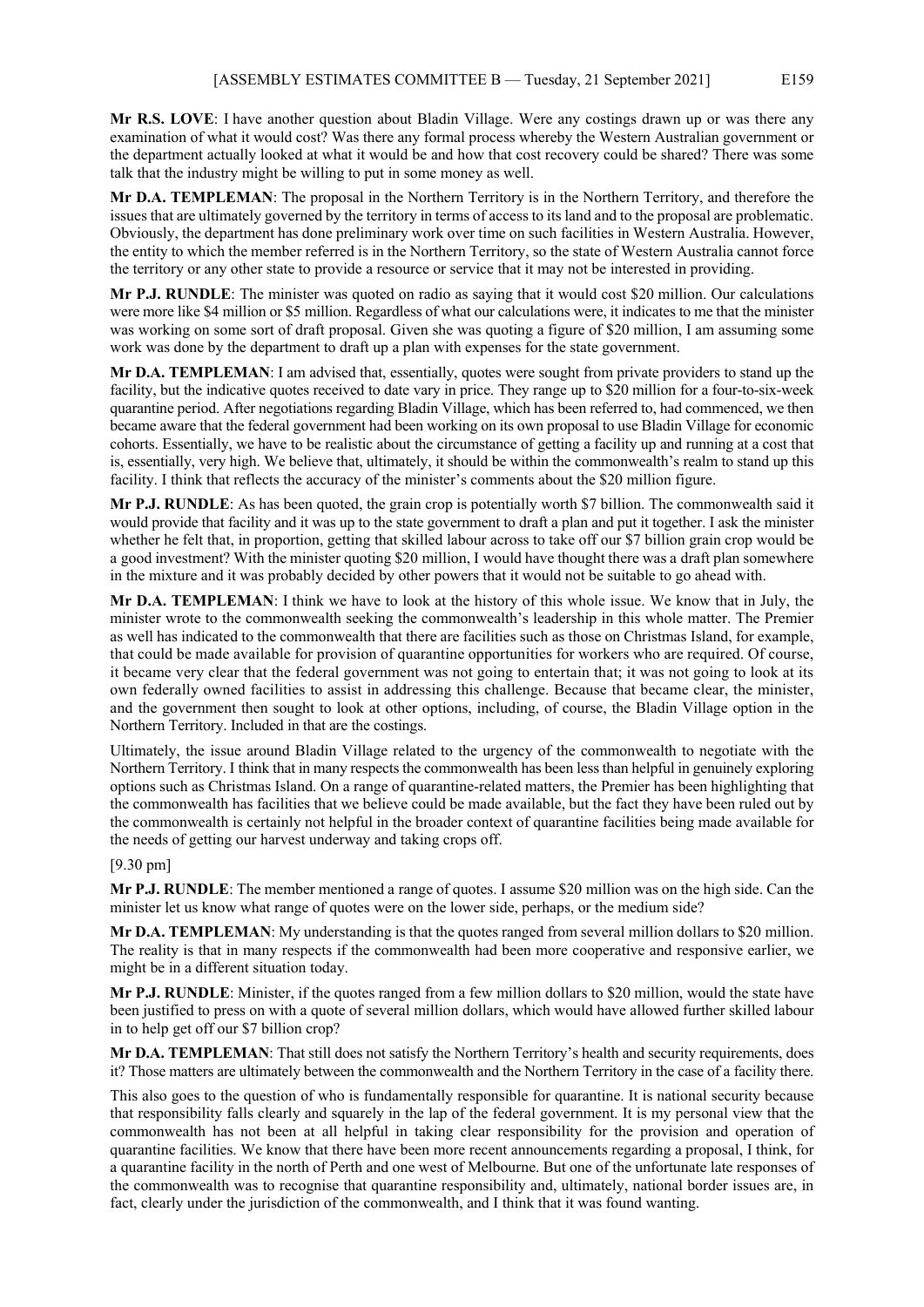# E160 [ASSEMBLY ESTIMATES COMMITTEE B — Tuesday, 21 September 2021]

**Mr P.J. RUNDLE**: The minister talks about the commonwealth and quarantine, yet 1 500-odd Pacific Islanders have come in to help our horticultural industry, for which somehow the state managed to work out the quarantine arrangements. I am curious about the difference between that and if we had double-vaccinated skilled workers coming in from northern Europe. If we have health and security advice from the Northern Territory government, is the minister able to table that advice?

**Mr D.A. TEMPLEMAN**: No, I am not. But I reiterate that matters pertaining to the Northern Territory are matters for the Northern Territory to ultimately negotiate with the commonwealth, including, of course, as is its right, any concerns it may have for resourcing and ensuring that both health and security matters are addressed appropriately; and, in that case, it would need to be satisfied that they can be addressed and that would need to be supported by the commonwealth.

I cannot speak for the Northern Territory government on the matters that it negotiates with the commonwealth. However, I make the simple point that it is a pity that there was not an earlier response from the federal government in foreseeing such challenges as we are facing now. That would have been very helpful rather than ruling out its capacity to make existing quarantine facilities available as an option or, indeed, acting earlier on the provision of new facilities so we do not face the problems that we have. The reality is that we will probably face COVID and other ultimate pandemic threats in the future. That is why future facilities like the one proposed north of Perth, the one proposed in Melbourne, and I think the one proposed or talked about in Queensland, will be infrastructure, if built in a timely way—I do not have any information to say that they will not be delivered by the commonwealth and facilities that will be available for any future threats. The reality is we have to get a harvest off in the next month or so, and we have done everything that we possibly can, in my view, to try to address the challenge we are facing. I have indicated a number of examples of those in answering the member's questions this evening.

**Mr P.J. RUNDLE**: I will ask a final question to wrap up. I want to confirm whether the state has had any formal correspondence from the Northern Territory outlining its concerns; and, if not, has the commonwealth flagged any formal concerns from the Northern Territory government around health and security?

**Mr D.A. TEMPLEMAN**: There have been conversations between agencies on this issue, but in terms of a formal approach, I am advised, to my knowledge tonight, that no formal approach has been made.

## **The appropriation was recommended.**

## **Division 18: Rural Business Development Corporation, \$236 000 —**

Mr D.A.E. Scaife, Chair.

Mr D.A. Templeman, Minister for Tourism representing the Minister for Agriculture and Food.

Mr R. Addis, Chief Executive Officer.

Ms A. Taylor, Chief Financial Officer.

Mr C. Binning, Deputy Director General, Primary Industries Development, Department of Primary Industries and Regional Development.

Mr G. Hamley, Chief of Staff, Minister for Tourism.

[Witnesses introduced.]

**The CHAIR**: This estimates committee will be reported by Hansard. The daily proof *Hansard* will be available the following day. It is the intention of the chair to ensure that as many questions as possible are asked and answered and that both questions and answers are short and to the point. The estimates committee's consideration of the estimates will be restricted to discussion of those items for which a vote of money is proposed in the consolidated account. Questions must be clearly related to a page number, item, program or amount in the current division. Members should give these details in preface to their question. If a division or service is the responsibility of more than one minister, a minister shall be examined only in relation to their portfolio responsibilities.

The minister may agree to provide supplementary information to the committee, rather than asking that the question be put on notice for the next sitting week. I ask the minister to clearly indicate what supplementary information he agrees to provide and I will then allocate a reference number. If supplementary information is to be provided, I seek the minister's cooperation in ensuring that it is delivered to the principal clerk by close of business Friday, 1 October 2021. I caution members that if a minister asks that a matter be put on notice, it is up to the member to lodge the question on notice through the online questions system.

Minister, is there any change or any further introduction of advisers?

**Mr D.A. TEMPLEMAN**: The only advisers we will need for this division are the director general and the CFO. Mr Addis will be appearing in this division as the chief executive officer of the Rural Business Development Corporation. I ask Mr Binning to stay for the division after this one.

[9.40 pm]

**The CHAIR**: I give the call to member for Roe.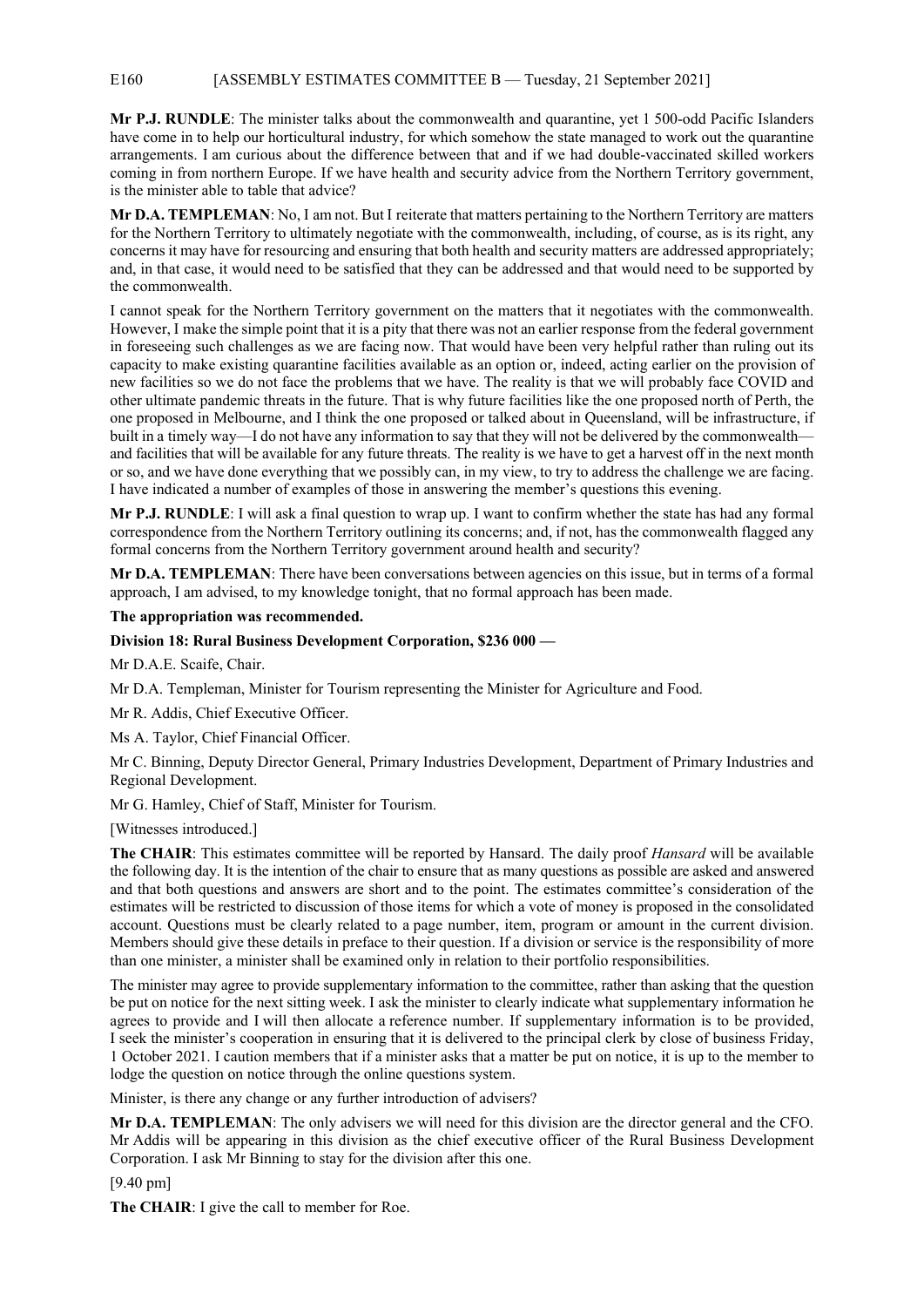**Mr P.J. RUNDLE**: I refer to page 208 and significant issues impacting the agency. Can the minister tell me about the six loans that are currently deemed to be irregular and are being monitored closely?

**Mr D.A. TEMPLEMAN**: Are we looking at the Rural Business Development Corporation's administration of farm finance concessional loans?

**Mr P.J. RUNDLE**: At the bottom of page 268 it states that six of the 12 concessional loans are deemed irregular and are being monitored closely.

**Mr D.A. TEMPLEMAN**: Can Mr Addis make some clarifying remarks on the six loans that have been deemed to be irregular and are being monitored closely?

**Mr R. Addis**: I do not have the detailed information on those loans specifically, other than I understand that they are caught up with difficulties in refinancing the loans through the commonwealth's Regional Investment Corporation, which is not a great deal more than is in the note in the budget papers.

**Mr P.J. RUNDLE**: I was going to ask what is the value of the six loans, but I assume that the minister does not have that detail. Does the minister expect to receive the full loan repayment at the end of the loan agreement?

**Mr D.A. TEMPLEMAN**: There are some issues associated with those particular loans and they are being monitored closely. They will be assessed as per their individual circumstance because the parameters around the capacity for those loans to be delivered may vary according to the circumstances for each one. It is a little bit sensitive too in terms of identification. Mr Addis might be able to add a little more to that line of inquiry.

**Mr R. Addis**: In total there are 12 active loans. We are expecting to have full repayment on all of them. We do not envisage any non-payment. That is not to say that that may not happen in the future, but at this stage we have a pretty high debt-recovery rate and we do not expect undue problems with those items.

**Mr R.S. LOVE**: I refer to paragraph 5 on page 269. We touched upon this briefly in the discussion around the Western Australian carbon farming and land restoration program. In terms of the RBDC's involvement with the carbon farming and land restoration program, how much of the budget of this organisation has been allocated towards supporting that initiative? Does the minister anticipate the allocation of further funding to directly support RBDC's involvement with the carbon farming and land restoration program?

**Mr D.A. TEMPLEMAN**: I am happy for the CEO to respond.

**Mr R. Addis**: None of the existing funding of the RBDC will be allocated to the new carbon farming and land restoration program. It is more that that program, which is a new initiative and was discussed in the previous division, will be administered, in part, by the RBDC and will therefore impact on its accounts in the future. That is probably all we have to add on that item.

**Mr R.S. LOVE**: That is pretty well what I asked: how much of the budget will be used not to actually give out grants, but to support the operations of the scheme? Some of the administrative work of the RBDC will be involved in the carbon farming and land restoration scheme. How much of the current budget would that represent?

**Mr R. Addis**: The RBDC is supported through the department operationally and administratively. It is certainly the case that the board of the RBDC will dedicate some of its time to contribute to the design, but particularly the oversight and governance of the carbon farming and land restoration program. The heavy-duty work to support that program is essentially done through the department's existing resources.

**Mr R.S. LOVE**: Can we confirm that the RBDC will be the bank? Is that the process that we heard of with regard to where the carbon credits would eventually be held and land in the future? Is that how it works?

**Mr D.A. TEMPLEMAN**: That is correct.

**Mr R.S. LOVE**: In performing that function, will it be supported by the department and not need its own administrative effort?

**Mr D.A. TEMPLEMAN**: I am happy for Mr Addis to respond.

**Mr R. Addis**: That is pretty much right. The RBDC will not develop any new or additional administrative or management capability outside the department.

**Mr P.J. RUNDLE**: I refer to page 270 and item 1, farm business development, which is about halfway down the page. The table below lists "Employees (Full-Time Equivalents)" with nil funding. On page 19 of RBDC's annual report for 2021 it states —

The creation of DPIRD as part of the government's public sector reforms continues to impact the RBDC in a number of ways. The integration has been a lengthy process, with the loss of staff and their corporate knowledge a significant risk.

Can the minister tell me how many FTE equivalents work at the Rural Business Development Corporation or how many were lost as a result of the machinery-of-government changes?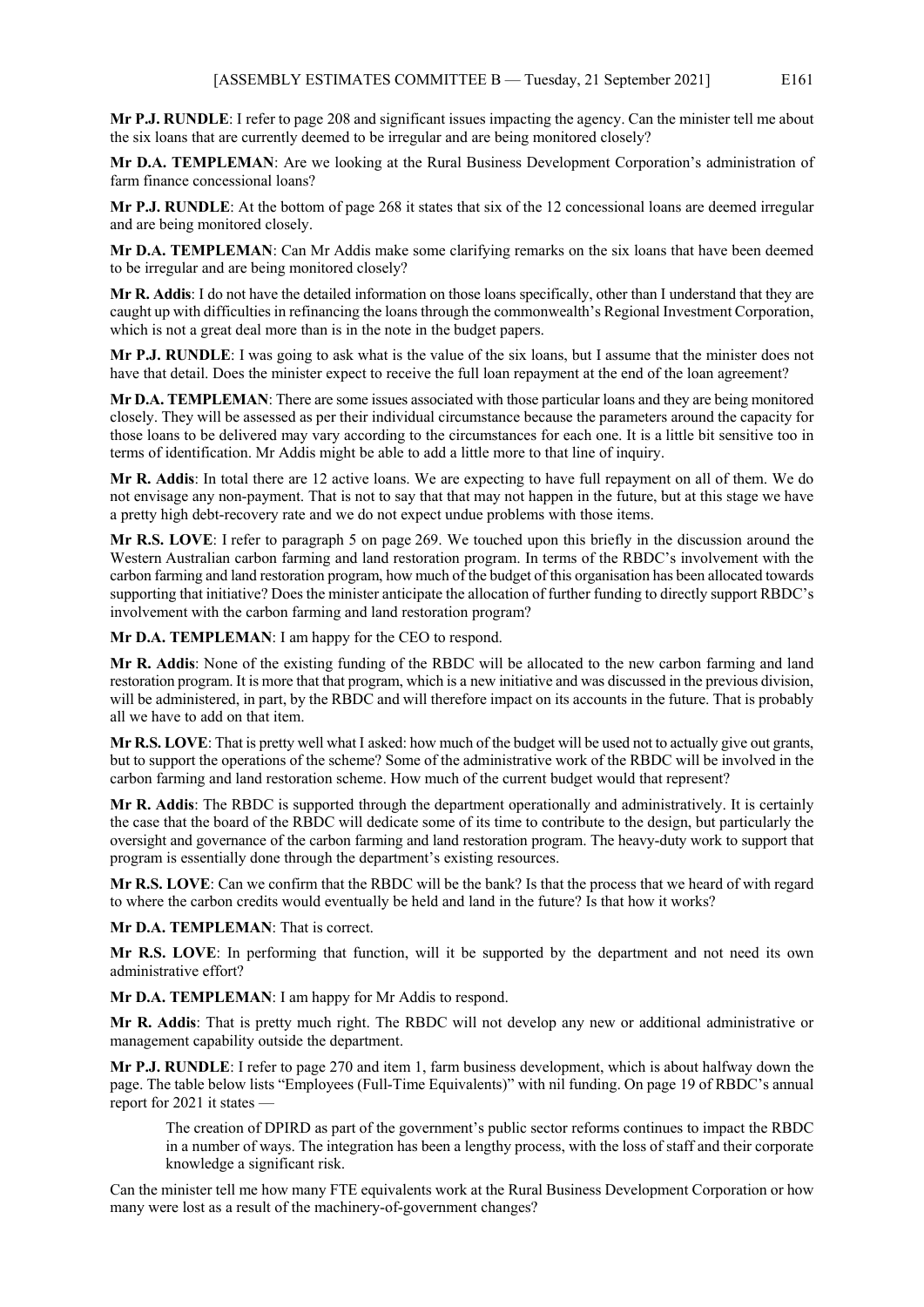# E162 [ASSEMBLY ESTIMATES COMMITTEE B — Tuesday, 21 September 2021]

[9.50 pm]

**Mr D.A. TEMPLEMAN**: I am happy for Mr Addis to respond.

**Mr R. Addis**: The reference in the RBDC's annual report is essentially to staff within the department who helped us support and service the RBDC. The RBDC did not have FTE in its own right prior to the amalgamation, and it does not now. That said, there have been disruptions, as is the normal course of things when there are such corporate restructures.

**Mr P.J. RUNDLE**: The annual report says there is a significant risk. How is that risk being managed?

**Mr D.A. TEMPLEMAN**: The member's line of questioning relates to a report that is not attributable to a budget line item. That is probably a question to directly ask the minister through a question on notice.

**Mr P.J. RUNDLE**: We have an annual report that says there is a significant risk and it refers to FTEs. The FTE line item in the budget has nil, nil, nil, nil. I am really referring back to the RBDC annual report, which states that the public sector reforms have impacted the RBDC in a number of ways, including the risk of losing staff, and the line item in the *Budget statements* has nil, nil, nil, nil.

**Mr D.A. TEMPLEMAN**: In response, as Mr Addis highlighted, the formal allocation of FTEs prior to the machinery-of-government change has not changed—it was nil before; it is still nil. However, the broader support of the work of the RBDC is essentially delivered through the department. That has not, and will not, change. The references to the annual report are noted, but I am confident that the important work of this particular corporation will continue to do the work that it is required to do in the interests of rural business development.

**Mr R.S. LOVE**: The member for Roe highlighted that no staff work at the RBDC as such, though some support is given. Paragraph 6 under "Significant Issues Impacting the Agency" on page 269 states —

The COVID-19 pandemic has been disruptive … With its extensive networks … and understanding of the social support assistance available, the Corporation is contributing intelligence and insights …

I am wondering how an organisation that does not have anybody working for it has knowledge! Where is the repository of knowledge? Is it with the board? Is there a hell or something? Is there some sort of big computer that keeps all this knowledge and talks to us? Where is the knowledge emanating from to be disseminated back to the government?

**Mr D.A. TEMPLEMAN**: I am happy to ask Mr Addis to respond.

**Mr R. Addis**: The fact the staff who service and support the RBDC administratively are within DPIRD as an entity, and therefore RBDC as a legal entity does not have its own FTE, does not mean that the networks those staff have cannot be used to feed into the RBDC's thinking and work. Equally importantly, the board of the RBDC comprises a number of people who work across the regions and across the sectors, in finance, ag consultancy and the like, and therefore bring a wealth of knowledge and intelligence to the group including from the Rural Financial Counselling Network. They bring a wealth of knowledge and intelligence both for the purposes of the RBDC and also they share it with the department, which helps to augment our own intelligence which is very useful.

#### **The appropriation was recommended.**

#### **Western Australian Meat Industry Authority—**

Mr D.A.E. Scaife, Chair.

Mr D.A. Templeman, Minister for Tourism representing the Minister for Agriculture and Food.

Mr T.S. Collins, Chief Executive.

Mr M.G.S.J. Pinto, Chief Financial Officer.

[Witnesses introduced.]

**The CHAIR**: This estimates committee will be reported by Hansard. The daily proof *Hansard* will be available the following day. Members may raise questions about matters relating to the operations and budget of the off-budget authority. Off-budget authority officers are recognised as ministerial advisers. It is the intention of the chair to ensure that as many questions as possible are asked and answered and that both questions and answers are short and to the point.

The minister may agree to provide supplementary information to the committee, rather than asking that the question be put on notice for the next sitting week. I ask the minister to clearly indicate what supplementary information he agrees to provide and I will then allocate a reference number. If supplementary information is to be provided, I seek the minister's cooperation in ensuring that it is delivered to the principal clerk by close of business Friday, 1 October 2021. I caution members that if a minister asks that a matter be put on notice, it is up to the member to lodge the question on notice through the online questions system.

Member for Roe.